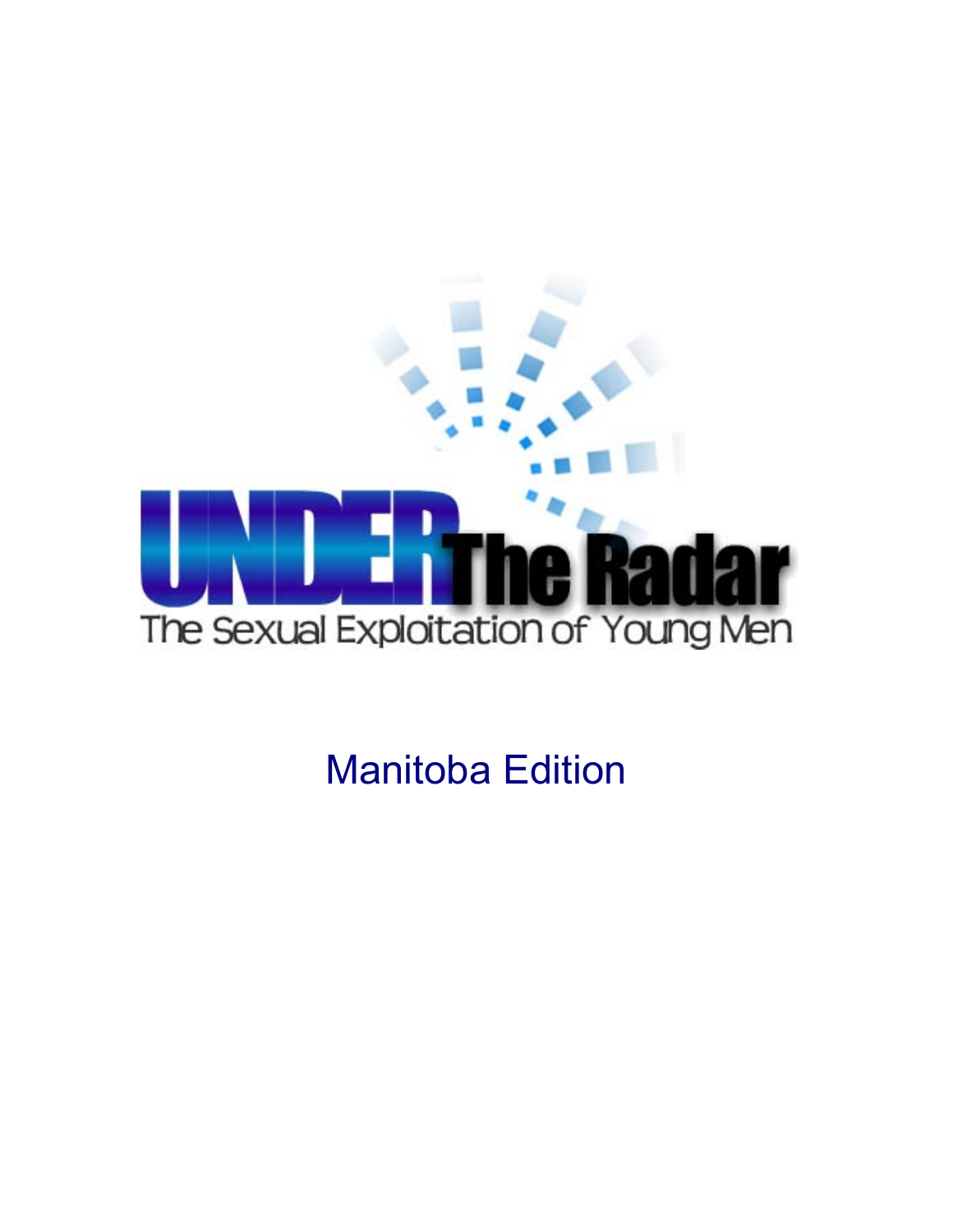Under the Radar: The Sexual Exploitation of Young Men- Manitoba Edition

Dr. Susan McIntyre

#### For contact information, or to download previous reports www.hindsightgroup.com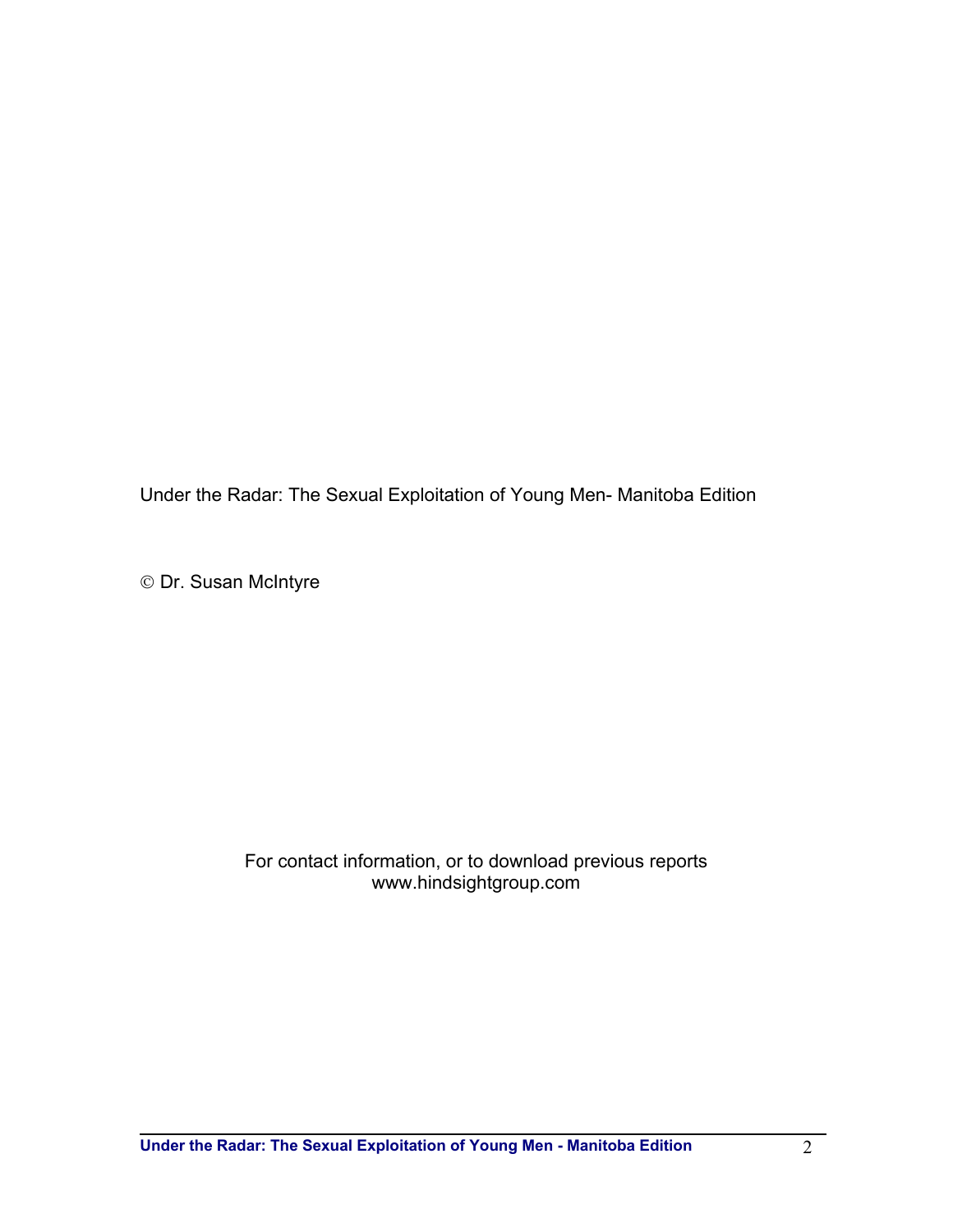# **Table of Contents**

| 1.1          |                          |  |
|--------------|--------------------------|--|
| 1.2          |                          |  |
| 1.3          |                          |  |
| 1.4          |                          |  |
| 1.5          |                          |  |
|              |                          |  |
|              |                          |  |
| 2.1          |                          |  |
| 2.2          |                          |  |
| 2.3          |                          |  |
| 2.4          |                          |  |
| 2.5          |                          |  |
| 2.6          |                          |  |
| 2.7          |                          |  |
| 2.8          |                          |  |
| 2.9          |                          |  |
|              |                          |  |
|              |                          |  |
| 3.1          |                          |  |
| 3.2          |                          |  |
| 3.3          |                          |  |
| 3.4          |                          |  |
| 3.5          |                          |  |
| 3.6          |                          |  |
| 3.7          |                          |  |
| 3.8          |                          |  |
| 3.9          |                          |  |
| 3.10         |                          |  |
| 3.11         | TELL SOMEONE ENTERING 47 |  |
|              |                          |  |
| 4.1          |                          |  |
| 4.2          |                          |  |
| 4.3          |                          |  |
| 4.4          |                          |  |
| 4.6          |                          |  |
| 4.7          |                          |  |
| 4.8          |                          |  |
| 4.9          |                          |  |
| 4.10         |                          |  |
| 4.11         |                          |  |
| 4.12<br>4.13 |                          |  |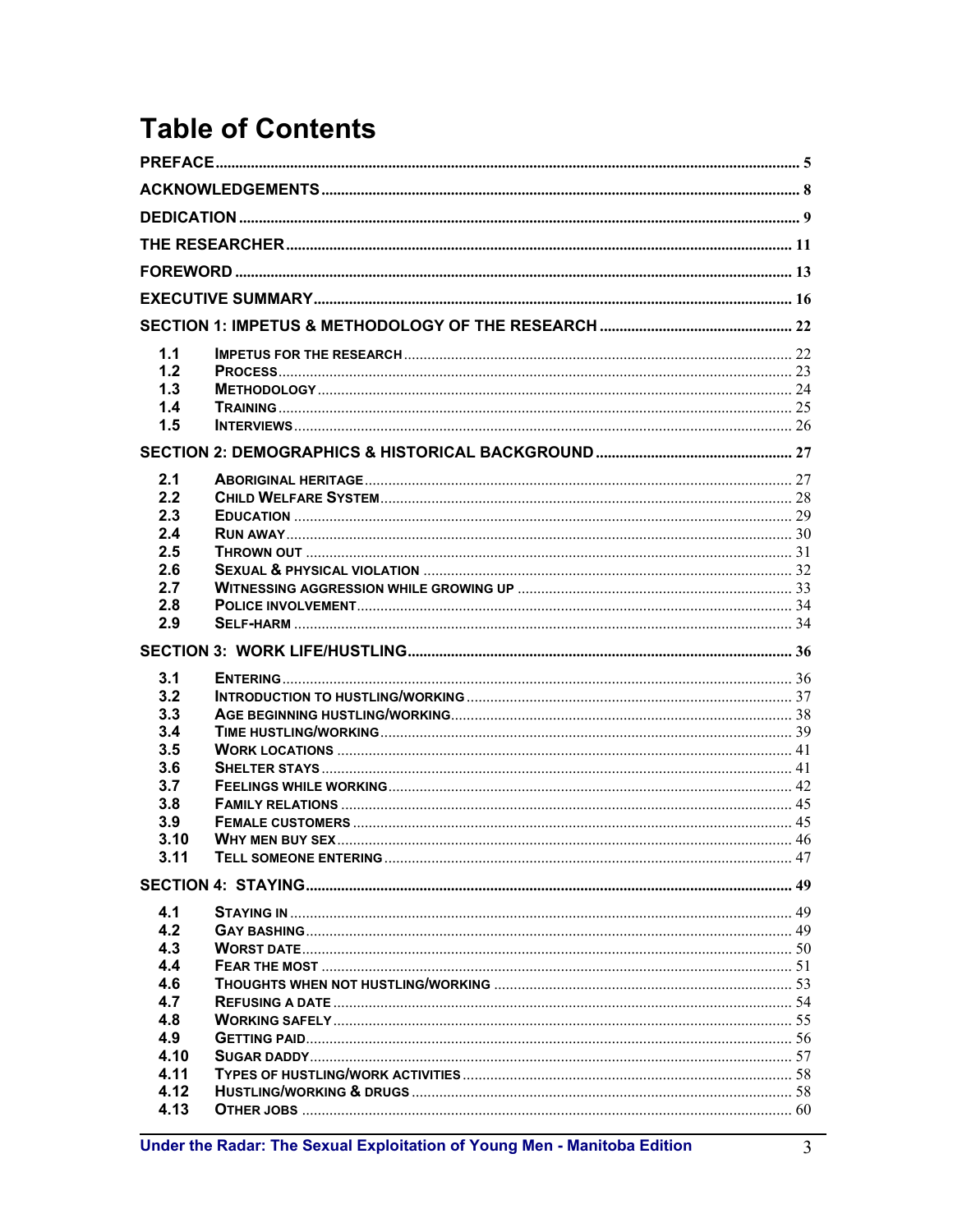| 4.14 |  |
|------|--|
| 4.15 |  |
| 4.16 |  |
| 4.17 |  |
| 4.18 |  |
| 4.19 |  |
|      |  |
| 5.1  |  |
| 5.2  |  |
| 5.3  |  |
| 5.5  |  |
| 5.6  |  |
| 5.7  |  |
| 5.8  |  |
| 5.9  |  |
| 5.10 |  |
|      |  |
| 6.1  |  |
| 6.2  |  |
| 6.3  |  |
| 6.4  |  |
| 6.5  |  |
|      |  |
|      |  |
|      |  |
|      |  |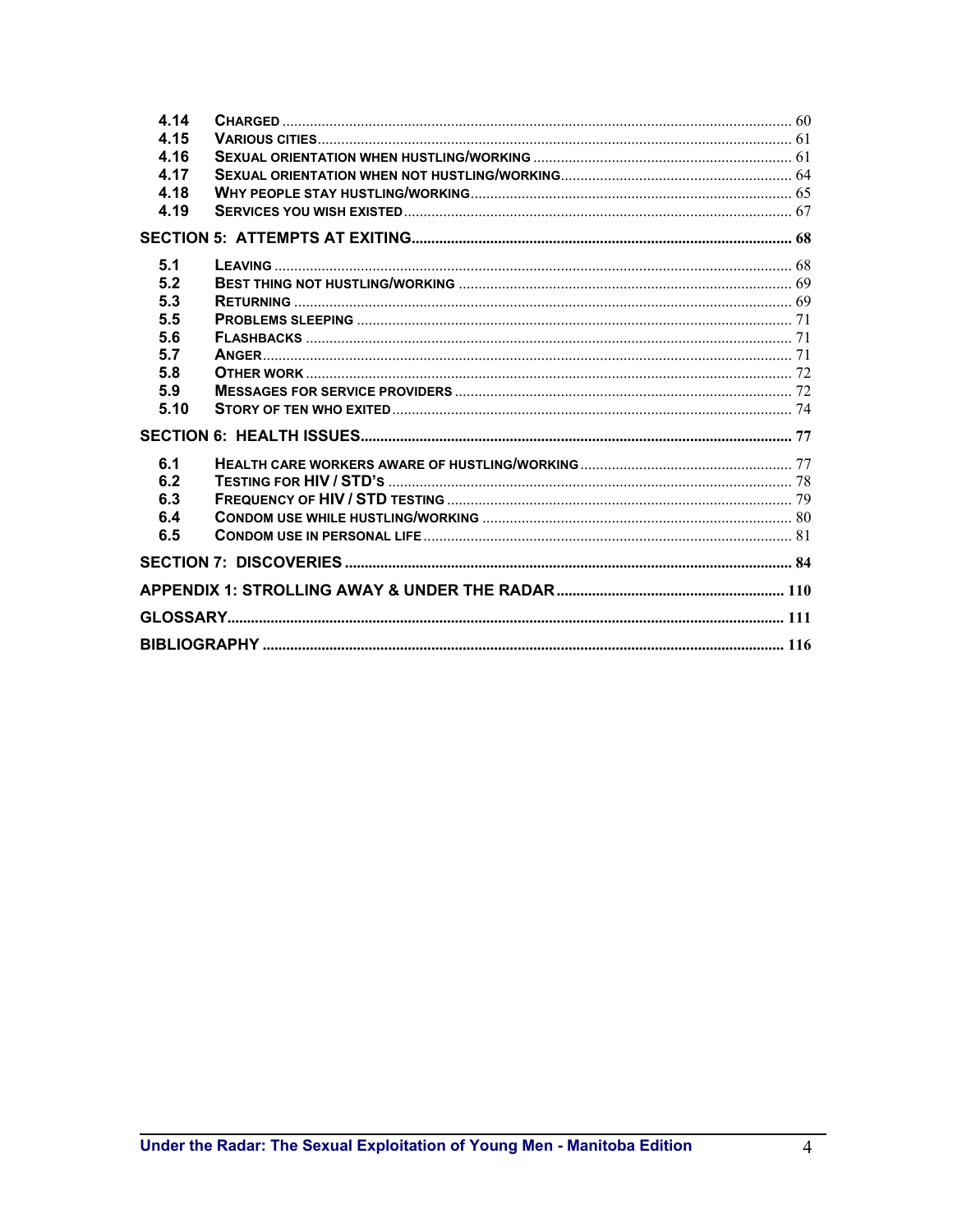# **Preface**

Over the past 15 years, much of my research has been focused on young people involved in the sexual exploitation trade. This academic research extends primarily through three interconnected pieces of work.

The first piece of interviewing took place in 1991-1992, and was released as my PhD dissertation in 1994 entitled *The Youngest Profession the Oldest Oppression*. During that time, I interviewed 50 young people in Calgary. This involved 41 females and nine males, 25% of which were Aboriginal heritage. This research found 82% of this population had experienced sexual abuse prior to their entrance into the sexual exploitation trade. It also demonstrated professionals had both ignored and failed to recognize the abuse this population had experienced prior to their entrance into the sexual exploitation trade. In fact, many had failed to act while young people were being sexually exploited in front of them. Given this failure to intervene, it was in fact a form of state-supported sexual abuse. In the end, this research resulted in raising both social and political attention in The City of Calgary and The Province of Alberta.

Over time, I observed the growing acceptance of youth involved in prostitution as a form of sexual abuse. I watched The City of Calgary and The Province of Alberta embrace this paradigm shift, subsequently resulting in policy, legislative and program changes. This paradigm shift slowly spread across the country as the term 'youth prostitution' was replaced by the term 'sexual exploitation.' Today these two terms are used interchangeably.

The second piece of research was initiated by two former youth I had interviewed in 1991-1992, who challenged me to revisit the same questions I had originally asked the ten years earlier in order to see what had and hadn't worked.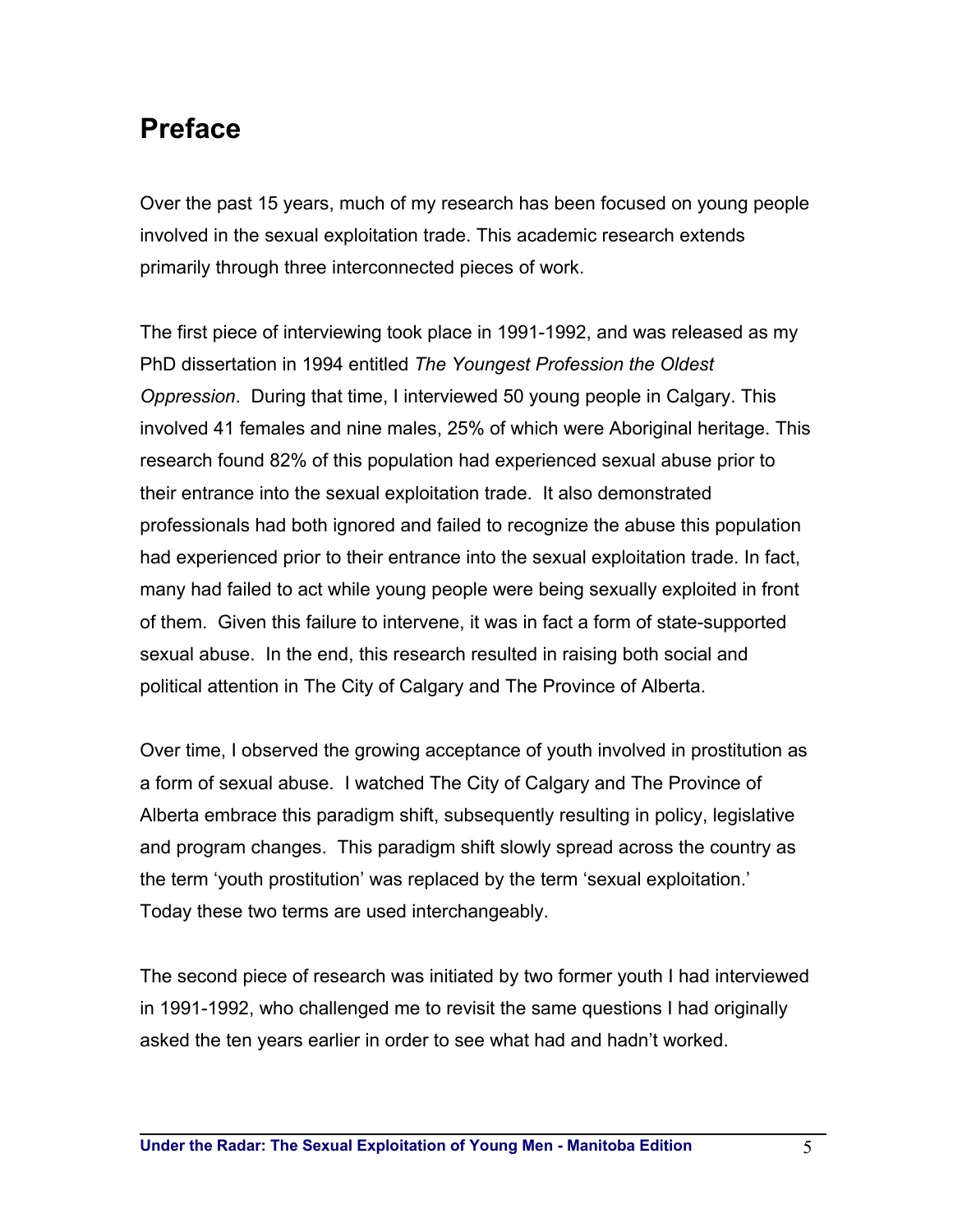I took the challenge, and in 2002 a retrospective longitudinal study titled *Strolling Away* was released.

At that point, I had accounted for and interviewed 38 of the original 50 people I had interviewed ten years previously. Some of the women had worked in the United States, primarily Las Vegas, California or Hawaii. Two women from this group ended up working in Japan for up to six months and found it difficult to escape back home. The men seemed to work primarily throughout Canada.

In this study, I learned both young women and men could survive this experience; however, painful scars remain. We also learned that for young women, the value of producing a child, or the desire to produce children, brings with it both family and state support. Eighty-two percent of women from this study had in fact produced children. On the contrary, the physical birthing of a child was not an option available to young men. From our small sample of young men, we learned they entered the sexual exploitation trade younger and stayed twice as long. Childbirth was not a viable opportunity to exit for young men as it is for young women. We also learned through interviewing the same men ten years later that we tend to view sexual exploitation of children through a female lens only. Young men inquired as to why we still asked them questions from a 'chick perspective'.

This second piece of research made it apparent that we as professionals, and as a society, knew very little about young men entering the sexual exploitation trade. Why and how do they enter? How do they work? How long do they stay? What is their lifestyle? How do they exit?

This lack of knowledge was the impetus to begin the following connected piece of work titled *Under the Radar: The Sexual Exploitation of Young Men*. It was apparent that looking at only one geographic site would be unfair.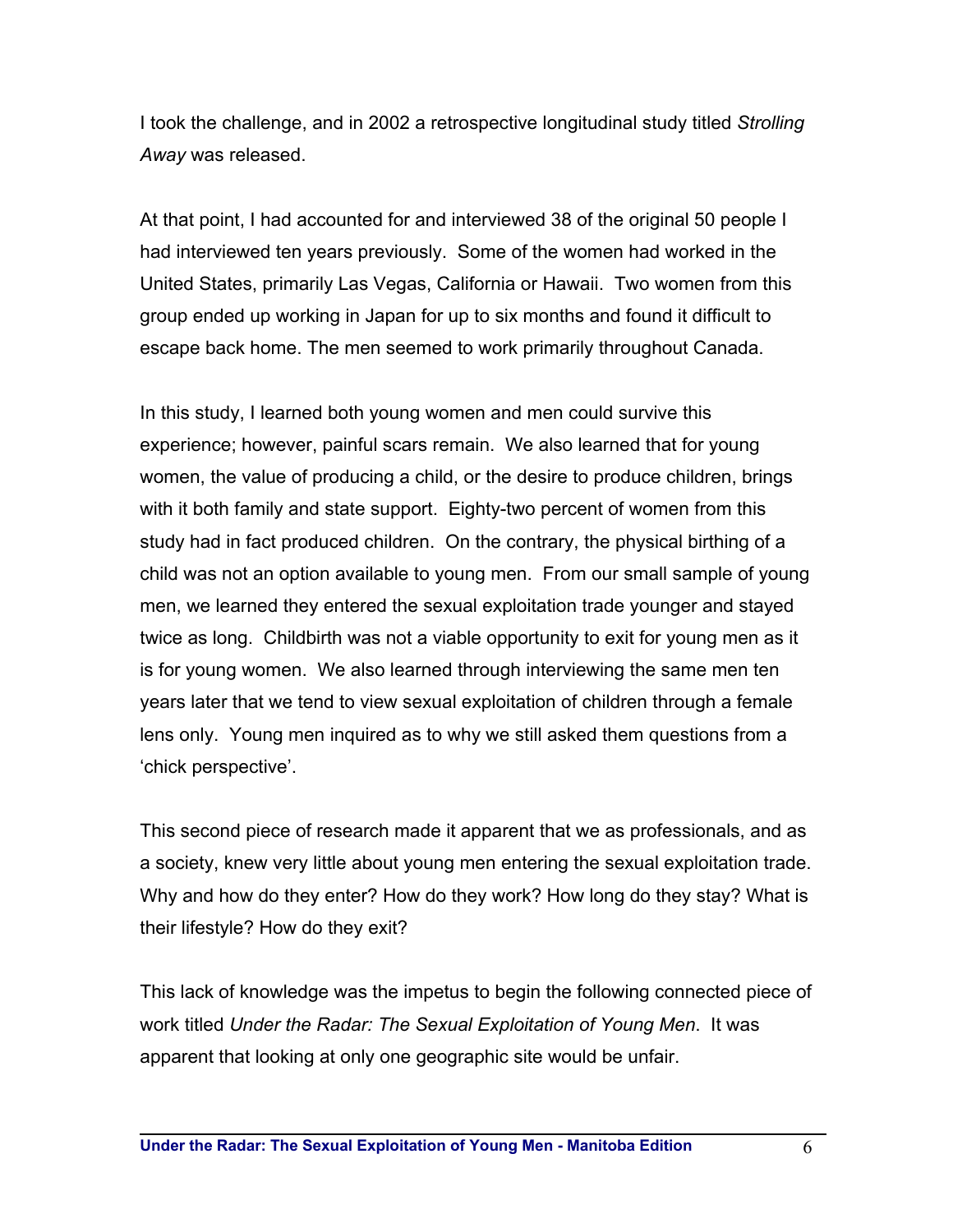The long-term plan was to examine independently the provinces of Alberta, British Columbia, Saskatchewan and Manitoba. The Alberta report was released in June 2005. The British Columbia Report was released in December 2006. This current report examines Manitoba. We also plan to release the Saskatchewan report shortly, as well as a Western Canadian report summarizing and comparing similarities and differences of each of these Western Provinces in 2008.

The following research aims to answer some important questions. Hopefully in doing so, we will be better able to assist young men by providing them with specialized support services in order to live safe, healthy, meaningful lives.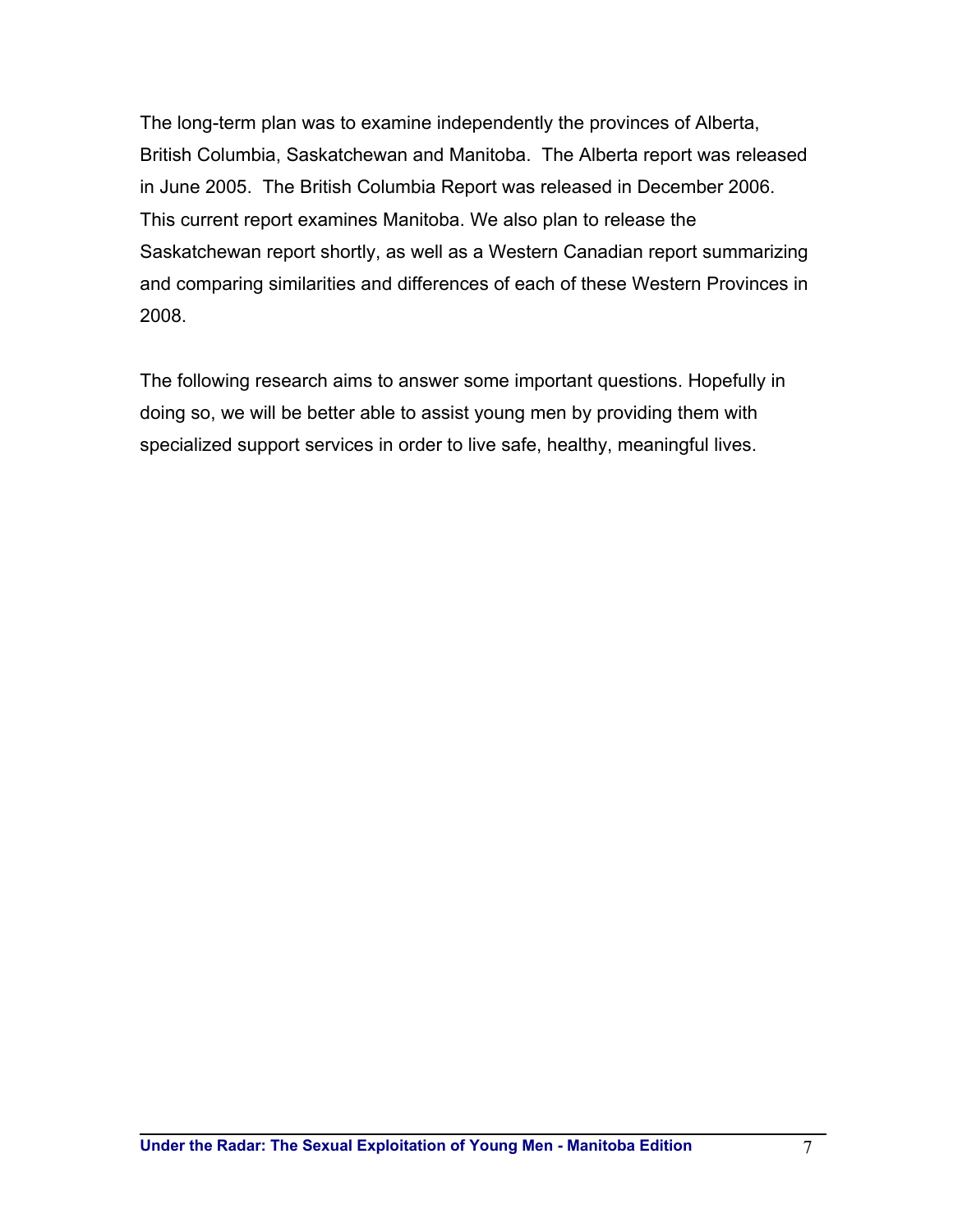# **Acknowledgements**

This research was made possible with the support and energy of Resource Assistance for Youth Inc. (RAY) who provided guidance through many stages of this project, as well as many individuals, anonymous donors, the National Crime Prevention Centre, The Province of Manitoba Ministry of Family Services and Housing, and Covenant House. In addition, the following organizations provided invaluable support, direction, and information:

- AWM Aboriginal Community Development Consultant
- Family Services and Housing
- Manitoba Aboriginal and Northern Affairs
- Manitoba Education, Citizenship and Youth
- Manitoba Health/Healthy Living
- Manitoba Justice
- Manitoba Family Services and Housing
- Native Women's Transitional Centre Inc.
- NDINAWEMAAGNAG ENDAAWAAD
- New Directions
- Niji Mahkwa School
- RESOLVE Manitoba
- Salvation Army
- Winnipeg Police Service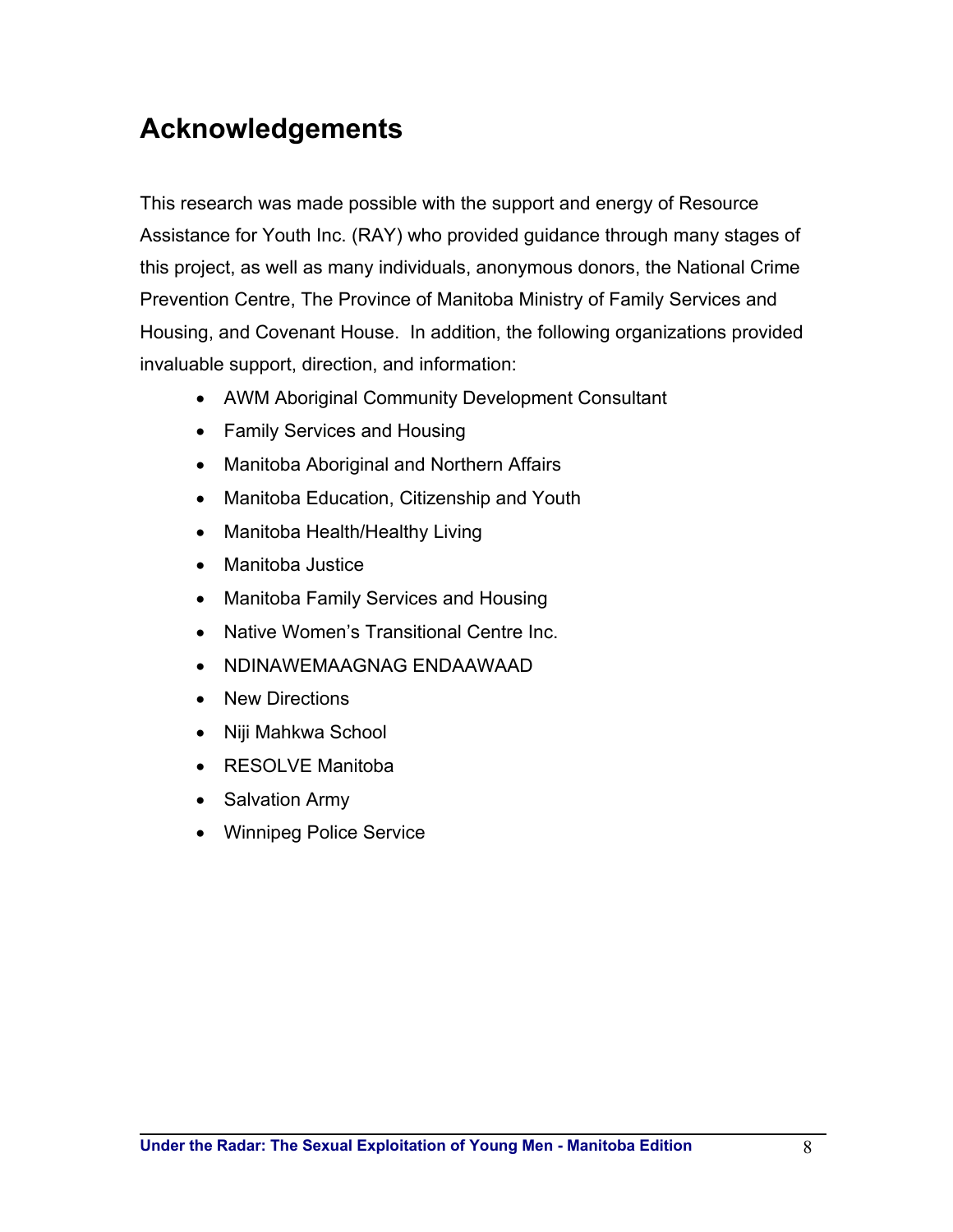# **Dedication**

This project is dedicated to those young men who encouraged me to listen to their very compelling personal stories. They challenged my previous research as being too "chick focused", believing there was an imbalance in looking at the issue of sexual exploitation of children solely through a female lens. This was a fact I had to face up to and address. It was this challenge that drove my determination to have an independent story told of the sexual exploitation of young men.

Thank you Fadi, Pytor and Zac who gave freely of their time to make sure this material moved toward a male perspective. You have created a lens for the voices of sexually exploited males to be heard.

To the Alberta Youth In Care and Custody Network who ensured the language of the questionnaires were youth friendly.

To Wendy Scheirich who coached and provided me support during the entire project. To Amanda Machalek who worked endless hours on coordinating the project in Winnipeg. To Anna Marie who provided the essential task of transcribing and formatting the material for analysis.

To Steve who did the majority of interviews, and Amanda who pitched in to assist. Together these Research Assistants embraced the value and need for such a study: They provided the energy, time and commitment to interviewing this population in Winnipeg.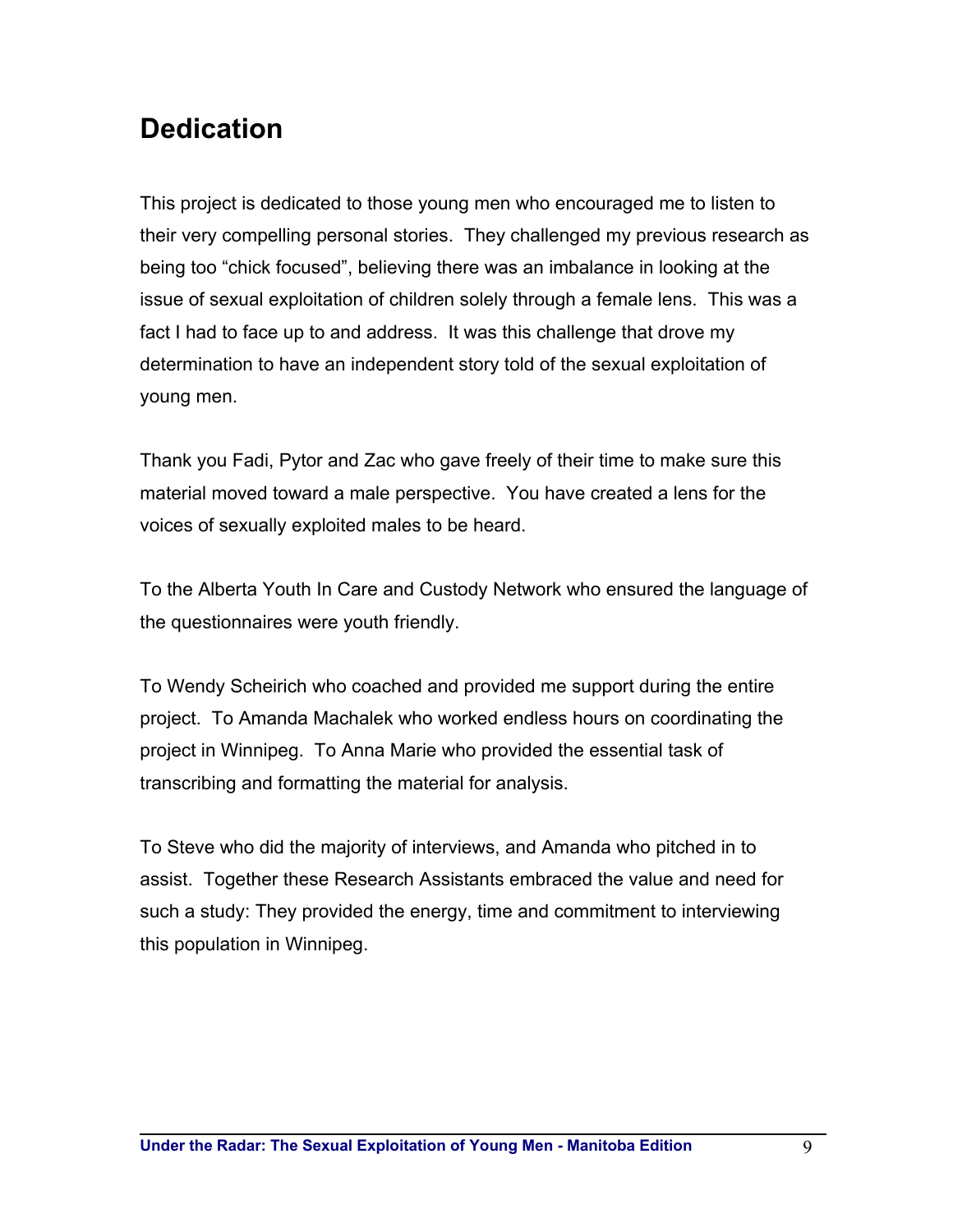To the 40 young men in Manitoba (2006-2007) who took the time to share their stories with our Research Assistants, thank you for your time and honesty.

Finally, to the spirit of Ms. Adventure who continues to inspire and motivate my personal commitment towards helping sexually exploited youth.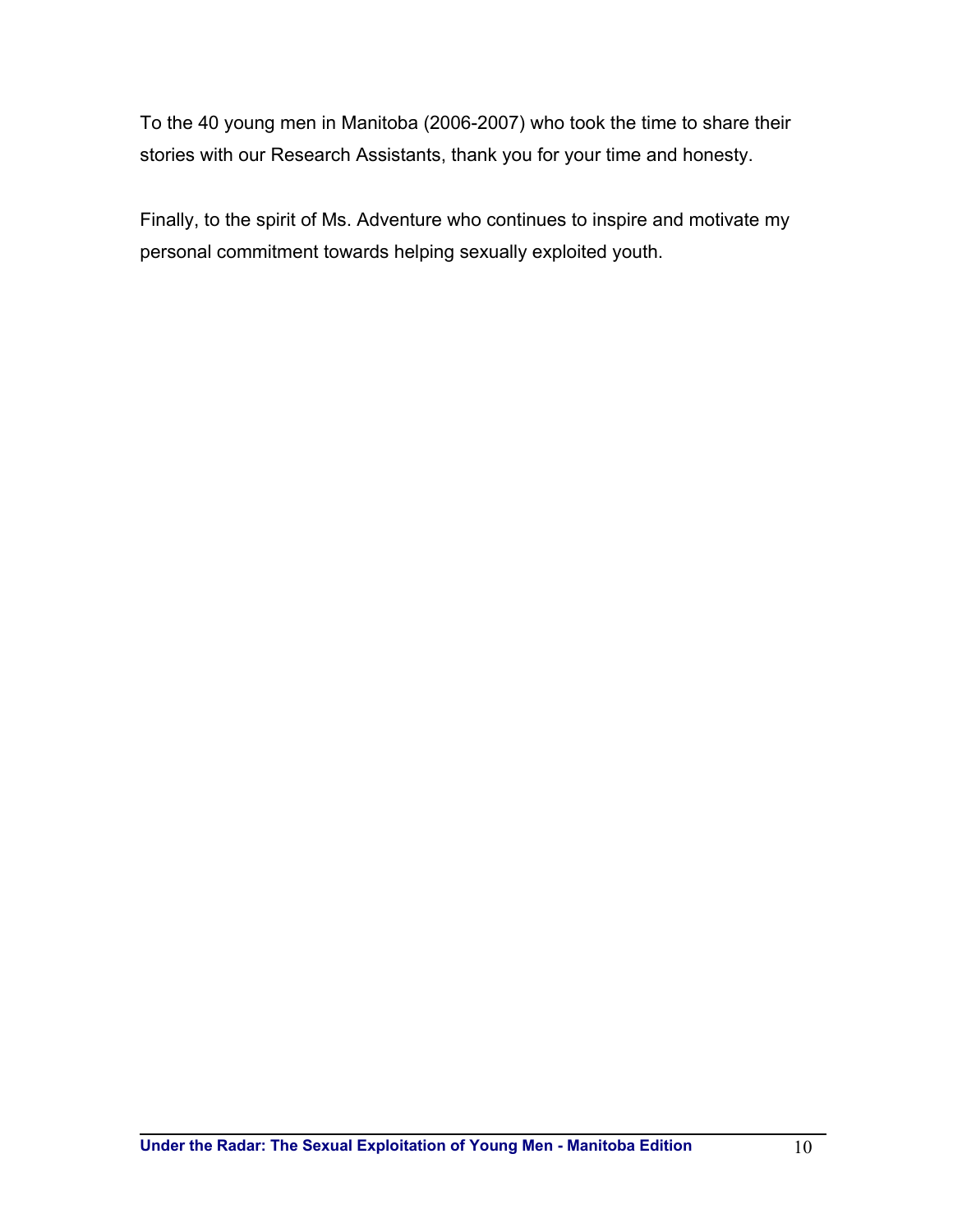# **The Researcher**

With over 25 years experience in the non-profit, public and private sectors, Dr. Sue McIntyre has developed a unique set of skills and expertise.

As a scholar and educator, Dr. Sue McIntyre is well recognized for her expertise in the areas of child sexual abuse and prostitution. She has made over 100 workshop presentations and keynote addresses to provincial, national and international conferences.

As an international research and policy advisor, Dr. McIntyre appreciates the relationship between research, the law and social policy in the development of social programs.

As a social service practitioner, she has combined her human service background with entrepreneurial business flair. She clearly understands the social sector's challenge to meet mission goals, and helps them integrate mainstream business practices and accountability into their daily operations.

As a leader in effecting organizational change and development, she has established a strong track record in identifying and meeting the needs of an organization.

As a fundraiser, her ability to provide an analytical, business approach towards matching a company's community interests to high priority social issues have earned her the respect of Calgary's foundations and corporate sector.

Her broad fundraising experience includes approving foundation grants, applying for foundation grants and securing sponsorship from numerous leading national and international corporations.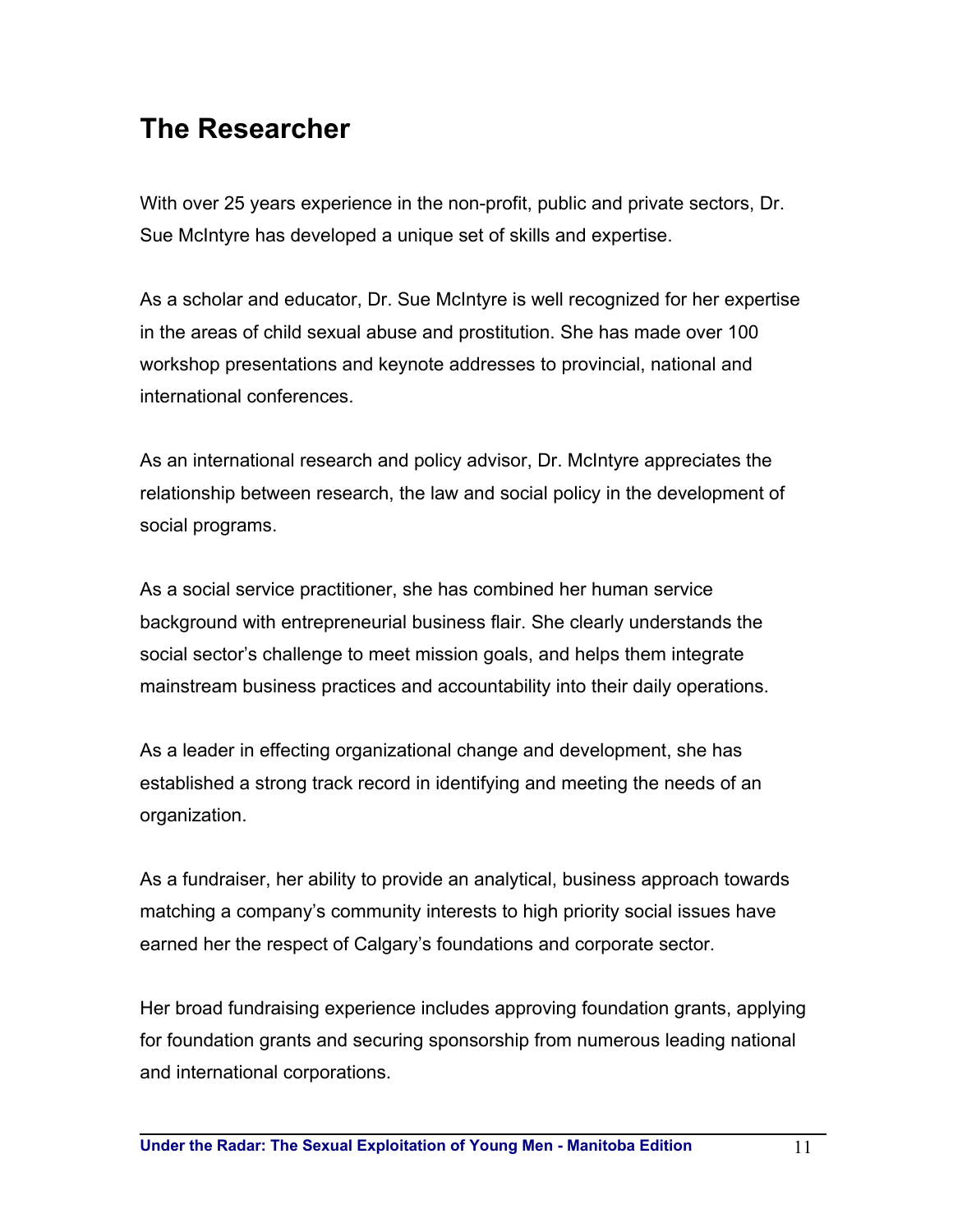As an entrepreneur, she was responsible for the start-up of 25 operations in both the private and public sectors, guiding them from concept through to the stages of implementation and evaluation. Her pioneering work in designing a management service to partner the expertise of Calgary's corporate community with non-profit organizations was just one example of her work in this regard.

As a community volunteer, Dr. McIntyre has proven her personal commitment time and again. As a strong community advocate, she has co-chaired numerous volunteer committees and task forces involving justice, social services, health services and education.

As a professional who has devoted most of her life to helping sexually exploited youth, Dr. McIntyre's commitment to helping us better understand the sexual exploitation of young men is commendable. This important body of research is long overdue.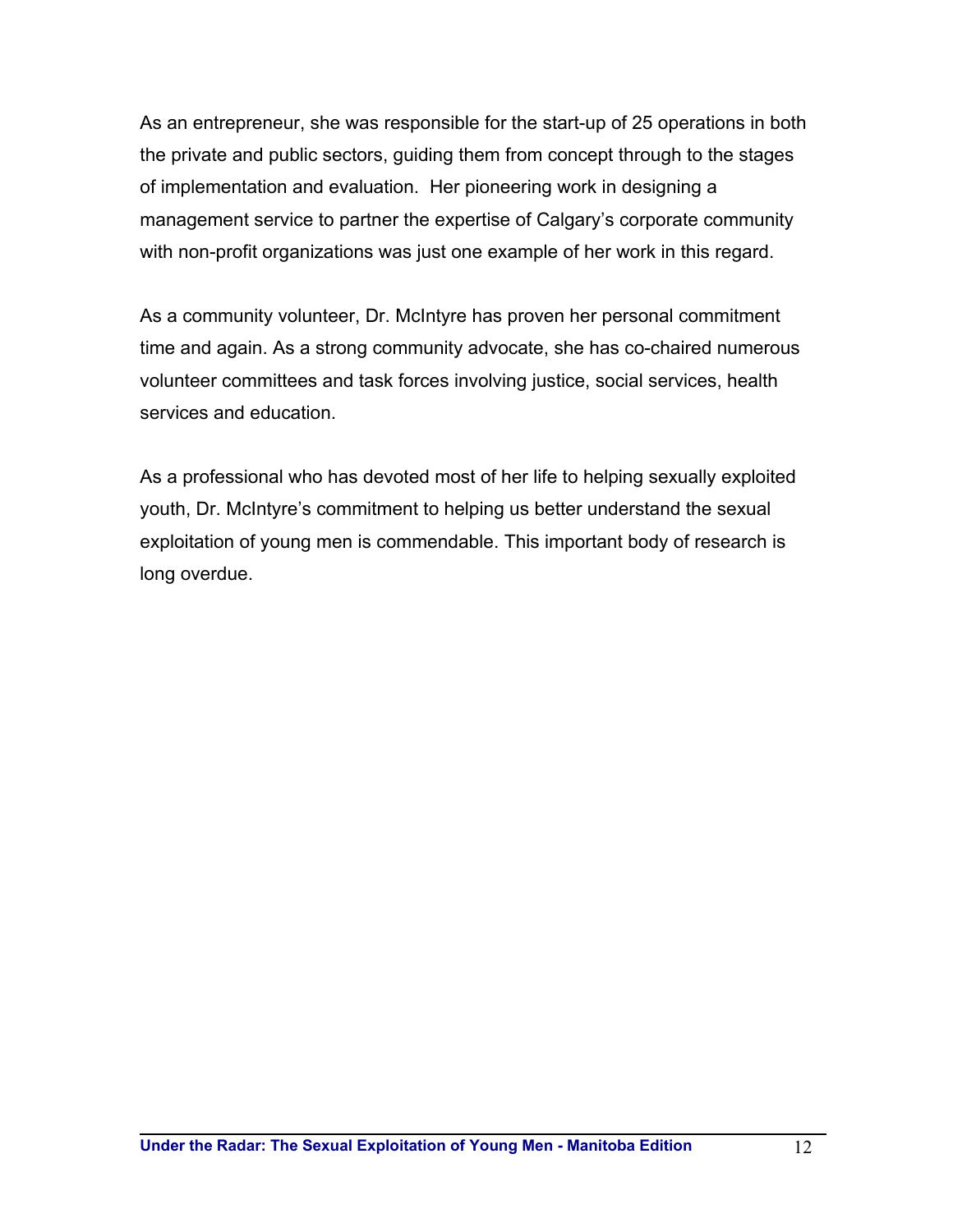# **Foreword**

My name is Steve. I was the primary interviewer for *Under the Radar: The Sexual Exploitation of Men- Manitoba Edition.* I think this research is very important, especially because it has never been done in Canada. Doing this study and publishing the results helps to push male and transgender sex trade issues out into the open, with the expectation of creating appropriate supports and services. Personally, I am very passionate about this work because of my own experience.

I was born and raised in Winnipeg, Manitoba in a two-parent family with myself being the fifth of six children. Growing up I witnessed physical, emotional and verbal abuse. Being raised in a Mennonite Brethren family, I was taught that gay people were sick, drag queens or child molesters and would burn in hell. As a result, I denied who I was.

At age eighteen I was married to a woman, and at 22 my only child was born. It was only at the age of 24 that I came to the truth about myself and realized the perceptions my family taught me of what it meant to be gay were incorrect. It was at this point that I 'came out'.

After coming out, I entered my first long-term relationship with a man, and was disowned by my family. Soon after this relationship began, my partner became verbally and emotionally abusive. It was at this point that I turned to the street. During my second significant relationship with a man, I also endured years of extreme physical, emotional and verbal abuse.

Next I turned to the "johns" to try and find the love I was lacking in my life. Anytime I worked the streets I needed to be under the influence of alcohol. I never did find the love that I was seeking. It was just another form of abuse I was well accustomed to. I worked the streets on and off for about ten years.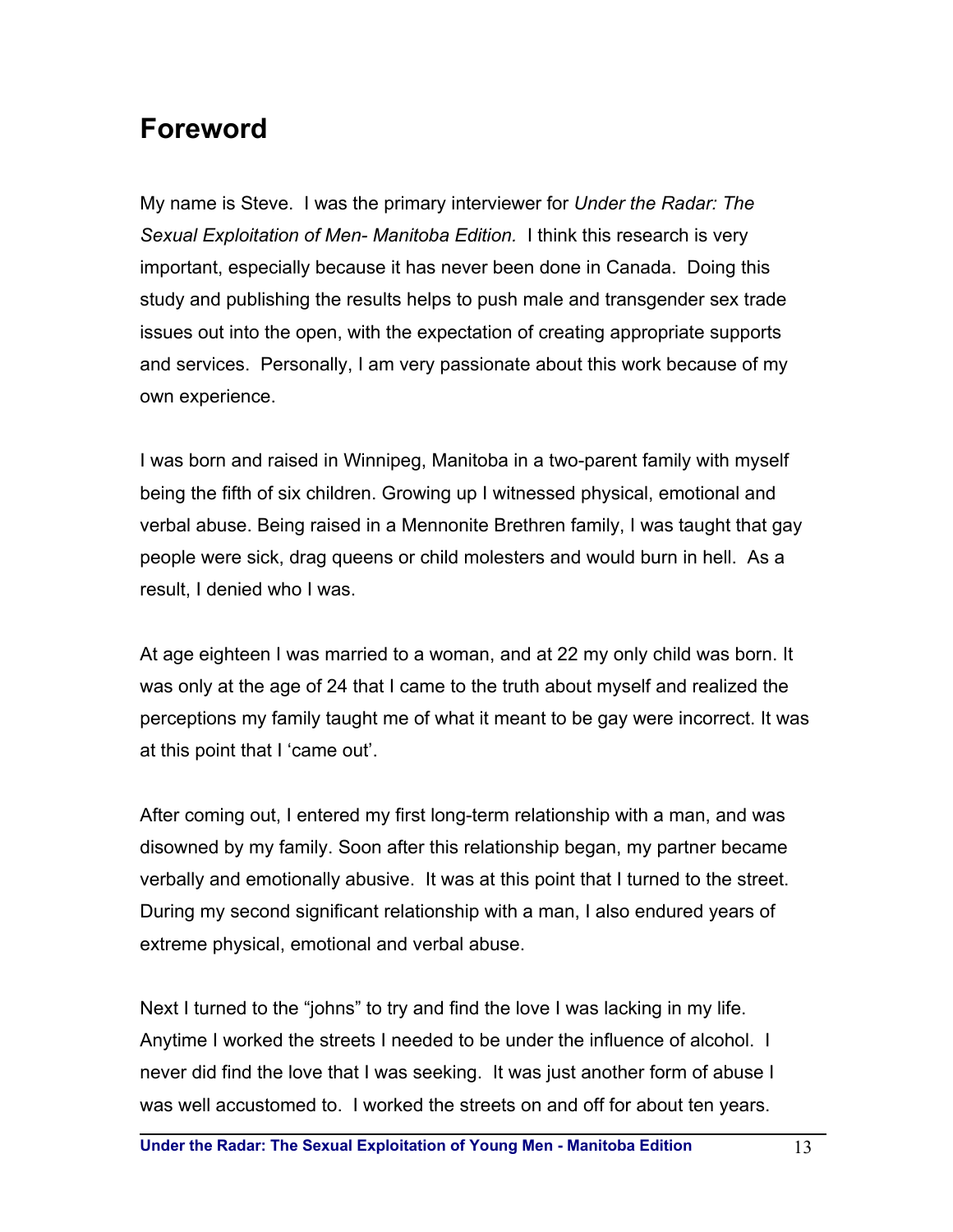After years of abuse from johns, boyfriends, and family, I had the opportunity to enroll in a self-improvement course. There I was taught to love myself before I could love anyone else. It also taught me self-respect and confidence. In addition, with some help from a friend, I began to turn my life around. Unfortunately, due to the lack of government agencies and resources for males such as a safe house for women in abusive relationships, I believe this helped perpetuate the cycle of abuse I was living.

Currently I am working as an Emergency Youth Services Worker with homeless, male, female and transgender street youth.

Dr. Susan McIntyre approached the organization I work for, to assist with *Under the Radar*. I was extended the honor to participate in the role of researcher for the project in Manitoba.

I feel it is of the utmost importance that their experiences and voices are heard and that issues arising out of this research are dealt with. Only 40 interviews were conducted for this research project in Manitoba; however there were many more males and transgender people that were willing and wanting to participate, proving there are many males and transgender people working in the sexual exploitation trade here in Winnipeg. Due to this fact, I am surprised there are minimal resources available, and that it is not seen to be an issue we are facing.

It is far past time that government and society recognize this segment of the Canadian population, and put into place services and resources that will help end the cycle of abuse these people are facing. I want to say that my experience is only one of the many out there. I have found that the longer one is entrenched in this cycle, the harder it is to escape. It is not necessarily drugs that bring people into the working life, but the longer they are involved, the more susceptible they are to them in order to numb the pain.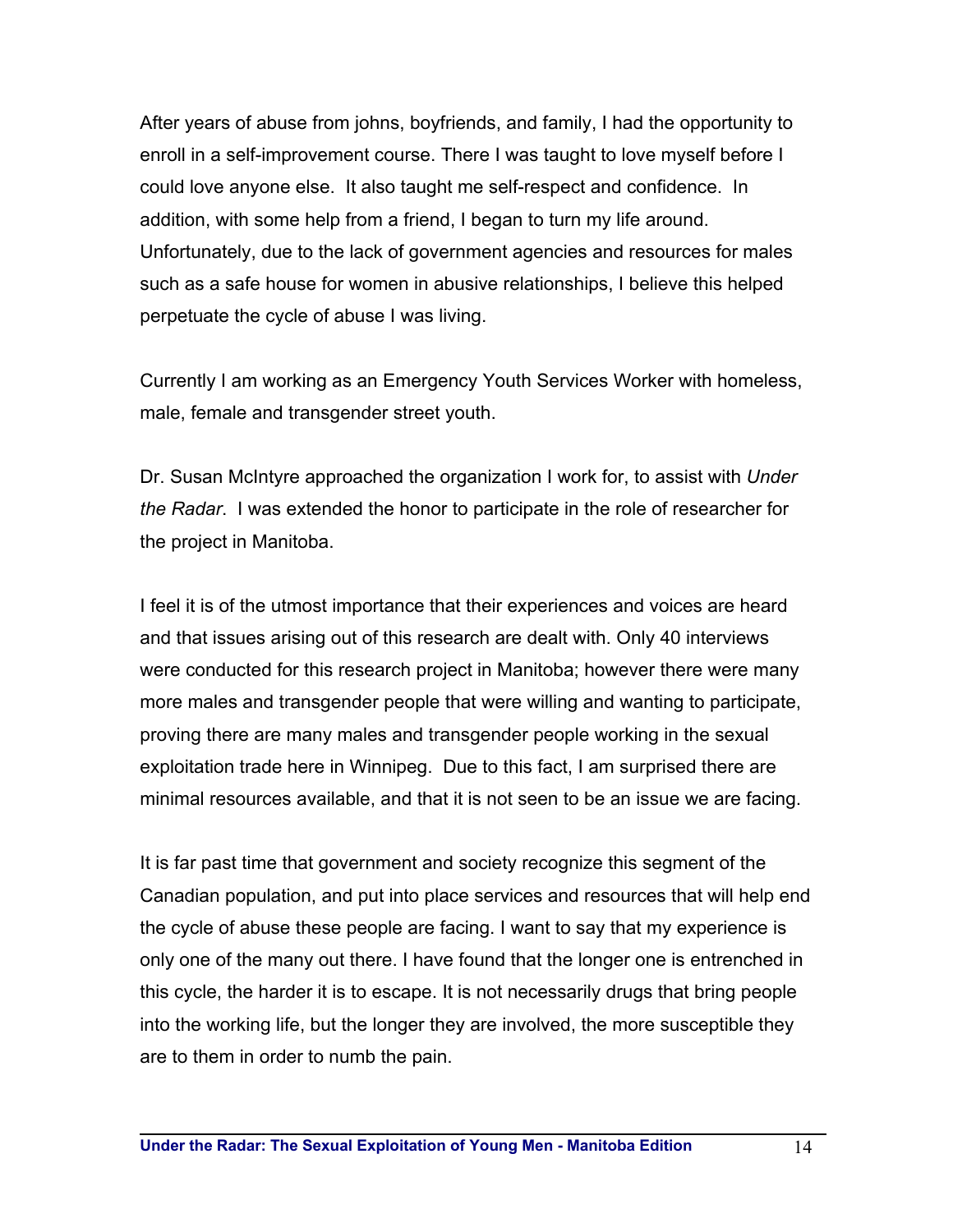As a result, the need for money to buy drugs makes it even harder to break free from a very vicious and unforgiving cycle.

I will end with one quote. For those of you who are religious you will know it well. For those of you who are not, it is a good motto to live by. "Judge Not Lest Ye Be Judged".

**Steve**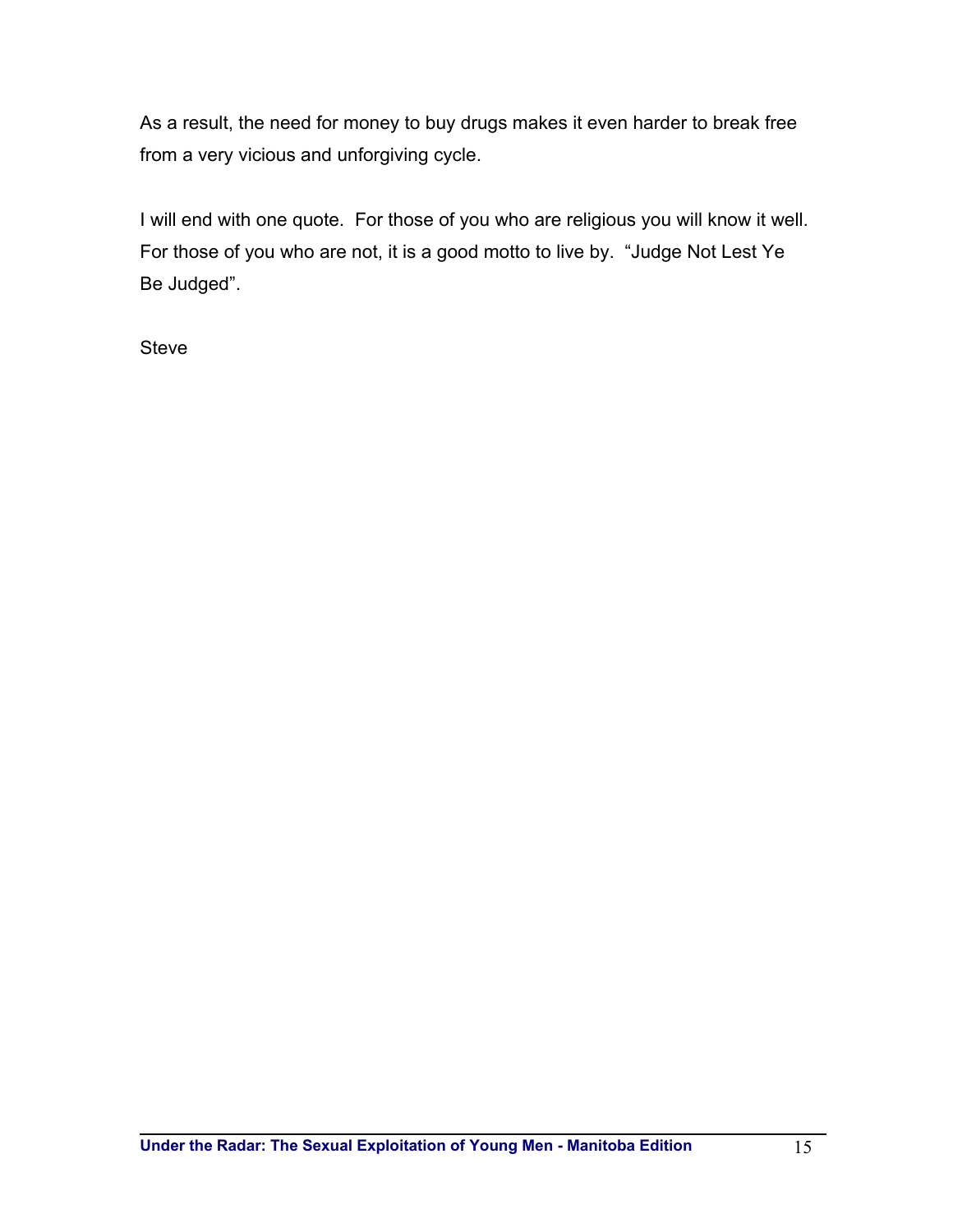# **Executive Summary**

In December of 2002, *Strolling Away* was released. *Strolling Away* represented a longitudinal retrospective study that examined young people from the sexual exploitation trade in 1991-1992 and then again in 2001-2002. The opportunity to interview individuals 10 years later was valuable.

One of its major findings was that we know very little about young men involved in the sexual exploitation trade. The young men I interviewed commented on how my questions were "chick questions". It was clear that we have traditionally looked at this issue through a female lens. It became evident through this study that more research was required in order to understand young men in the sexual exploitation trade.

Interviews for *Under the Radar: The Sexual Exploitation of Young Men* – *Manitoba Edition* began in March 2006 and wrapped up in January 2007. Forty young men were interviewed in total. All forty interviews occurred in Winnipeg.

### **Characteristics of Respondents**

- 67% of this population are of Aboriginal heritage
- 55% had involvement with the Child Welfare System
- Just over 30% had completed high school
- 77% had a history of running away
- 80% had a history prior to the street of being sexually violated
- 87% had been physically violated and witnessed aggression while growing up
- 70% entered the sexual exploitation trade under the age of 18
- 15% entered the sexual exploitation trade over the age of 20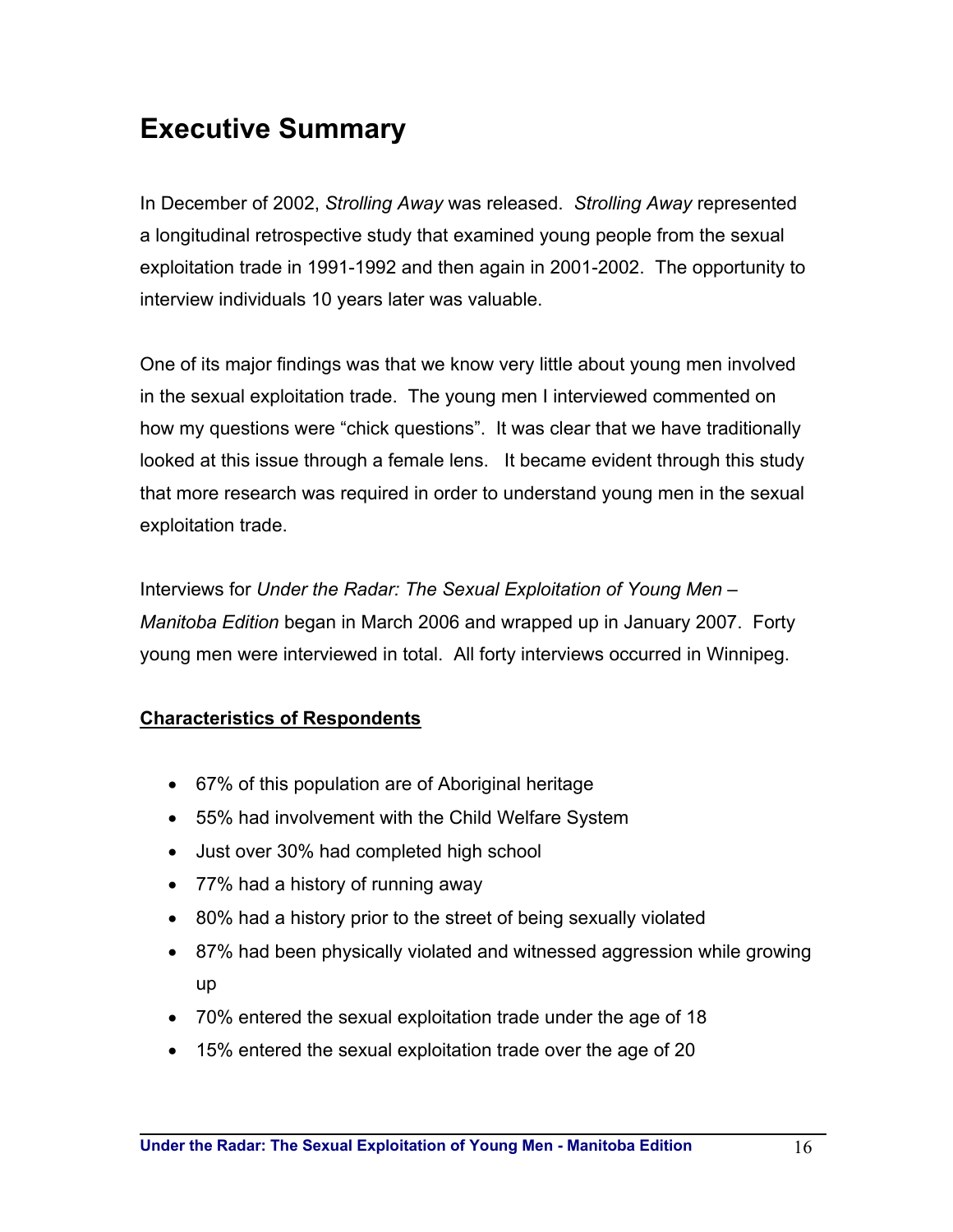- Males entered the sexual exploitation trade younger and stayed longer than young women
- Close to 70% experienced staying in shelters
- Almost everyone felt no one should do this type of work
- The fear of gay-bashing exists
- Drug use is extensive
- Exiting the sexual exploitation trade is a long process, and is usually attempted more than once
- Almost everyone has, and does, access HIV / STD testing

### **Summary of Discoveries**

- Young men have comparable histories of sexual and physical abuse to young women
- Young men in this study were gay, heterosexual and bisexual
- Young men create a construct to be able to achieve a level of performance
- The issue of young men in the sexual exploitation trade creates a sense of discomfort
- Young men begin younger and work longer
- A significant portion enter the sexual exploitation trade over the age of 18
- Young men fly under the radar of service providers
- Young men have unique service needs different from young women
- Public education on condom use and HIV testing has worked
- The connection between the street and drug use is longer and greater in the variety of drugs for young men
- Young men have strained and distant relationships with their family
- Running away often triggers entrance into the sexual exploitation trade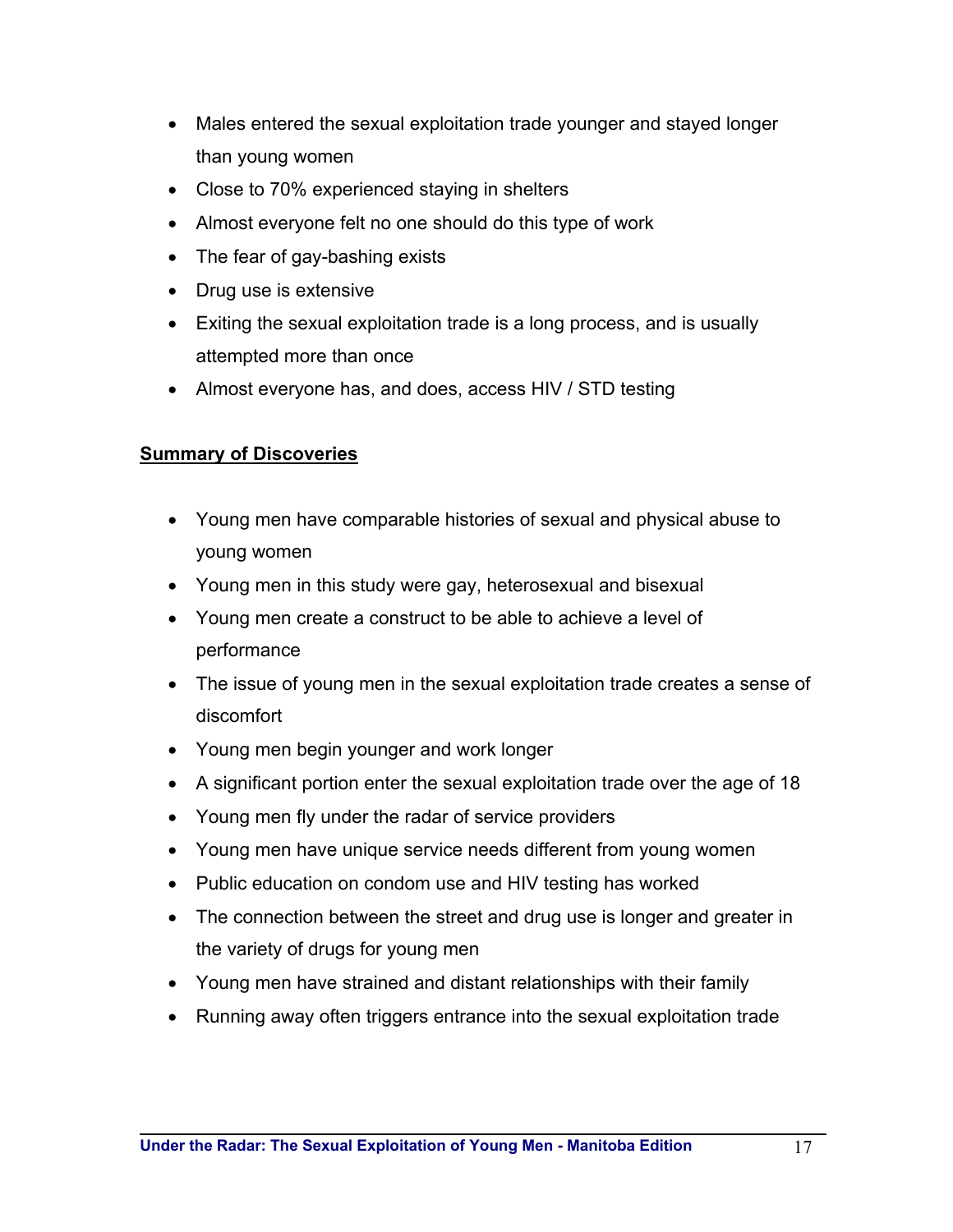#### **Summary Recommendations**

- **1.** Efforts should be directed towards supporting the future expansion of this study to other provinces. Upon completion of the four western provinces, those being British Columbia, Alberta, Saskatchewan and Manitoba, a report should be developed outlining the differences and similarities in Western Canada. Ontario, Quebec and Nova Scotia should be considered as future sites in order to allow for national, eastern, central and western perspectives. This population tends to be rather transient so the opportunity to gain a national perspective as well as regional differences will be of assistance.
- **2.** That we publicly acknowledge both young men and women are being exploited in the sexual exploitation trade, and that we provide services to help them exit.
- **3.** That staff working with young men in the sexual exploitation trade be provided with gender non-conformity training.
- **4.** That service providers create the opportunity for young men in and out of the sexual exploitation trade to tell service providers about the services they require. We should not assume that one service will fit all.
- **5.** That a series of detox and rehabilitation beds be established for young men exiting the sexual exploitation trade. Years of extensive drug consumption requires an intervention that will provide them with temporary accommodation while detoxification and rehabilitation takes place.
- **6.** That safe affordable accommodation is provided for this population once they have completed drug detoxification and rehabilitation. This population requires safe, supportive living arrangements.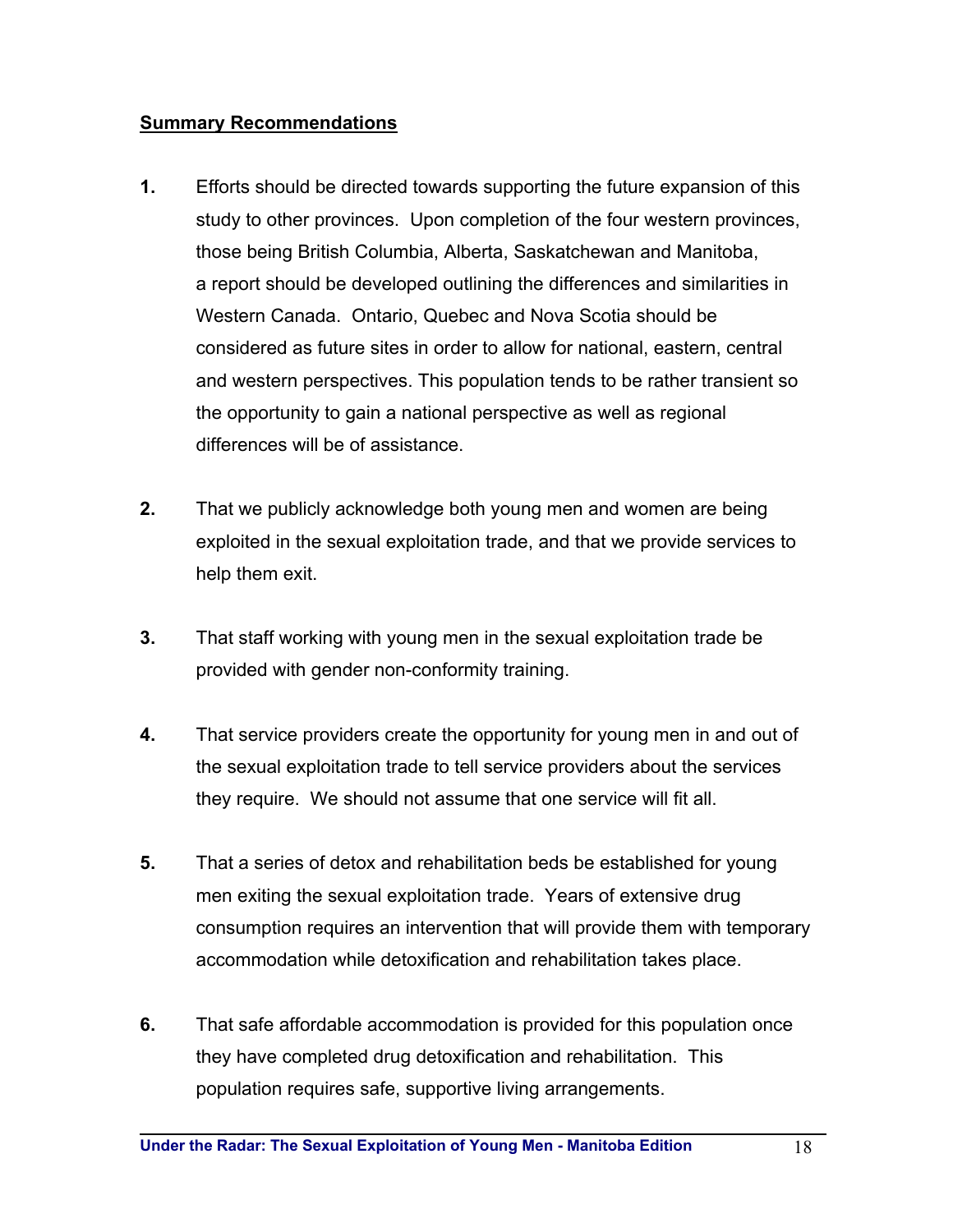Coupled with this, they need help seeking alternative employment. Close to half of this population had completed high school and some college and university; however, they have limited employment skills and experience. Standard employment assistance programs will be required to assist them in supporting a successful exit from the sexual exploitation trade.

- **7.** That we approach the issue of demand, that being customers, with an equal balance for both young men and women who are being sexually exploited. Like women, these men are young people who are in need of our assistance.
- **8.** That prevention information is directed towards both young men and women. We need to provide information that both young men and women in the sexual exploitation trade experienced sexual abuse in their part. We should support, not ridicule them.
- **9.** That the community-at-large recognize the damaging effects of sugar daddy relationships on this young and vulnerable population. In addition, an awareness of the economic disadvantages facing young males involved in the sexual exploitation trade must be taken into account and considered as a symptom of the differential power relationship existent in sugar daddy relationships.
- **10.** Develop mentoring connections for the population who are exiting. A need exists for those exiting to have support from those who have exited. An experiential voice can assist an individual who is in the process of exiting the sexual exploitation trade. There are many questions, and those who have been through such a journey can better answer challenges facing those who are exiting.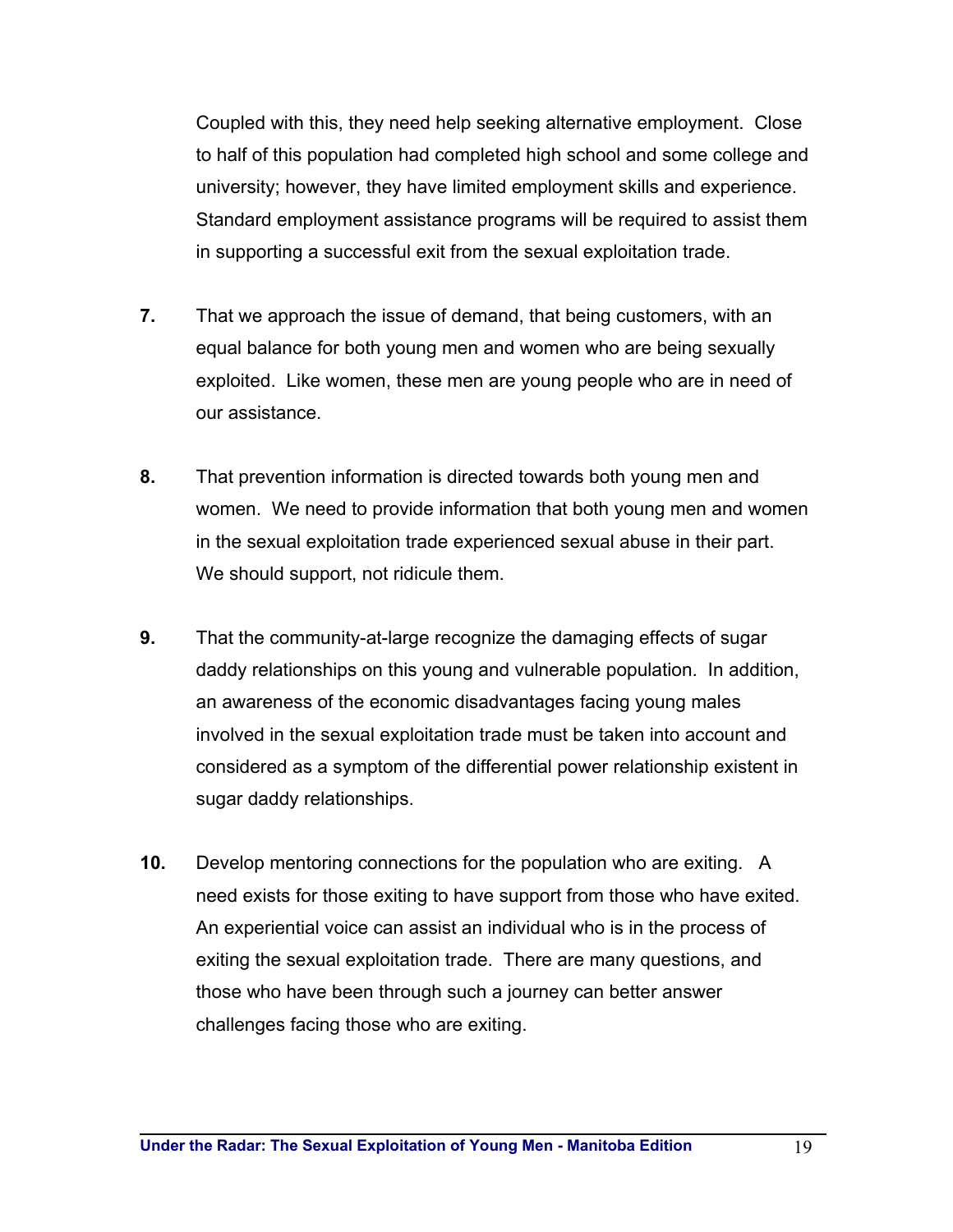This type of service could be set up in a formal structure through an agency that works with this population or informally within the volunteer community network. This network could be set up in formal face to face meetings, telephone or online support.

- **11.** A review of prevention, intervention and re-integration materials be completed and adjusted to speak to the sexual exploitation of youth regardless of gender. Materials must recognize the differences facing young women and men in the sexual exploitation trade. Education for both genders needs to be covered in these materials, emphasizing that the sexual exploitation trade is a risk for both genders.
- **12.** That an evaluation occurs of harm reduction approaches such as distributing bad date sheets, mobile support services to sexually exploited youth. The opportunity exists to move into a more direct approach to intervention. The ultimate goal must always remain moving someone out of the sexual exploitation trade.
- **13.** That the National Youth In Care Network embrace the topic of sexual awareness. There is a need to ensure that youth from care have the same knowledge base as the general youth population. This information could be delivered through DVD, booklets or lectures.
- **14.** That we develop and pay closer attention to youth who are running away. We need to recognize this as the early warning system for possible entrance into the sexual exploitation trade for both genders. For youth, service providers and professionals, the opportunity to successfully support and stabilize a situation is more likely to occur prior to years of abuse and drug use on the street.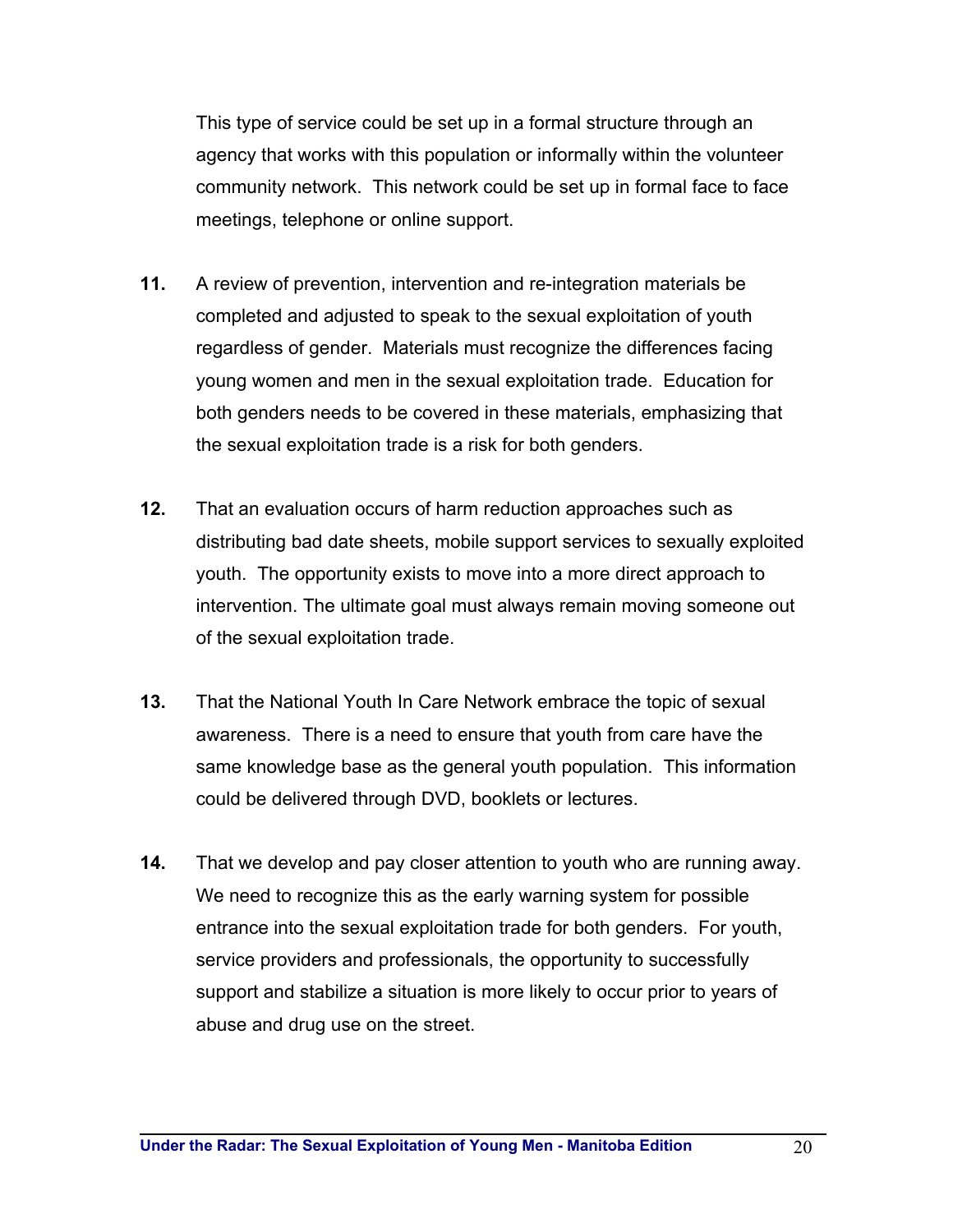# **Introduction**

Throughout 1991-1992, I researched the sexual exploitation trade in downtown Calgary. My goal was to observe and interact with this population in order to investigate the relationship of sexual abuse with a person's involvement in the sexual exploitation trade. Fifty young people were interviewed as part of this study which was titled *The Youngest Profession, The Oldest Oppression*.

In 2000, with the realization that retrospective, longitudinal information on prostitution did not exist anywhere in Canada or the world, I made the decision to track as many participants from this original population to determine if they were still involved in the sexual exploitation trade or not. In December 2002, this body of research was released, titled *Strolling Away*. This document included interviews that accounted for 38 of the original 50 people interviewed in 1991- 1992.

During *Strolling Away* it became clear to me that males face very different challenges than females. It is my belief that for many years this social issue was examined through a female lens. Through *Strolling Away* it was discovered that there are differences. For example, males enter the sexual exploitation trade younger and stay longer.

My personal and professional interest in wanting to know more about this population and how we can better assist them initiated *Under the Radar: The Sexual Exploitation of Young Men*. Hopefully the following body of research will bring this issue out from under the radar to something we as a community can address proactively and effectively in the future.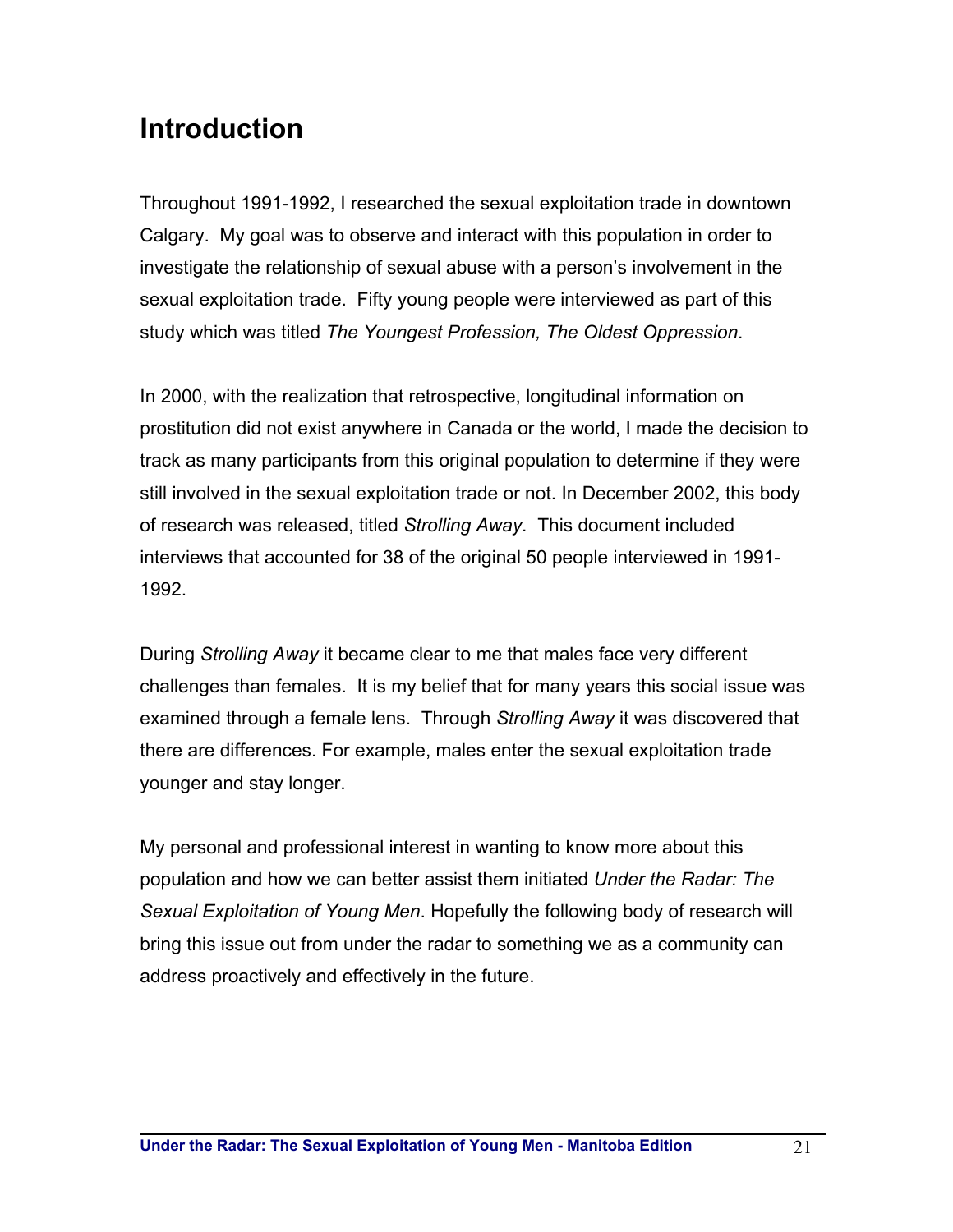# **Section 1: Impetus & Methodology of the Research**

### **1.1 Impetus for the research**

Is there a difference between young men and women who enter into the sexual exploitation trade?

Since the early 1980's, I have been interviewing and working with young men and women involved in the sexual exploitation trade. Over that time, I have slowly been forced to recognize there are differences between men and women involved in this sexual exploitation trade. In fact, for many years, this issue has been examined through a female lens only.

Often when I speak publicly about my research, *The Youngest Profession, The Oldest Oppression* (McIntyre 1994) and *Strolling Away* (McIntyre 2002), people would say "those poor young women". While this is true, for the past 13 years I have always had to remind people that this sample includes men as well.

Following the completion and release of *Strolling Away* (2002), it was obvious that a study pertaining to males was needed. *Strolling Away* recommended the male study. The Alberta Government along with a series of anonymous donors recognized the need to understand this social issue from a male perspective and saw the need to further balance the scales by recognizing both young women and men are sexually exploited. This study was released early in 2005, entitled *Under the Radar: The Sexual Exploitation of Young Men*.

The momentum to address this issue has now gone into Manitoba spearheaded by the Federal Government's National Crime Prevention Centre, The Government of Manitoba and anonymous donors.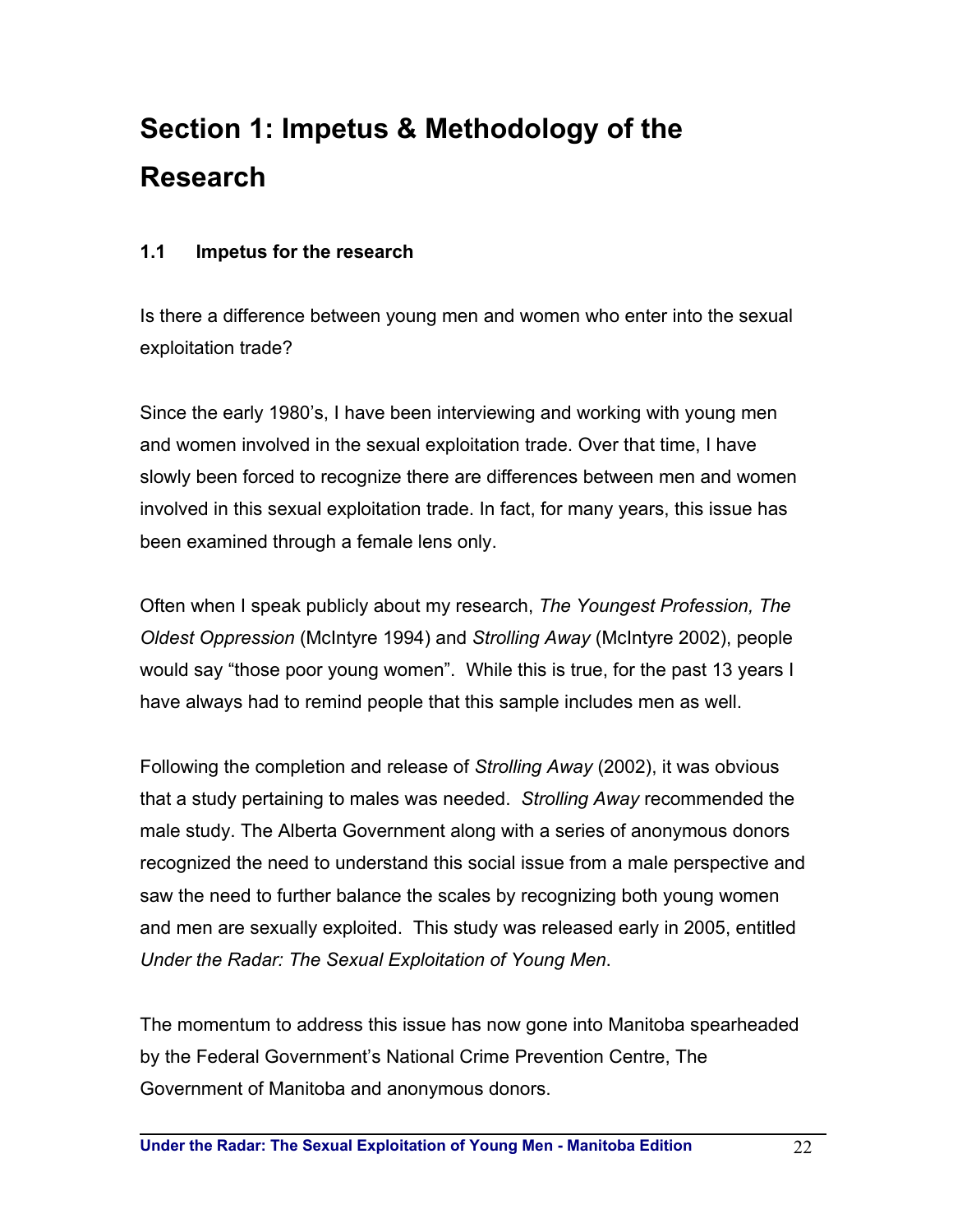I am currently in negotiations to release a Western Canadian Report that will compile findings from British Columbia, Alberta, Saskatchewan and Manitoba. In addition, this report will be accompanied by a 2-day training seminar that can be tailored for each province.

The goal of the work in Manitoba, and the additional provincial studies to come, is to impact youth involved in sex work at the levels of prevention, intervention and (re)integration. To do this effectively, there is a need to have a clear understanding of the unique differences of often-ignored males involved in the sexual exploitation trade.

While antecedents contributing towards entering and leaving the sexual exploitation trade are similar for both genders, certain unique differences occur in the following areas:

- Entering the sexual exploitation trade
- Styles of work
- Location of work
- Risk factors
- Patterns of work
- Duration
- Exiting the sexual exploitation trade
- Program requirements
- Law enforcement
- Social service intervention
- Health services

### **1.2 Process**

Grounded Theory and feminist research principles were used in the design of the *Under the Radar: The Sexual Exploitation of Young Men* research. The specific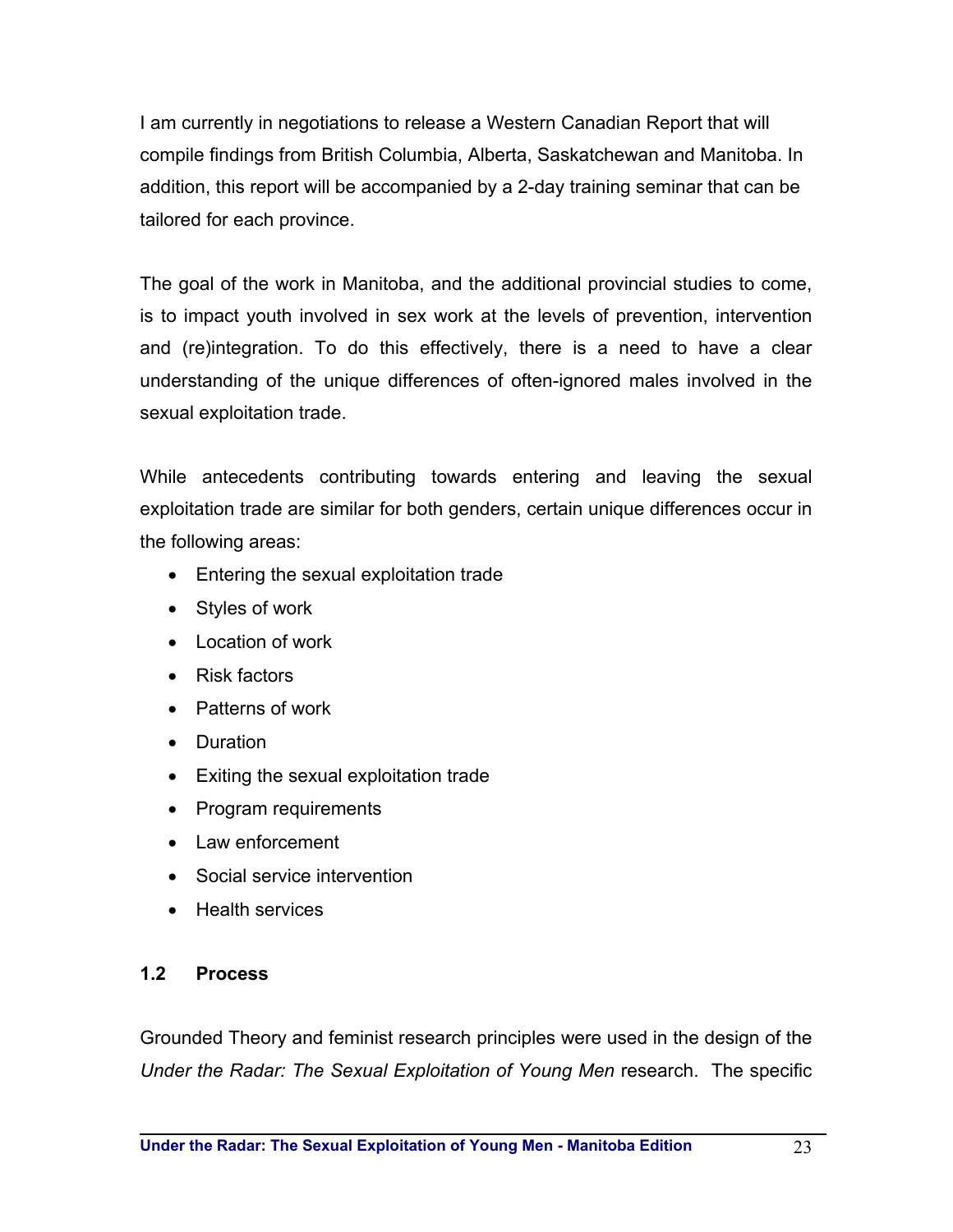interview instrument was designed and reviewed in conjunction with three young men formerly involved in the sexual exploitation trade.

### **1.3 Methodology**

Grounded Theory and feminist research principles were also used in designing the research methodology.

*I used the combined inductive approach of Grounded Theory and a Feminist methodology to be complementary. Grounded Theory allowed the opportunity for immersion into the sex worker's life, and the Feminist methodology insisted upon face to face interviews, recognizing this would have a direct impact upon the researcher. (McIntyre 1994:6)* 

The first step for me was to finalize the questionnaire. I worked with three young men formerly from the sexual exploitation trade. In order to develop each question, many of the questions used in "*The Youngest Profession: The Oldest Oppression*" were crafted to fit the male study; however, terminology had to be changed, as did many of the questions, to suit this population. In addition, health authorities indicated a strong interest to include health-related questions.

It became clear to me that I could not do all the interviewing. As a colleague said to me, "Why not provide the discoveries to others as to how to interview this population?" Originally, allowing others to do what I had done up until then made me very nervous. I questioned whether they would be able to interview with the same level of compassion and commitment I had. Would they understand the questionnaire and the method of utilizing the information? I decided that realistically, I had no other option.

Finally, in order to protect the anonymity of the interviewees, pseudonyms were utilized in all cases.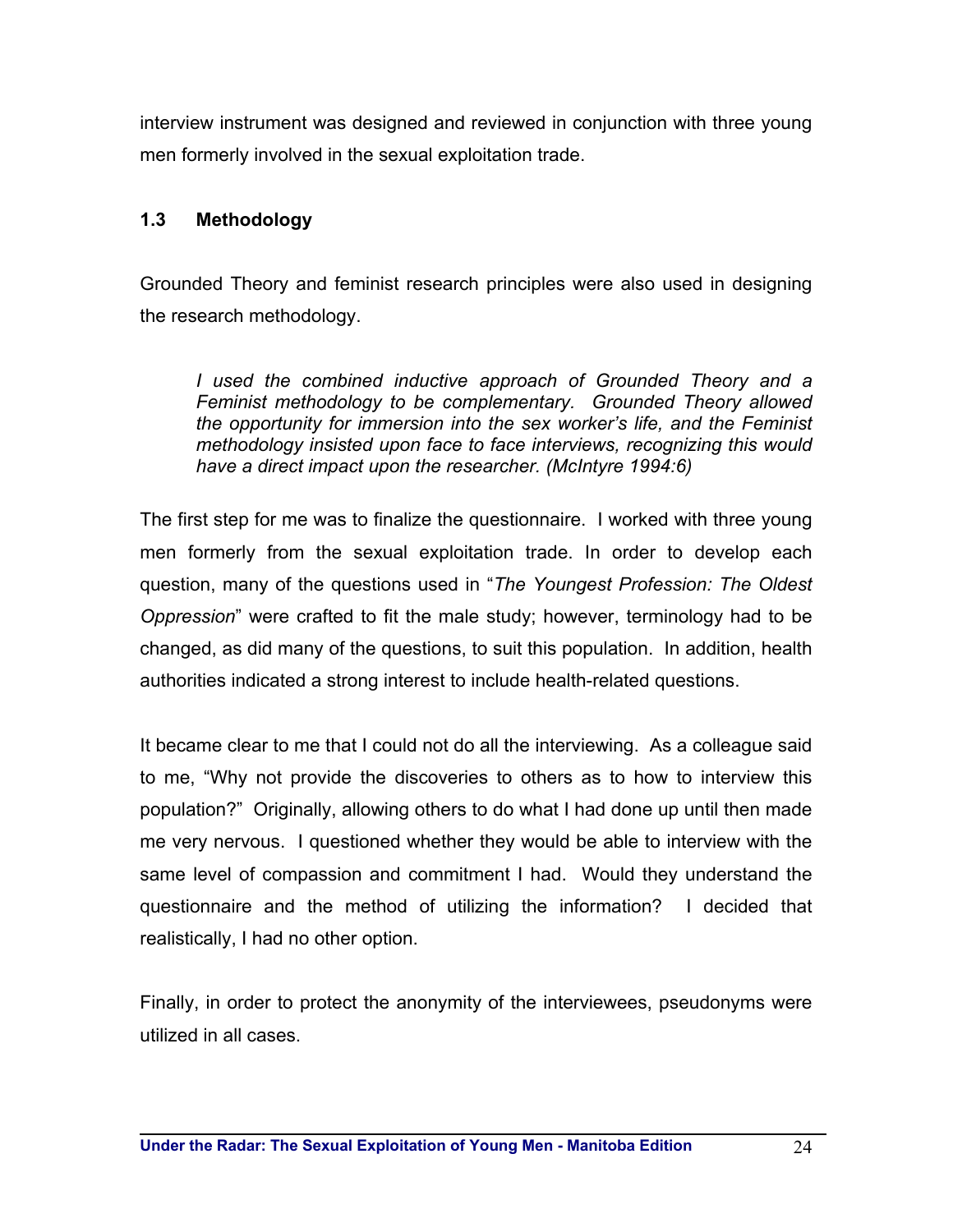### **1.4 Training**

A Request for Proposals for Research Assistants was circulated in Winnipeg. The goal was to attract individuals and agencies that already had a level of comfort and connection with this population.

Two individuals were successful. Both represented Resource Assistance for Youth (R.A.Y.). RAY. helps street youth by providing them with what they need, on their terms to better their lives. This help comes in many forms, and is always non-judgmental and inclusive. R.A.Y. is an invaluable support network for youth living through crisis. It is a street level youth service located in inner city Winnipeg.

A full day was dedicated to training these Research Assistants and Coordinators. Some of the Research Assistants were experiential, in other words, they had previously been part of the sexual exploitation trade.

Originally there was some hesitancy in including experiential individuals in the interviewing process. Those that helped design the questionnaire and who were themselves experiential were doubtful that an individual formerly from the sexual exploitation trade could do this interviewing without experiencing discomfort, potentially triggering flashbacks.

By the end of the day, all Research Assistants had a level of comfort with the material. Time was then spent reviewing confidentiality and legal requirements, consent forms, tape recording, snowball sampling, and storage of interview materials.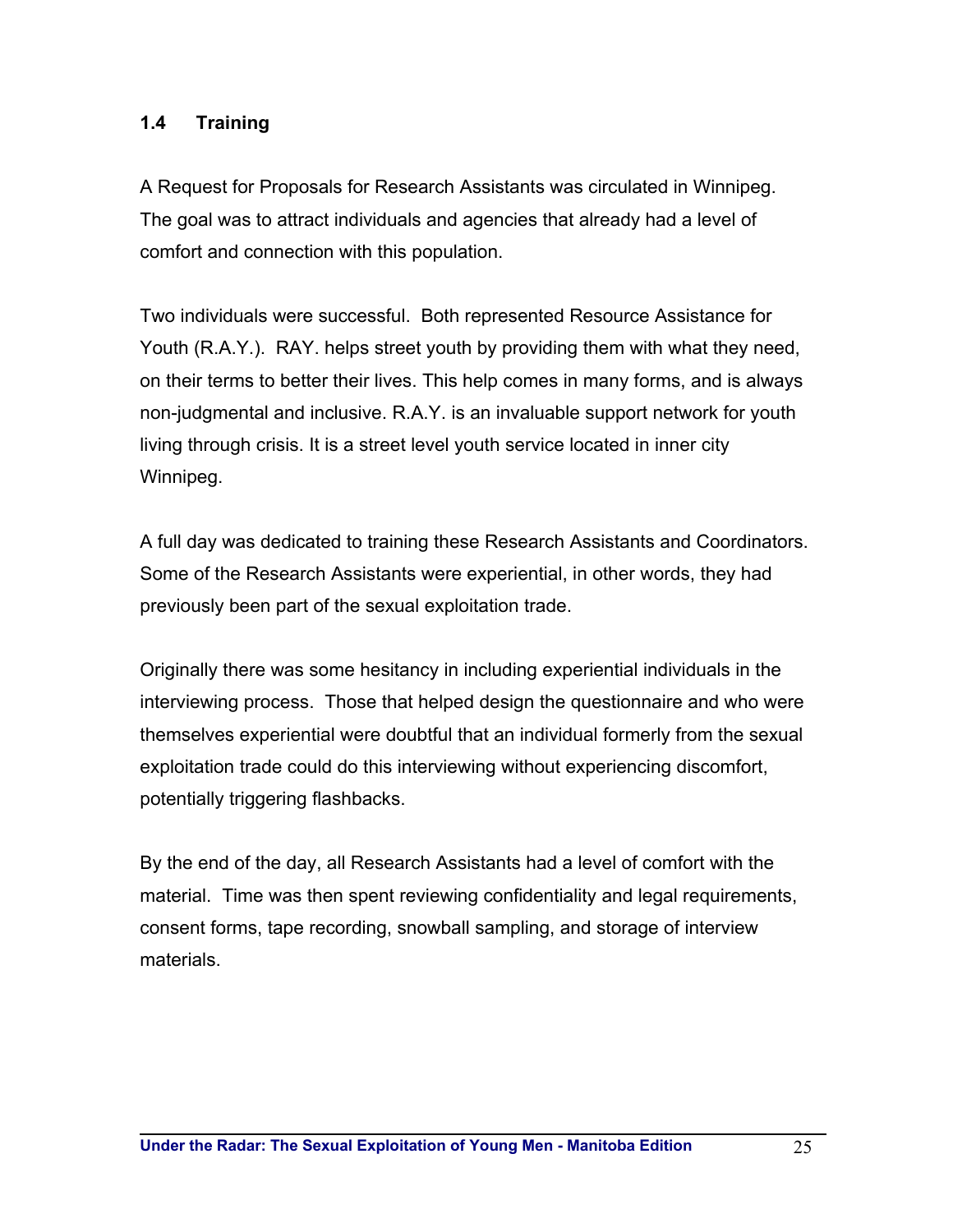#### **1.5 Interviews**

I personally met with those who were experiential youth to discuss their personal and professional comfort level with interviewing. Once I had a level of confidence with their ability to interview, they began.

In addition, I personally debriefed those who were experiential to establish their personal comfort after the first interview. All of those who were experiential and interviewing were at a minimum six months removed from the sexual exploitation trade.

The use of Research Assistants with an experiential background was certainly a bonus. They brought with them a vast knowledge base and understanding of this population. Those who were not experiential brought with them a level of comfort and understanding of this population. This combined group of Research Assistants and Coordinators brought professional expertise and comfort to those being interviewed. The breadth and quality of the research interviews was stellar and in-depth. I am grateful to have had such a diverse committed group.

The goal was to interview 40 young men in Winnipeg. That would mean a total of 40 interviews in Manitoba, 10 of which had exited the sexual exploitation trade.

Interviews began in Manitoba in March 2006 and ended in January 2007. In total, we completed 40 interviews in the city of Winnipeg.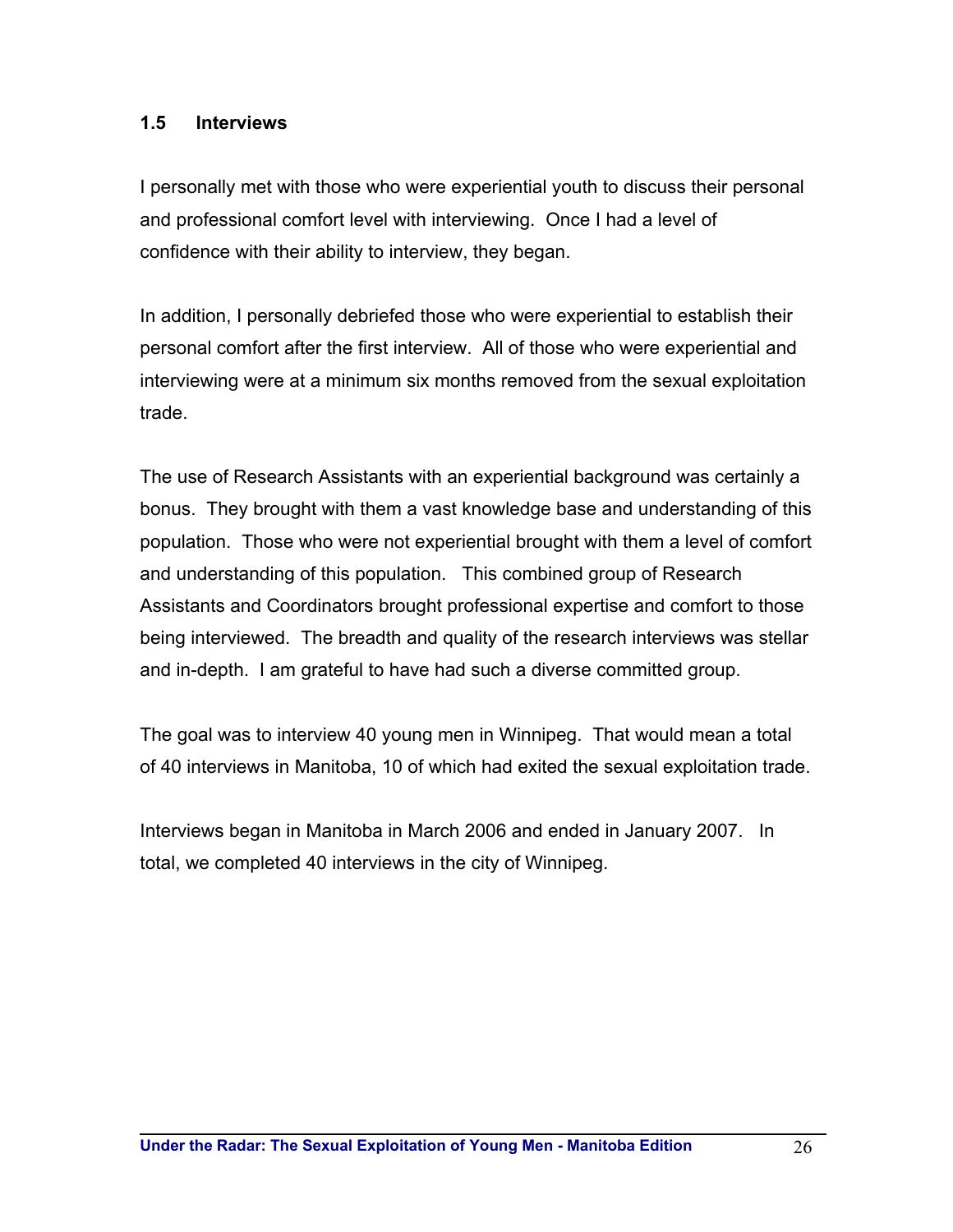# **Section 2: Demographics & Historical Background**

### **2.1 Aboriginal heritage**

When the male study *Under the Radar* was first discussed for The Province of Manitoba, we anticipated a significant percent of Aboriginal heritage young men. In Alberta, 54% of those interviewed considered themselves Aboriginal heritage. In British Columbia, 43% considered themselves Aboriginal heritage. In Saskatchewan, 85% of those interviewed involved in the sexual exploitation trade were Aboriginal heritage.

In Manitoba, 67% considered themselves Aboriginal heritage. This predominance of Aboriginal heritage young men can best be described by the following quote.

*While the greatest proportion of female sex workers engages in heterosexual sex work; for males, regardless of their orientation or selfidentification, the sex work is usually of a homosexual nature. I suspect this more than anything prevents any real work or may explain the further marginalization of male sex workers in regards to services and awareness. I think there is also a subconscious element of awareness that most sex workers are Aboriginal heritage, again furthering the stigmatization and marginalization. Most people who are sexually abused, assaulted or otherwise exploited when they are young, are not aware of the repercussions in their choices as a result of these experiences. I would love to see some development towards awareness in this way as well. How a person views him or herself is often not an accurate portrayal of their potential and body image is often ill focused. (*J. Spencer Rowe, MA)

Of the 27 young men who identified as Aboriginal heritage, 74% had spent some time on a First Nations community. Twenty-six percent had never spent anytime on a First Nations community.

A further line of inquiry examined whether those 20 Aboriginal heritage individuals had lived on a First Nations community or felt connected to their Aboriginal heritage. Thirteen of the twenty individuals reported not feeling connected to their Aboriginal culture.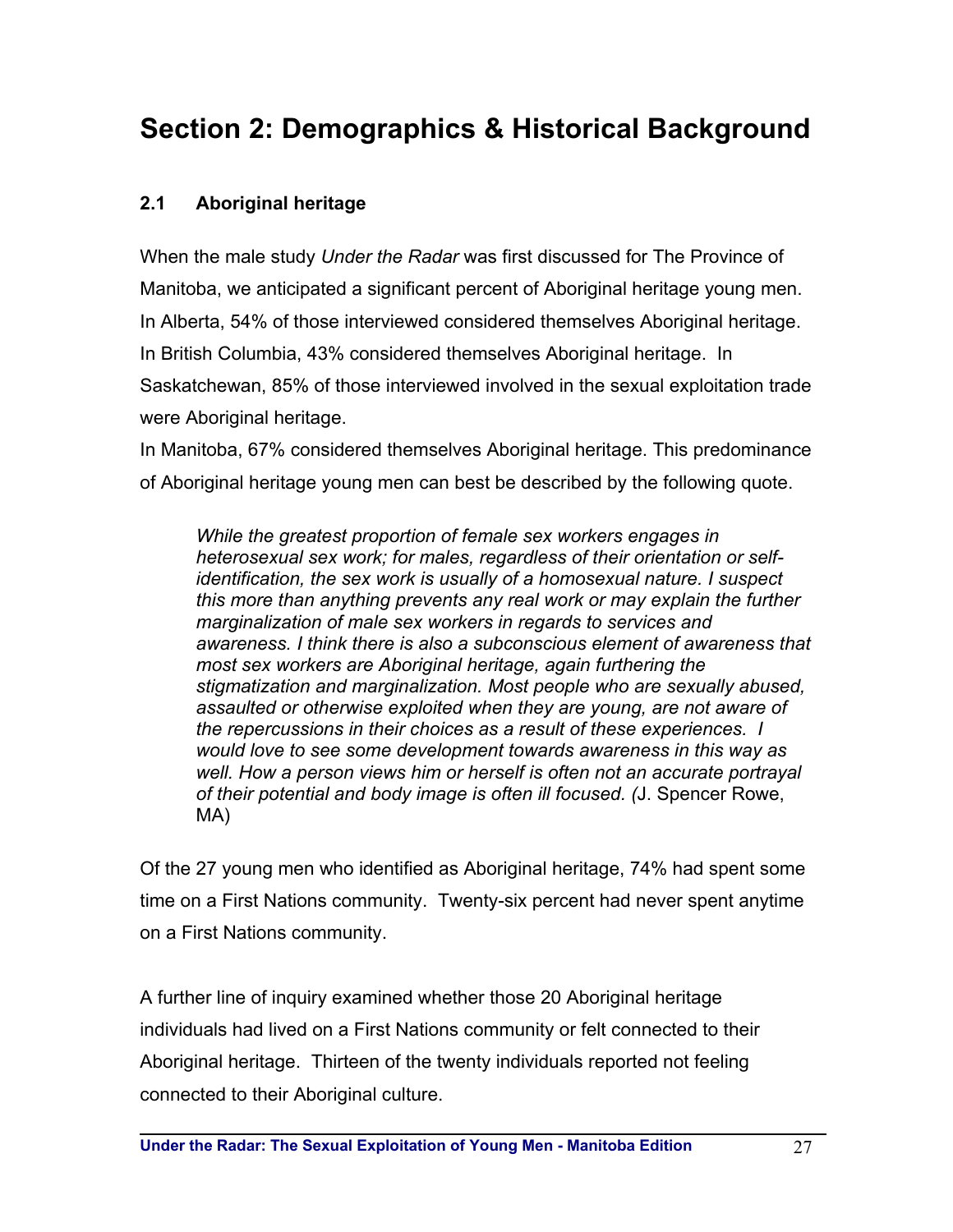#### *Not in the least. (Dylan)*

The other individuals felt some connection to their Aboriginal heritage whether they were primarily urban or First Nations community.

## *Maybe in the last five years. (Addison)*

*I was raised in a Christian home. I spent most of my life in that mentality but I knew I was Aboriginal and I did look for my traditional roots, I never got in touch with them until I was incarcerated. (Lane)* 

This inordinately high number of Aboriginal heritage young men in the sexual exploitation trade, and the continued marginalization of this population in Western Canada, is alarming. As we have found, young men in the sexual exploitation trade are **under the radar** and marginalized. Add to this the high percentage of young Aboriginal heritage men and this often places them even further **under the radar** and out of sight of our communities.





### **2.2 Child Welfare System**

Over half of this population interviewed had a family history with Child Welfare. This means that just over half of those interviewed had experienced some type of professional association like the provincial system of care as children. As information on sexual development is not usually provided by Child Welfare workers, many of the respondents did not obtain proper information on sexual development.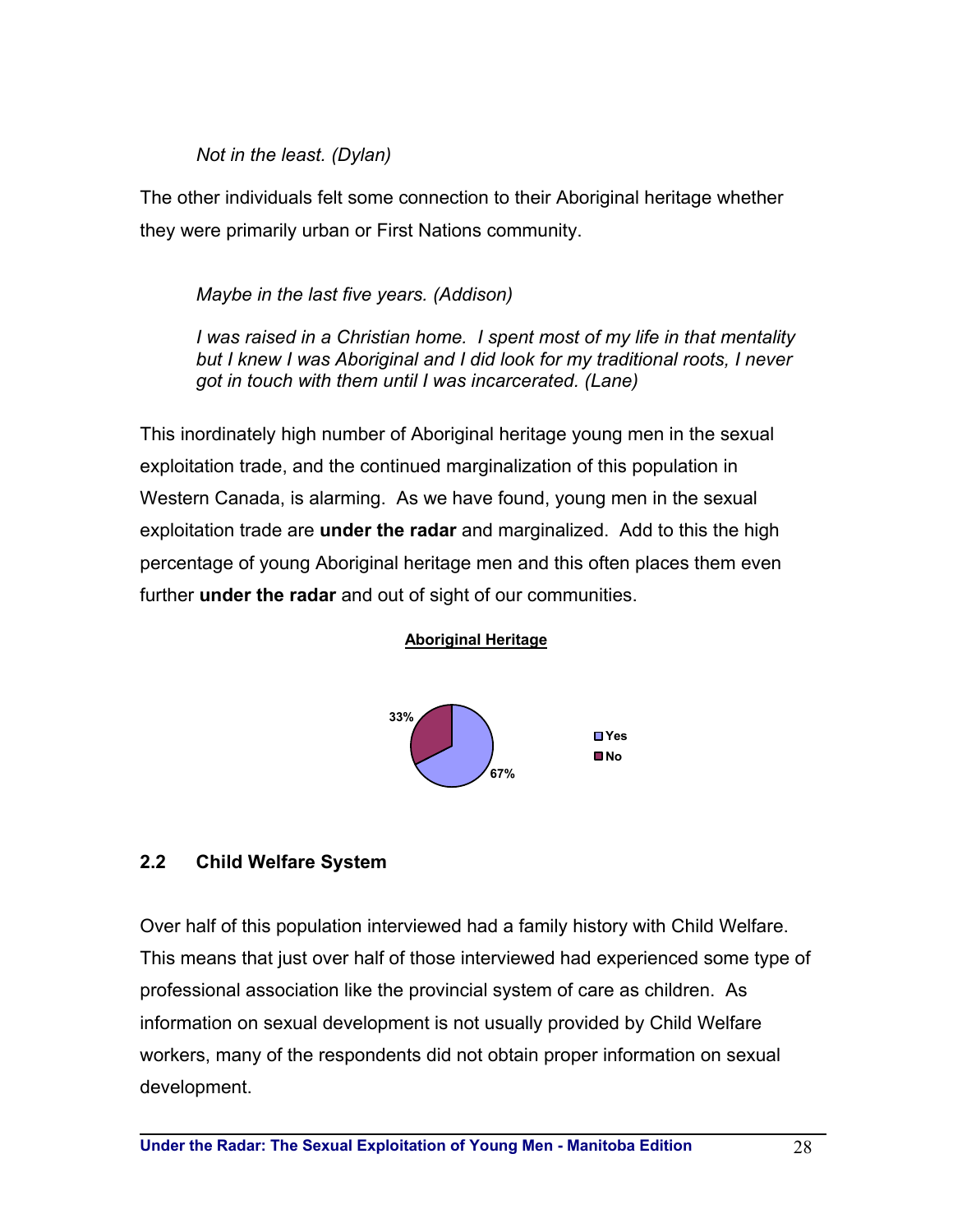There is a sense that young men are not encouraged to talk about their physiological changes.

*Boys are not encouraged to talk about the changes that are happening to their bodies. They receive less guidance about their reproductive role, despite being provided with information and support around the experiences of puberty. For girls, the onset of puberty often means the placement of restrictions on their freedom. Boys, on the other hand, are generally provided no support or information, are given more freedom, and spend more time outside of the home in unsupervised activities than do girls. (McCreary Youth Foundation, A Moment for Boyz, 2004:5)* 

There is an assumption that young men have received the knowledge about sexual biology and socialization that they require; however, this is not always the case. This is even less likely if they had grown up in government care according to Shauna Parks, Board Member, National Youth In Care and Custody Network.

*Males are often overlooked when it comes to information about sexual development, especially if they're in care. A lot of times, people who work with these youth assume they have the knowledge or someone else has 'had that conversation' with them. (Parks, 2004)* 





#### **2.3 Education**

Some of this population was generally well-educated. Over thirty percent had completed high school, and two individuals had entered post-secondary education. Only three individuals had been in grade school and gone no further.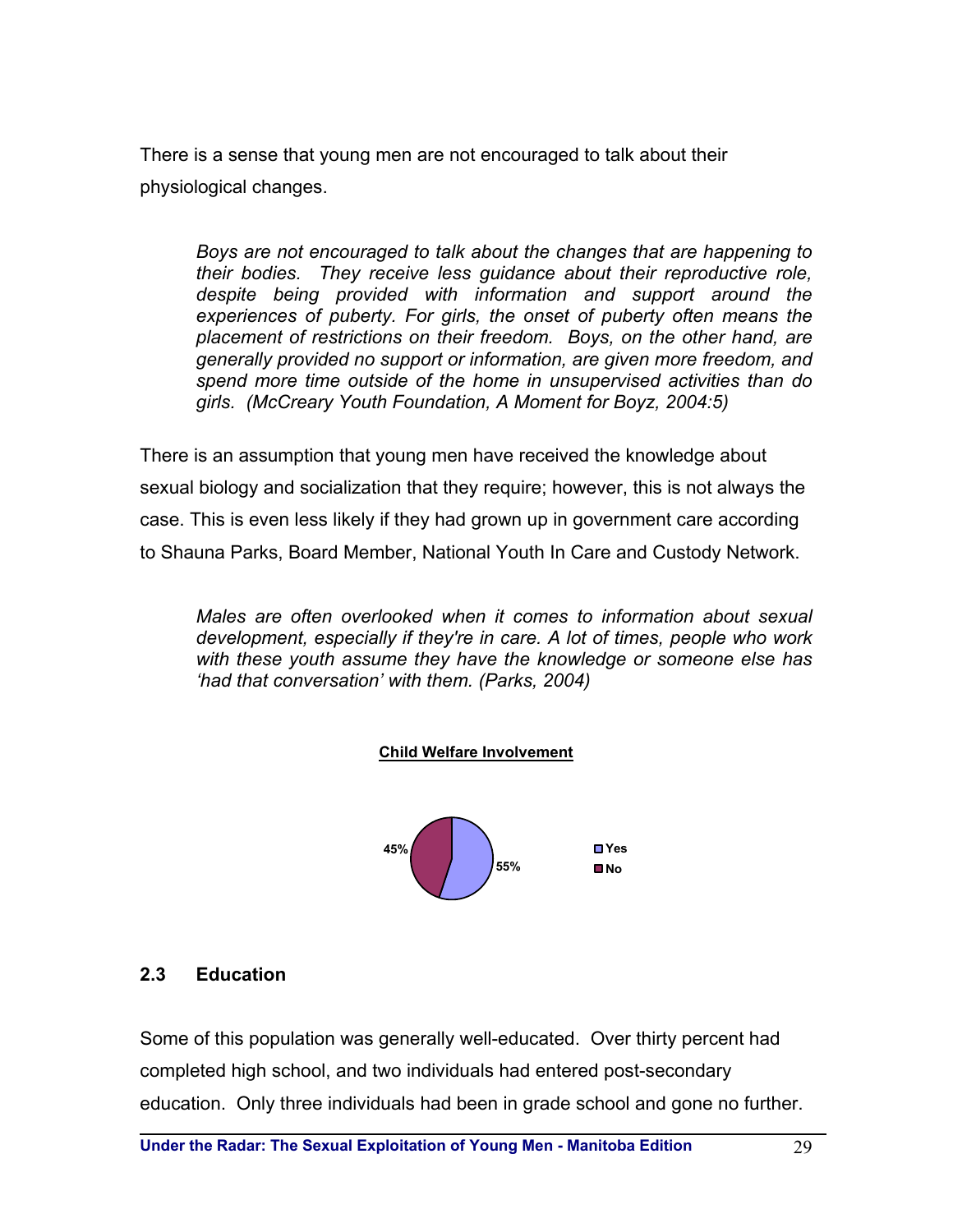*I* completed grade nine. Since then I got my GED, went to university and *got my bachelors. (Baylee)* 

*I have always been pushed forward. I started two years later than other kids". (Sal)* 

### **2.4 Run away**

Seventy-seven percent of the population had a history of running away. Close to one quarter of those interviewed had never run away.

Running away was common. Of great importance when asked about running away was a subsequent question that referred to the offer of food and/or shelter while on the run.

A total of 81% were offered food and shelter while on the run. What becomes important about this finding is that 73% of those who were offered food and shelter had conditions attached by the giver. In most situations, these conditions were sexual in nature. Many of those interviewed described their first introduction to hustling/working in the sexual exploitation trade was while they were on the run trying to survive.

*Sex for food and shelter. (Marcus) Put out or get out. (Prentice) To a certain degree but I was aware of that. (Raine) There are always conditions. (Baylee)*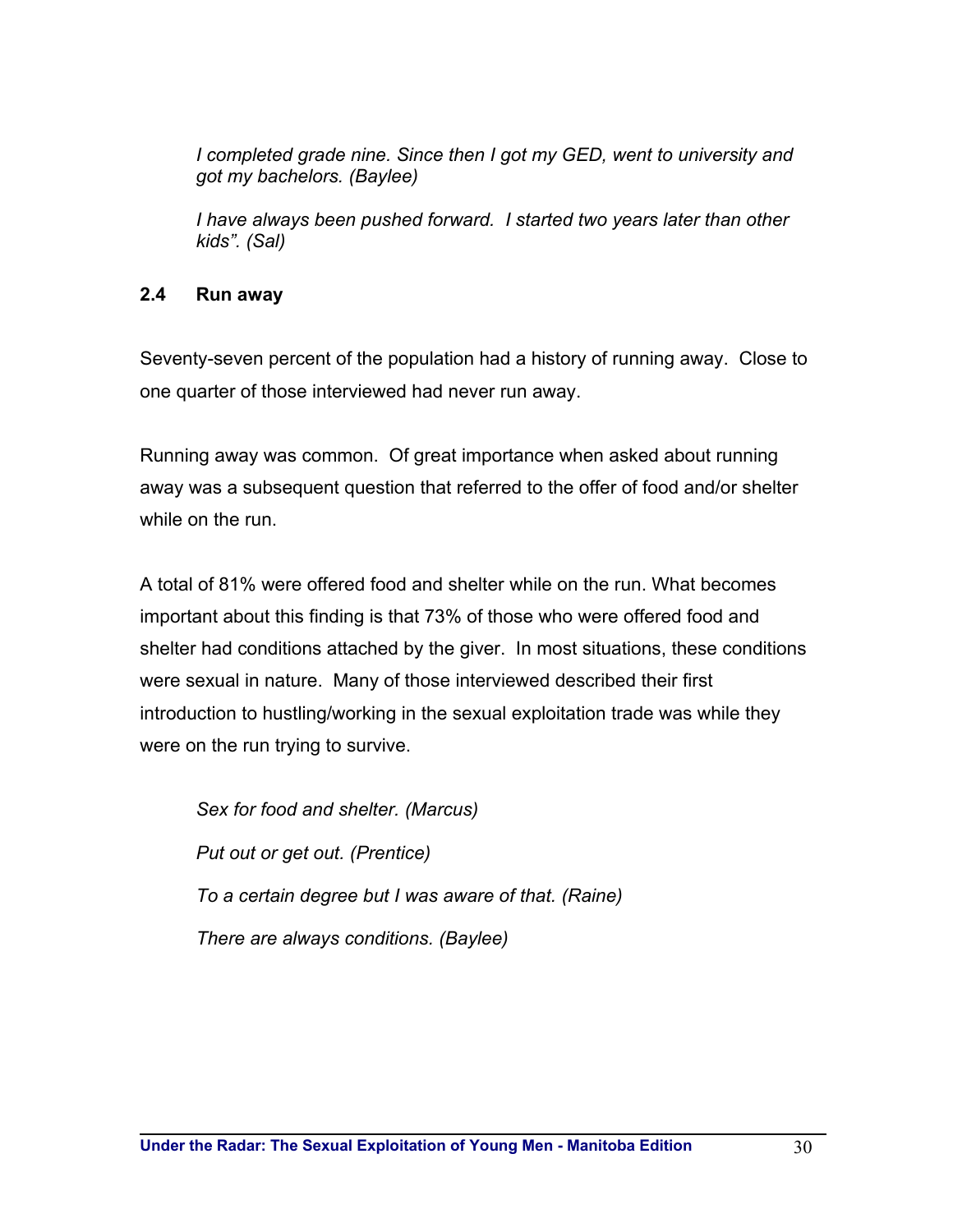

**Run Away**

Of importance were the reasons provided for running away. Forty-two percent cited reasons of fear and/or avoidance of family violence and abuse.

*Fourteen. They tried to lock me in my room. (Prentice)* 

*Fourteen. Parents were abusive alcoholics. We were always beaten. (Addison)* 

*Sixteen. Dad was drinking, abusive verbally and physically to my mom. (Tory)* 

Forty-five percent identified discomfort fitting in. This is common with young men struggling with their sexual identity. They often feel uncomfortable with their gender non-conformity. If they are comfortable with their sexual identity, often family and friends are not comfortable with it.

*Fourteen. I just wanted to come back home and be gay. (Raine) Fourteen. It was around my sexuality. (Carl)* 

# **2.5 Thrown out**

Over sixty-two percent of those interviewed had a history of being thrown out of their homes. This often resulted in them having to seek temporary accommodation or to sleep in public places.

*Because I wanted to dress like a girl. (Cagney)*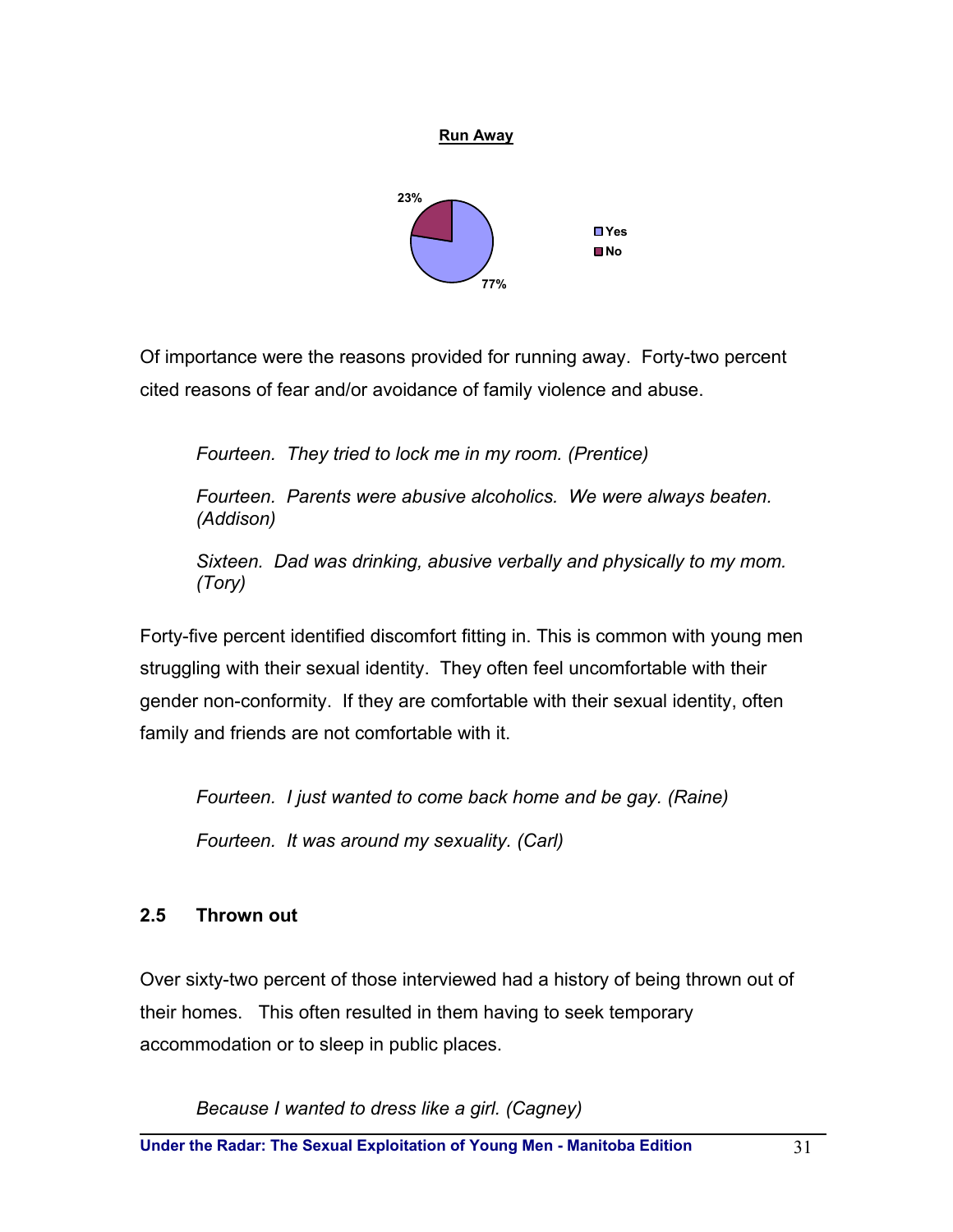*I came home intoxicated and under the influence. (Addison)* 

Many described running away either before or after being thrown out of their place of residence by an adult. This adult was often a parental figure.

*They said leave or we will phone the cops. They were on a power trip. We were arguing. (Toby)* 

Running away or being thrown out often ended in the same result, that being the need to seek a means of survival on the streets.

### **2.6 Sexual & physical violation**

While interviewing this population, a total of 80% identified themselves as being sexually violated. In other words, many had a history of sexual abuse.



*Lots of times. (Prentice)* 

*At a younger age yes. (Haley)* 

Eighty-seven percent reported a history of physical violation, or physical abuse.

*Fighting and name calling, a cast iron pot to the head and choking. (Raine)*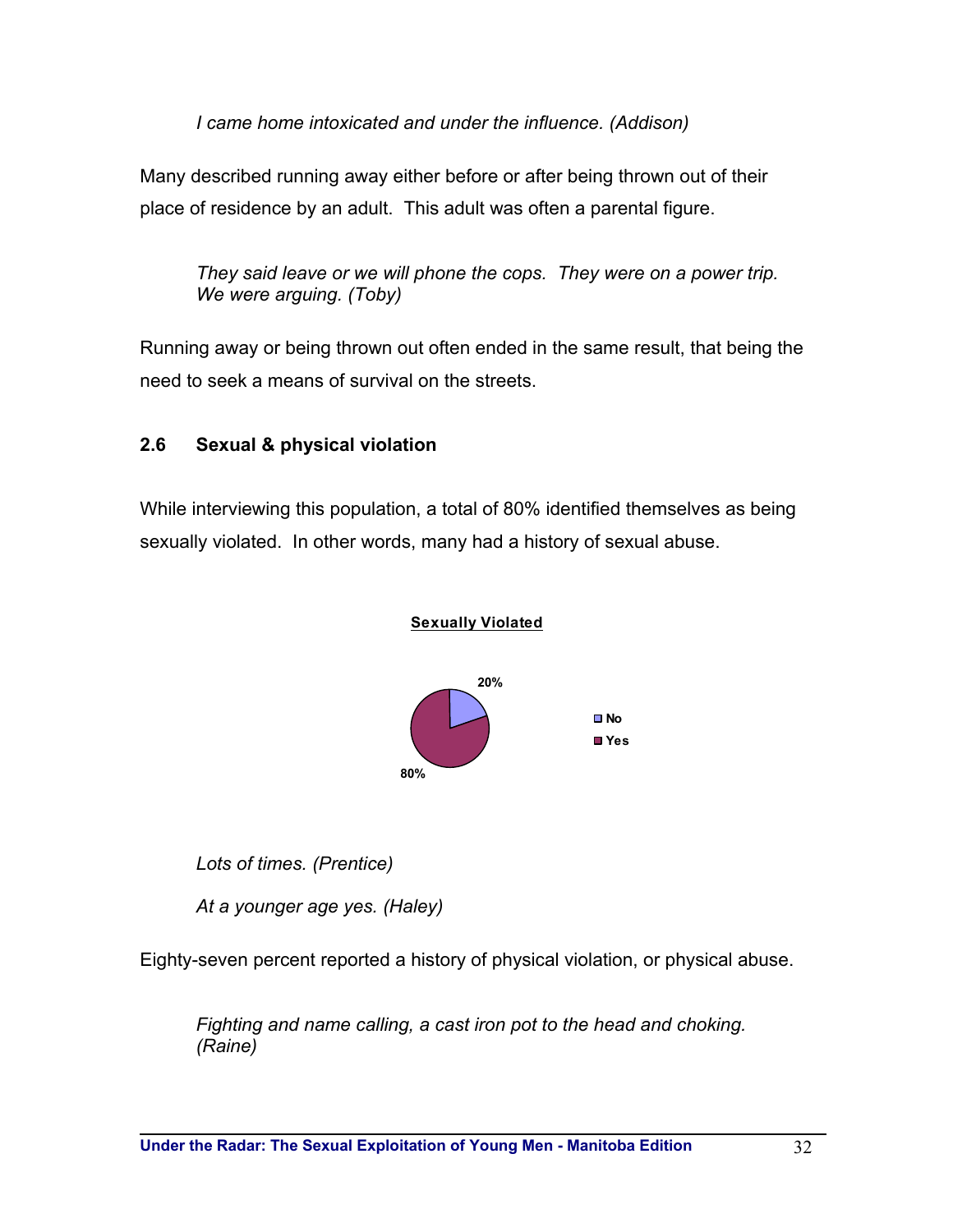*Depends on who was having the dispute. Mainly verbal abuse. Depending who was involved physical. Nothing was resolved. (Zion)* 



In summary, this is a population with a substantial history of both sexual and physical violation.

# **2.7 Witnessing aggression while growing up**

While growing up, over 90% had personally witnessed aggression.

*Talking turned to swearing and then the fists would fly. (Lane)* 

*I watched my mom get beat up lots. (Jaden)* 

*Witnessed alcoholism in the family growing. At any social, you could guarantee there would be a fight at some point. (Baylee)* 

*I would say it would have to be when my father locked my mother in the bedroom for three days and just the sounds coming from that room not knowing what was going on, that was the most violent. (Zion)* 

Often, observing aggression can be just as challenging as being a direct victim of it. The vast majority, or 90%, had witnessed or had been a victim of family violence.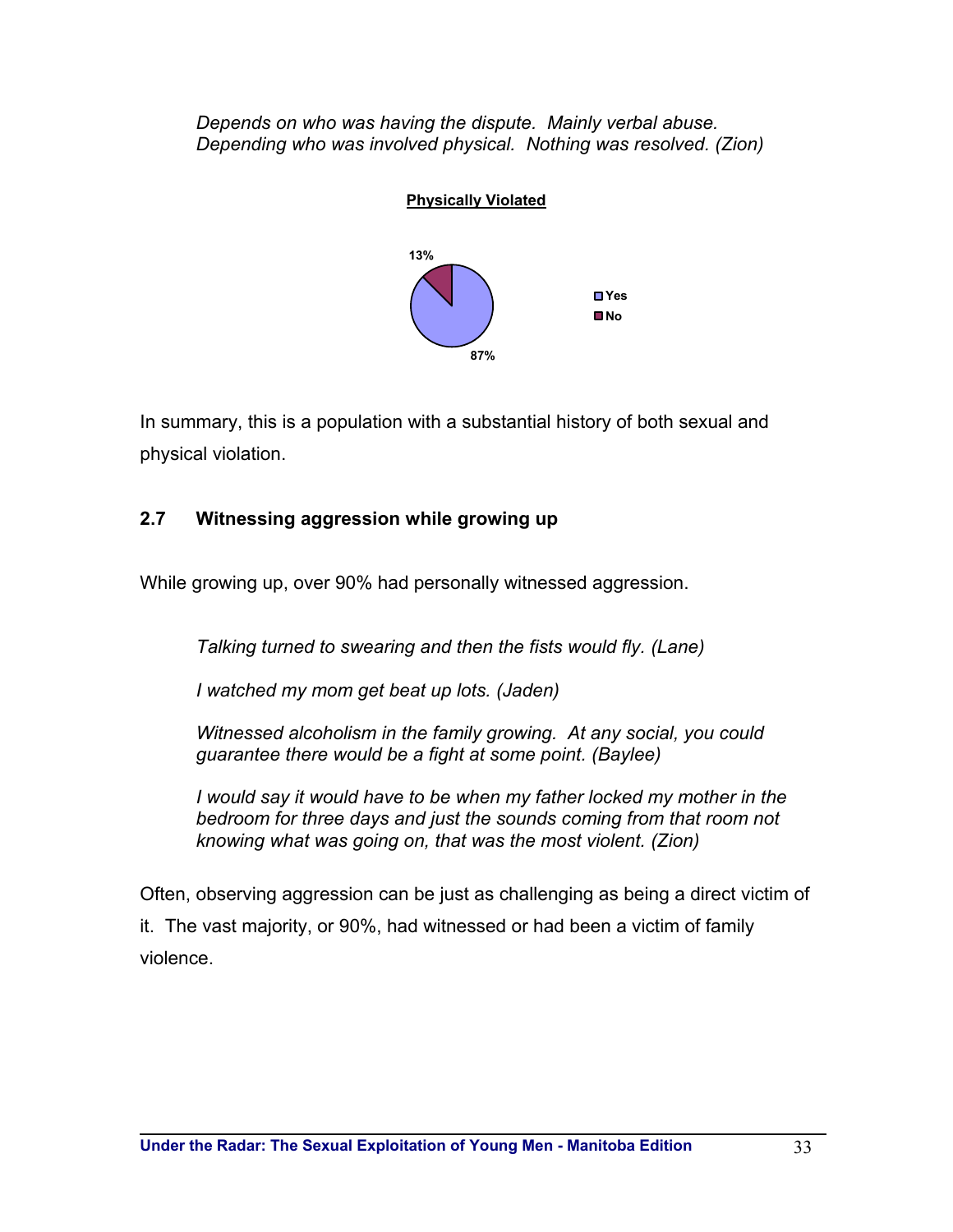

#### **2.8 Police involvement**

Eighty-seven percent of those interviewed had a history with the police. This included some criminal activities, mainly involving alcohol and drugs which had brought them into contact with the police.



#### **2.9 Self-harm**

Forty-three percent of this population identified periods where they contemplated self-harm. These periods occurred prior to their involvement in the sexual exploitation trade, but could have continued while they were entrenched in it.

**87%**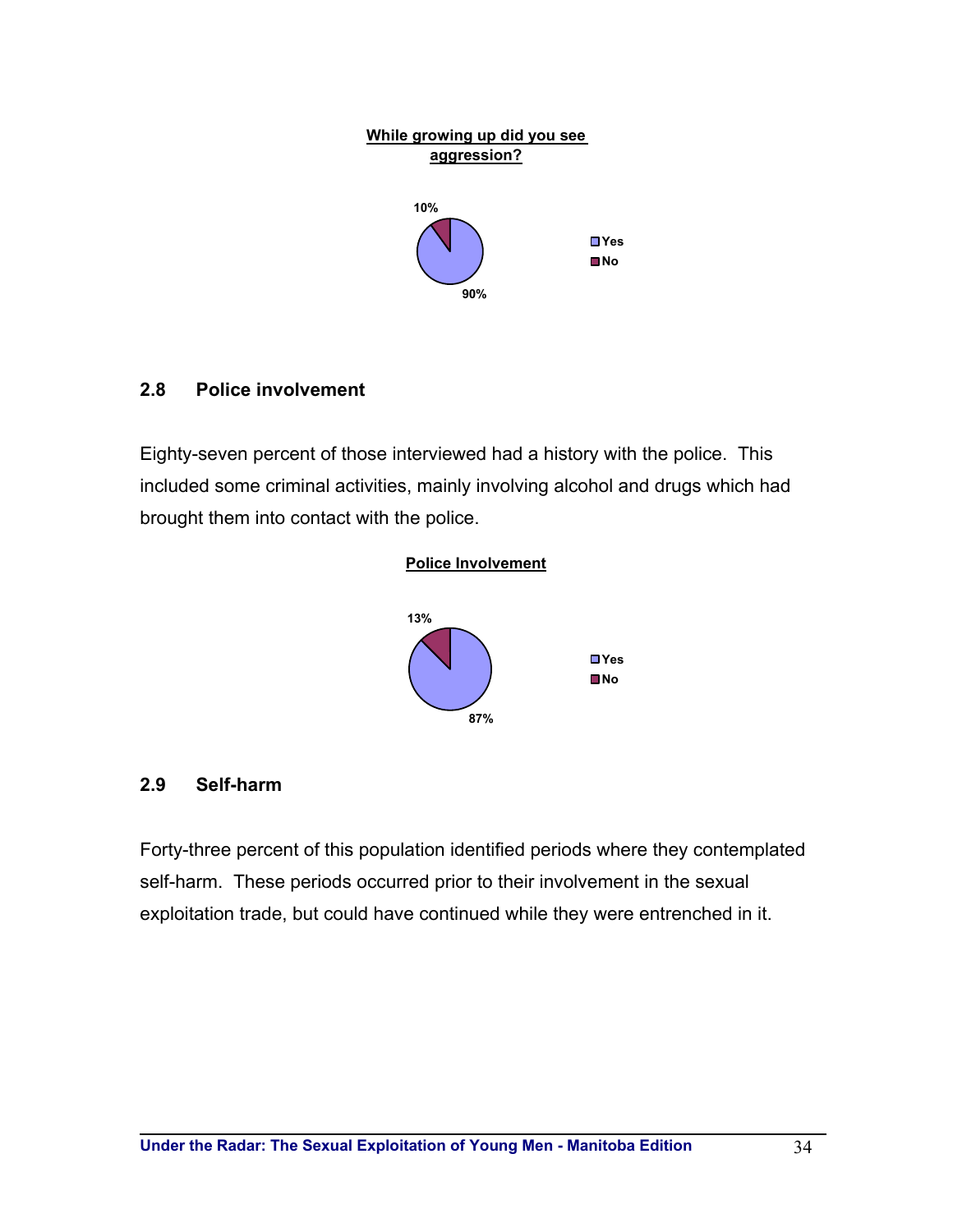#### **Thoughts of serious self-harm**

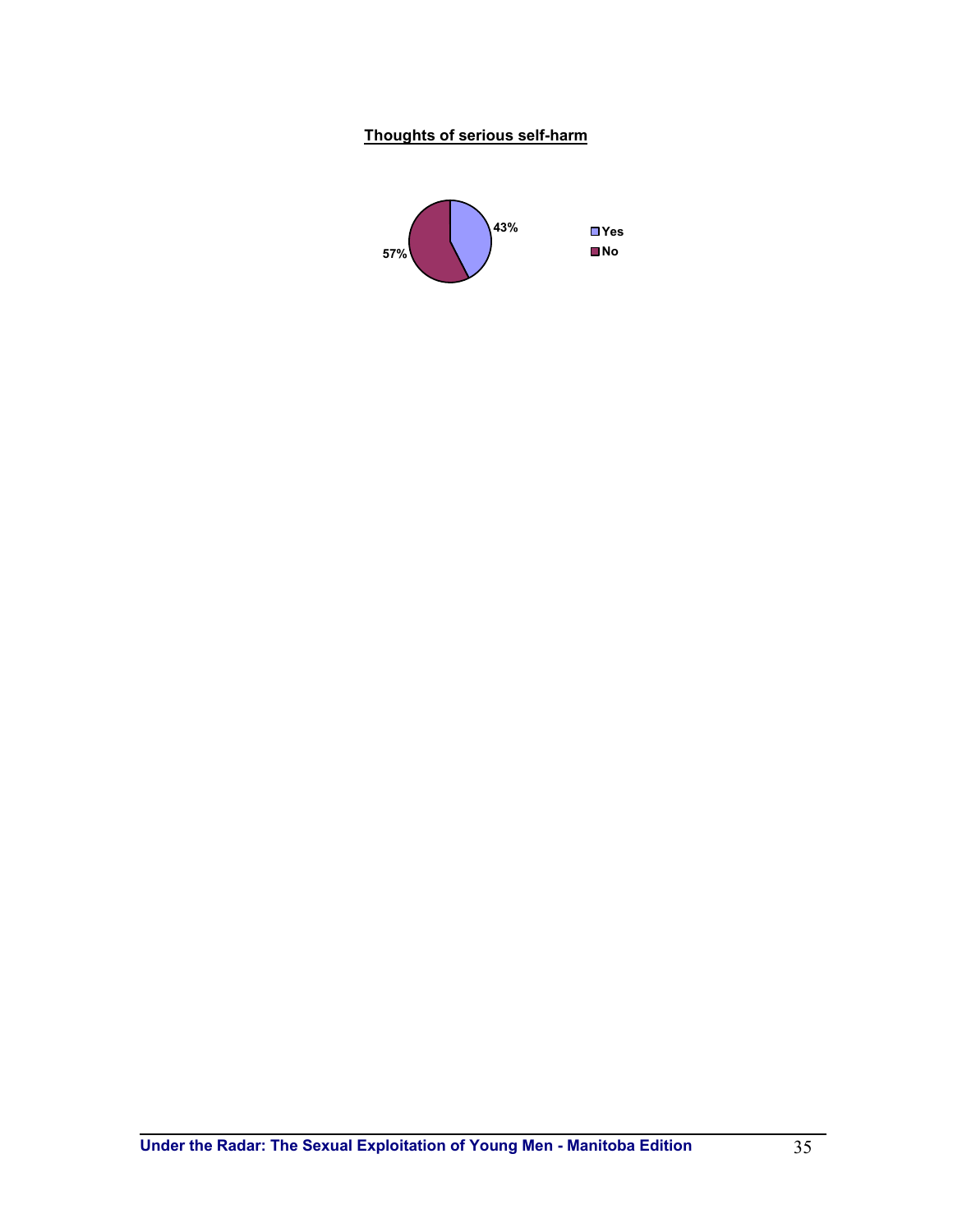# **Section 3: Work Life/Hustling**

# **3.1 Entering**

It is clear that one factor alone does not result in an individual entering the sexual exploitation trade. Often a series of circumstances result in a person ending up in this situation. No one had the goal to enter the street trade. Over 75% saw this activity as a short-term method to make money, so they could survive.

When entering the sexual exploitation trade, a variety of factors come into play. We have seen from the previous demographics section that the following was established:

- 80% reported a background of sexual violation
- 87% had a history of physical violation
- 77% had a history of running away
- 67% were from an Aboriginal heritage
- 74% with Aboriginal heritage had spent time on a First Nations community
- 55% had a family history of involvement with Child Welfare
- 30% had completed high school
- 87% had a history with the Criminal Justice System

Most people see their entrance into this activity as temporary. It is seen as a method of survival. Some described their entrance as a way of belonging. As many are often on the run, many find connection and camaraderie with the activity.

*Survival. Food, shelter then drugs. (Haley)* 

*A lot of complex issues behind this. One is self abuse. A possible history of abuse prior to working. (Jace)* 

*Quick money. They don't want to deal with their lives. (Wyatt)*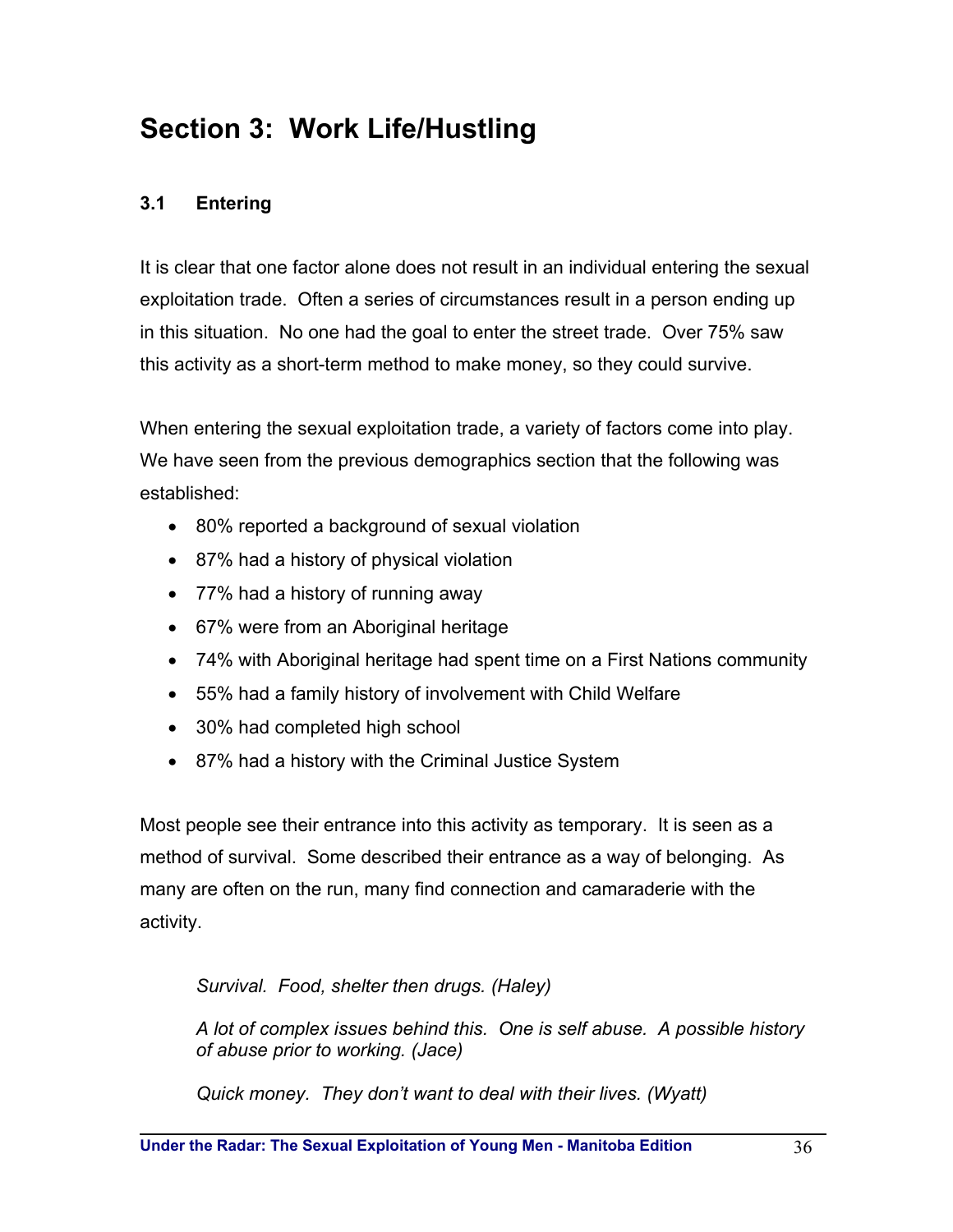*Friends and influence. (Finn) They feel like an outcast. (Tory)* 



Understanding how an individual begins the process of working on the street is important if we ever hope to intervene in this activity. Often they are introduced to this activity while on the run. Eighty-one percent of those who had run away were offered food and/or shelter; however, for 73% there were conditions attached to this offer. Most often these conditions were sexual in nature, representing an introduction and entrance into the sexual exploitation trade.

# **3.2 Introduction to hustling/working**

When we asked how someone entered the sexual exploitation trade and learned about its workings, we were provided with three consistent answers:

- Thirty-five percent learned about the sexual exploitation trade from a friend, and simply followed the process.
- Fifty percent learned what was required by observing other people.
- Fifteen percent ran into a customer, or "trick" who offered them this opportunity. It became a means for survival. The offer was made, and they were able to figure it out.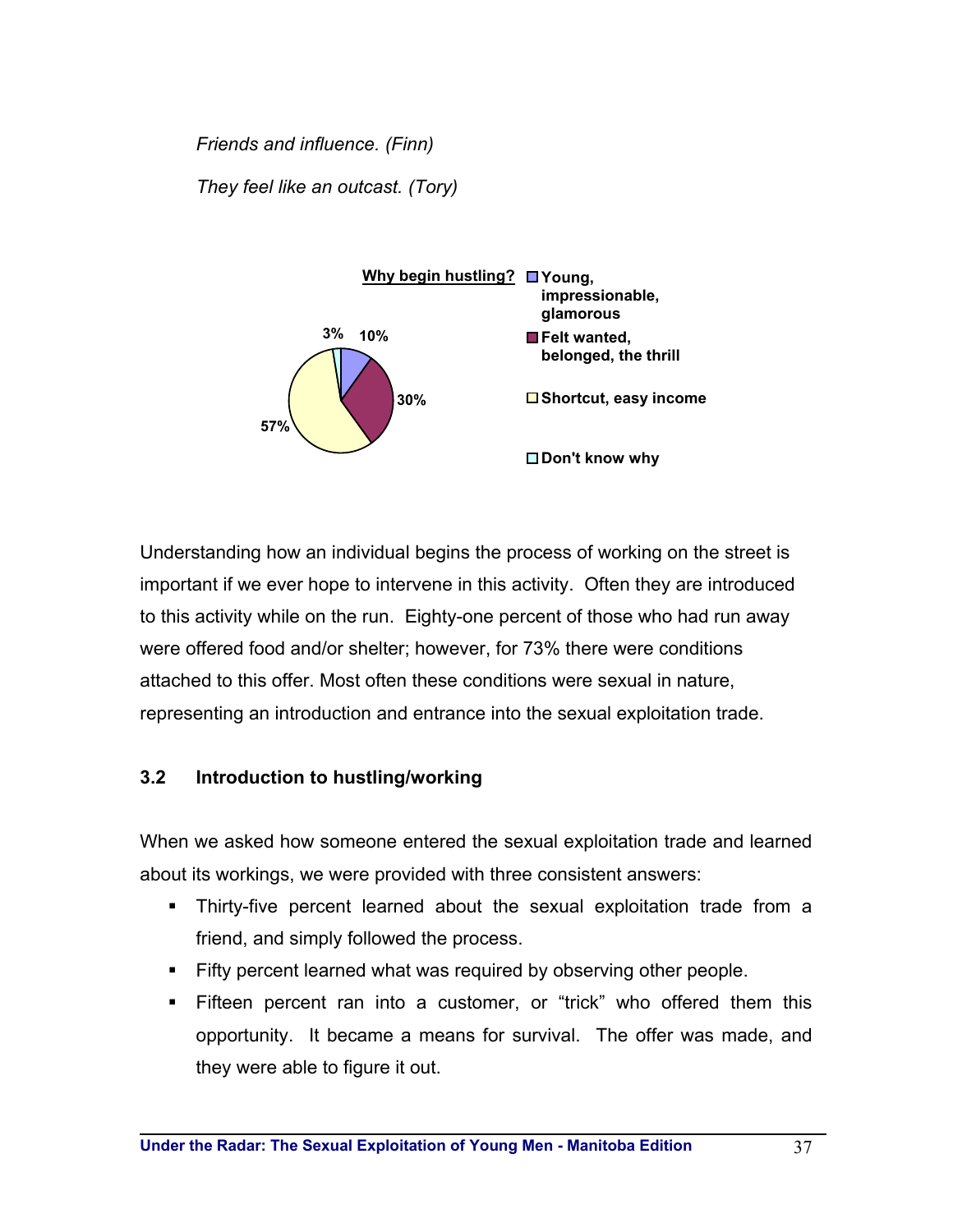*A friend who owed me money. (Marcus) Stumbled onto it. (Prentice) Through sexual abuse. My abuser offered me money. (Haley)* 

**Introduction to hustling/working**



There is a strong correlation between running away and a potential introduction to the sexual exploitation trade. Only nine of the 40 had never run away.

Often when young people are on the run they are offered food and/or shelter. A total of 81% who had run away were offered food and/or shelter while they were on the run. What is important is that 73% of those offered food and/or shelter were offered these necessities with conditions attached to them, often sexual in nature.

### **3.3 Age beginning hustling/working**

There was a broad range of ages when people began to hustle/work. The youngest person was 12 and the oldest was 30 years of age.

Seventy percent of this group commenced work prior to the age of 18 years. Half began work under the age of 16 years.

Thirty percent entered this life when they were adults (over 18 years of age). It became a way to achieve minimal survival, or something they did to survive. It can best be characterized as "voluntary desperation". What is important is that of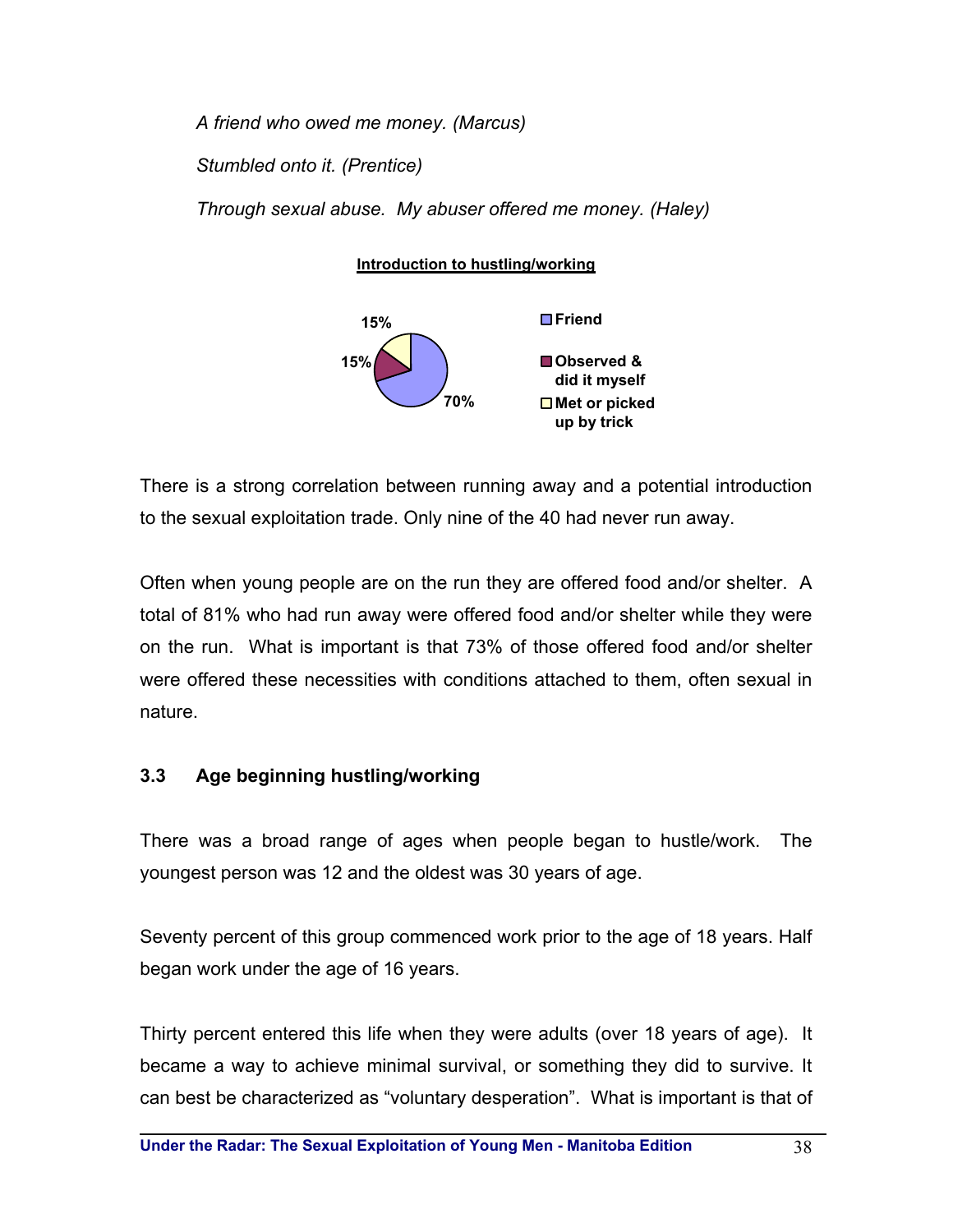the 12 young men who entered over the age of 18 years of age, most had a background of sexual abuse. Close to 70% of those who entered the sexual exploitation trade as adults had a childhood background of sexual violation and/or abuse.

The relationship of sexual abuse prior to entrance into the sexual exploitation trade was established as far back as *The Youngest Profession: The Oldest Oppression* (1994). This finding confirms that sexual violation, or sexual abuse as a child, can affect an adult and often trigger or prompt their entrance into the sexual exploitation trade. The male sexual exploitation trade is not one that just attracts children and youth. Adult young men can be at risk of entering into the sexual exploitation trade too. Of the 12 young adult men that were over the age of 18, their average age was just over 20 years of age when they entered into the sexual exploitation trade. The oldest of this group entered at the age of 30. Of particular significance is that this group appeared to be challenged by the transition from school to work.



#### **3.4 Time hustling/working**

It is important to understand the length of time study participants had been hustling/working. The majority reported working for a long time. Five individuals had worked less than one year. What is important is that these young men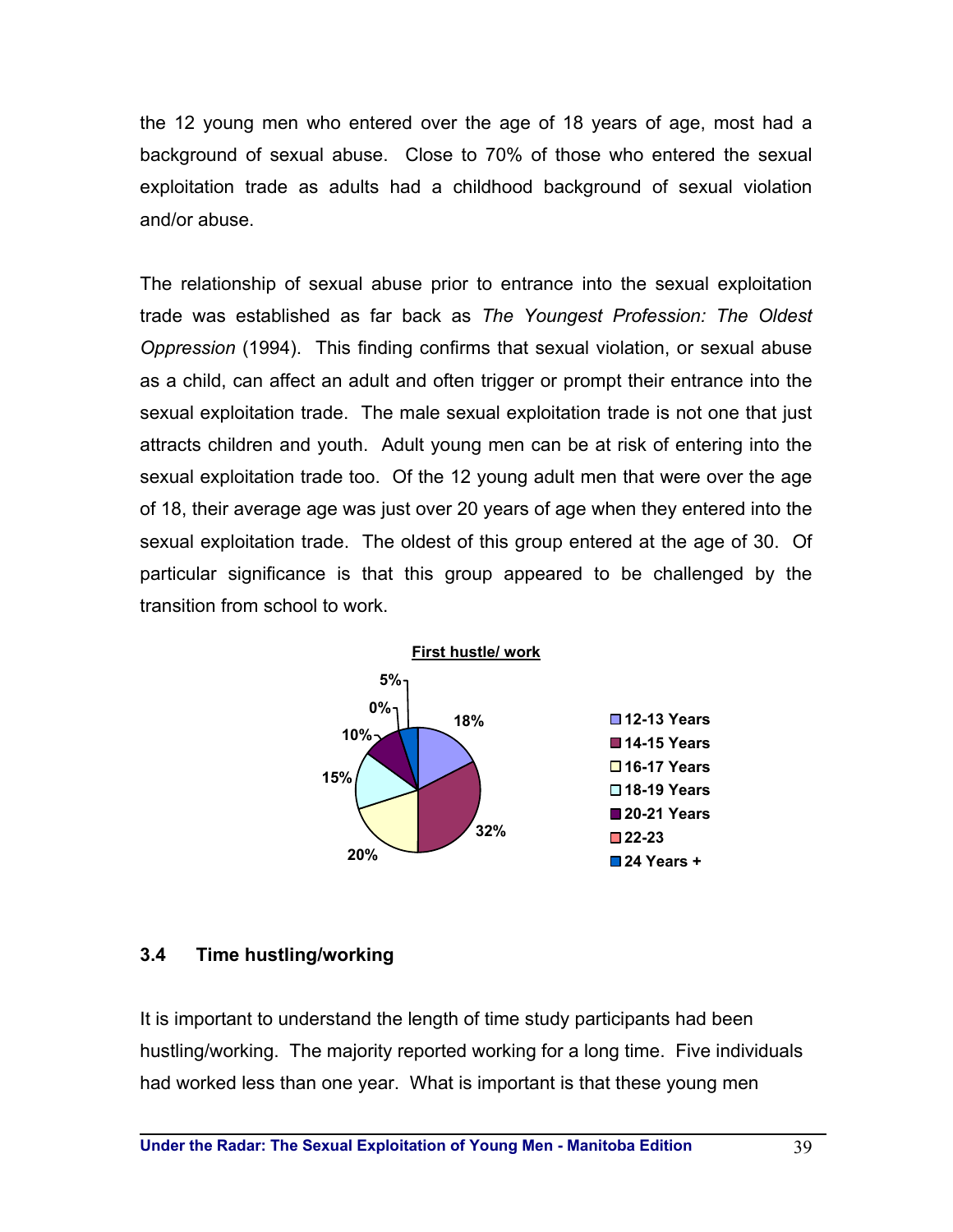remain out of sight. They are not quickly identified and provided support services; therefore, work in a very clandestine, hidden manner. They are not quick to self identify as someone who just entered the sexual exploitation trade. Unfortunately, social services do not connect with them until they are ingrained in the sexual exploitation trade.

As you can see, most began to hustle/work at an early age. Seventy percent began street involvement prior to the age of 18. The other 12 individuals did not enter until they had turned 18 years of age.

As was discovered in *Strolling Away* (McIntyre, 2002) males often enter the sexual exploitation trade earlier and stay longer than women. This is consistent in both the Alberta and British Columbia Editions of *Under the Radar: The Sexual Exploitation of Young Men.* 

Many stay in the sexual exploitation trade six to ten years. There was a combined total of over 280 years in the sexual exploitation trade, and this figure is growing as only 10 of the 40 young men interviewed left the sexual exploitation trade (Appendix #1). The average number of years working in the sexual exploitation trade for young men in Manitoba was 8.5 years. During that time, they often remain unidentified, and did not access services.

Another important feature was that the group of 12 young men who began working over the age of 18 initially began hustling as a quick fix, although this did not turn out to be the case. On average, those that entered after age 18 remained in the sexual exploitation trade for at least three years. This "quick fix" slowly turned into a journey of survival.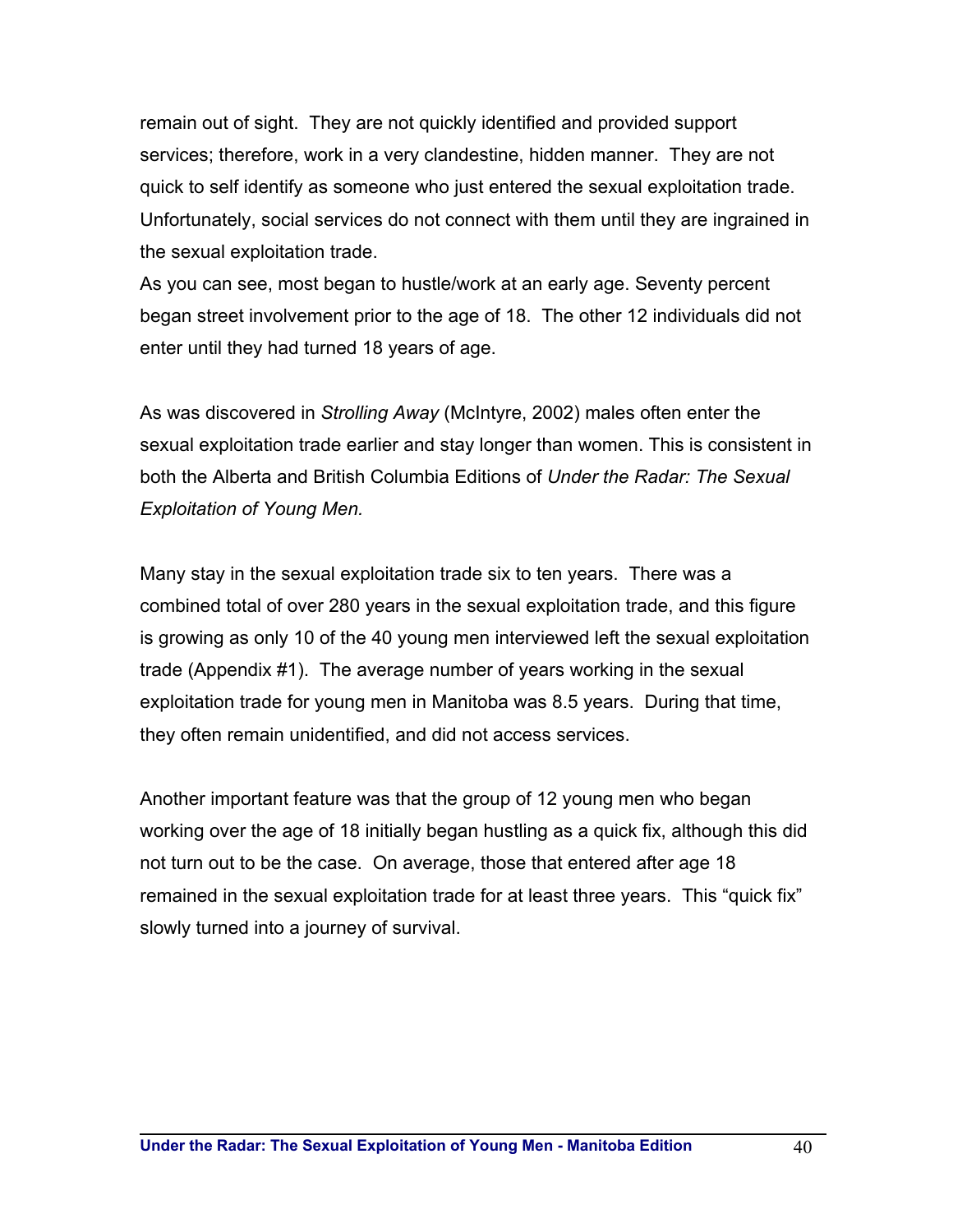#### **Time hustling/ working**



#### **3.5 Work locations**

A variety of work locations were identified. Most worked in cars, hotels, and apartments. Some worked at truck stops and parks. Very few had worked in bathhouses.

*Chat lines, house parties, bars, washrooms and the street. (Jamie)* 

In Winnipeg, the main locations of work were listed as: cars, hotels, houses, parks and washrooms.

### **3.6 Shelter stays**

Close to 68% reported staying in shelters. The others had never stayed in a shelter.

For many, shelters were the only option available to them. Their ability to gain government support given their age and personal circumstances was minimal. Often, entrance into and continuation of the sexual exploitation trade results in a distinct lack of options.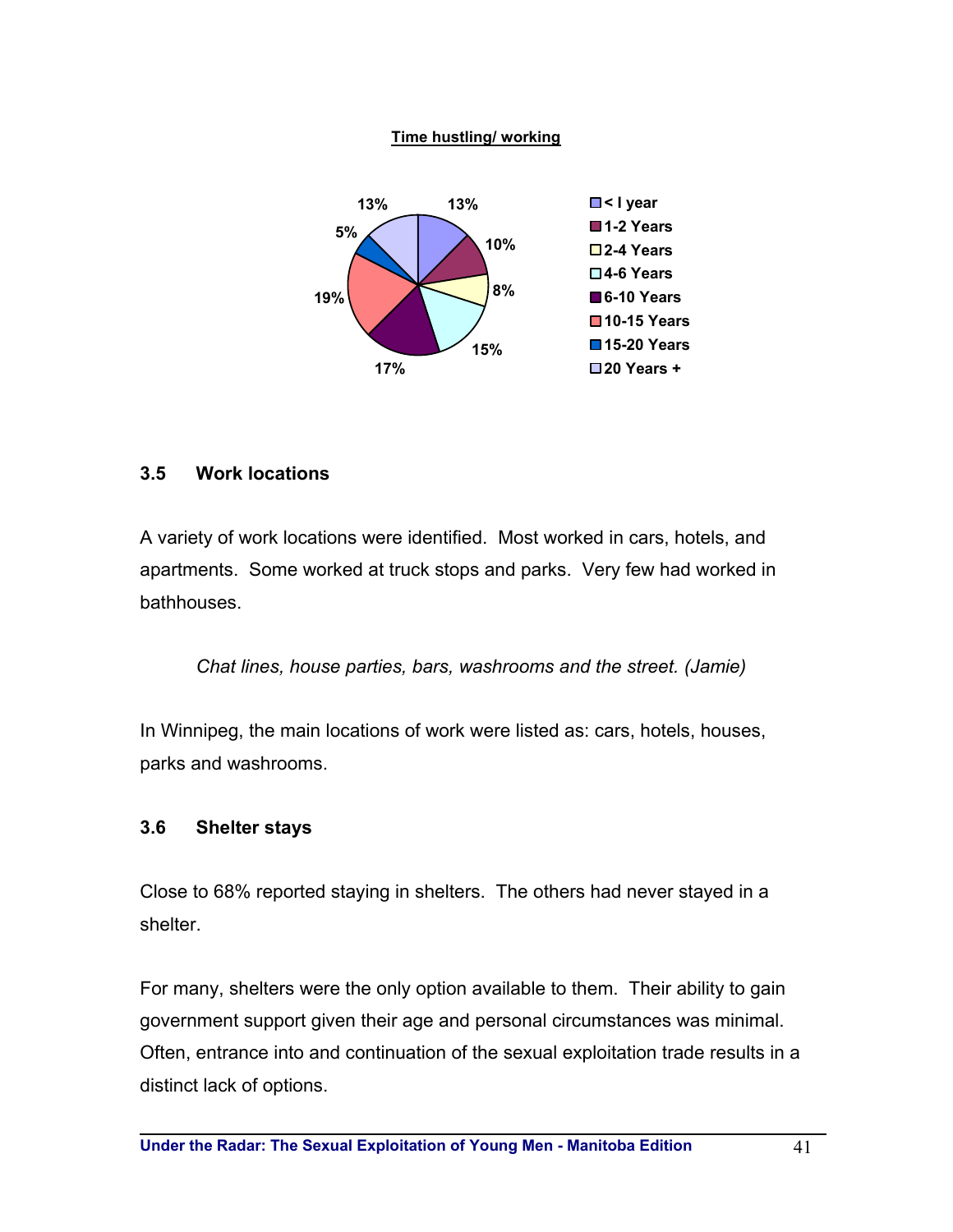Homelessness is a true reality for many of these young men. The sexual exploitation trade is a means to avoid homelessness and related shelter experiences. Only five individuals who entered the sexual exploitation trade over the age of 18 had never been a part of the shelter or child protection system. Initially, the sexual exploitation trade was seen as a viable option for the shortterm; however, as we have seen, short-term is not the reality for most that enter the sexual exploitation trade. Their only other option becomes a crowded, uncomfortable shelter stay.

As stated in *Strolling Away*, 82% of young women had given birth to a child. This event brings back family support and can result in government support.

This is often not an option for young men. Of the 40 interviewees, ten had impregnated a young woman. Of these ten, four had been actively parenting their children. The other six pregnancies either resulted in an abortion, miscarriage or estrangement.

The biological act of conceiving a child does not bring a young man government or family support. In other words, the birth of a child brings with it support for women; however, it only creates additional responsibility for the young men. The need to provide child support also influenced an entrance into the sexual exploitation trade.

### **3.7 Feelings while working**

It is important to gain some insight into how someone is feeling when they are hustling/working. How can an individual prepare for and sustain themselves throughout this activity?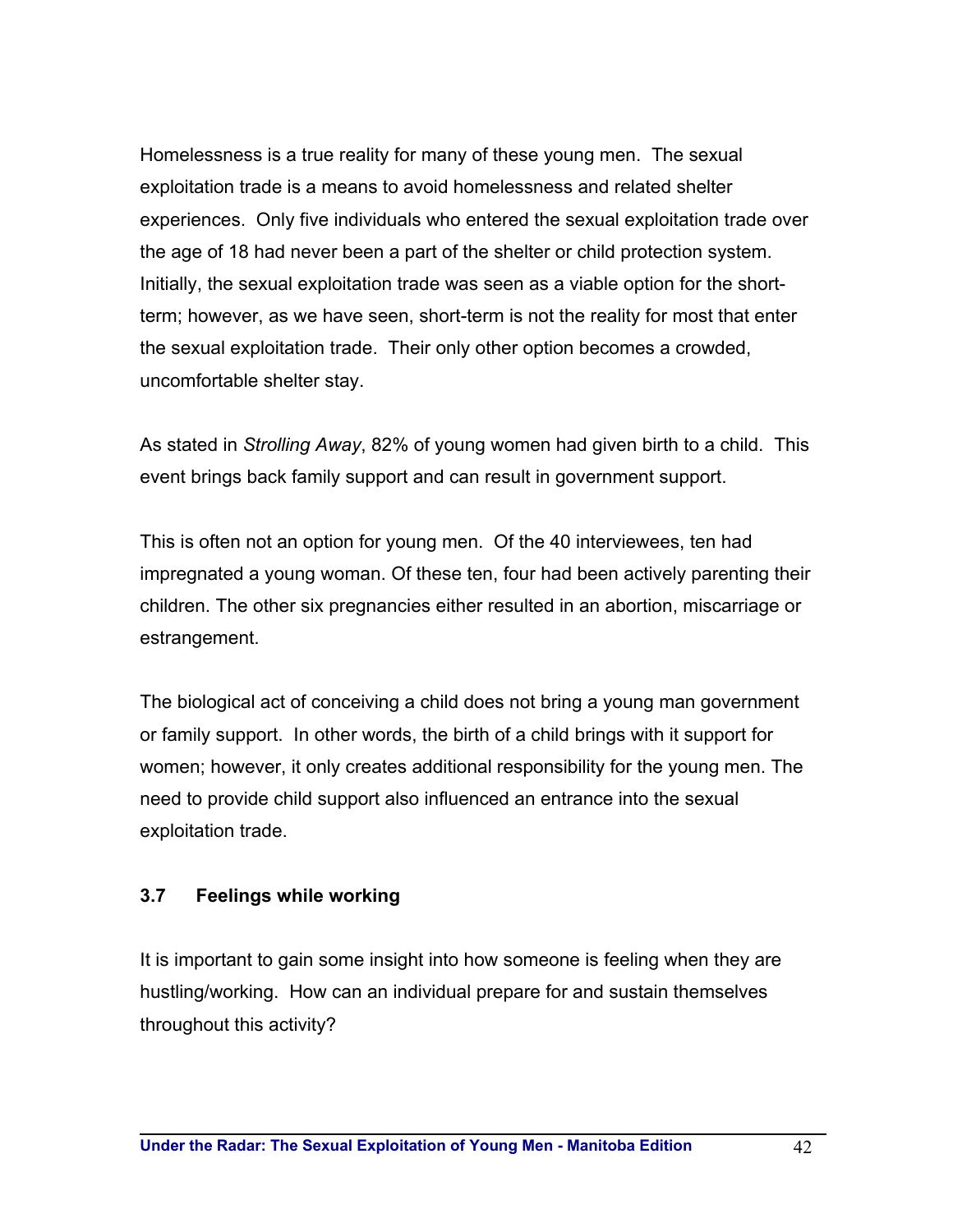#### **Feelings while working**



It is clear that the majority of these young men are not happy. It is a form of survival. They feel exposed to the public, and therefore psychologically and physically numb themselves due to the shame they feel. Substances such as alcohol and drugs help them achieve this sensation of numbness.

The fact that well over three-quarters of this population had a history of sexual violation prior to their involvement in the sexual exploitation trade plays a role in some of the disassociation and flashback episodes these young men subsequently experience. Unresolved abuse issues were a clear theme in the quotes of young men discussing their thoughts and feelings while working and after work.

*I mentally would send myself somewhere else. I was there in body and they were doing that to me but I wasn't there in mind. (Scout) Fine, I don't pay attention to what I am doing. (Daleny) False sense of power. (Prentice) It was meaningless, no emotion. (Haley)* 

For some, there is a clear sense of relief when they finish their time for that evening in the sexual exploitation trade. Half of the population interviewed had a sense of guilt and numbness from their experience. This is not an activity that people do proudly, or with a strong sense of safety.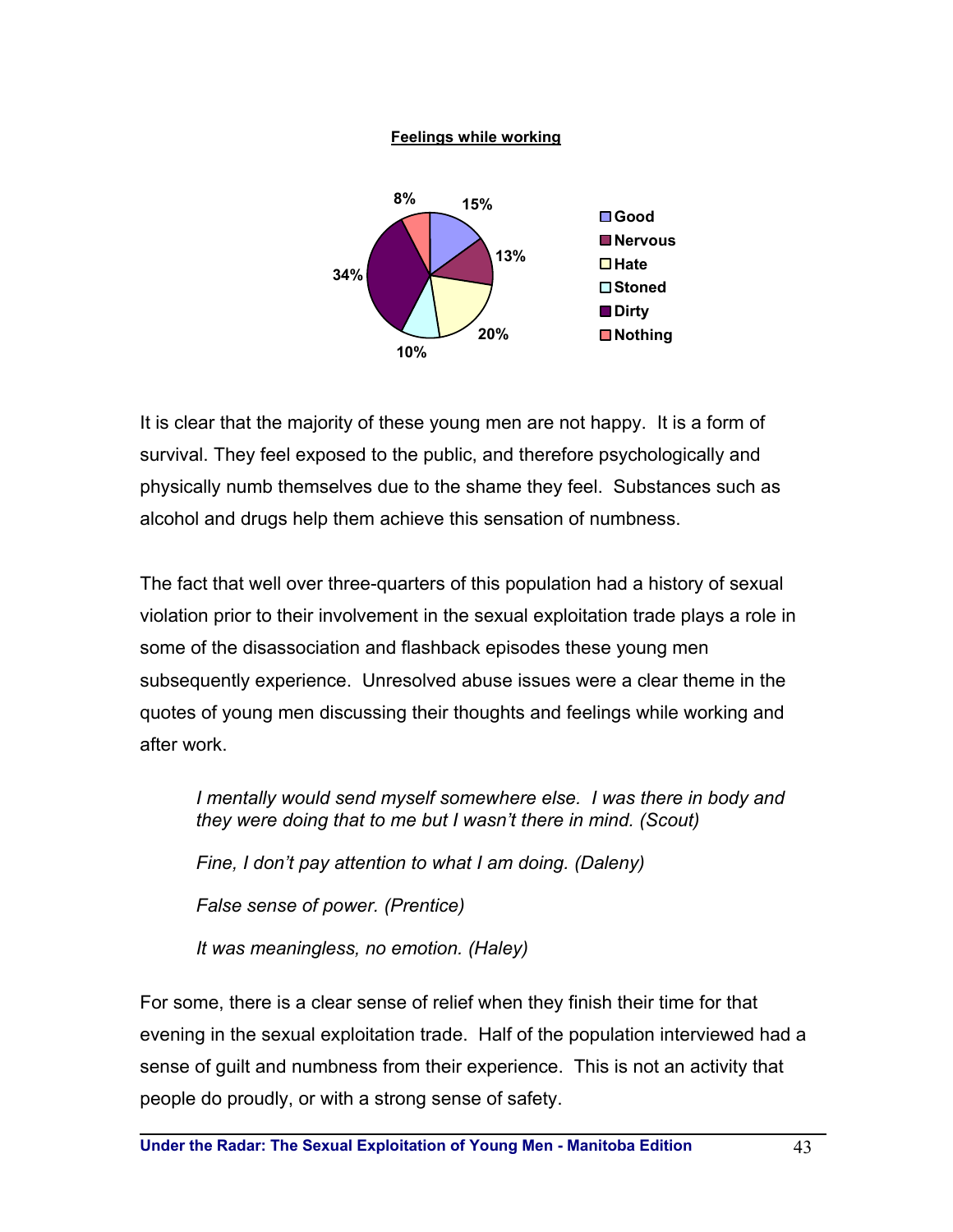*I feel sick like why do I do it." Sometimes gross. (Wyatt) Awful, full of shame. (Kaelin)* 

Their goal is to work to feed their habit. The additional 70% try to finish work quickly, safely and without reaction by numbing the experience.

Their need for cleansing is important. The desire to physically wash off the shame is something that was identified.

*Drained, low self-esteem, even suicidal. (Benjamin)* 

*Like shit. (Prentice)* 

*Horrible. (Russell) Very dirty, tired and burnt out. (Haley)* 

*Relieved it's over, feels pretty bad and degrading. (Jaden)* 

*Crappy, because I know I won't have any more drugs until I do it again or go steal something. (Xavier)* 

*Filthy dirty and sick. (Scout)* 



#### **How do you feel after working/ hustling**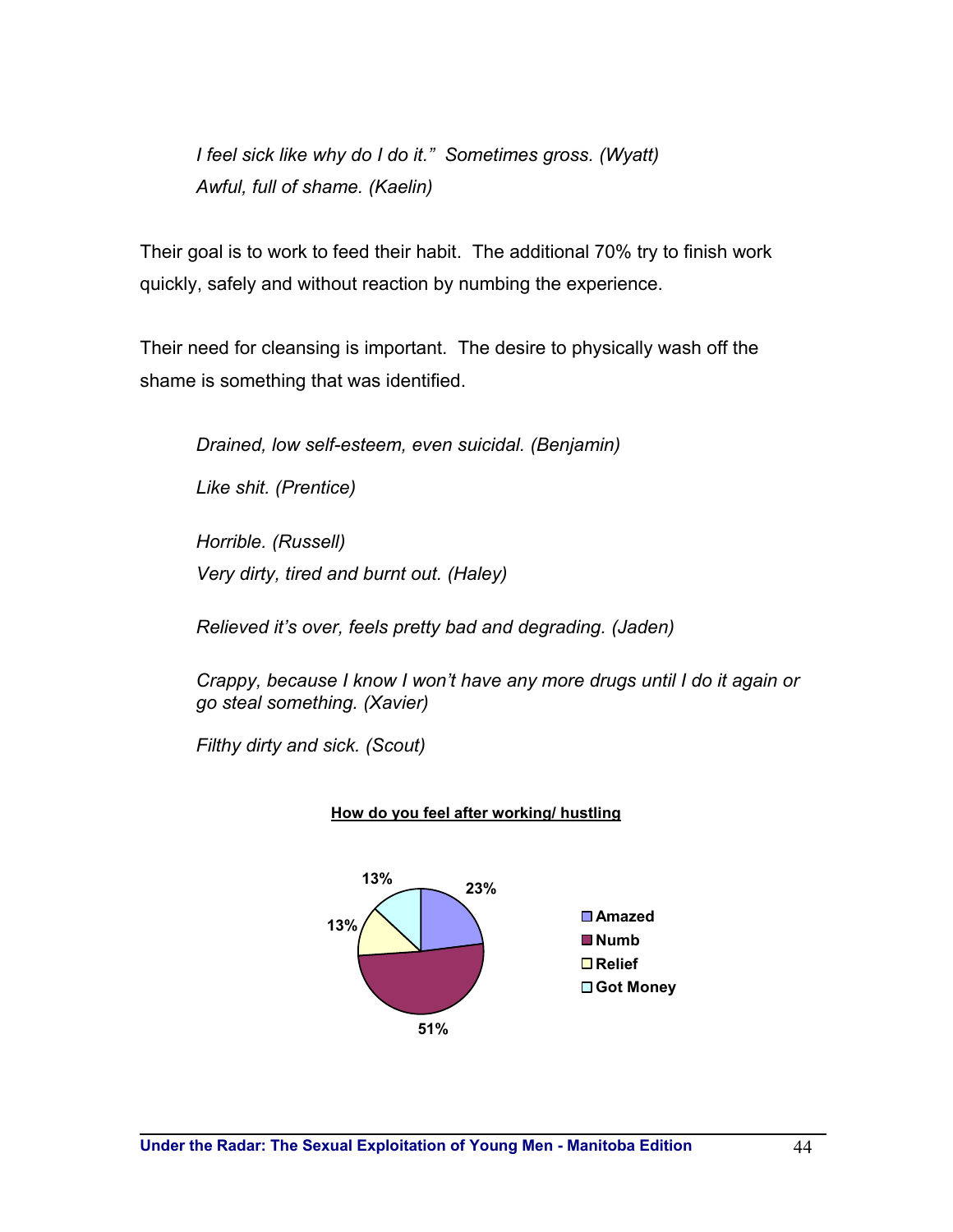#### **3.8 Family relations**

Sixty-five percent of the population interviewed said at least one family member was aware of their activity in the sexual exploitation trade. Although they are able to keep their work secret in the beginning, eventually family members figure out what is occurring. Thirty-five percent of those interviewed believed that their family was unaware of their involvement in the sexual exploitation trade.

A total of 30% described having a good relationship with their family. Once the family knows about their son or sibling being in the sexual exploitation trade, it can bring about a great deal of familial strain. The remaining 70% had strained relations, resulting in some having no contact whatsoever with their family.

*Really bad I don't see them. (Cagney)* 

*They love me for who I am, they just don't like the fact I work on the street. (Jamie)* 

*It is no good. My grandfather hates me and I told them all I was bi-sexual and they look down upon me. (Lane)* 



**Family relations**

#### **3.9 Female customers**

Sixty percent had been approached by a woman, and this often involved the request for a threesome with another male. The other forty percent were never approached by a woman. In many situations when approached by a woman it was to be with a heterosexual couple. In total, over 60% had been with a couple.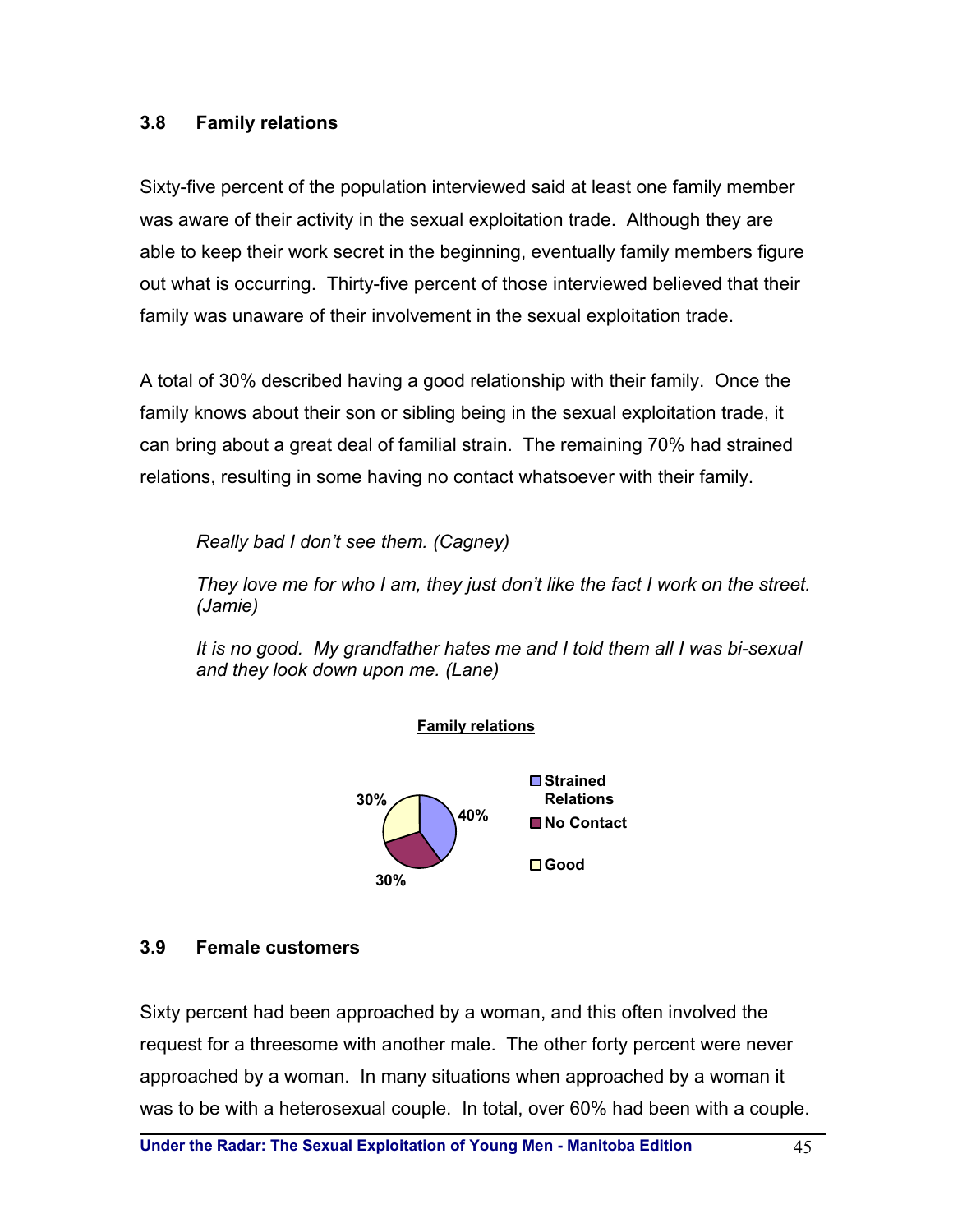This could be a couple of men or heterosexual couple. There was also the request for someone to observe their significant other having sex with the male sex worker. Some young men who were gay were not prepared to involve a woman. Some were also approached by a gay couple for a threesome.

### **3.10 Why men buy sex**

Those interviewed were very clear about why men purchase sex. They saw this as a quick, easy process for them to go through. A transaction. It was something that was easy and different.

*It comes with no responsibility or strings. Things their wives won't do for them that a worker will. (Jace) It's taboo. It is exciting, and it's wrong. (Daleny) There are no strings attached. (Tait) Because they can't get it elsewhere. Low self-esteem. (Sal)* 



Laud Humphreys (1970) completed a study on male sexual encounters in public bathrooms. What is important from his study, and the information offered from those interviewed, is that many of these men are not considered to be gay or bisexual but heterosexual in orientation. His thoughts reflect that many of the male customers of these young men are not seeking a gay relationship just something quick and different.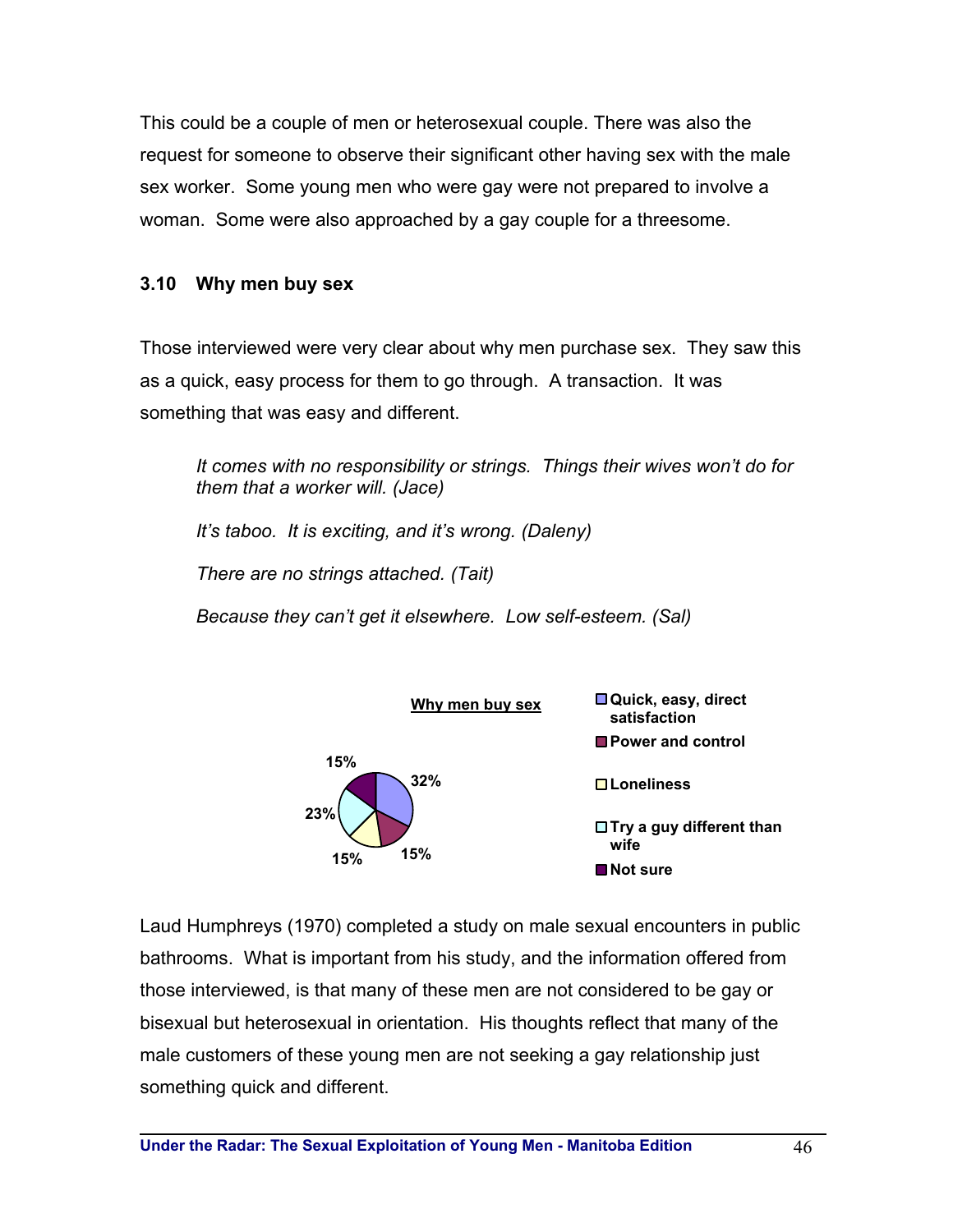*I find no indication that these men seek homosexual contact as such; rather, they want a form of organ-producing action that is less lonely than masturbation and less involving than a love relationship. (Humphreys, 1970:115)* 

The young men were asked what is the most sought after request from customers. They were very clear. Oral sex or 'blow jobs' were most prevalent, rated at over 80%. What is important to understand for young men who are working/hustling is that the customer can request a blow job from a young man, or vice versa. The customer then would perform oral sex on the young man. The roles can be described as the provider or the deliverer and are interchangeable. This is something unique to males in the sexual exploitation trade. This can include both oral and anal sexual acts.

### **3.11 Tell someone entering**

All individuals were crystal clear that this activity was something individuals should not do. They were clear about the negative impact of this activity, and strongly suggested people explore other options.

*Don't do it. The risks far outweigh any good. (Dylan)* 

*Don't, not good, harmful and stressful, it's no good. (Wyatt)* 

*Think about it long and hard because it is a completely different lifestyle. I suggest they don't do it. (Sal)* 

*Think carefully, it destroys your life. (Jody)* 

*Try to talk them out of it. It is not spiritually or emotionally sound. (Scout)* 

*Forget it. Go back to school and make something out of yourself. (Raven)* 

*Don't do it respect yourself. (Des)*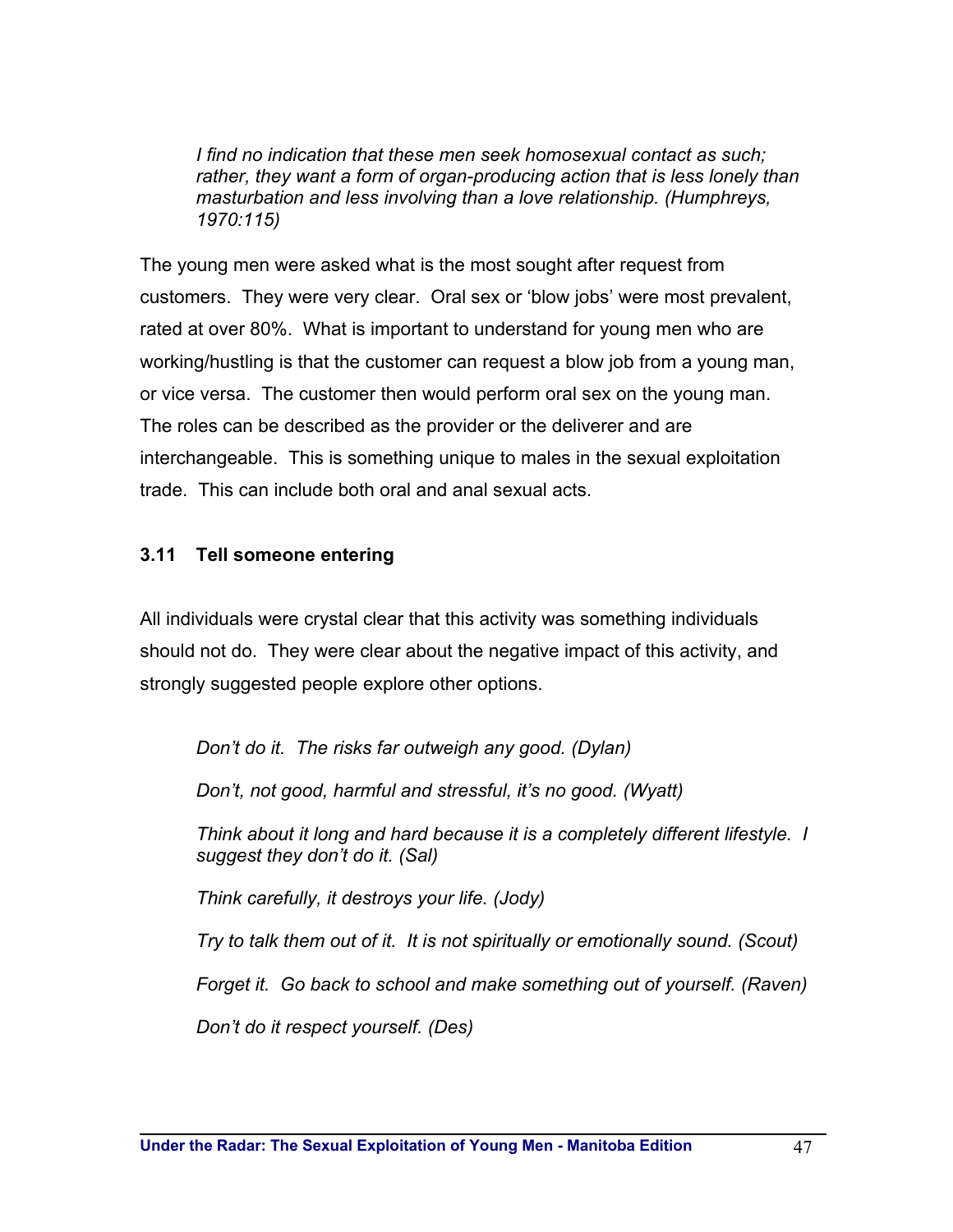

This finding is significant because those involved in the sexual exploitation trade are adamant that others should be warned of the danger of entering.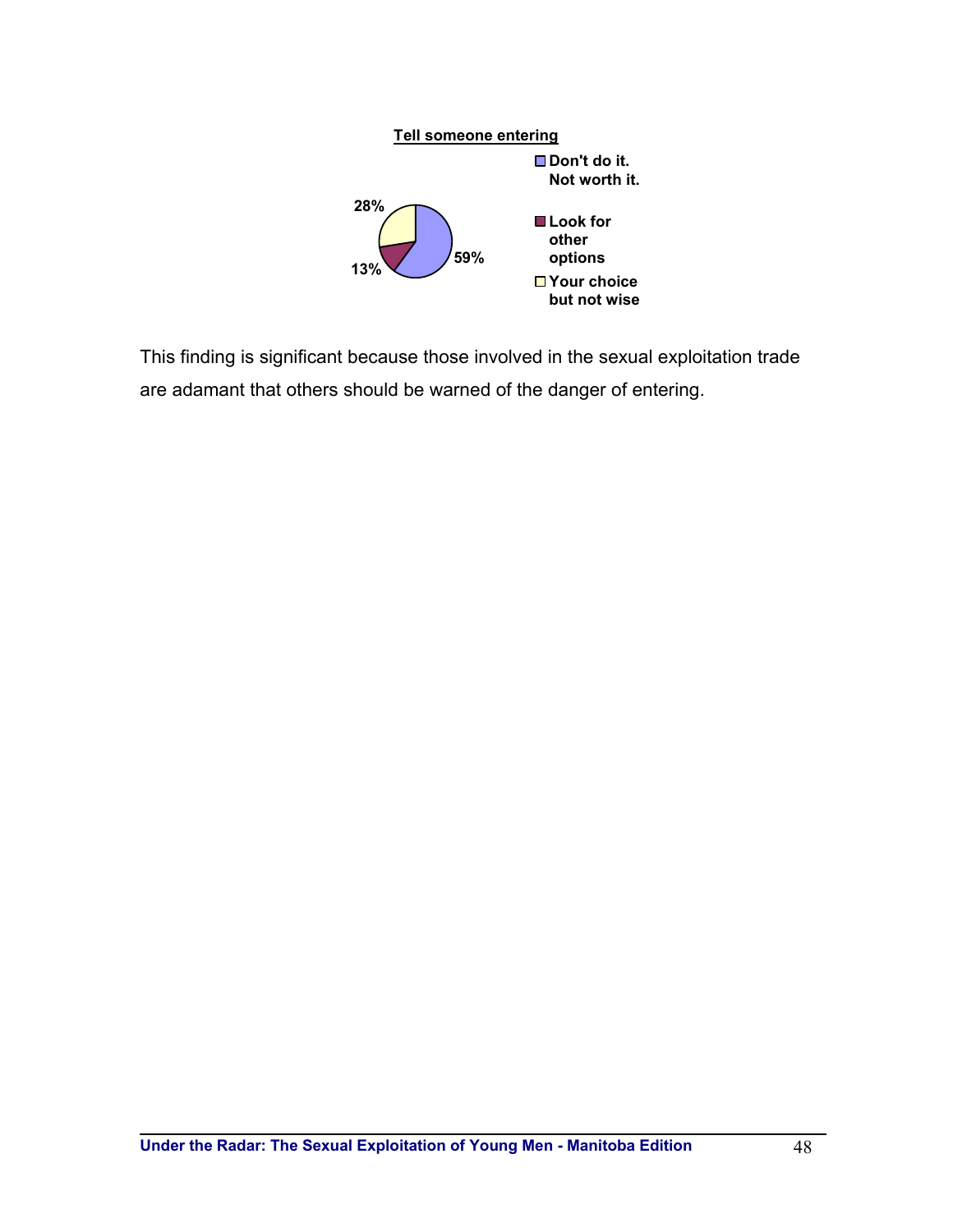# **Section 4: Staying**

### **4.1 Staying in**

As we have seen from the previous section, this group of young men stayed in the sexual exploitation trade for an extensive period of time. Forty-five percent of males entered and stayed in the sexual exploitation trade from one to six years. Just over sixty-two percent lasted up to ten years. The average length of time was 8.5 years in the sexual exploitation trade. The least amount of time in the sexual exploitation trade was for five young men was under one year, actually just a few months. The longest period exceeded over twenty years for five individuals. The cumulative total for the forty young men interviewed was 343 years.

### **4.2 Gay bashing**

Both males and females in the sexual exploitation trade fear violence while working/hustling. Both young men and women experience violence and humiliation from customers and from the general community; however, the primary source differs.

For women, the main source of violence emanates from customers seeking their services. For males, the main source of violence is the result of homophobia. Males are at risk of gay bashing from onlookers who suffer from homophobia. Onlookers choose to physically damage and humiliate young men attempting to survive on the street. There is a perception that all these young men must be gay.

The fear of gay bashing is prevalent at all times for young men involved in the sexual exploitation trade. Forty-three percent have experienced gay bashing, but certainly all fear the potential. It is an activity that people react to whether the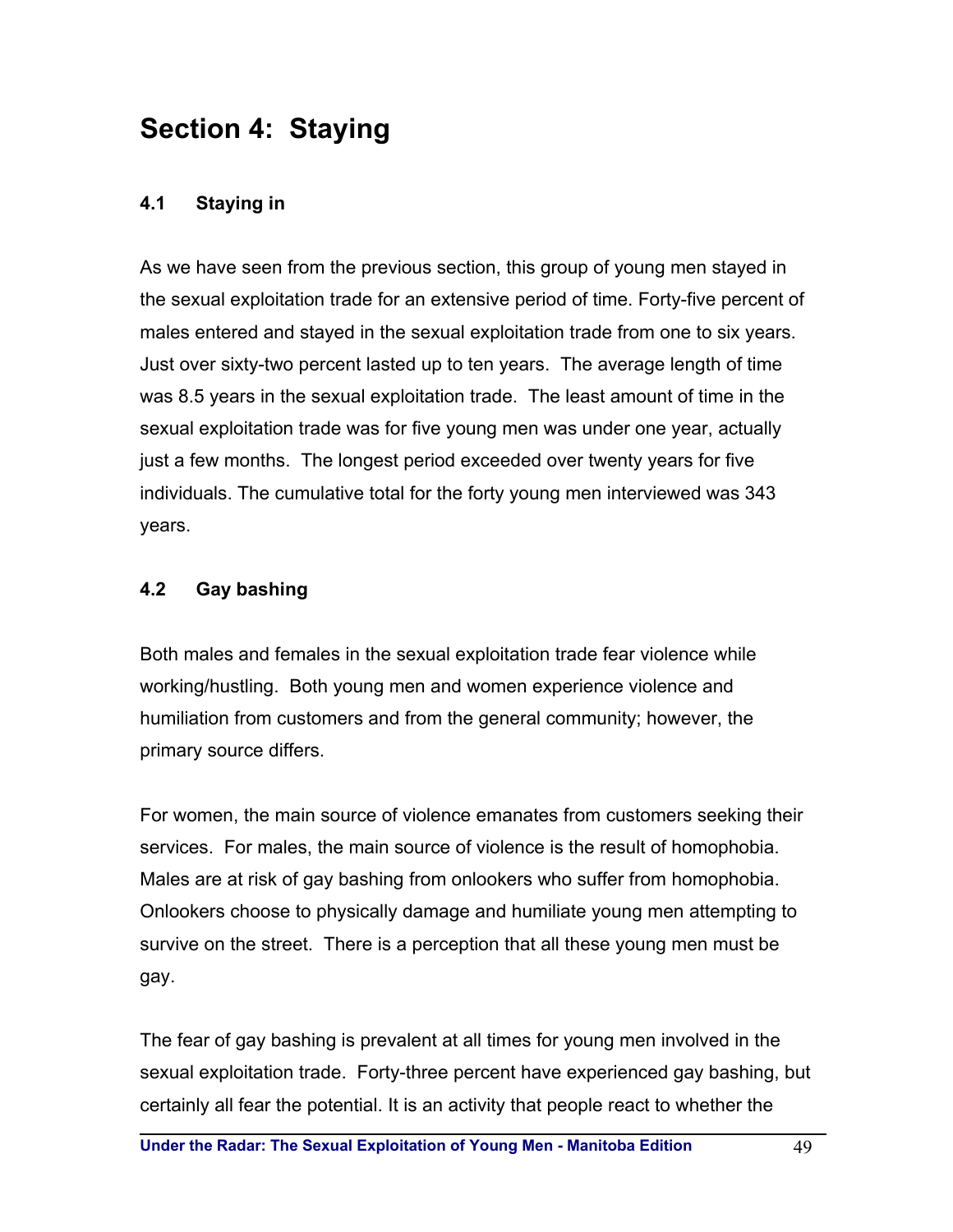young man is actually gay or not. The classic homophobic belief system places these young men at risk from heterosexual males who react to their behavior.

*Yes a few times. (Edan) Twice now. (Jade) Yes once I was gay bashed, hit on the back when I walked away. (Jamie)* 

#### **Have you ever been gay bashed?**



### **4.3 Worst date**

This population was quick to identify the following worst experiences hustling/working. There was a general level of fear they had experienced from bad dates.

A total of 85% of those interviewed saw the sexual exploitation trade, hustling/working, as dangerous. They saw, experienced, and lived the reality of this fear and the dangers of the sexual exploitation trade.

Only fifteen percent had not experienced a bad date although they all still lived in fear of such a situation occurring. The other eighty-five percent had experienced a bad date.

*Not allowed to leave and threatened to kill me if I tried. (Jaden) Slipped the date rape drug, woke up and didn't know where I was. (Dylan)*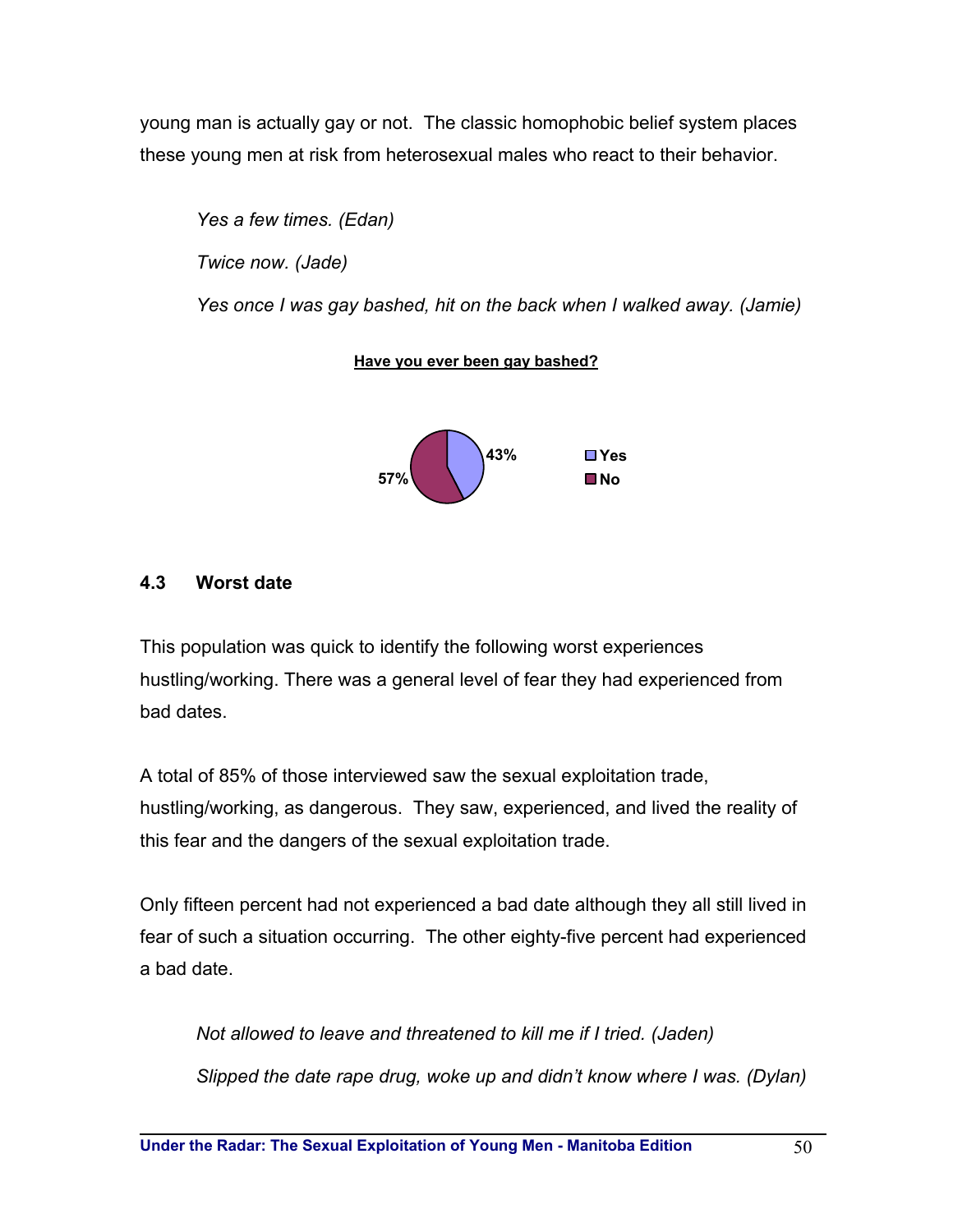*Kidnapped. Left out of town. (Sean)* 

*People driving by shooting fireworks at us, being raped and run over. (Addison)* 

**Worst experience**





### **4.4 Fear the most**

During the interviews, we asked individuals what they feared most while they were hustling/working. Their fears extended from public exposure to drive-by shootings. The greatest fear was a bad date-- that is someone that would harm them and potentially kill them. As a result, the level of fear these young men have is both real and constant.

A total of 85% of those interviewed saw hustling/working in the sexual exploitation trade as always dangerous. They saw, experienced, and lived the reality of this fear and the dangers of the sexual exploitation trade.

*Seeing a friend leave in a vehicle then finding out she was missing and then murdered. (Haley) I have seen people overdose, commit suicide, get murdered and be gay bashed. I fear being raped and dumped outside the city on a winter day. (Addison)*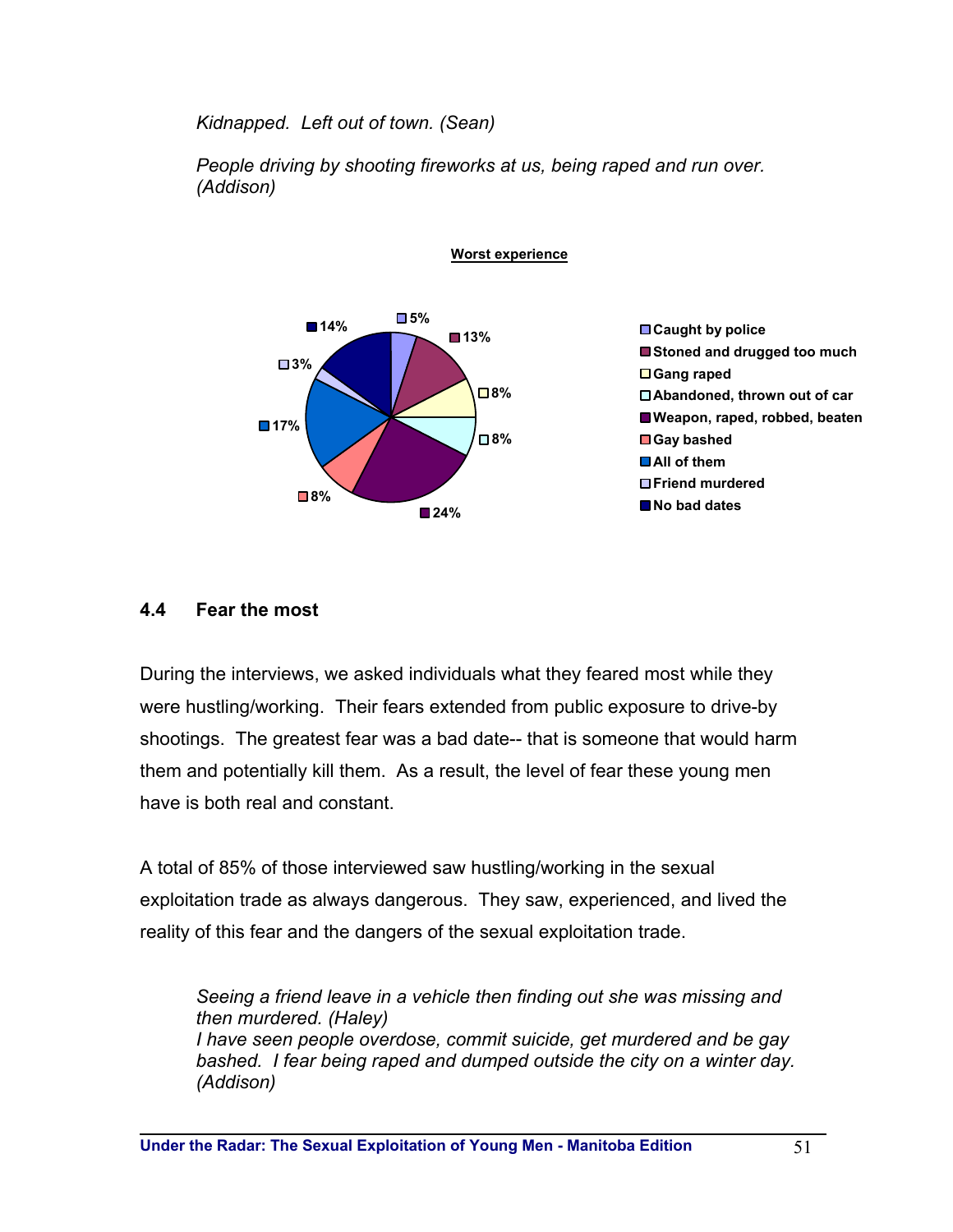*It's dangerous because you never know what is going to happen to you. You could go with someone and they could kill you. (Zion)* 

*It's just a dangerous life for the sellers and the buyers. (Baylee)* 



**Fear the most working/hustling**

There was a strong sense that violence could come both from gay bashing and customers. Fear is prevalent for both women and young men in the sexual exploitation trade. Women have a level of fear from customers, but not from those onlookers who harass them.

# **4.5 Thoughts when hustling/working**

Given the length of time most of these young men have been involved in the sexual exploitation trade, there is value in understanding what they think about when they are and are not hustling/working.



#### **Think about when hustling/working**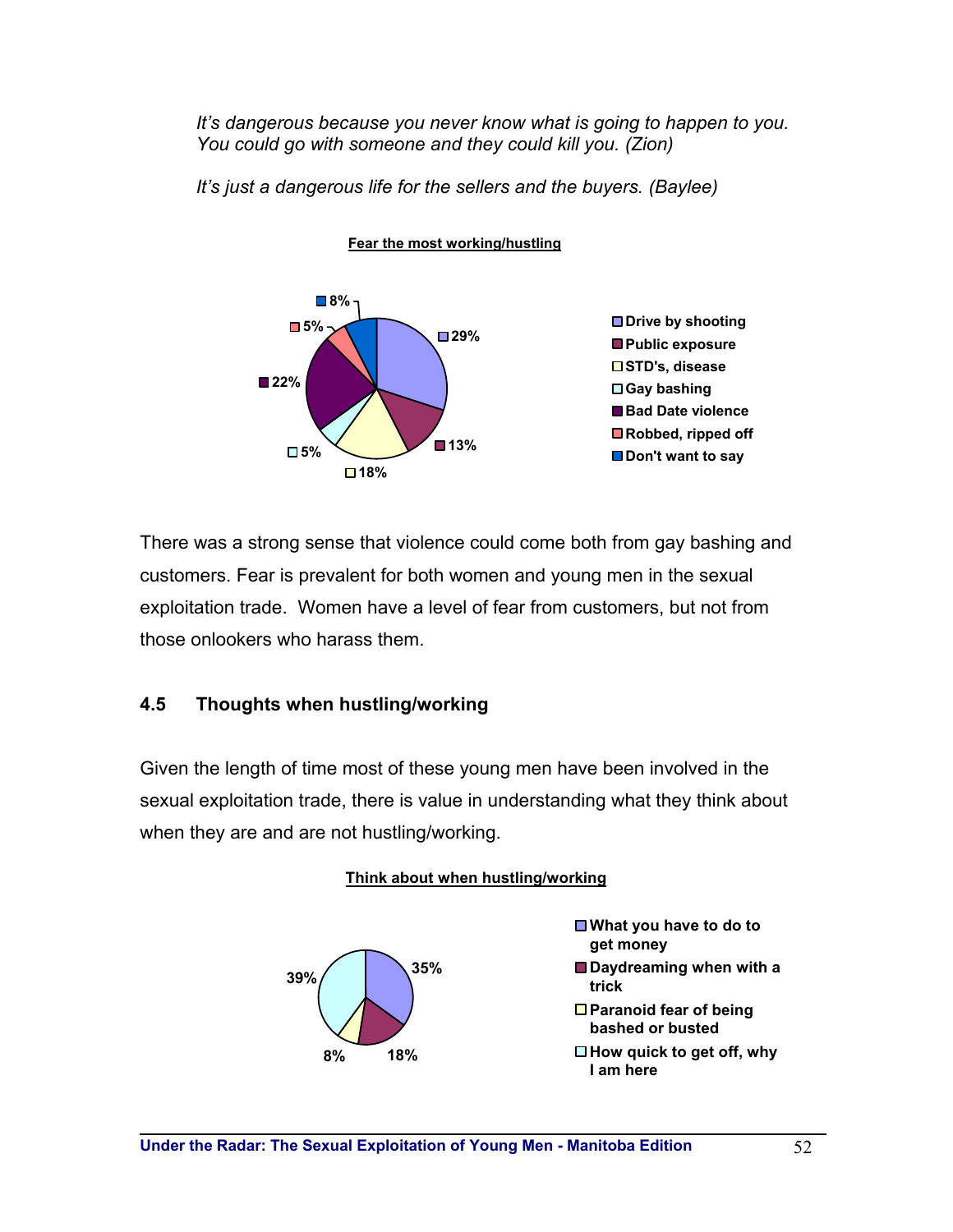Thirty-five percent think about what they have to do to get the money. This speaks to the continual grind of this type of trade. Absolutely no one spoke highly of what they were doing. It is simply a form of survival for many and they are not proud of it. They also acknowledge it is difficult to exit.

*If I'll ever get out of it. If I'll ever be myself. (Benjamin) The next fix. (Russell) Death. (Jace) Is someone there with an axe or something? Lots of things. (Toby) How soon can I get out of here? (Des)* 

# **4.6 Thoughts when not hustling/working**

It is also important to understand what people think about when they are not hustling/working. Most think about staying away, being safe and making changes. Eighteen percent think about their next fix or supply of drugs. Many are thinking about getting away and making changes and improvements. Again, this is not an activity they seem to be proud of. They are either looking for routes to exit the sexual exploitation trade or they are using drugs to numb themselves.

*My future and childhood dreams. (Finn) I think about what I would like my life to be. (Lane)* 

*I think about money. Where am I going to get it from? I think about going back out. I think about how the hell I am going to change my life. (Zion) I* keep my mind occupied and try not to think about drugs. (Jamie) *Where am I going to sleep? I think about seeing past clients. (Prentice) Sometimes my family and where to get more money. (Wyatt) How to get a better life. (Edan)*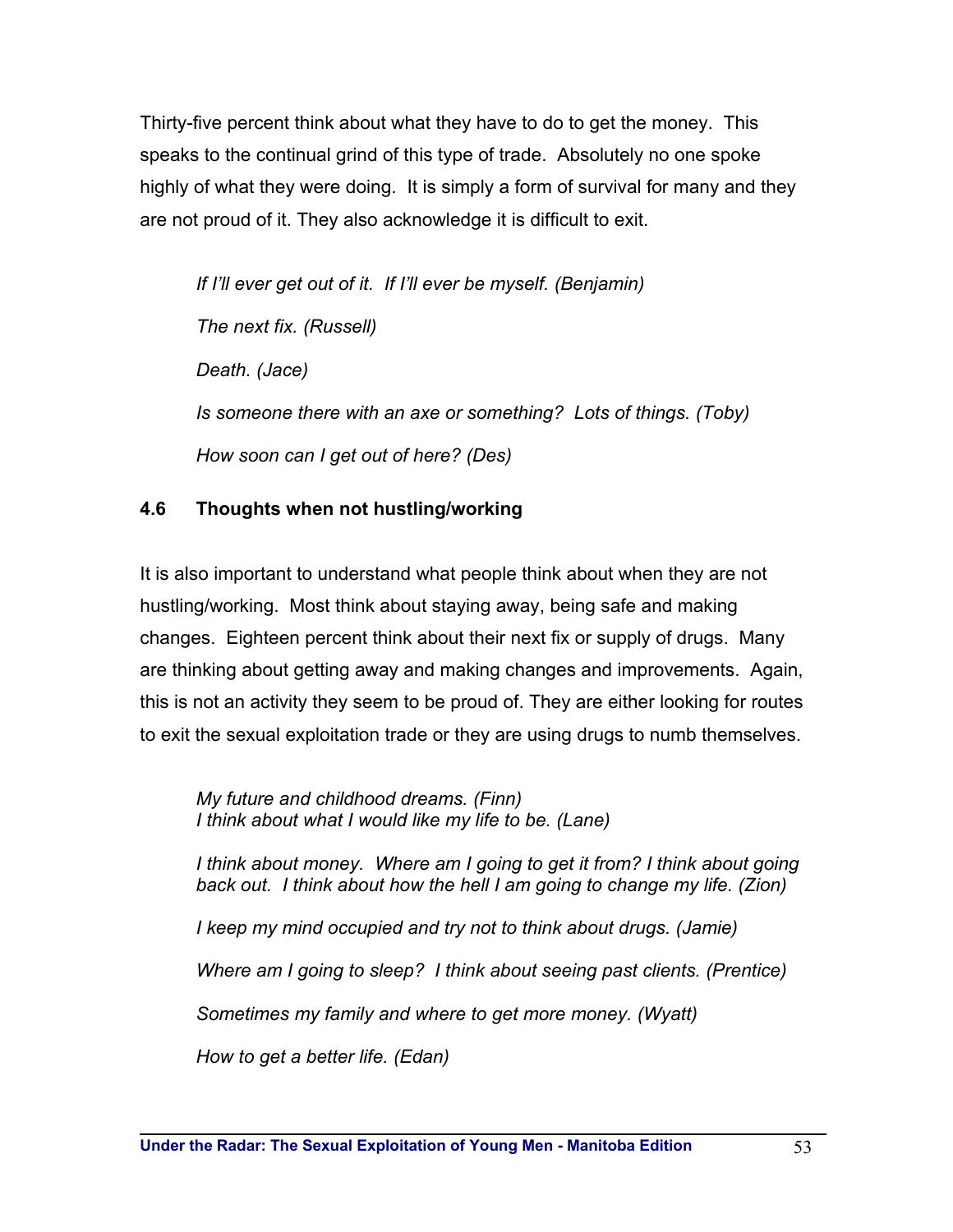#### **Think about when not hustling/working**



#### **4.7 Refusing a date**

It was important to understand that all but one young man had refused a date at some point. Thirty-nine of the forty interviewed had refused a customer at some point. Fifty percent refused a customer because of a bad feeling they got, an uncomfortable 'vibe'.

The use of gut feelings and intuition are important protection mechanisms for those in the sexual exploitation trade. It is an important skill that other peers in the sexual exploitation trade can teach them. Outreach and support services can play a critical role in encouraging and reinforcing the use of this gut instinct.

When asked why people refused certain customers the following responses were provided:

*Yes, they scared me. There were too many people in the car and California license plates. (Rafi)* 

*Yes, because the request would be disgusting, they crossed lines with body fluids. Some people were into shit and vomit. I stayed away from that. (Scout)*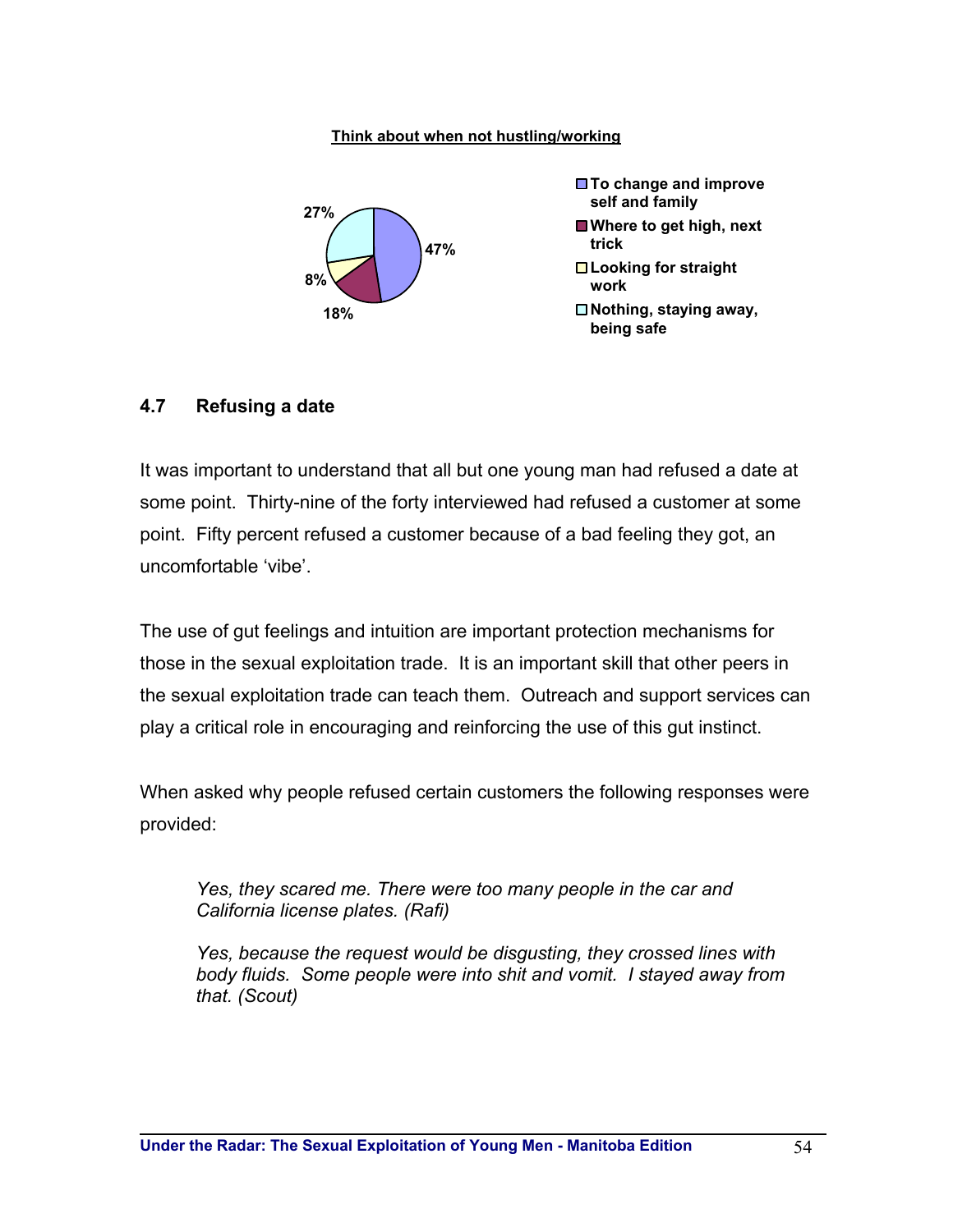

#### **4.8 Working safely**

It is important to gain insight into how someone works safely. There are specific techniques young men rely on to keep them safe. These techniques are far from foolproof; however, they allow them a sense of control and safety. It is the best they can do, given the circumstances and nature of the sexual exploitation trade.

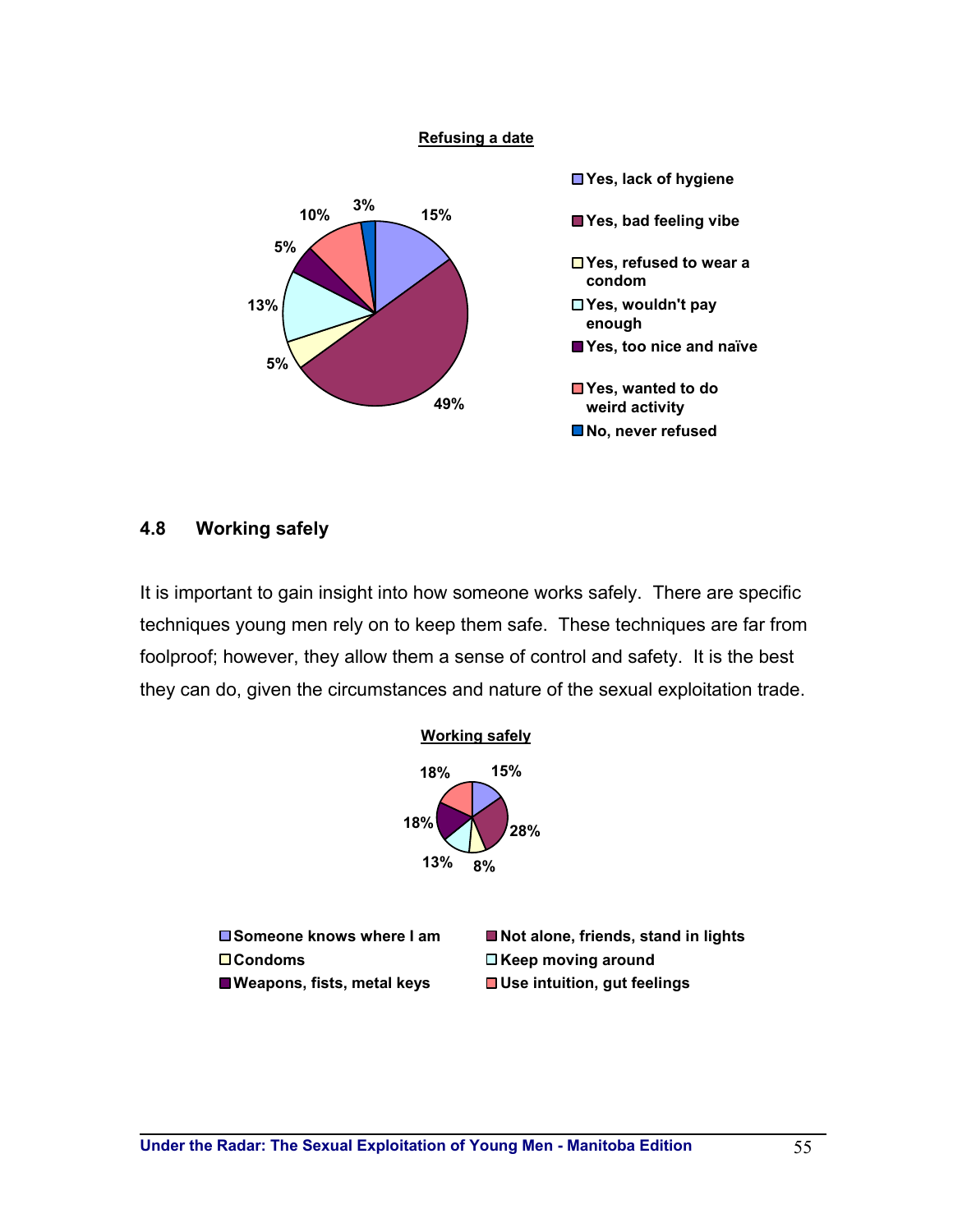The only method of support for this population comes in the form of outreach programs. These services provide condoms and support. As helpful as the services are, respondents felt this was the only service they could access.

# **4.9 Getting paid**

Sixty-nine percent seek payment before the activity to make sure they are paid and not taken advantage of financially. This is similar to women in the sexual exploitation trade. It could be argued that the financial transfer of money motivates young people to close the deal as quickly as possible.

*Cash upfront. I have held onto bank cards. (Russell) Before or after. (Xavier) At the end. (Jaden) Sometimes half before and half after. (Benjamin)* 

Twenty-three percent will take payment after the act. From discussions with young men in the sexual exploitation trade, this often happens with regular customers in familiar territory.

One young man felt that taking money first made him look weak and vulnerable. He wanted customers to think he could handle himself if a customer tried to rip him off. Others said payment after the sexual exchange brought a level of insurance that this person was not a police officer. This brought a different form of protection for young men in the sexual exploitation trade.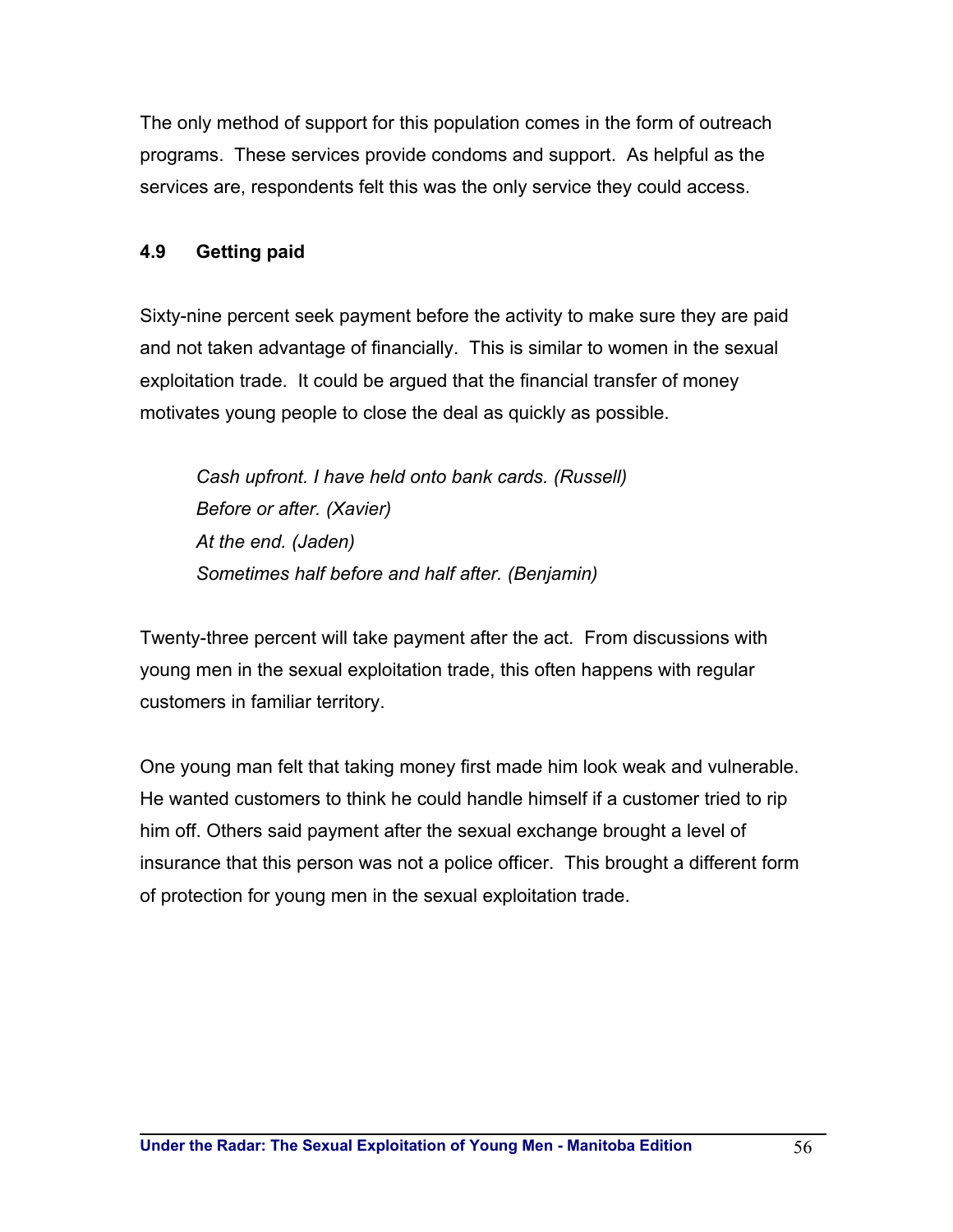# **When do you get paid? 69% 23% 8% Before the activity After the activity Depends, sometimes before or after**

# **4.10 Sugar daddy**

Young men in the sexual exploitation trade often seek out a 'sugar daddy'. This protects them, and has the potential to limit the time and risk they experience on the street. There is a vast difference between a regular customer and a sugar daddy.

A sugar daddy will seek a public relationship with the chosen young man. It often involves exclusivity and means a live-in role.

Close to three quarters had experienced sugar daddies. This experience resulted in rewards such as food, shelter, clothing, movies, trips, cash, and for some, whatever request they sought. However, usually one's position of being taken care of by a sugar daddy is a short-term one. Often these young men are replaced with other young men.

Significantly, in this case, the young man's sexual orientation is gay, as is the sugar daddy's. A sugar daddy will profile the young man he chooses. This often happens in public places or at events.

*Opportunity to have my expenses taken care of for a number of months. (Tory)*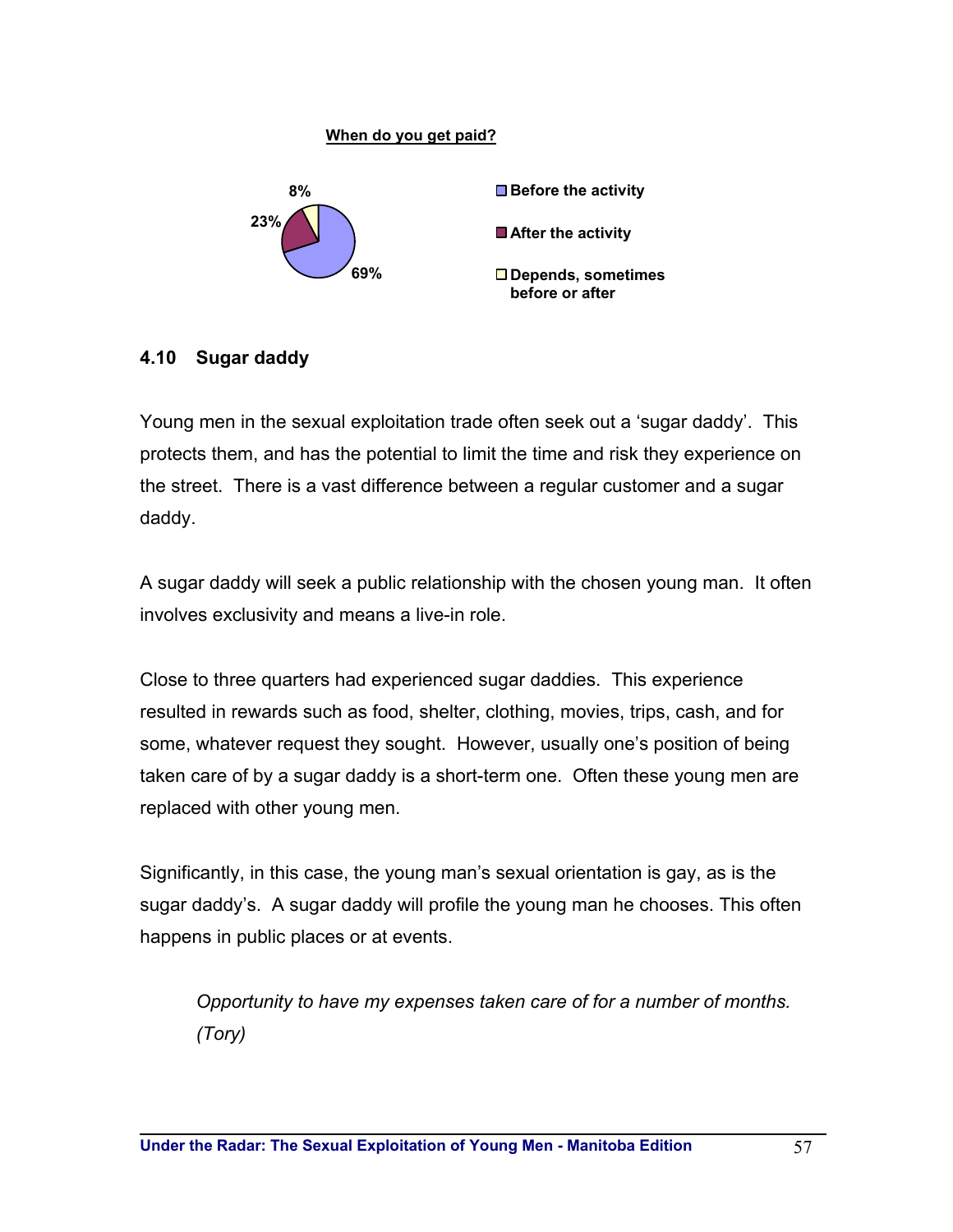A "gay for pay" young man would not seek out such a public display; they are clearly heterosexual but work as a gay young person to earn money. Their sexual orientation is gay only when they are involved in the sexual exploitation trade. They would be more inclined to seek a regular customer in private and have an impersonal relationship with them.

A "gay for pay" young man could be inclined to have a regular customer as depicted by the actor River Phoenix in *My Private Idaho* (1991).

This type of relationship offers limited protection from the unknown elements. Just over 92% had a history of having either a sugar daddy or a regular customer. Some young men seek impersonal relations from their customers, but very few young men did not want any type of personal relationship with their customer. A sugar daddy or a regular customer brings with it a sense of safety and security.

# **4.11 Types of hustling/work activities**

We asked about different venues for work. Over half of the young men had been approached to model for pornography. Nearly half had worked private parties. A very small proportion, under one-third, had experience in massage parlors, and on-line or escort services.

# **4.12 Hustling/working & drugs**

The relationship between drug use and the sexual exploitation trade was explored. Often when speaking with those involved in the sexual exploitation trade, substance abuse (drugs and alcohol) entered their lives once they worked in the sexual exploitation trade. Some people had histories of partying involving drugs and alcohol; however, it was not their primary focus.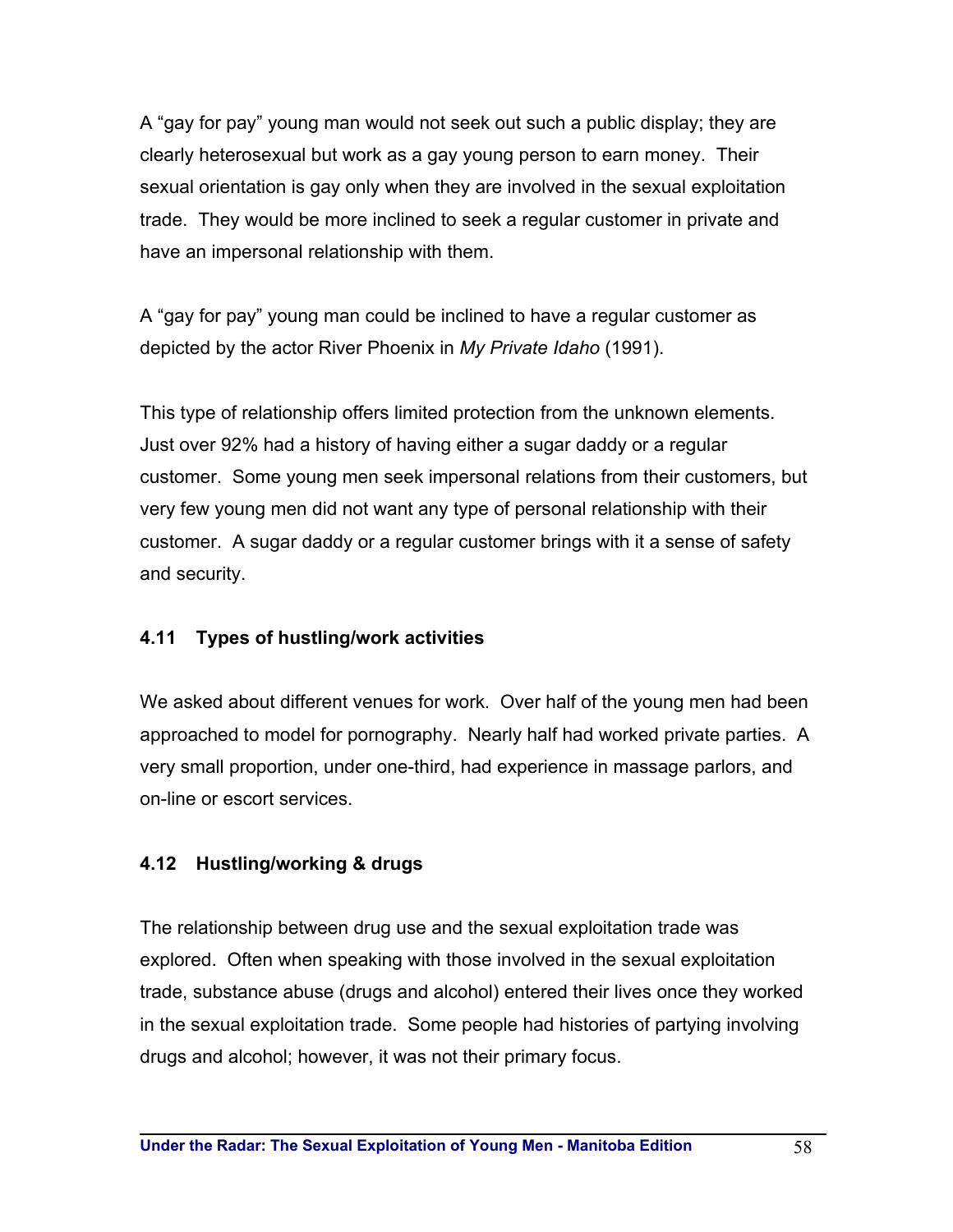Many times, once people enter the sexual exploitation trade, drugs become a way of life. They are initially a reward of life on the street because they assist in blocking out or numbing the continual sexual exploitation and humiliation they experience. As time goes on, the relationship between the sexual exploitation trade and substance abuse becomes stronger. These two usually mutually exclusive experiences become associated.

### *Pretty much we sedate ourselves. (Baylee)*

The initial introduction to work can be driven by money to survive; however, this often becomes replaced or adjoined with a need to feed the drug addiction.

What is important to understand is that close to half those interviewed avoid the use of drugs while they are on the street working. Nearly everyone interviewed spoke of some drug use in their private time. It is clear that drug use in their private life often fuels their need to work.

# *For me yes. I wouldn't be out there if it wasn't for the drugs. (Benjamin)*

For some, substance use enables them to work in the sexual exploitation trade. Potentially, for a limited number, substance addiction drives them and keeps them in the sexual exploitation trade as they work to feed their habit.

# *I* was hustling to pay rent and food. Then it lead to drugs. (Scout)

It is important to acknowledge the strong relationship between drug use and the sexual exploitation trade. The possibility exists that the longer someone stays in the sexual exploitation trade, the greater and more intense the drug use becomes. Just under half of this population had injected drugs, where needles were used.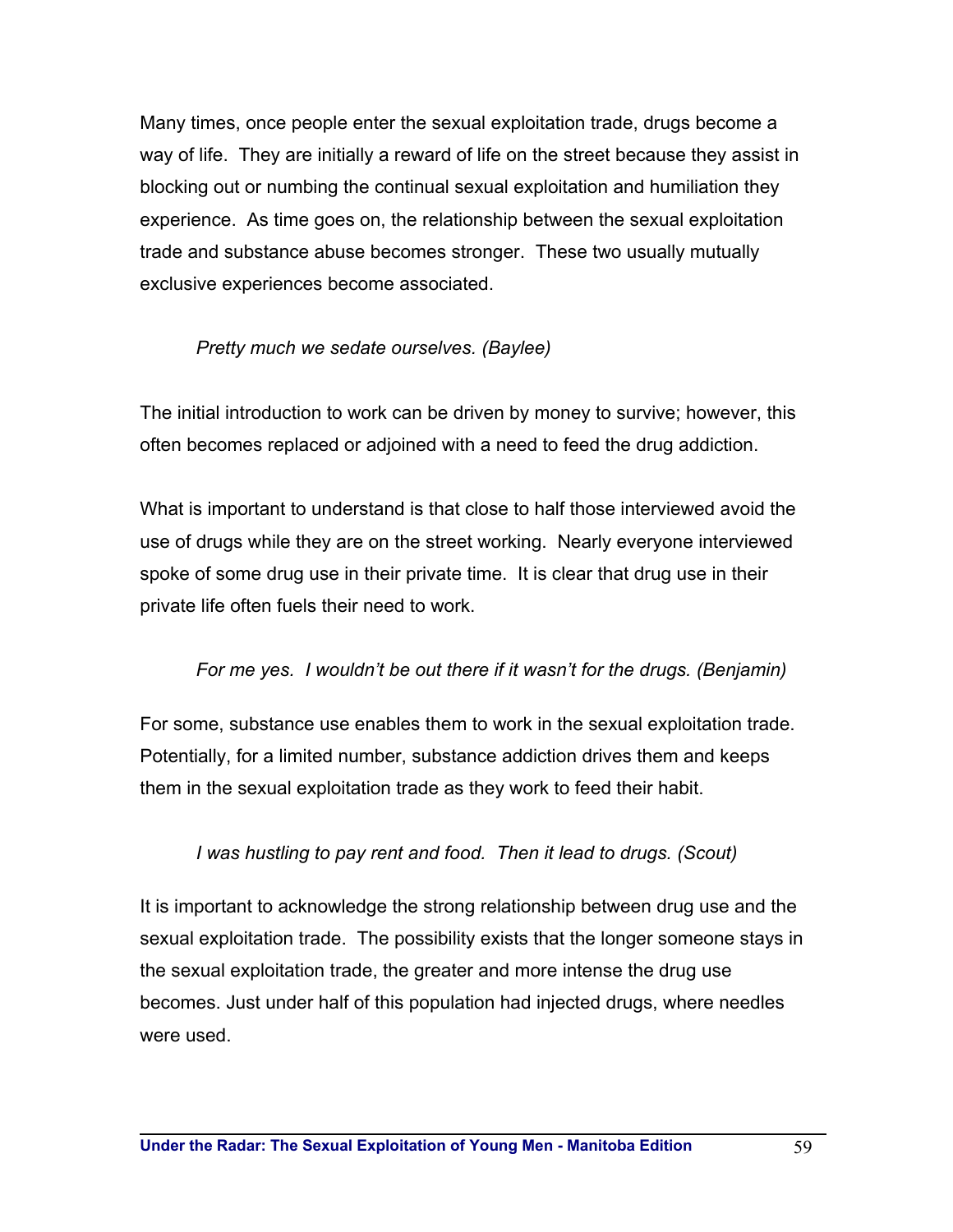The need to disassociate oneself and from the actual day-to-day degradation of the sexual exploitation trade intensifies over time. This will occur regardless of sexual orientation.

# **4.13 Other jobs**

This population has limited work experience outside of hustling. The opportunity to turn to mainstream, well-paid work is not there. Most tried working either in retail services, restaurant services or landscaping. These were part-time positions paying minimum wage. Even though some of this group is educated, their lack of work experience results in a hand-to-mouth existence. There appears to be a gap regarding their education level and employment skills.

The sexual exploitation trade offered consistent, non-taxable work, with no specific skills, education or training required. In other words, it was something that brought short-term financial gain. Unfortunately, with that comes long-term pain. When consistent cash flow is achieved, it is often easier to remain in the sexual exploitation trade.

# **4.14 Charged**

Only 25% of this population has been charged with 'Communicating for the Purpose of Prostitution'. To repeat, the average tenure for those in the sexual exploitation trade is 8.5 years. It is significant then, that so few have been subject to Criminal Justice intervention even though they have spent close to a decade on the stroll. If the Criminal Justice System does not respond to these young men, it is logical to say they are not approaching the customers of these young men either. It remains a hidden issue. Customers of these young men are not identified nor targeted for criminal prosecution. Most stings resulting in charges of 'Communicating for the Purpose' involve women from the sexual exploitation trade and their male customers.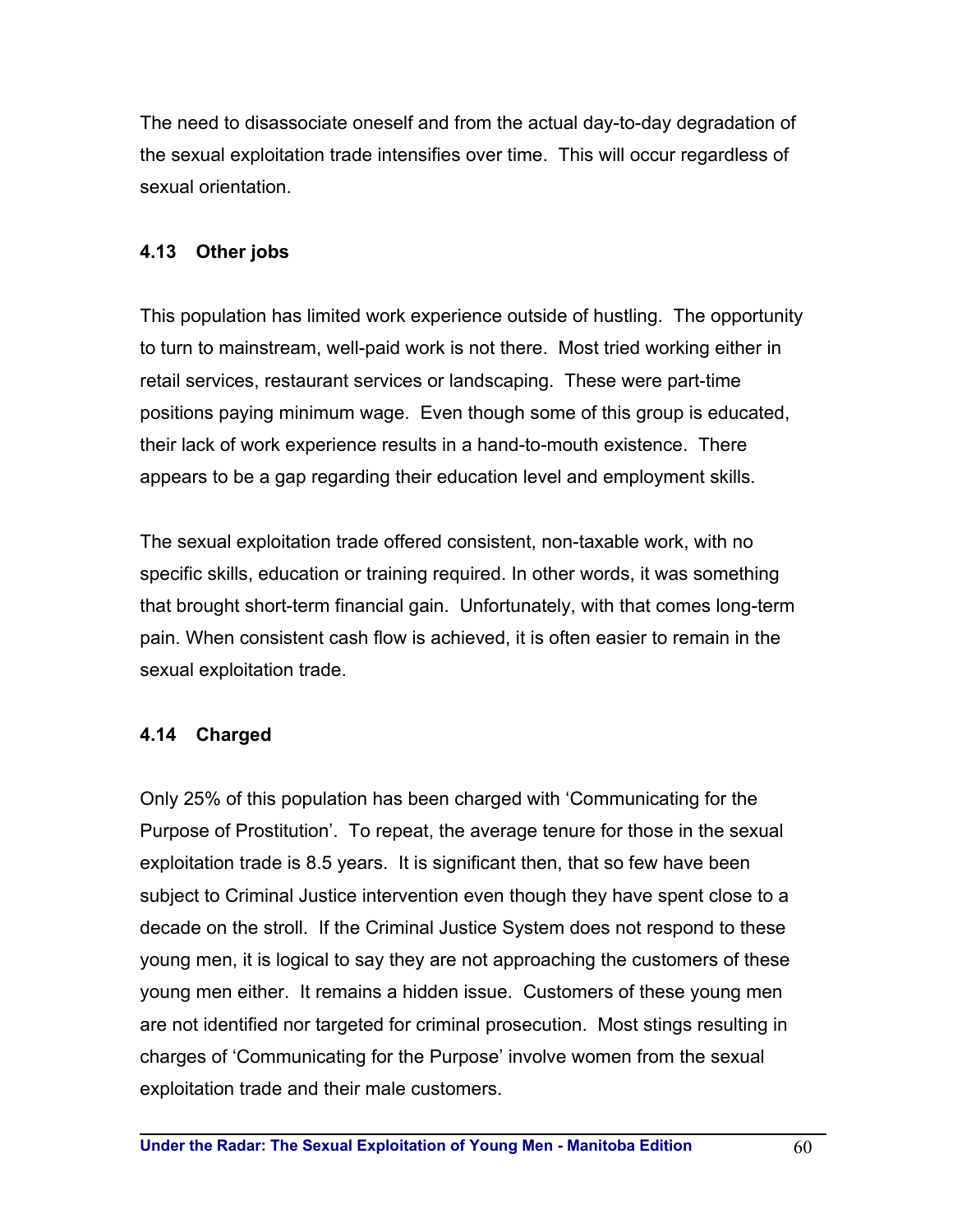Once again, these young men are being sexually exploited under the radar which results in no social support or intervention, and their customers escape any legal responsibility, leaving them vulnerable without any detection or support.

### **4.15 Various cities**

This is a transient population. One third remained working in just one city, that being Winnipeg. The other two thirds of the population moved around.

Over twenty cities and small towns were identified in Canada. Four cities in the United States were identified and one Caribbean location.

# **4.16 Sexual orientation when hustling/working**

What became clear to this author over time was that there is a difference between how an individual describes their sexual identity while working/hustling as opposed to their private time. Calgary Sexual Health Centre (formerly CBCA) defines sexual identities in the following ways:

**Gay**: Men who are emotionally, physically, and sexually attracted to men.

**Bisexual**: People who are emotionally, physically and sexually attracted to people of either gender.

**Heterosexual**: People who are attracted to the opposite sex.

**Transgender**: Refers to individuals whose sense of being a man or a woman does not correspond to their biological sex.

**Two Spirited**: Refers to First Nations peoples whose sexual and romantic feelings are primarily for the same gender who, historically, were revered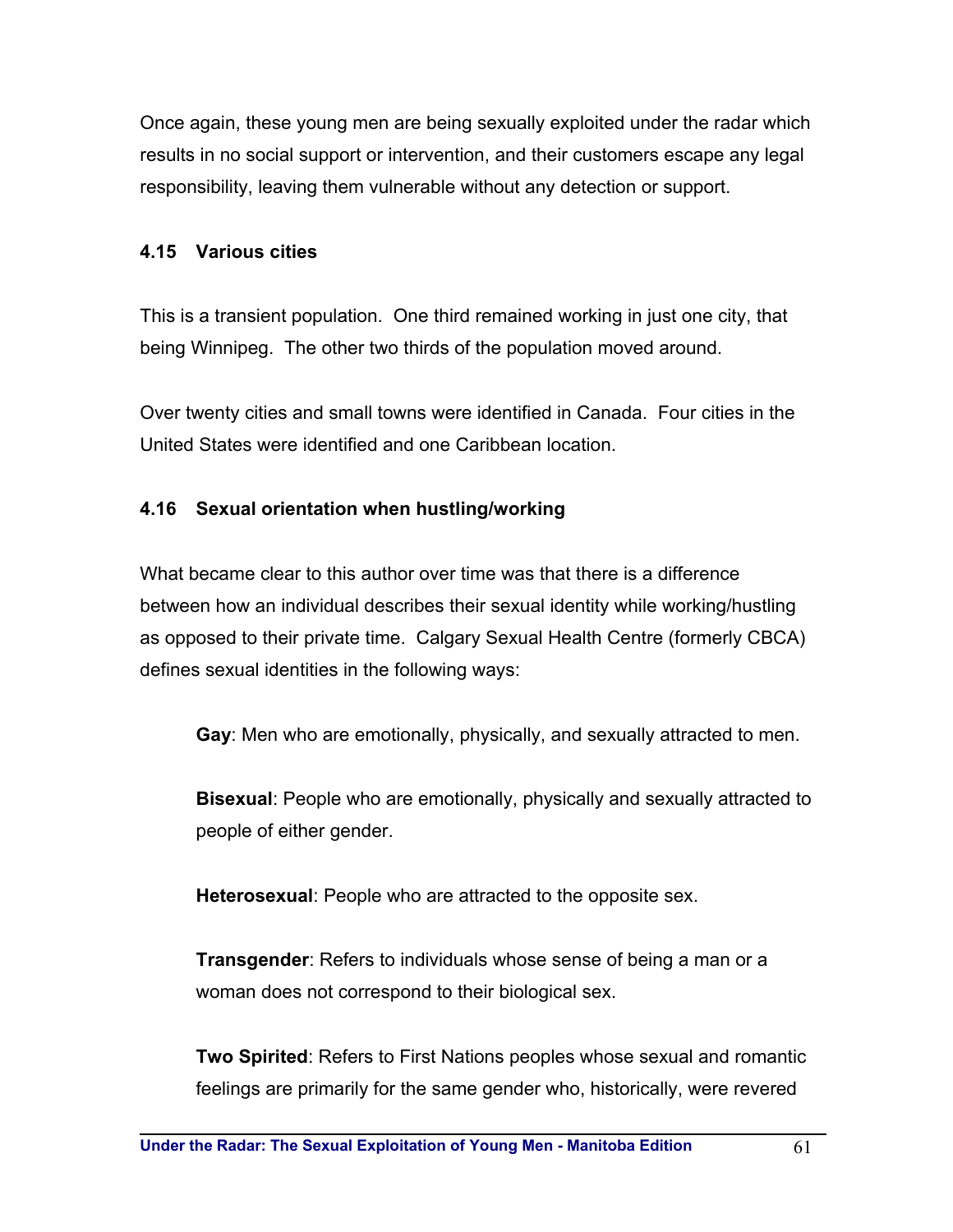as embodying both female and male spirits. *(Calgary Birth Control Association, Celebrating Diversity, 2004)* 

Some of these individuals labeled themselves as being 'two spirited'. The following is a specific description that was crafted at a conference in the late 1990's:

*"The term two spirited has a number of meanings within several different contexts. "Two Spirited" means Aboriginal people who identify themselves as gay or lesbian. The terms gay or lesbian are of European origin. Therefore, "two spirited" is preferred because it is more culturally relevant to Aboriginal lesbians and gays." (Two Spirited People of the 1st Nations, We Are Part of a Tradition, 1998)* 

There is value in clarifying sexual identities prior to the actual discussion of selecting sexual identities when working/hustling and private, non-work time. The following hustling/working sexual orientations were identified:

- Gay
- Gay for pay
- Straight for pay
- Tranny
- Bisexual
- Confused

**Gay** refers to a young man who has embraced and accepted a gay (homosexual/ same sex) sexual identity while he is hustling/working.

**Gay for Pay** refers to a young man who is heterosexual in his off-street sexual identity; however, to survive he will be 'gay for pay', becoming involved in sexual activities with male customers. This also means that only during the time they are hustling/working will they demonstrate and/or perform gay sexual activities. Often customers find the potential opportunity to alter a young man's heterosexual orientation very attractive.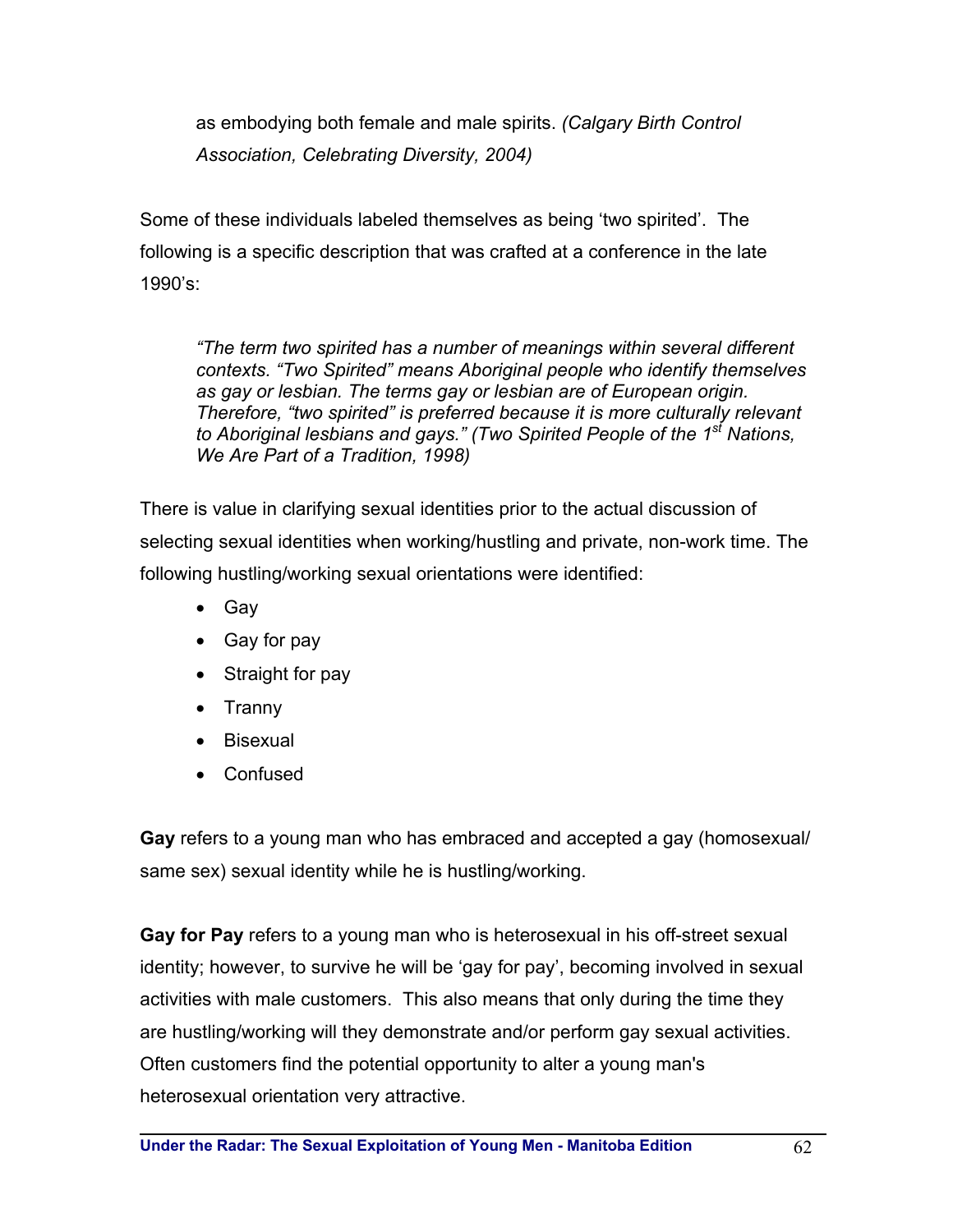**Straight for Pay** refers to a young man who is gay in his off-street sexual identity; however, to survive he will become 'straight for pay'. They appear as very "macho" young men while they are on the street, and approach customers as straight. Some male customers find it attractive to engage a young straight macho man in sexual activity. Some customers find it very satisfying to think a young straight man would be prepared to alter their orientation to be with them.

**Tranny** refers to a young man who has entered the world of being a woman or a 'transvestite'. This means they will dress and conduct themselves as a woman. They wear women's clothing and makeup, and style their hair as a woman. Some of those interviewed appear as women at all times. Others interviewed described themselves as being a Tranny in their personal life but not while working on the street.

A total of eleven individuals identified as transgender while they worked. Ten of the eleven individuals were Aboriginal heritage; however, eight individuals identified as transgender in their personal life. All eight that saw themselves as transgender in their personal lives were Aboriginal heritage.

The following quote clearly explains why a person will work straight but has a private identity of transgender. Often it reflects a need for safety, that being it is safer to appear as a male whether straight or gay for pay.

# *I try to see myself as straight. (Dylan)*

**Bisexual** describes a young man who is attracted to both genders. He identifies with both sexual identities. For some young men, seeing themselves as bisexual eased the transition to work with male customers. Some only saw bisexual behavior with men occurring when they worked in the sexual exploitation trade.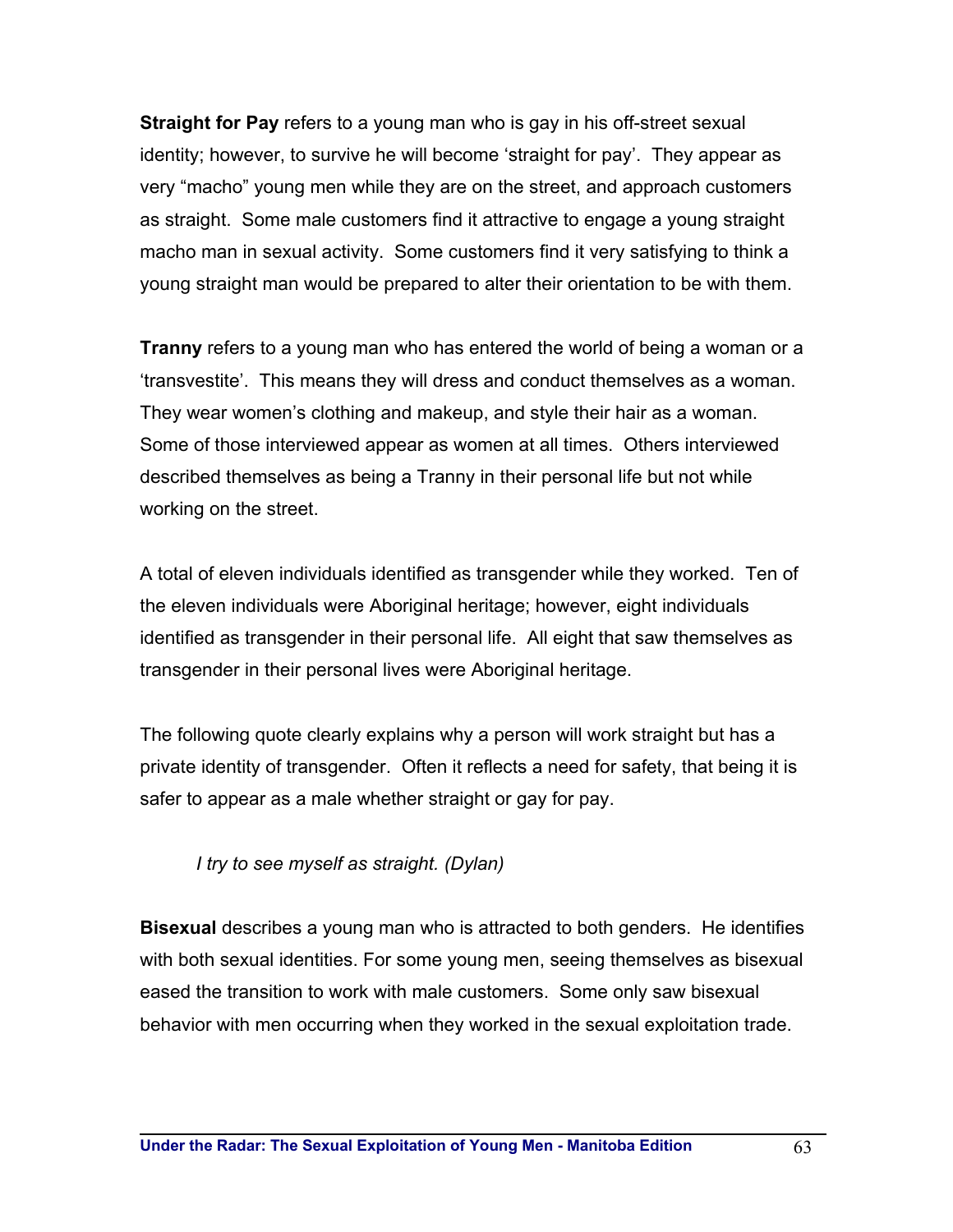Others lived a full bisexual life while in and out of the sexual exploitation trade. Others identified as bisexual even though they were gay as some customers like the opportunity to see that a young man was attracted to women but chose to be with a male customer.

*I believed I was gay and I used to tell them I was bisexual. I did that for them. (Toby)* 

**Confused** is how one individual saw themselves. They were unable to answer about their sexual identity when they were working, and unclear about where and how their sexual identity could fit while they were working.

**Sexual orientation when hustling/working**



### **4.17 Sexual orientation when not hustling/working**

An individual can describe his sexual identity while on the street as being different than that displayed in his private life. For example, eleven individuals saw themselves as being a Tranny while they were working; while ten saw themselves as being Tranny in their private time. One person protected their private time.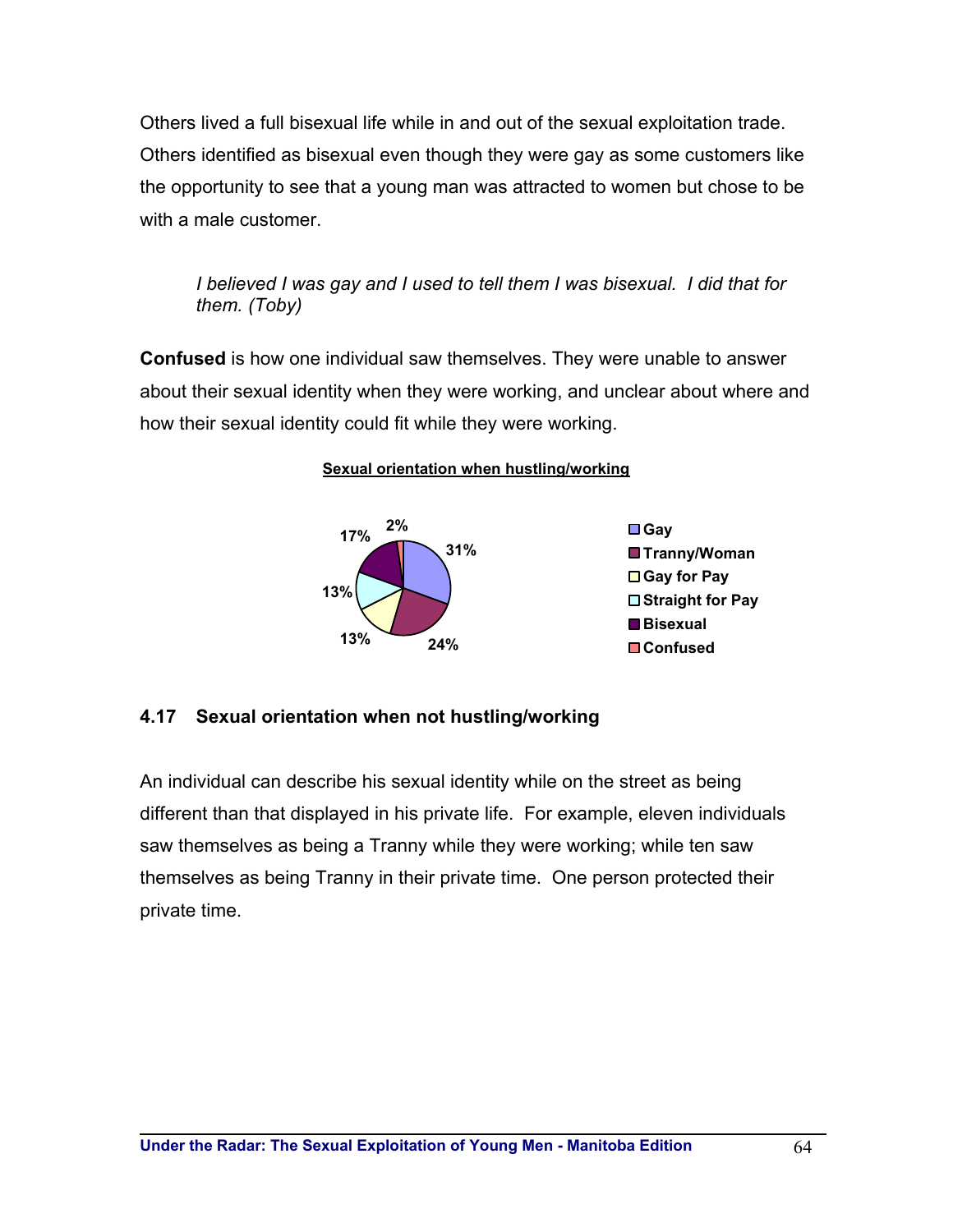#### **Sexual orientation when not hustling/working**



#### **4.18 Why people stay hustling/working**

To understand why people stay hustling/working in the sexual exploitation trade it is to also important to understand why they return. If we are going to be effective in assisting individuals leave the sexual exploitation trade for good, than we need to understand exactly what keeps someone in the sexual exploitation trade in the first place.



Fifty-seven percent did not believe they had other options or choices. The sexual exploitation sexual exploitation trade represented a safety net to them and they relied on it for their immediate survival.

*To be accepted and for money. (Benjamin)* 

*There is nothing else for them in mainstream society. (Haley)* 

*Low self-esteem. Making money. They are accustomed to what they are doing. (Delaney)*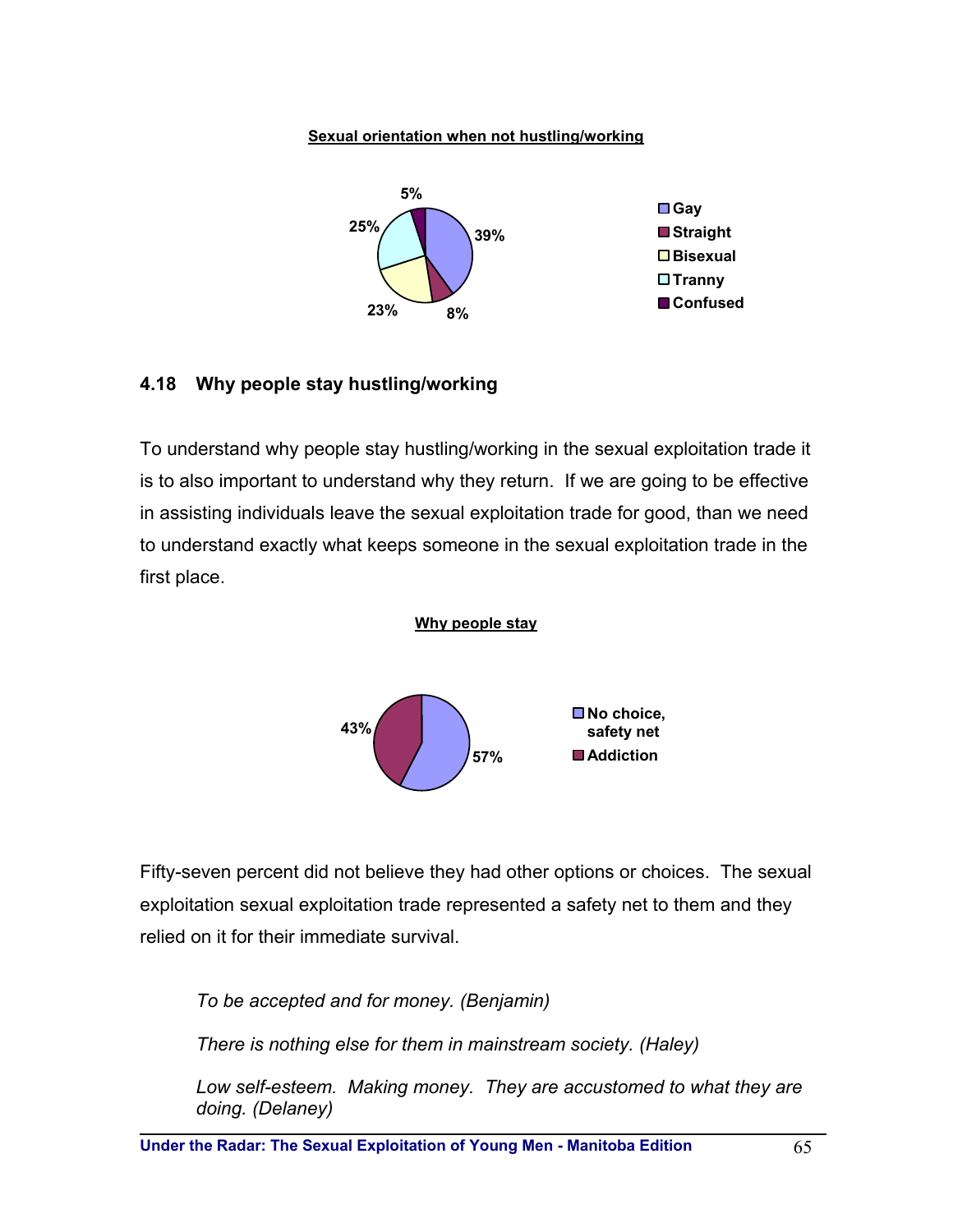#### *Money. Behavior is not easy to break out of. (Raine)*

A large majority, 43% saw their addiction as playing a key role in why they stayed in the sexual exploitation trade.

A similar line of questioning was part of *The Youngest Profession: The Oldest Oppression* (McIntyre, 1994), where we found drug addiction for this population on the increase.

It is highly possible that access to inexpensive addictive crack cocaine and crystal methamphetamine or 'meth' has hastened the level of addiction and the numbers of those who are addicted. Crack cocaine was not a prevalent drug in use in the early 1990's. Expensive cocaine was certainly a drug of choice; however, the expense of cocaine has limited its use.

The inexpensive nature and highly addictive character of smoking crack cocaine and crystal meth has amplified the level of addiction; hence, the reliance on and entrenchment in the sexual exploitation trade.

*The crack. (Rafi)* 

*Addictions. (Finn)* 

*To support themselves. Most have drug problems to support their habit. (Xavier)* 

*If not addicted when you start, you will become addicted. Also the financial. You become addicted to the lifestyle, to the drugs and the false sense of what you are getting. (Zion)*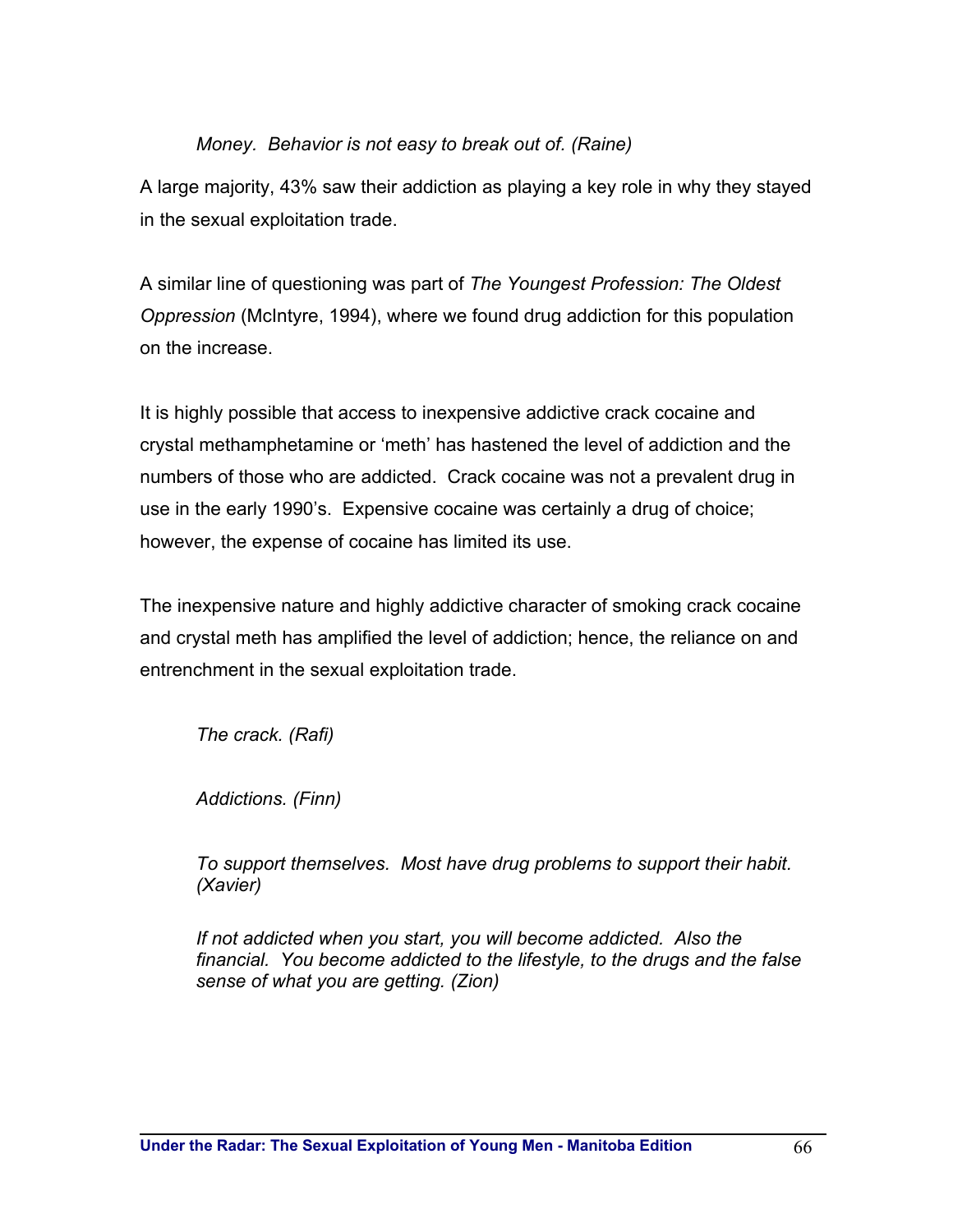#### **4.19 Services you wish existed**

Throughout the interviews, we were curious about the type of services these young men felt should exist; however, there was a clear sense they felt that existing services were more female-oriented.

The delivery of services to young men has been hampered because we know very little about the different working styles or needs of these young men.

It is hoped that this study will provide the needed additional information for all these young men regardless of their sexual identity while working or in their personal lives.

In revisiting the male population from *Strolling Away*, they clearly stated they were different and we needed to hear their differences. Fifty-four percent from the Manitoba study felt strongly there needed to be residential programs and support services for males that addressed the unique issues facing sexually exploited males. Residential services should include services for drug rehabilitation.

#### **Services wish existed**



**5% Residential & support services Rehabilitation drug services There are enough programs already I don't know**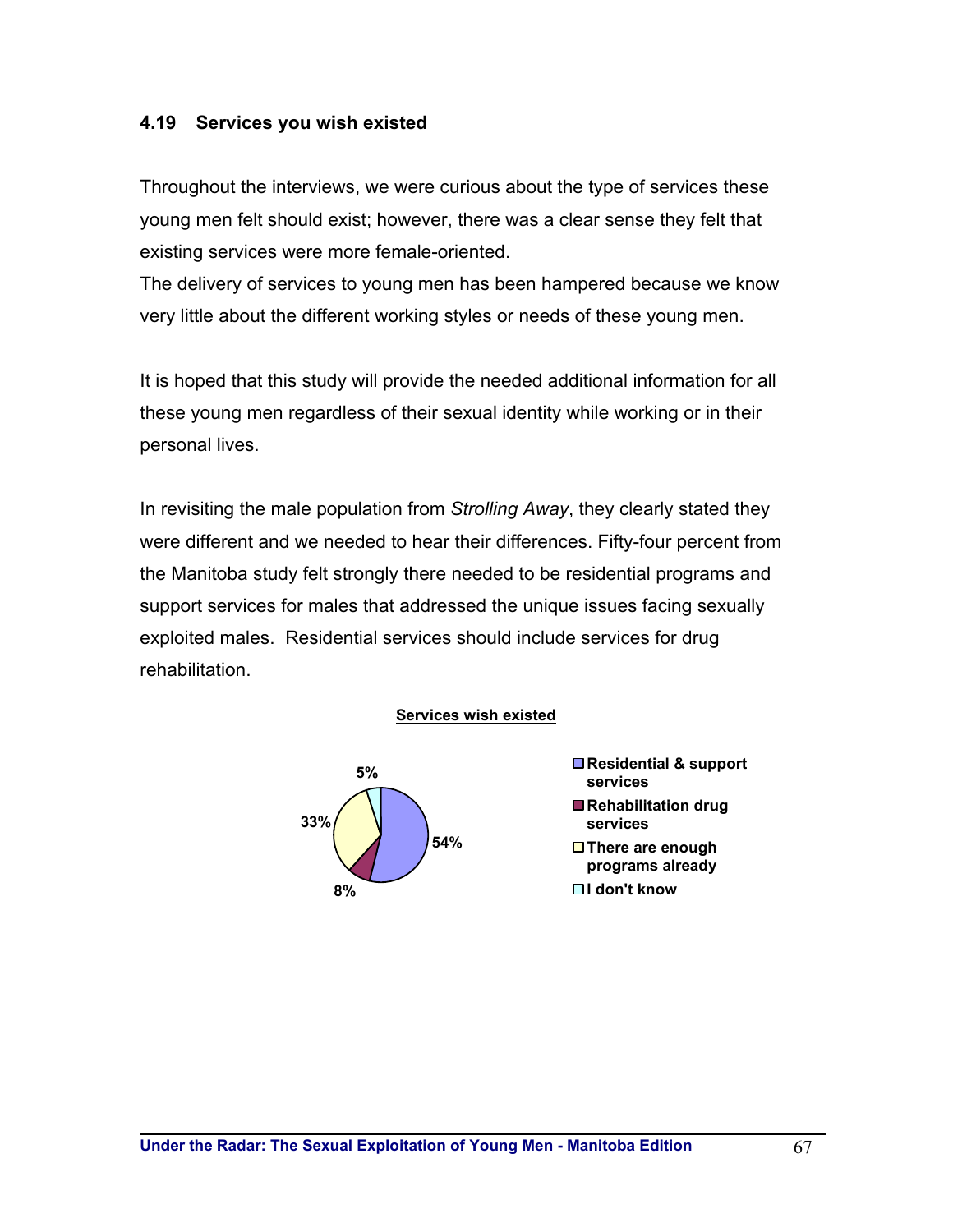# **Section 5: Attempts at Exiting**

From our research, it is clear. People want to exit the sexual exploitation trade. They do not perceive the sexual exploitation trade as a long-term lifestyle for themselves; however, knowing how to leave is a process we need to understand, and we must then design supports accordingly.

#### **5.1 Leaving**

Everyone we interviewed wanted to leave the sexual exploitation trade. No one spoke of positive benefits or the desire to remain. Eighteen percent felt they looked and felt worn down physically and mentally. Forty-two percent felt emotionally empty. Many felt lost and that they had gone over the top. The other forty percent felt it was time for a normal life and they needed to find some support. Significantly, all had a reason to want to exit. All of these individuals had taken a time out, but most had slipped back into the sexual exploitation trade.

*Sick of feeling filthy and dirty. (Scout) Hard on the mind, emotions, physical body. Loss of friends. (Haley) Because it is degrading. (Jaden) A violent incident. Wake up calls. (Jace) Sick and tired of working. They found supports in the community, went back to school. (Kaelin) Moved on in the world, it is a dirty job. (Jamie)* 

*Someone helps them get out of it. (Toby)*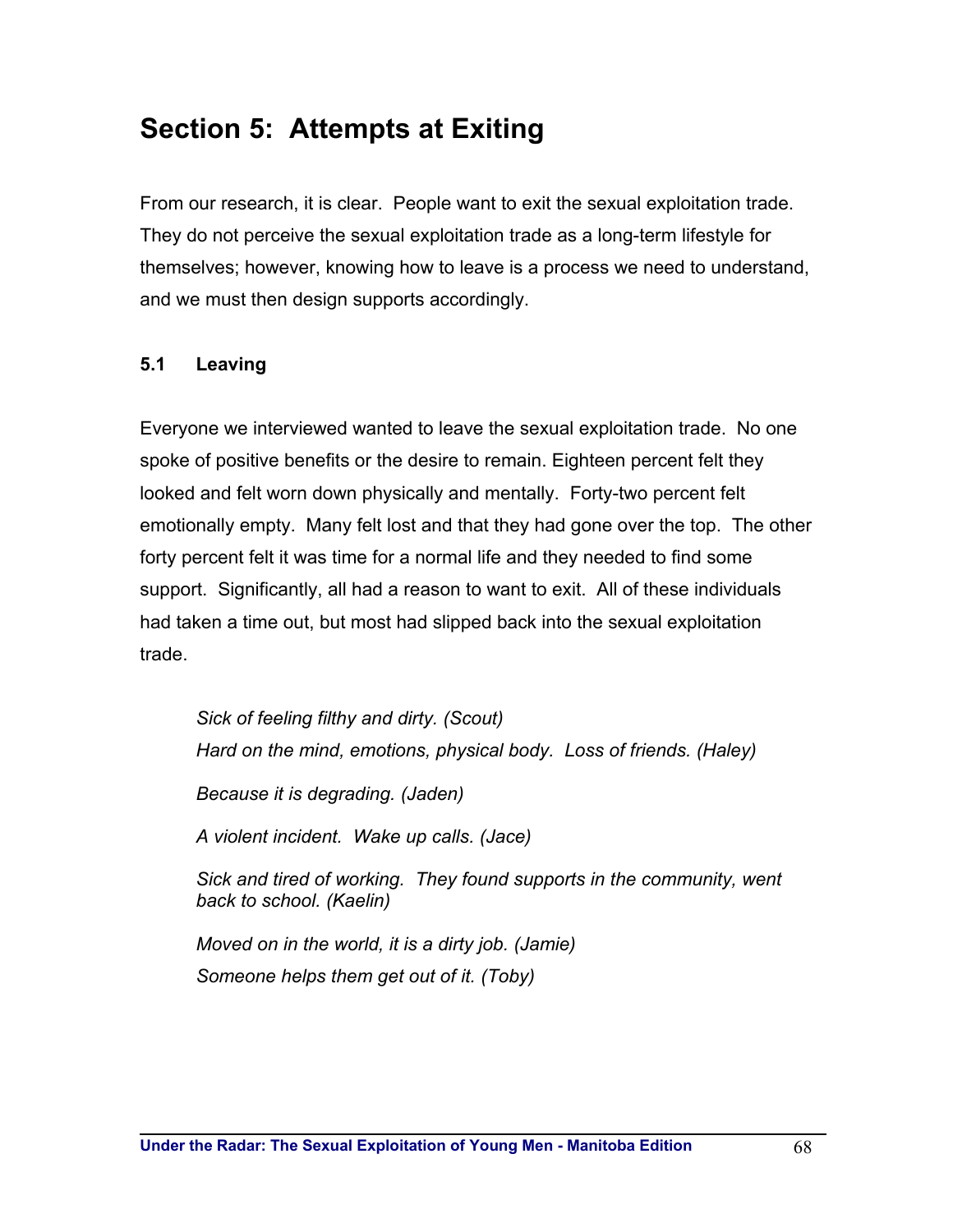#### **Why people leave**



### **5.2 Best thing not hustling/working**

Only four people that had exited were unable to identify the best thing about not working. They had not yet discovered what the best thing was yet. Others who had short-term or multiple experiences with exiting were able to quickly identify the benefits.

#### **Best thing not hustling/working**



The sense of dignity was something that was quickly identified. A sense of selfesteem returned to individuals who had exited. The sense of fear disappeared and was replaced with a sense of safety.

### **5.3 Returning**

Unfortunately, many of those who had exited experienced a sense of relief for only a brief period of time. Almost half felt they returned to hustling/working because they were stranded, unemployed and/or feared becoming homeless.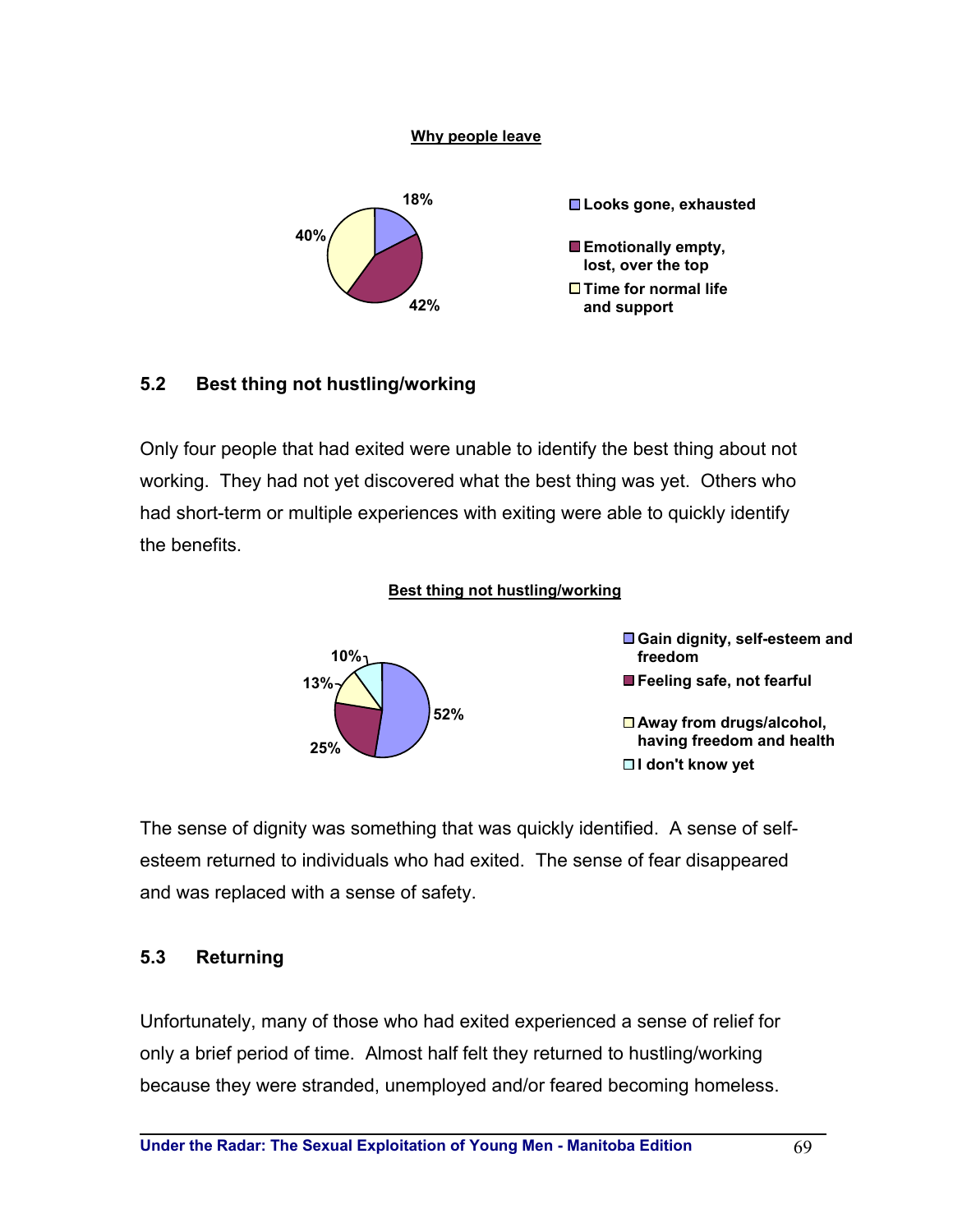It is important to remember that the majority of these young men had lived either as runaways, or had been homeless and had experience in the shelter system. Some saw that their only option was to return to shelters or to the sexual exploitation trade.

*The cash and the depression set back in. I guess a form of self destruction. (Des) Boredom it's like an addiction too. (Jody) I wasn't ready to deal with my shit. (Baylee) Drugs and personal problems. (Jade)* 

Some realized friends and roommates were significant factors in returning. Although they had decided to stop working/hustling, they still continued to be part of the lifestyle through roommates. Unfortunately, this peripheral lifestyle becomes a slippery slope and most end up re-entering the sexual exploitation trade.

*Moved back to Winnipeg. If I didn't come back I wouldn't have started again. (Daleny)* 

The level of addictions also played a significant role in re-entering the sexual exploitation trade.

*Alcohol abuse and drugs. (Addision)* 

# **5.4 Stress**

Over 55% had difficulty with stress once they ceased work. This stress most often occurred due to worry about survival. How exactly were they going to survive? Many were concerned with their ability, or lack of ability, to be a provider.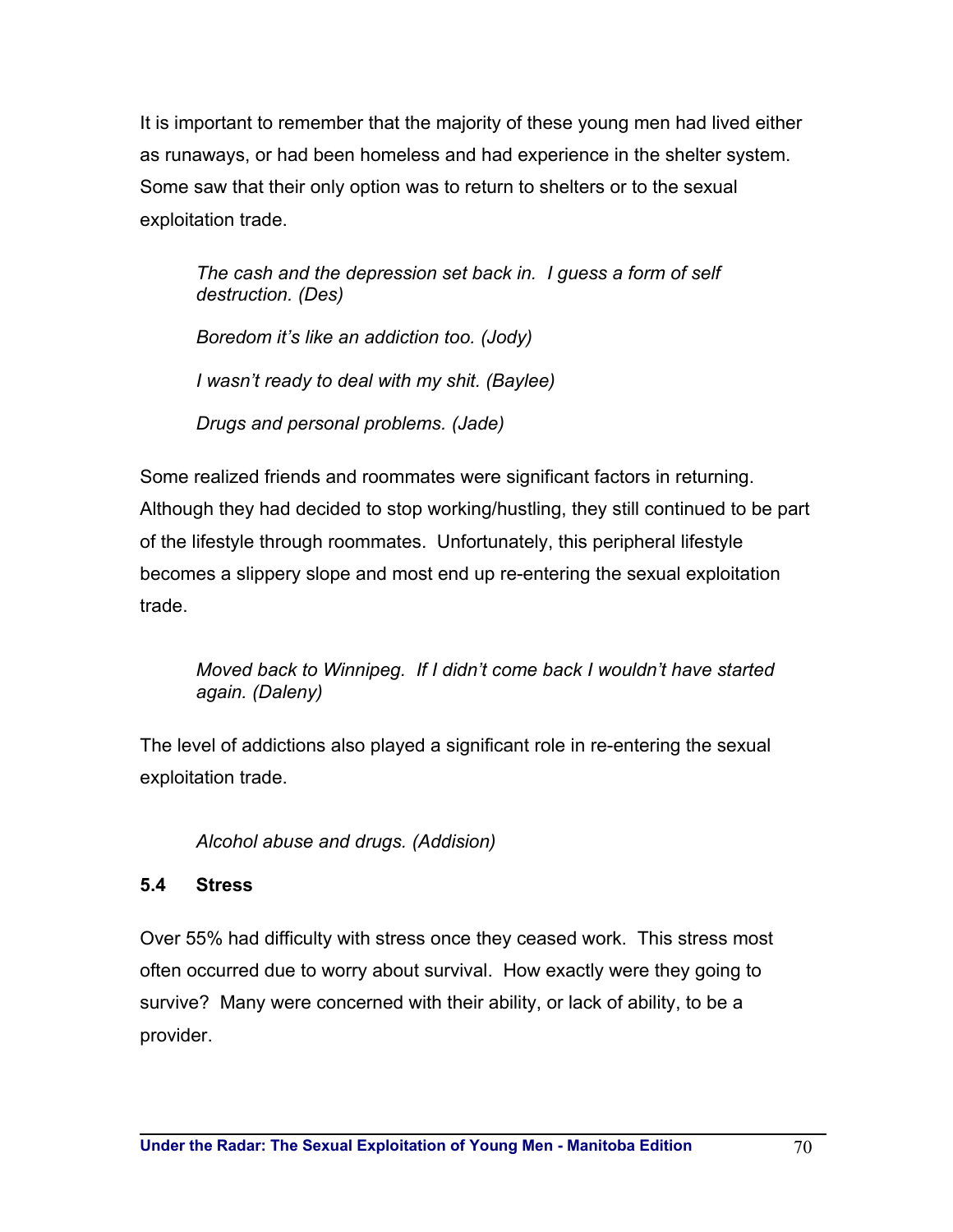All of the individuals had limited experience with other forms of work. Minimum wage jobs require strength and endurance. Recent experience in the sexual exploitation trade did not prepare any of them physically or mentally to return to this type of 'legitimate' work. There was a sense of abandonment.

# **5.5 Problems sleeping**

During periods of time when young men exited the sexual exploitation trade, over sixty percent experienced difficulty sleeping. Street life entails long, late hours. It was not just the adjustment to change. Often it had to do with other physical changes from drug withdrawal or sleep disturbances from dreams and nightmares.

*Nightmares about going back into working the drug scene. (Marcus)* 

# **5.6 Flashbacks**

Sixty-four percent experienced flashbacks once they left the street. Flashbacks are a very real disturbance for many individuals. Often they recall some of the difficult times that occurred while in the sexual exploitation trade or experience unresolved issues they suppressed while in the sexual exploitation trade.

*Yes, really bad. (Prentice) Yes, at first. (Finn)* 

# **5.7 Anger**

Over half who had exited experienced problems with anger once they left the sexual exploitation trade. Some describe how they get angry now because they were once so guarded and/or stoned. Previously their anger was buried.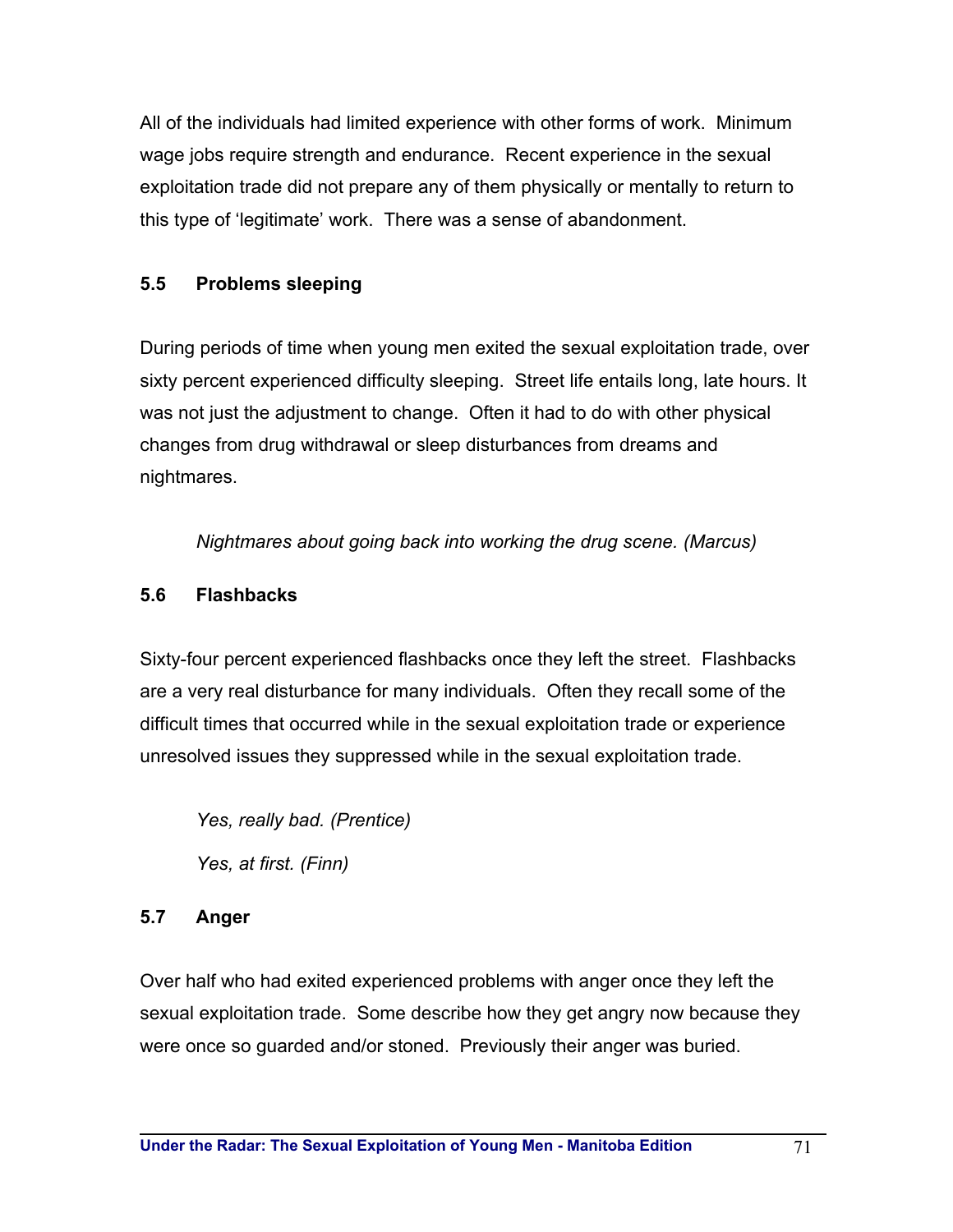*Yeah but it was the drugs. (Prentice) Yes, all from the addictions still. (Xavier) It builds up. (Finn)* 

#### **5.8 Other work**

This population had dabbled in other types of work. Most times it was short-term, minimum wage employment. As mentioned in the section on education this is a group of young men where over 32% had completed high school.

The issue seems to be in the transition from school to work. The skills required to secure stable, suitable employment seem to be absent. The ability to find short-term, minimum wage income employment is easy, even though it is insufficient when living in expensive urban cores. This group appears to have a gap between their education and a transition into consistent employment.



#### **Other types of work**



### **5.9 Messages for service providers**

It is important to hear what these young men wanted to tell service providers. An overwhelming number wanted to let them know that it is not easy to leave the sexual exploitation trade. As was found in *Strolling Away* (McIntyre, 2002), nearly everyone left at least once. The process of leaving is a challenge; they often do not have the resources to exit. Add to that their level of addiction, lack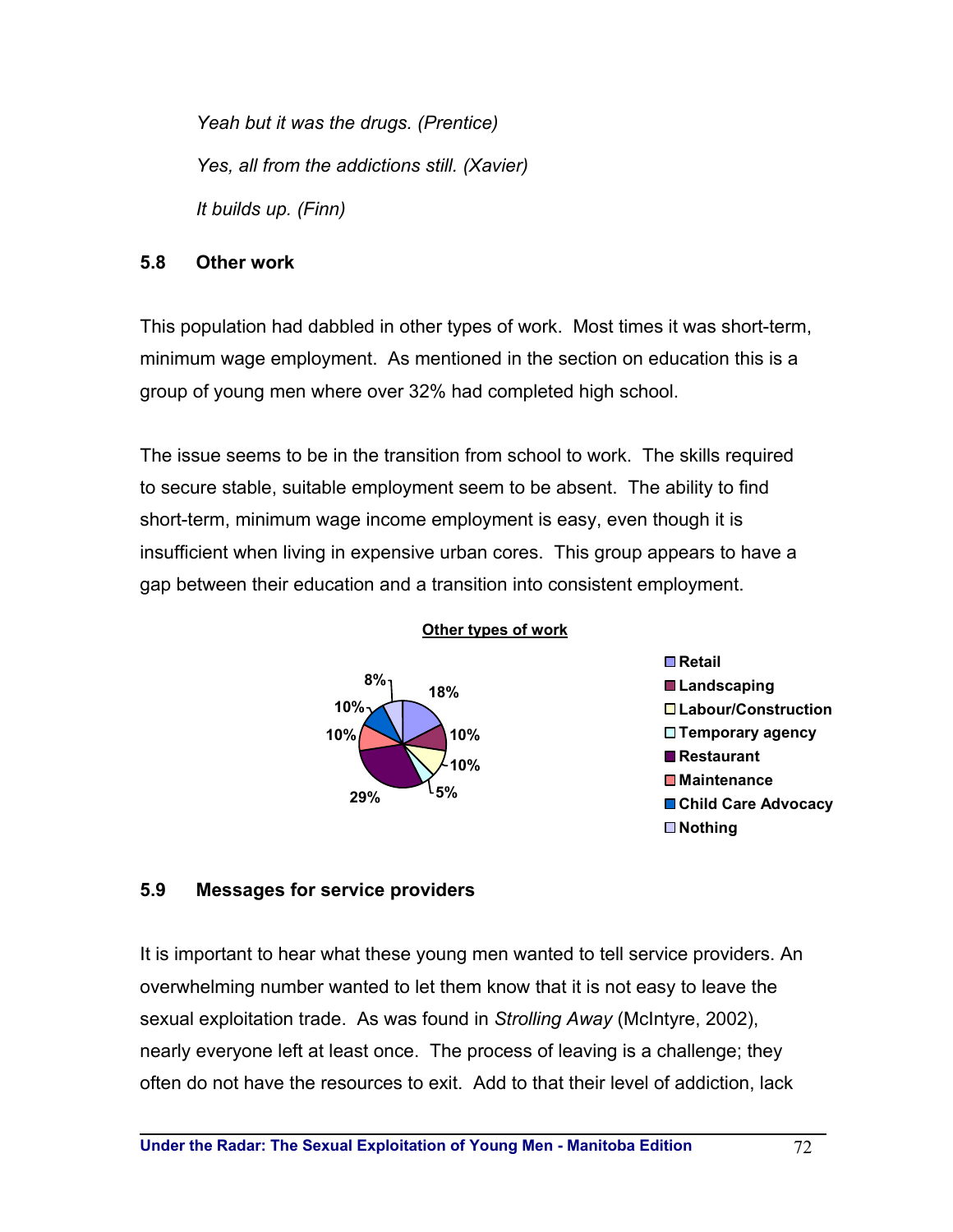of employment and limited resources, and a successful exit often includes homelessness and/or shelter stays.

Most males do not have children or child care responsibilities. While the birth and caring of a child often brings with it government aid and a renewed family connection for females, this is not an option for young men.

The young men in this study felt there was a need for service providers to understand them. They did not feel understood by service providers, nor did they believe program options were available to them.

*Treat us fair, we are human beings. (Cagney)* 

*Ordinary people who are mislead, looking for love. We need basic essentials in life like food and shelter. (Benjamin)* 

*We are not as bad as society says and views us. (Tory)* 

*Stop marginalizing us. It's something we do, not who we are. (Kaelin)* 

The issue of drug rehabilitation programs was critical. Young men engage in sexual exploitation at a very young age and remain in the sexual exploitation trade longer than women. Consequently, they have longer and more severe experiences of drug addiction.

When asking the young men about services and service providers, the interviewers often received comments saying they were grateful for this study. Some of those interviewed sent notes directly to us thanking us for doing this study.

Finally, they felt their voice about needing services to meet their needs was being heard. Condoms and coffee programs assist but there is a desire for more indepth services.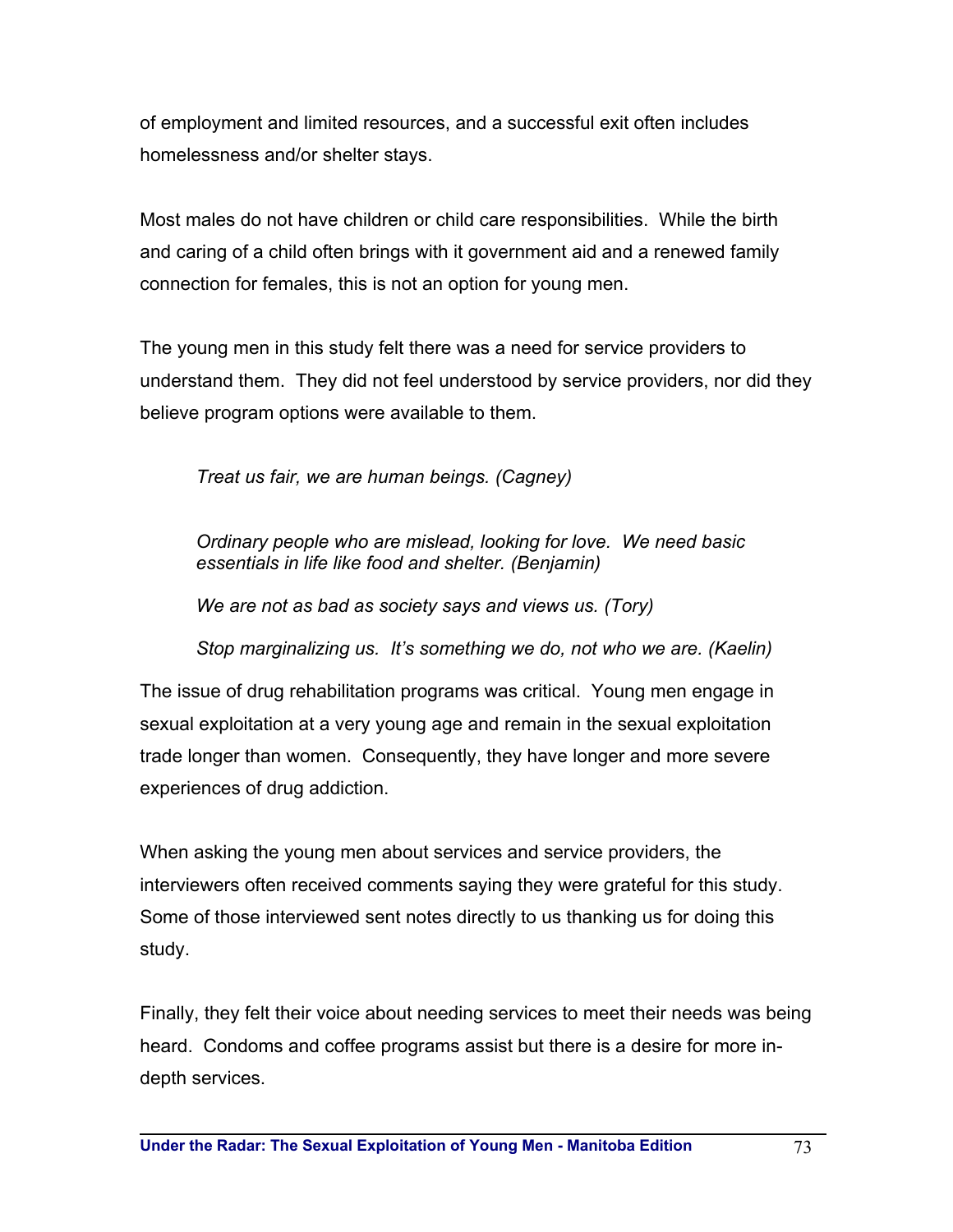*Shelter for men. Places to talk about things. (Benjamin)* 

*People to help me deal with the day to day issues of the street, someone to hear your side. (Carl)* 

*Yes definitely there needs to be more services like TERF Program a safe house or shelter for men. Like the TERF program for women there needs to be similar programs for men, better access to counseling because the waiting lists are ridiculous in order to get decent counseling on a regular basis. (Zion)* 



## **5.10 Story of ten who exited**

A total of ten individuals interviewed had exited from the sexual exploitation trade. These ten individuals had exited anywhere from 18 months up to over 15 years. As a result, they bring with them a wealth of information on the challenges and process of leaving the sexual exploitation trade.

The majority of individuals left the sexual exploitation trade more than once. Over three-quarters exited between two and five times before they had a successful exit. We need to understand that individuals do not exit just once in most cases. Many times it becomes a cumulative learning process.

The key findings from these ten interviews are as follows: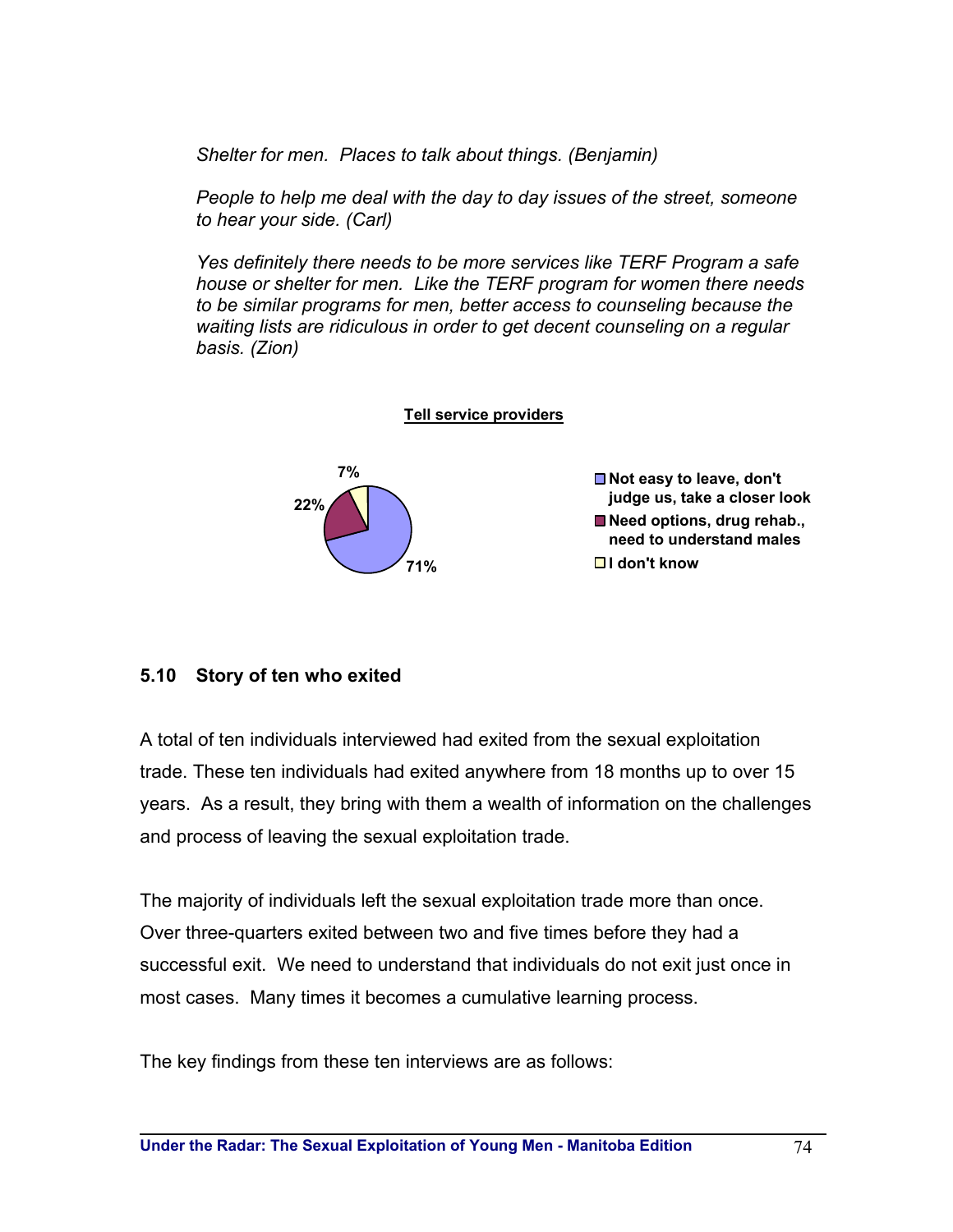- The majority of individuals left the sexual exploitation trade more than once
- The issue of fear and abuse made four want to exit
- The desire to have a "normal" life created the desire for five to exit
- The need for income pressured seven to consider returning to the sexual exploitation trade
- Two missed the excitement and the thrill of the street
- When people did go back, they were quick to say things such as: better housing; drug and personal counseling; moving; and, being drug free could have prevented them from returning
- Half clearly stated they left because 'enough was enough'
- Two were fortunate enough to say they left because they found employment
- The desire for a normal life, relationship with friends, and program support assisted and provided support to nearly everyone to leave
- Eight felt supportive positive relationships and treatment were what assisted them in not returning to the street
- People talked about missing life on the edge and the money once they left
- Many identified financial stress, missing action, relationship problems and drug addiction as factors that almost made them return to the sexual exploitation trade
- One lesson people identified after leaving the street was that they could be a valuable person
- After they left, many said they wanted to stop everyone from doing this, that we need to understand it is a method of survival, it makes people uncomfortable and it is child abuse
- When you leave, you should expect to be broke and stressed
- There are consequences for the life they were part of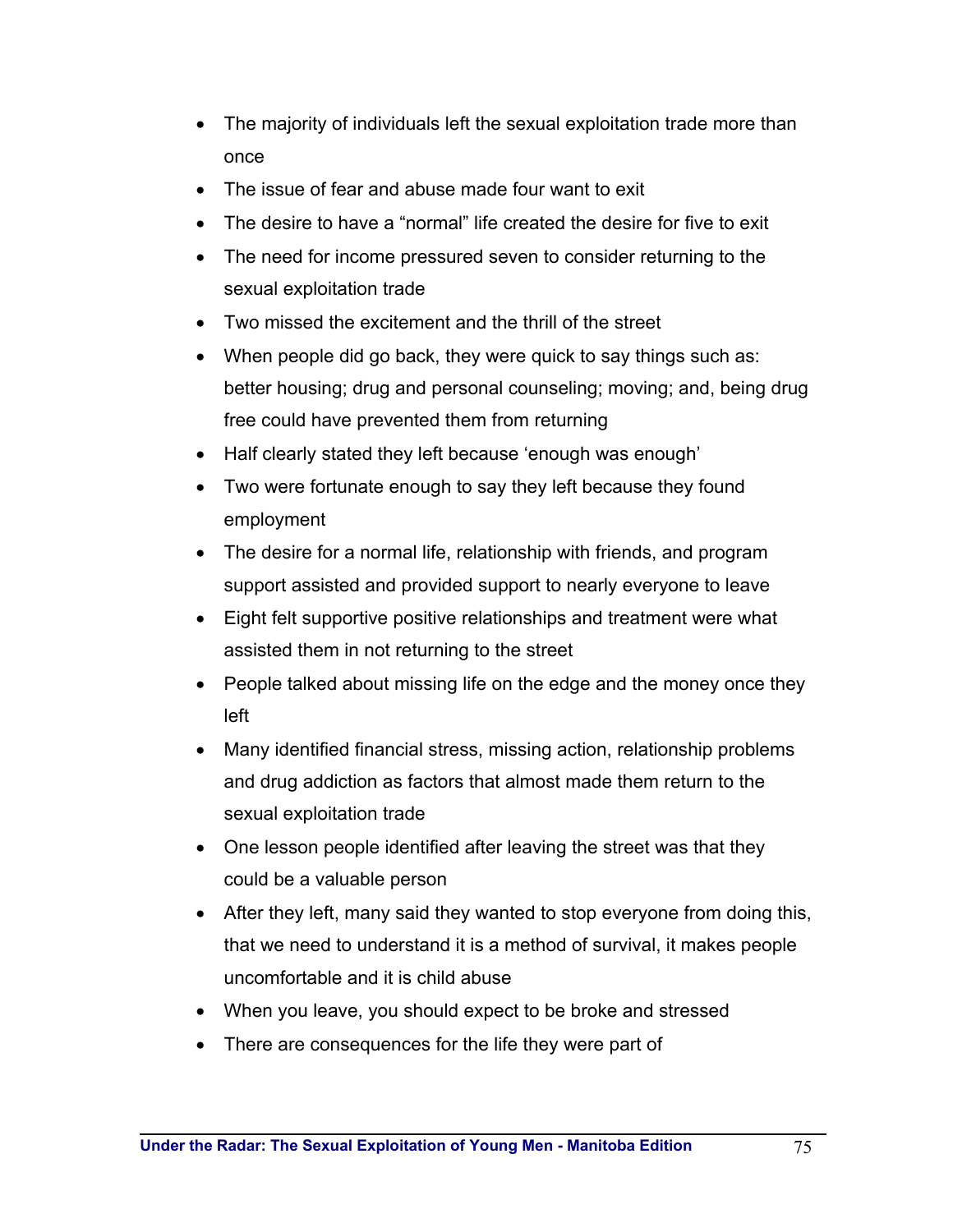• When questioned as to what surprised them after they left, they were quick to say they can leave, they have self respect

*My new life. My job, my own place and my family back. (Addison)* 

*That I am living my life. A real good life. (Baylee)* 

*The biggest surprise would be that I never needed to be there in the first place. (Zion)*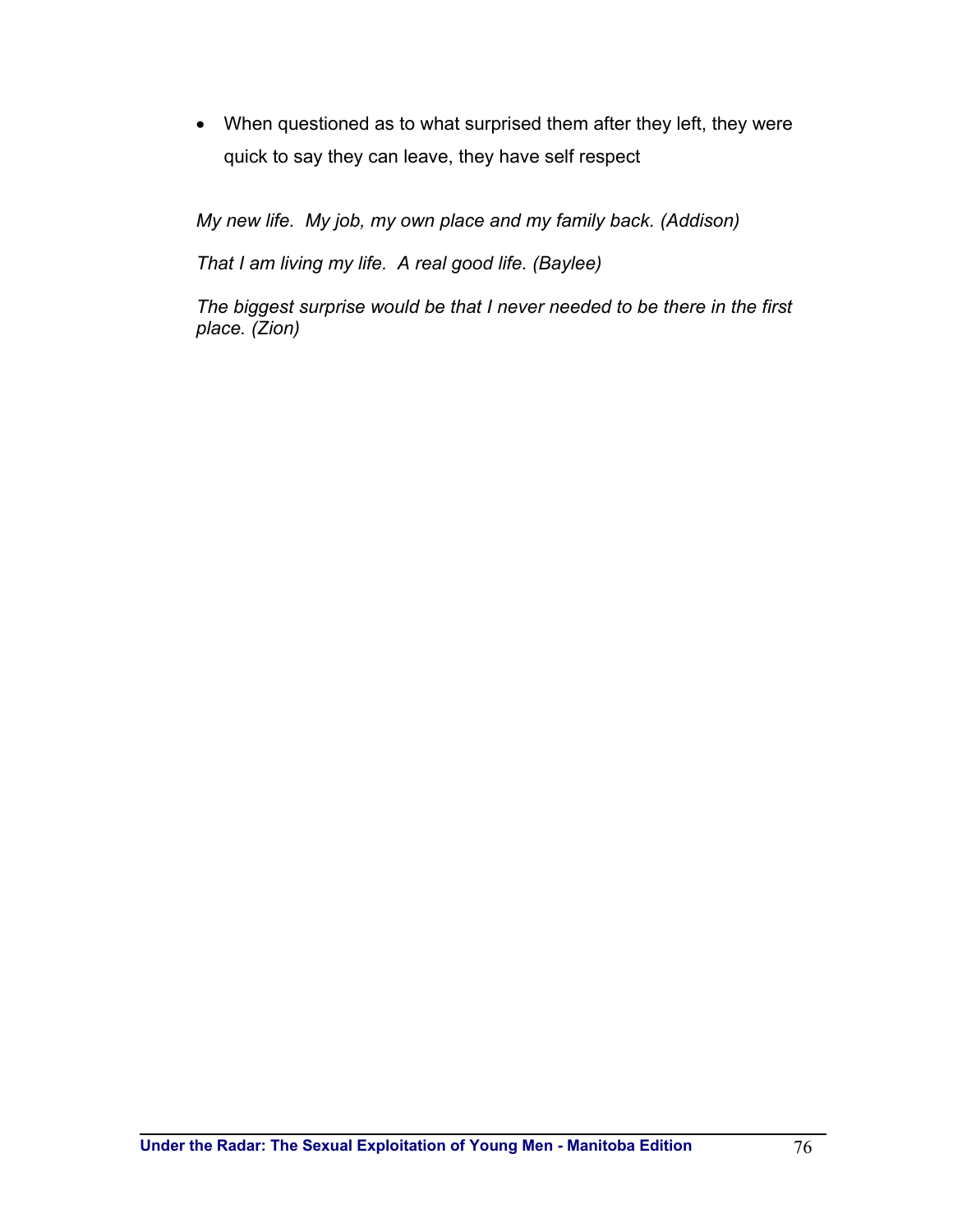# **Section 6: Health Issues**

The Calgary Health Region was a strong supporter of the study in Alberta and assisted in the development of the health questions which were used in Manitoba. There was a real desire to understand the health-related issues with this population.

In order to obtain this information, we asked questions about the need to access health services as a result of an individual's hustling/working. Over one-third had accessed health services as a result of the sexual exploitation trade. Two-thirds of those who had accessed the services stated they received good services and their needs were addressed.

*Very good. They did a double take when I said my profession. (Marcus) They have a job to do and a lot of people waiting. (Baylee)* 

Unfortunately, not all had positive experiences with the medical community.

*They did not understand or respect me. (Haley)* 

## **6.1 Health care workers aware of hustling/working**

We then inquired about their own doctor or health care worker being aware of their involvement in the sexual exploitation trade. Fifty-five percent of the population interviewed had informed health professionals of their hustling/working.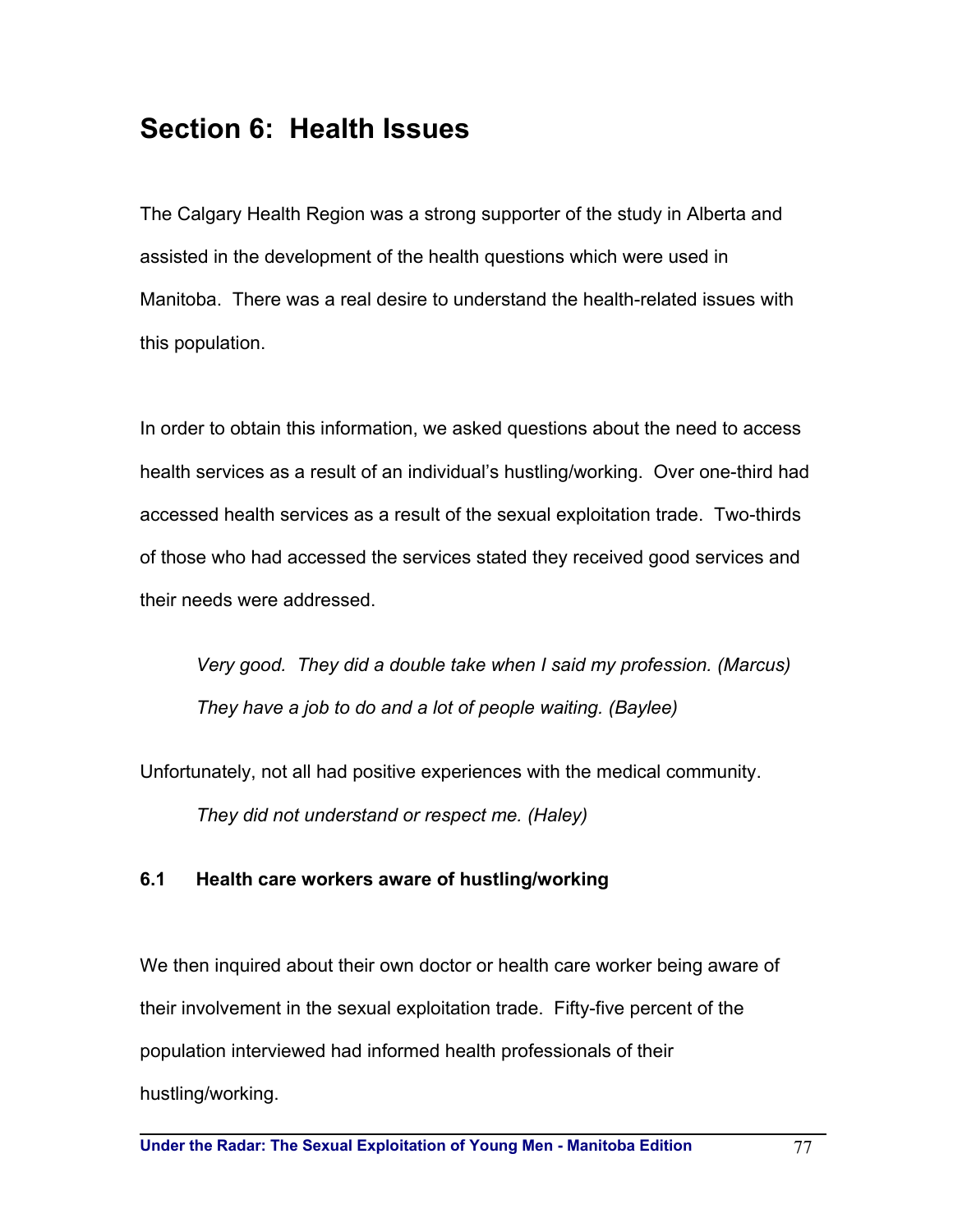Only one third of this population identified having a health concern. These ranged from HIV, Hepatitis C, STD's, and mental health issues which were either connected with, influenced by, or resulting from their involvement in the sexual exploitation trade.

It was of value to see that such a large percentage (55%) had kept health care professionals aware of their involvement in the street. This allowed for a greater level of awareness and proper health education and prevention.



## **6.2 Testing for HIV / STD's**

Many spoke highly of the medical services they had received to date. They felt it was important to have a good relationship with health care professionals. There was a strong commitment to being responsible with respect to HIV and other STD testing. Only one person had not been tested.

What is important is that the public education on HIV testing has made a significant impact. People understand the value and importance of regular testing.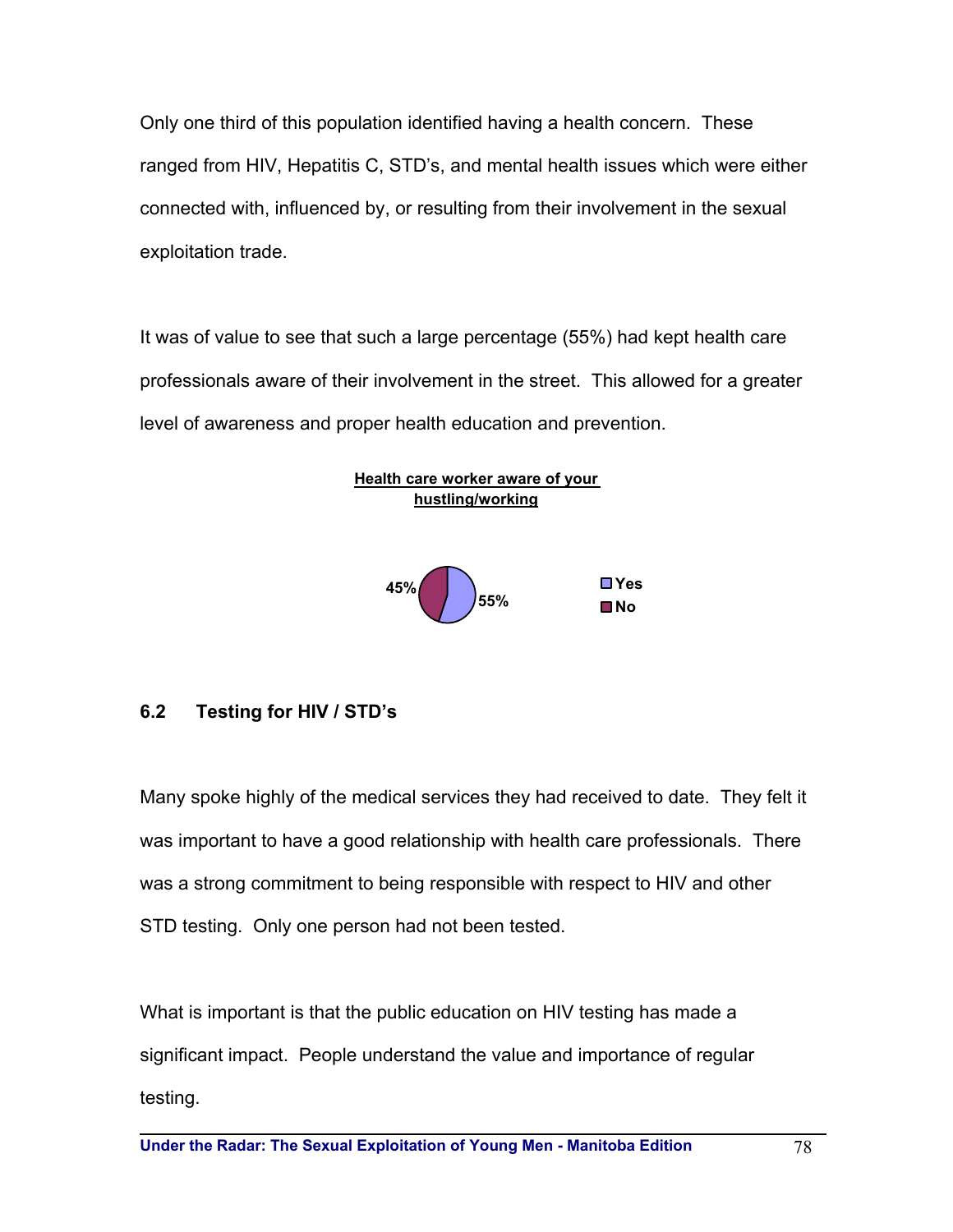## **6.3 Frequency of HIV / STD testing**

When we asked about the frequency of HIV / STD testing, what was important about our findings was how regular testing is of value. Eighty-four percent went for testing at least every six months. Over half went for testing at community clinics such other street health services in Winnipeg.



When asked what makes it easier to get testing done, sixty-five percent spoke about having a neutral, confidential and anonymous service. One-quarter said they did not know what could make it easier, as they are always very nervous when they go for testing.

There was a clear sense from sixty percent of this population that they saw themselves as high risk for HIV. Five individuals interviewed were already confirmed as being HIV positive and/or having Hepatitis C.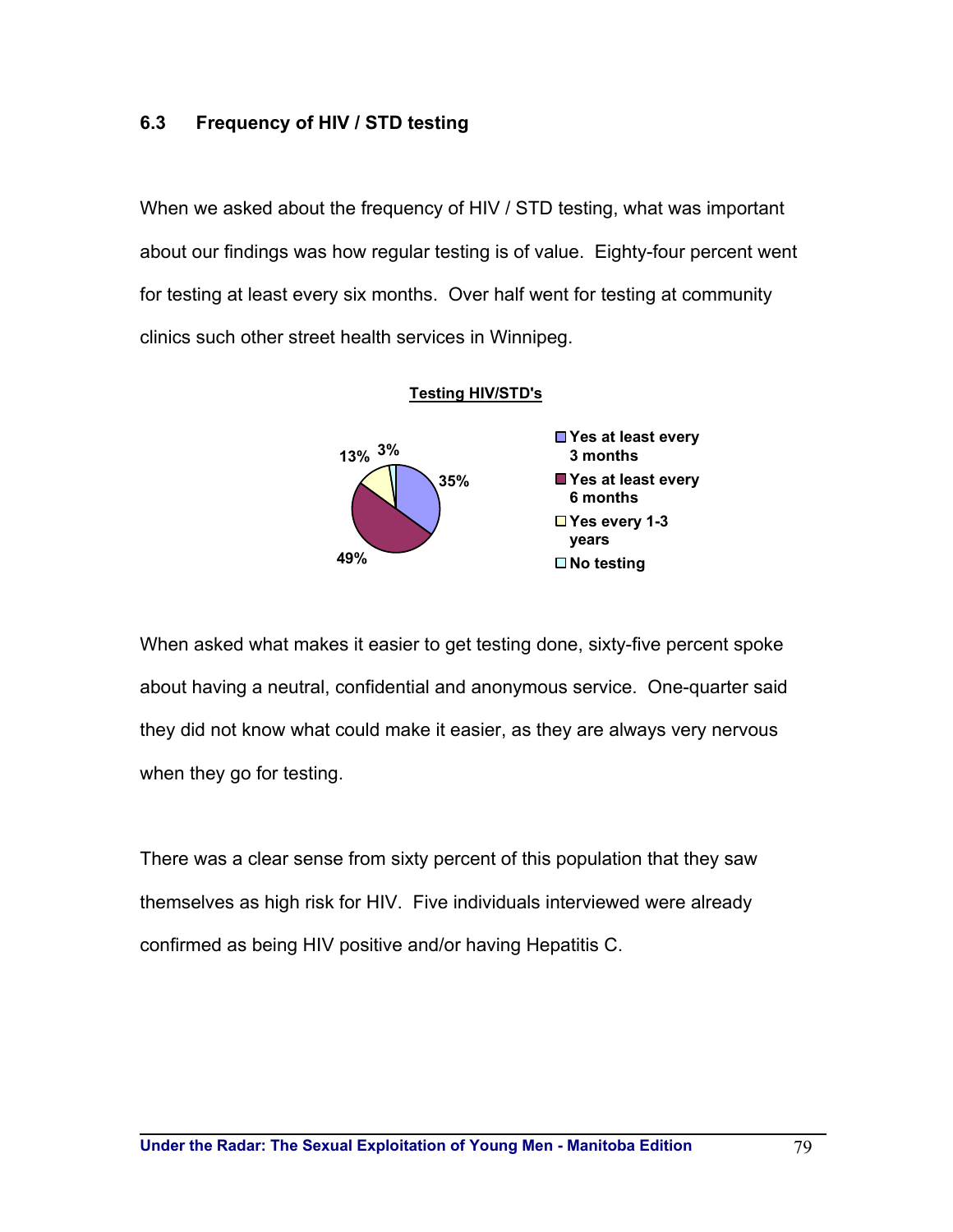## **6.4 Condom use while hustling/working**

Next we asked about the importance of condom use while hustling/working. Public education on prevention of HIV and STD's has had some effect. The use of condoms while working/hustling was 87%. Five percent use condoms most of the time, but 8% do not use condoms often when doing blow jobs.





One of the questions designed by experiential youth also used the terms 'top boy/ bottom boy'. The term in the gay community is top or bottom. This term refers to the physical positioning of anal penetration. A person who fulfils the role as top will deliver anal penetration. The person who is bottom will be the receiver who is being anally penetrated.

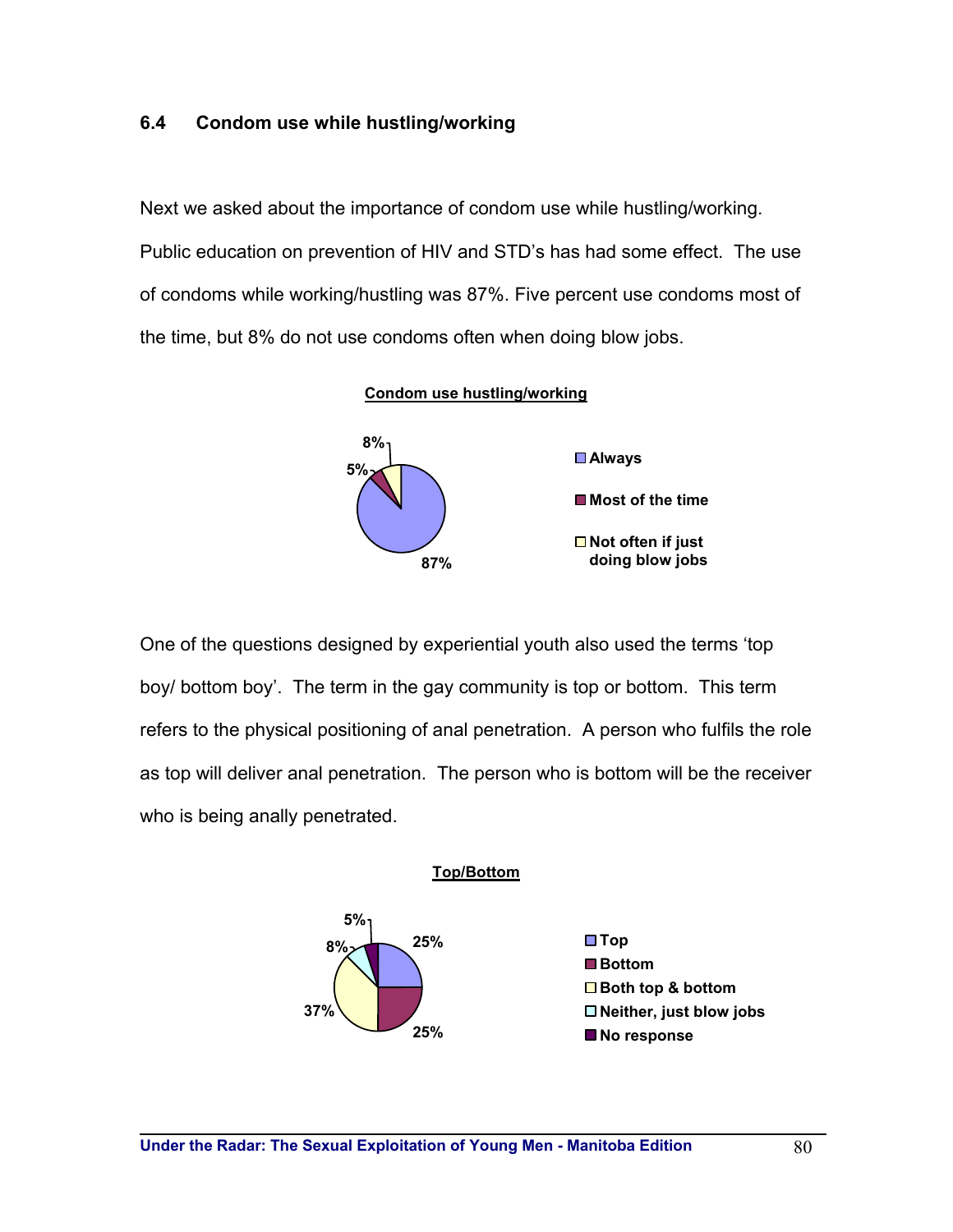It is revealing that the use and value of condoms is established and followed in a consistent manner according to those interviewed. There is clarity that condom use is imperative when engaging in anal sexual intercourse, as there is an understanding that the risk is high.

There is a lack of clarity in reference to transmission guidelines via oral sex. A need exists to have a clearly established medical position on the risk of disease transmission (STI/HIV) for youth and youth serving agencies. Suffice to say, the issue of condom use for oral sex is rather cloudy and Health Canada standards should be outlined and followed.

Although we found a majority always use condoms, there appears to be a need for clarification on the use of condoms when the activity is oral in nature. It appears there is a lack of clarity as to the potential effects of unprotected oral sex.

#### **6.5 Condom use in personal life**

There is a strong awareness of the importance of condom use in their personal lives as well. We found that 34 of the 40 interviewed will always use condoms in their personal lives. Three individuals use condoms depending on who the person is.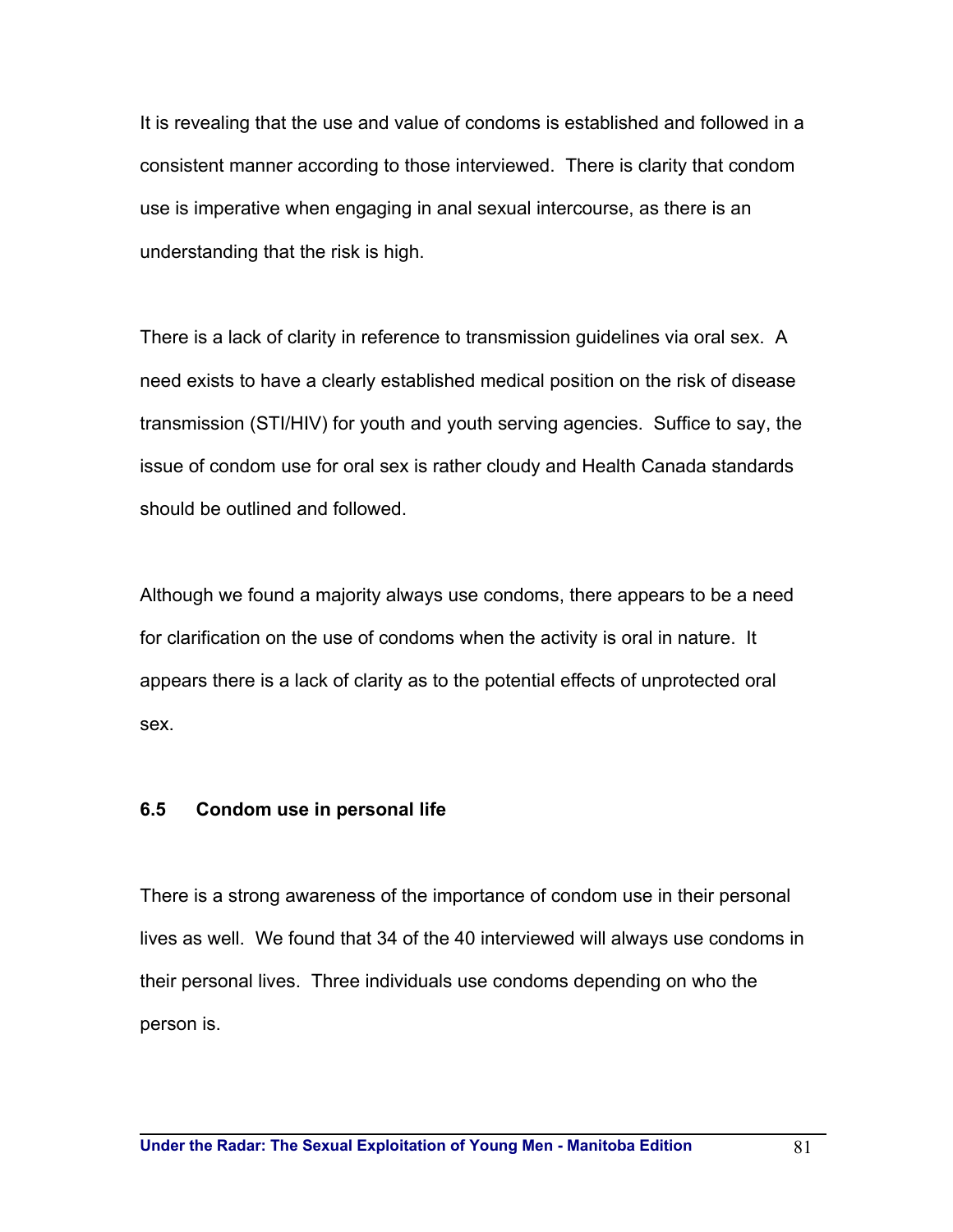#### **Condom use in personal life**



Three individuals say they do not use condoms as they are in a solid personal relationship.

What is refreshing about this information is that there is an awareness of the need for condom use even in a personal situation. Five of the individuals interviewed are HIV positive and/or Hepatitis C but they clearly understand the need to protect others.

It was important to understand the medical services this population accesses. Medical services provided by street vans play an important role in the lives of these young men. Programs in Winnipeg such as: Nine Circles, Sage House, Klinic, RAY and Street Connections provide important public health information and direct medical services. These programs reinforce the awareness of condom use and the importance of regular testing.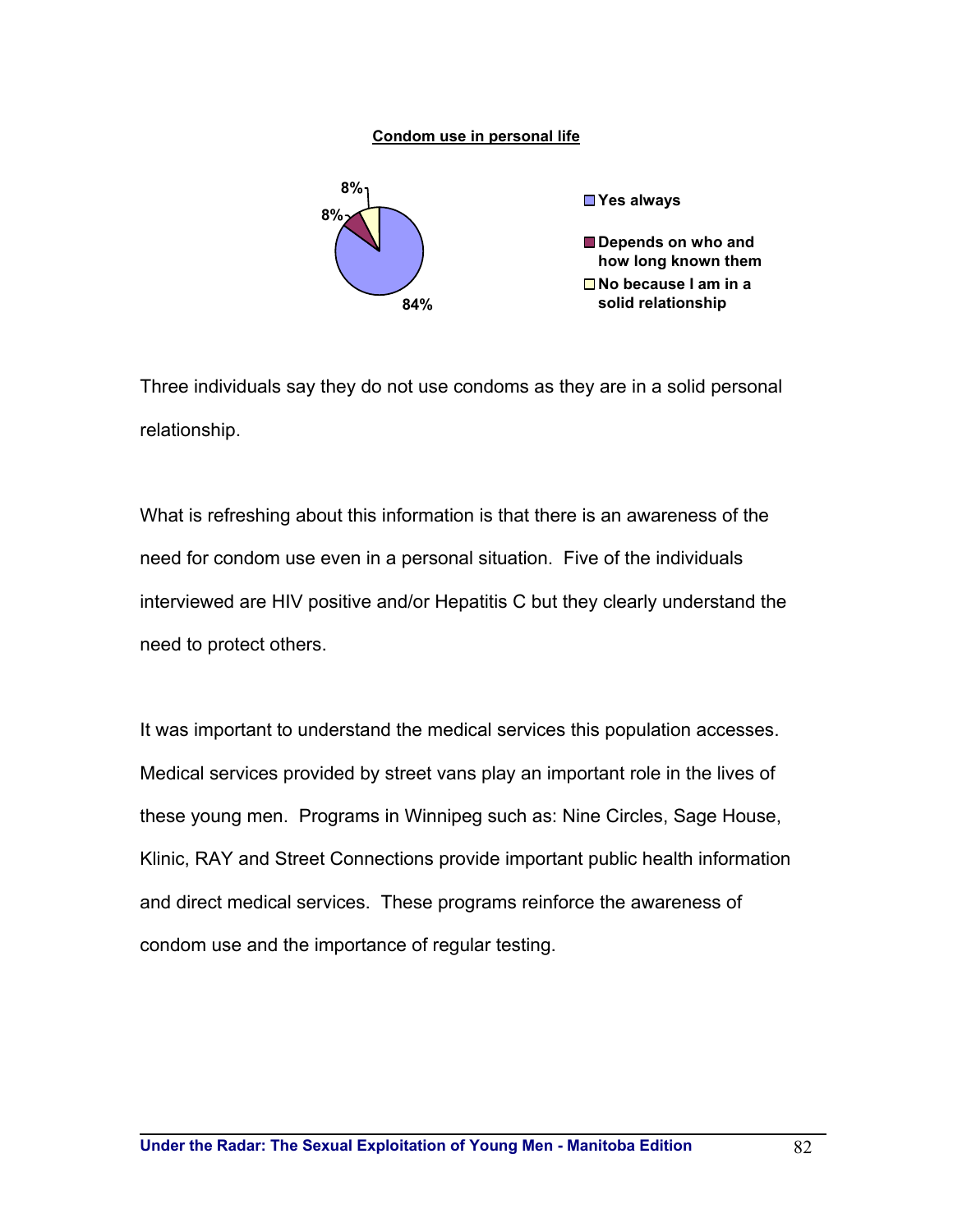Overall, what is of importance is that the critical need for awareness and action regarding health protection from HIV and other STD's is on the radar screen within this population. They are aware of the risks, but more importantly these young men are taking action to protect themselves. Health and AIDS professionals should be praised for achieving this current awareness and practice, and it is important to keep this information relevant and updated. There is a fear some will see AIDS as being curable and therefore become lax in using condoms. There is a need to keep updated and accurate health information for this population.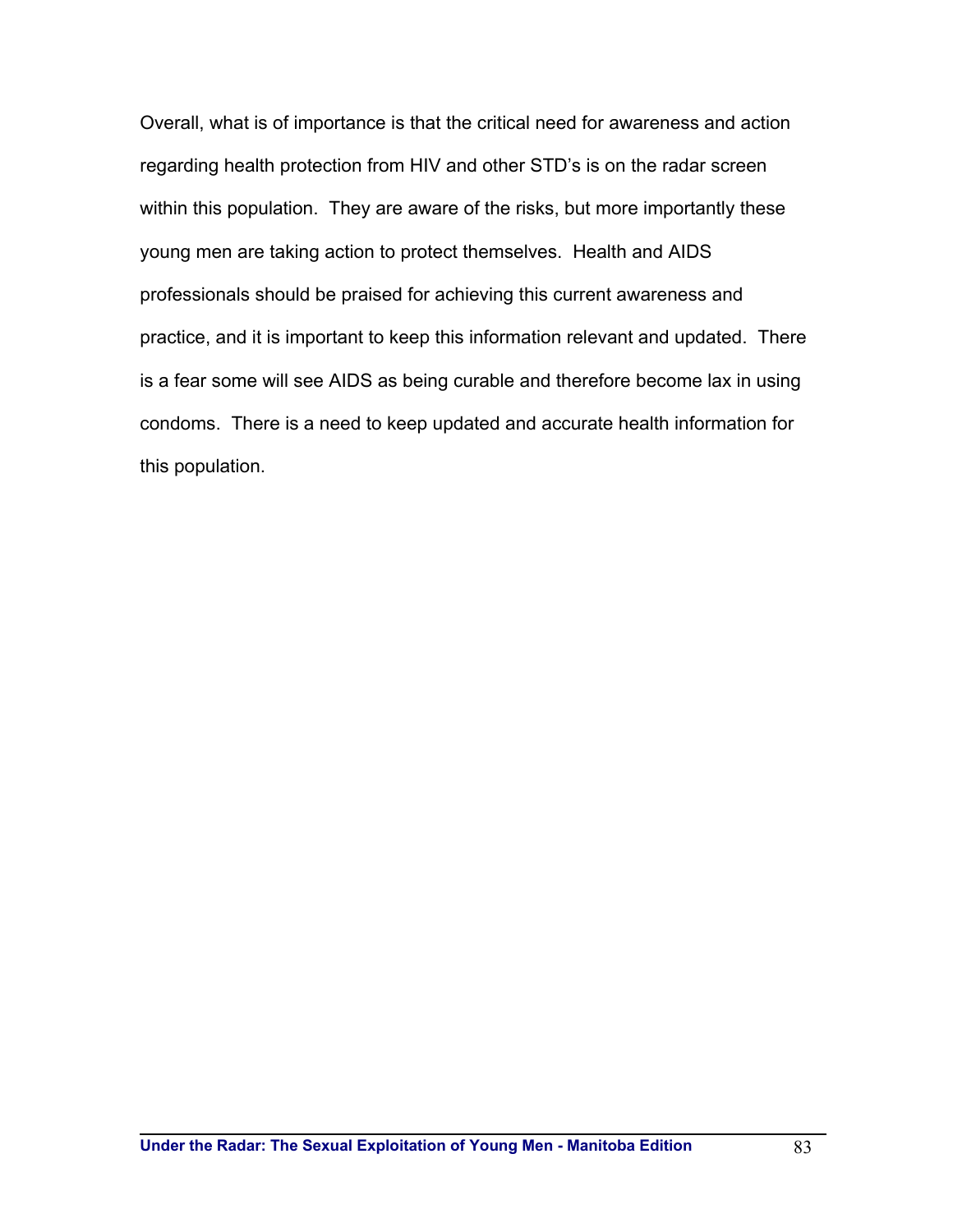## **Section 7: Discoveries**

## **#1: Comparable histories of abuse**

Both young men and women have comparable backgrounds of sexual and physical abuse prior to their entrance into the sexual exploitation trade. What is key to understand is that these are children with backgrounds of abuse who have entered into the sexual exploitation trade. For young men, this background of sexual abuse was prominent. Eighty percent reported sexual violation, 87% percent reported physical violation, and 90% witnessed aggression growing up.

## **#2: Creating a construct**

It was clear that many young men created an image or construct that allowed them to work while in the sexual exploitation trade. A number of different methods to create constructs existed.

Young men strive to create a construct to achieve a level of performance while on the street because they are placed in the position of needing to achieve sexual satisfaction (i.e. an erection and/or orgasm) for their customers. According to many of the young men I spoke with, many talked about the pressure, need or outcome to demonstrate physical arousal whether they were the receiver or the deliverer.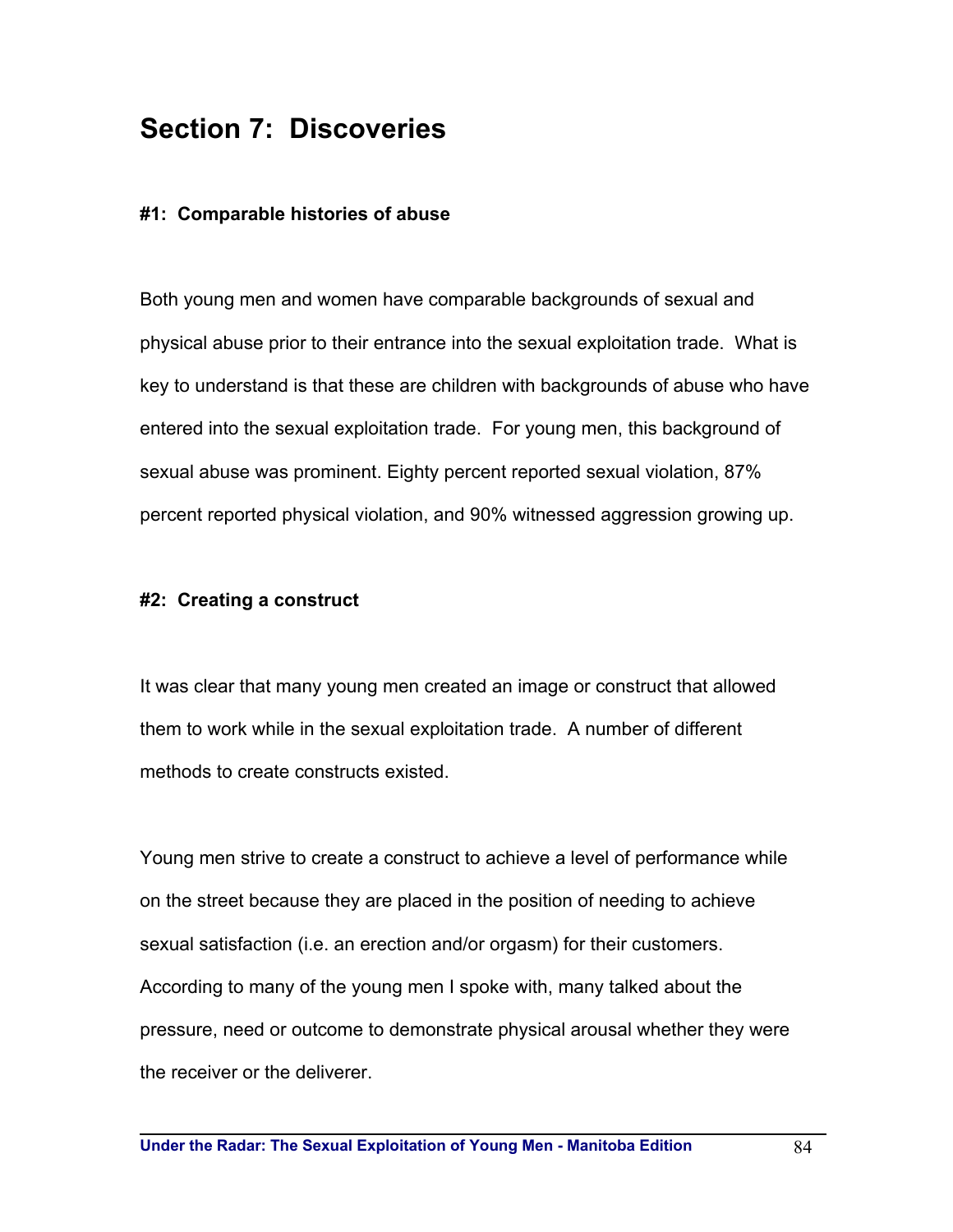Even if they are taking the lead in giving a customer a blow job, there is an expectation that some form of excitement, that is an erection, can be sighted. This becomes very challenging for a young man particularly if he identifies himself as heterosexual. Young men are expected to demonstrate 'buy-in'; whereas, women have the advantage of 'faking it'. Men must show some physical evidence of being sexually authentic so they select a construct in which they can achieve what is expected of them from customers.

As a result, a variety of different constructs exist, ranging from:

- Gay for pay
- Straight for pay
- Tranny for pay
- Bisexual
- Gay

## **#3: Male prostitution fear factor**

During the years I have been involved with the topic of sexually exploited youth, I have often spoke of the original 50 youth I interviewed in the early nineties. There seemed to be a pattern emerging that focused on the 'poor young women'; however, often I would have to clarify that nine of the original 50 were young men.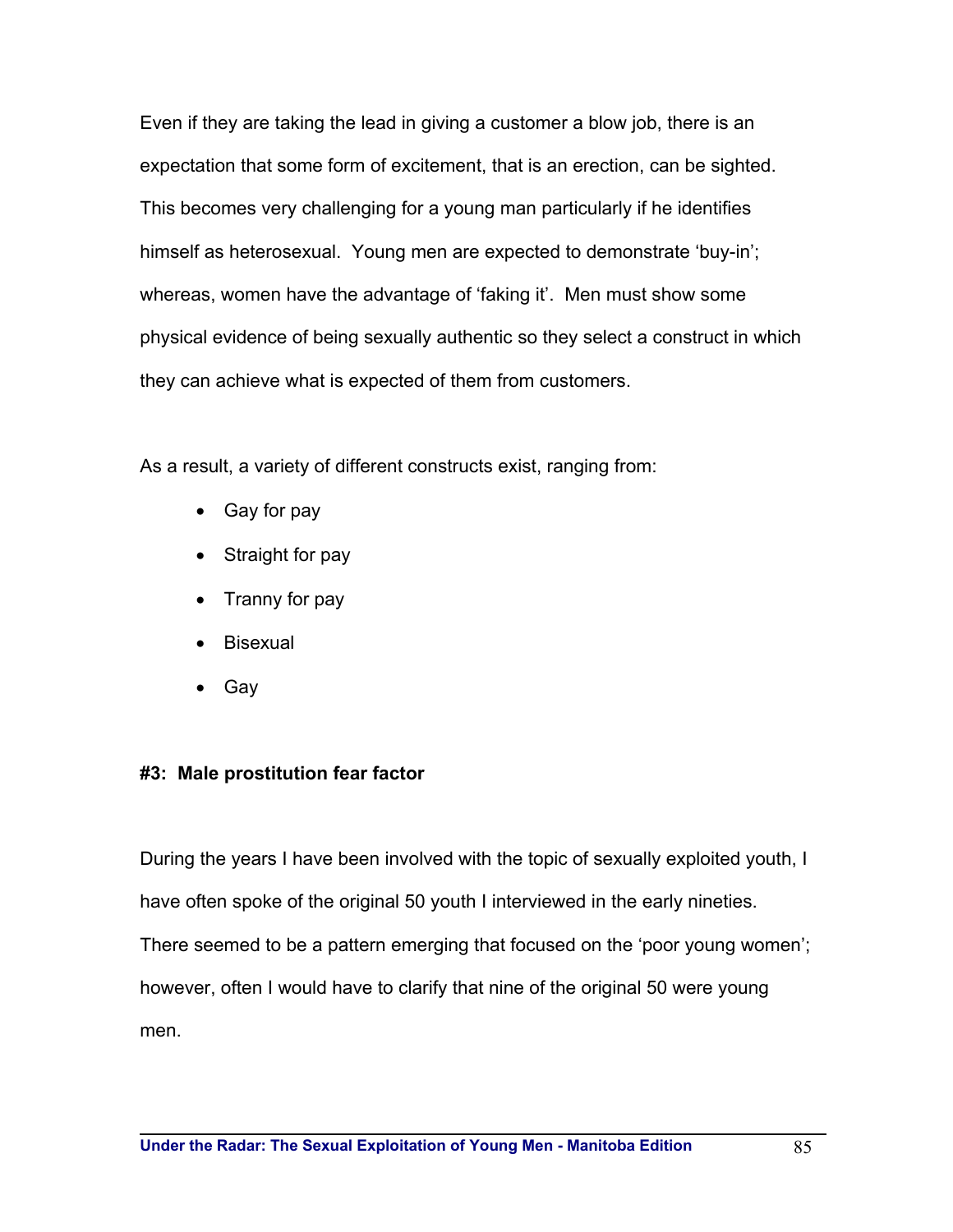The issue of young men in the sexual exploitation trade made many uncomfortable. To ease this feeling, people would presume that those nine males worked with female customers; however, when I advised them that the majority of young men were involved with adult males, there was a great level of discomfort and angst.

It has been a challenge to gain an understanding as to why and how we are able to so readily accept young women in the sexual exploitation trade and not young men. There is a sense that as long as the activity is heterosexual, it is therefore 'normal'.

The issue of adult men purchasing sexual services from other young men raises discomfort with both the general public and service professionals. This level of discomfort is raised even higher when it is pointed out that not all customers are themselves gay men. Many are closeted married men. When we speak about young men in the sexual exploitation trade we are asking people to stretch outside of their heterosexual comfort zone.

## **#4: Begin young & working longer**

Seventy percent of those interviewed began work under the age of 18. Fifty percent began work under the age of 16.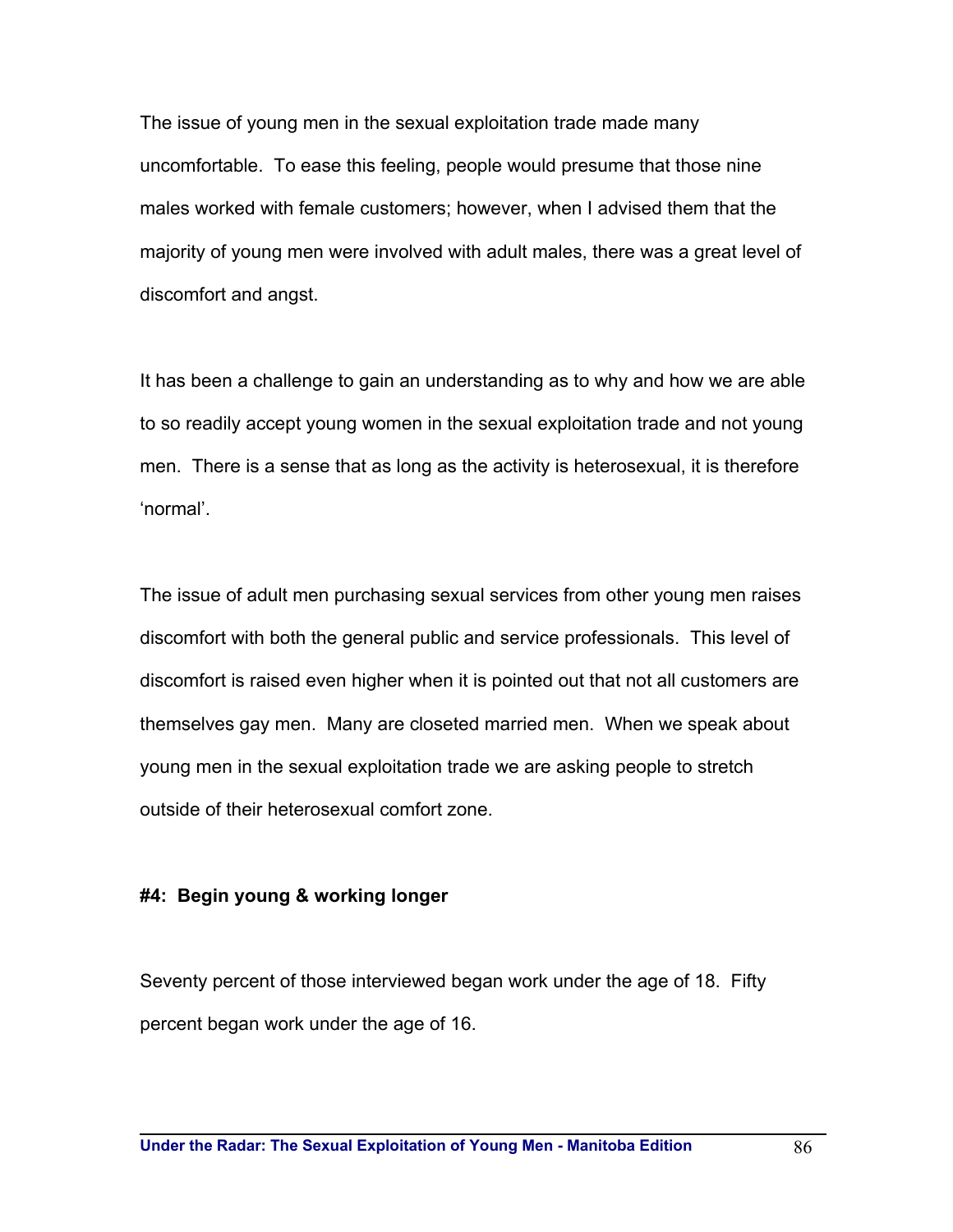This means that criminal charges could have been laid in 70% of those cases under Section 212(4) of the Criminal Code of Canada, which prohibits anyone from 'attempting, or purchasing the services for the purposes of prostitution of someone under the age of 18'. To my knowledge, no single case involving males was brought into the Criminal Justice System.

Thirty percent of the young men entered the sexual exploitation trade over the age of 18 years. They were hard pressed to find alternative options, selecting this lifestyle as a short-term solution.

Young men averaged eight and half years working on the street. Fifteen of these young men had been involved in the street trade for over 10 years. Seven of these young men had been involved for over 15 years.

Overall, young men enter the sexual exploitation trade younger and work longer as part of this lifestyle of voluntary desperation. Young women are often handed a lifeline of support. A significant majority of women from *Strolling Away* (McIntyre, 2002) had birthed children. Young men do not have the option to physically birth a child and as we have seen, if they father a child they are often separated from any benefits.

Nearly every young man in this study had at one point or another spent time in a shelter or couch surfing.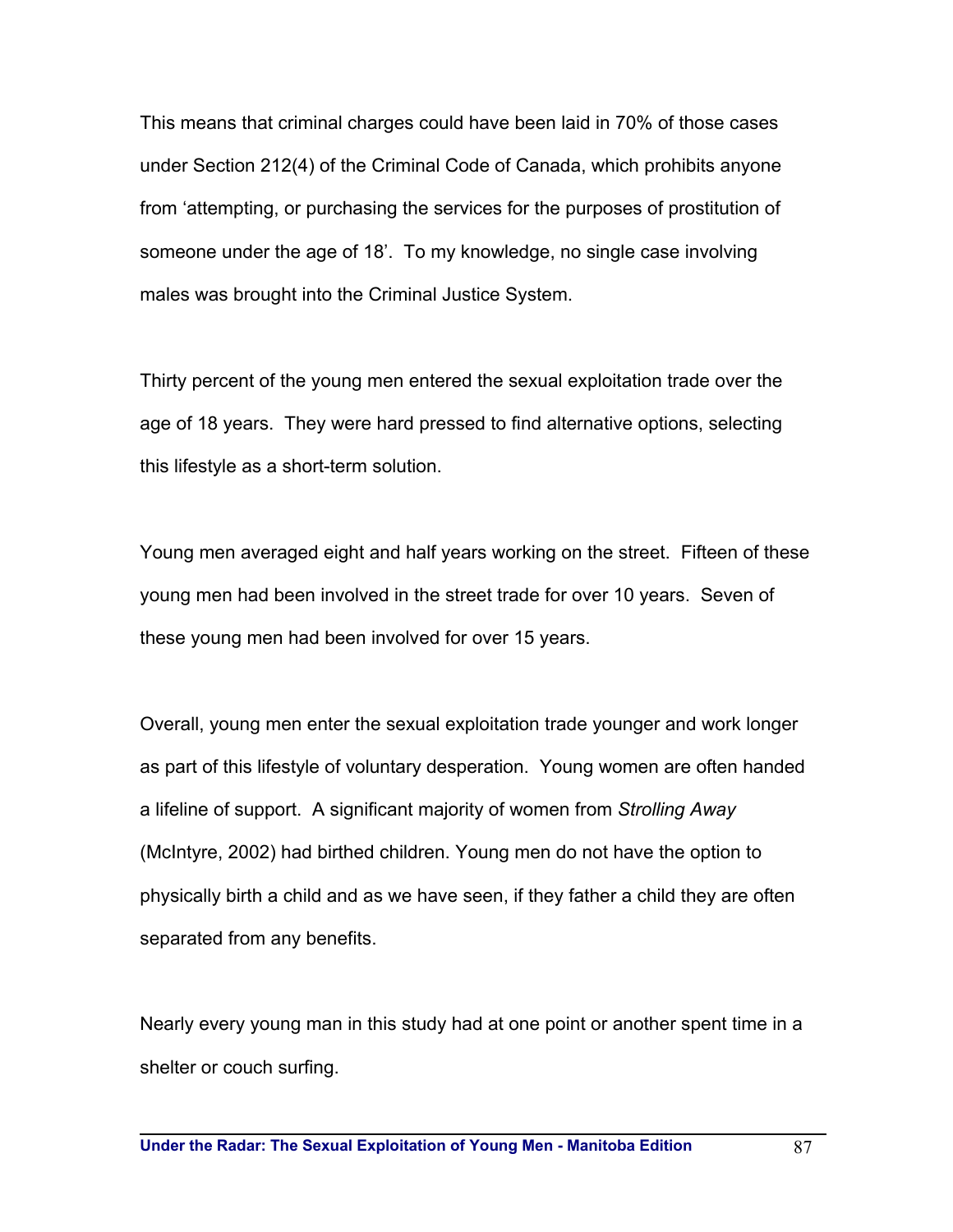The voluntary desperation of the street can often only be replaced by life in homeless shelters. Life in the sexual exploitation trade is often their only option to being homeless.

#### **#5: Flying under the radar**

What became clear to me is that many of the young men in this study had and continue to fly 'under the radar' of most service providers.

The lack of awareness of males is two-fold. Some fly under to avoid contact and interaction with professionals because of their backgrounds in care and drug use. Many avoid contact with family and friends. Others are harder to identify, given the difference in demeanor and working styles of young men and women. Males do not wear short skirts or stiletto heels, nor do they circle around corners when working. They are more mobile.

#### **#6: Unique service needs**

This research provided an opportunity to listen, hear and view the service needs of young men. Clearly, they were frustrated with the services they presently receive. They feel these services are an add-on to services provided for young women in the sexual exploitation trade, are minor in scope and reflect a female lens. Unfortunately, there is no specialized service in Winnipeg for young men.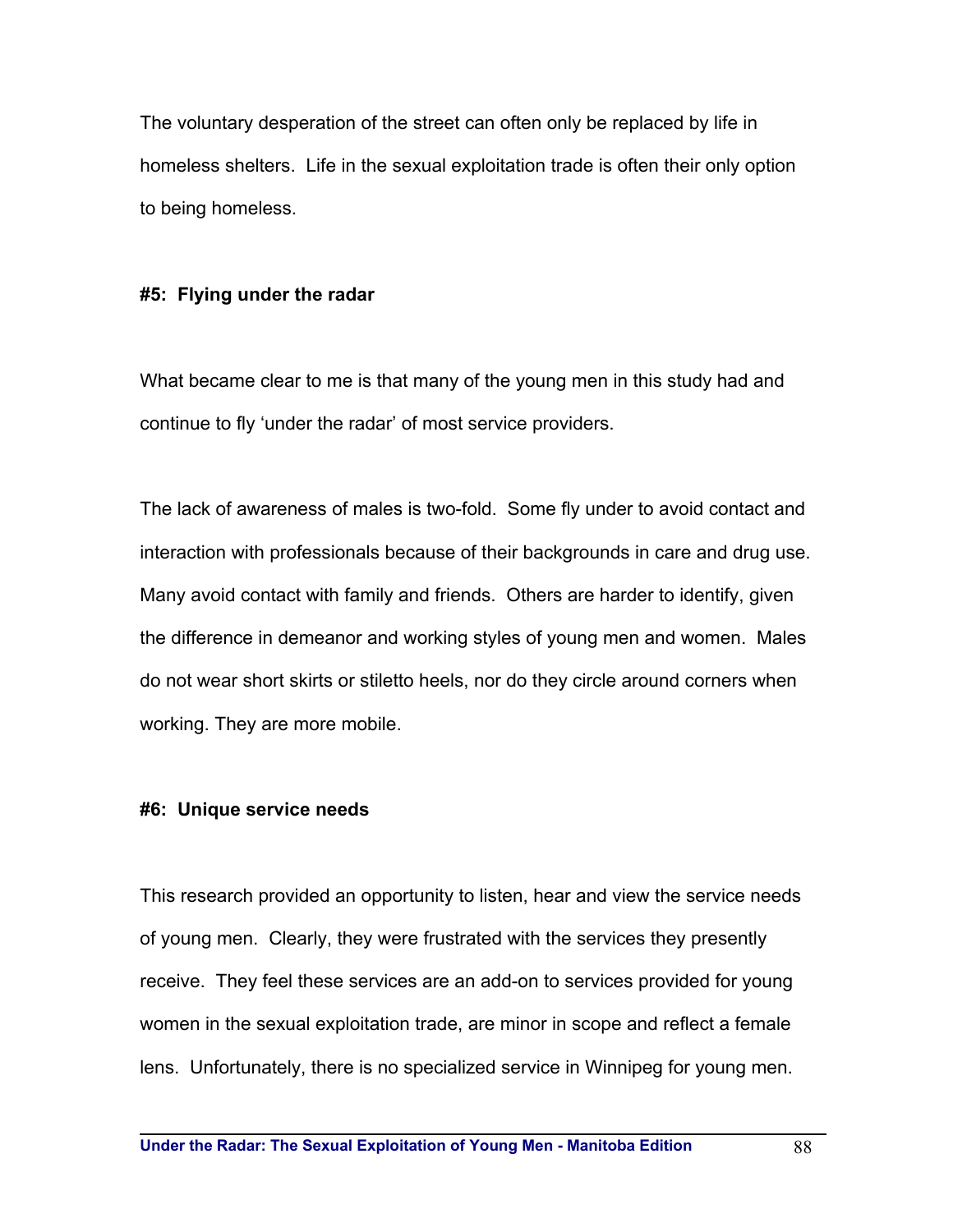## **#7: Public education on condom use & HIV testing has worked**

It is refreshing to hear about the awareness and safety knowledge this population has gained through public education. They understand the need for condom use and have become committed to using them while working. The message has been clearly understood. The only time they consistently identified the lack of condom use was when they were in a long-term, committed relationship with the same person.

A strong awareness exists about the need and value of consistent HIV testing. The majority realize that consistent testing is both a preventive and selfprotection tool.

Again, public education on condom use and consistent AIDS/HIV testing has worked with this population. Public education around the prevention of HIV/AIDS has also resulted in a significant level of awareness amongst this population.

There does however, appear to be a lack of clarity around the issue of choosing to use or not to use a condom when oral sex is involved. A need exists to gain a clear medical opinion on this issue in order to provide an appropriate platform for any public education awareness campaign. A great deal of inconsistency exists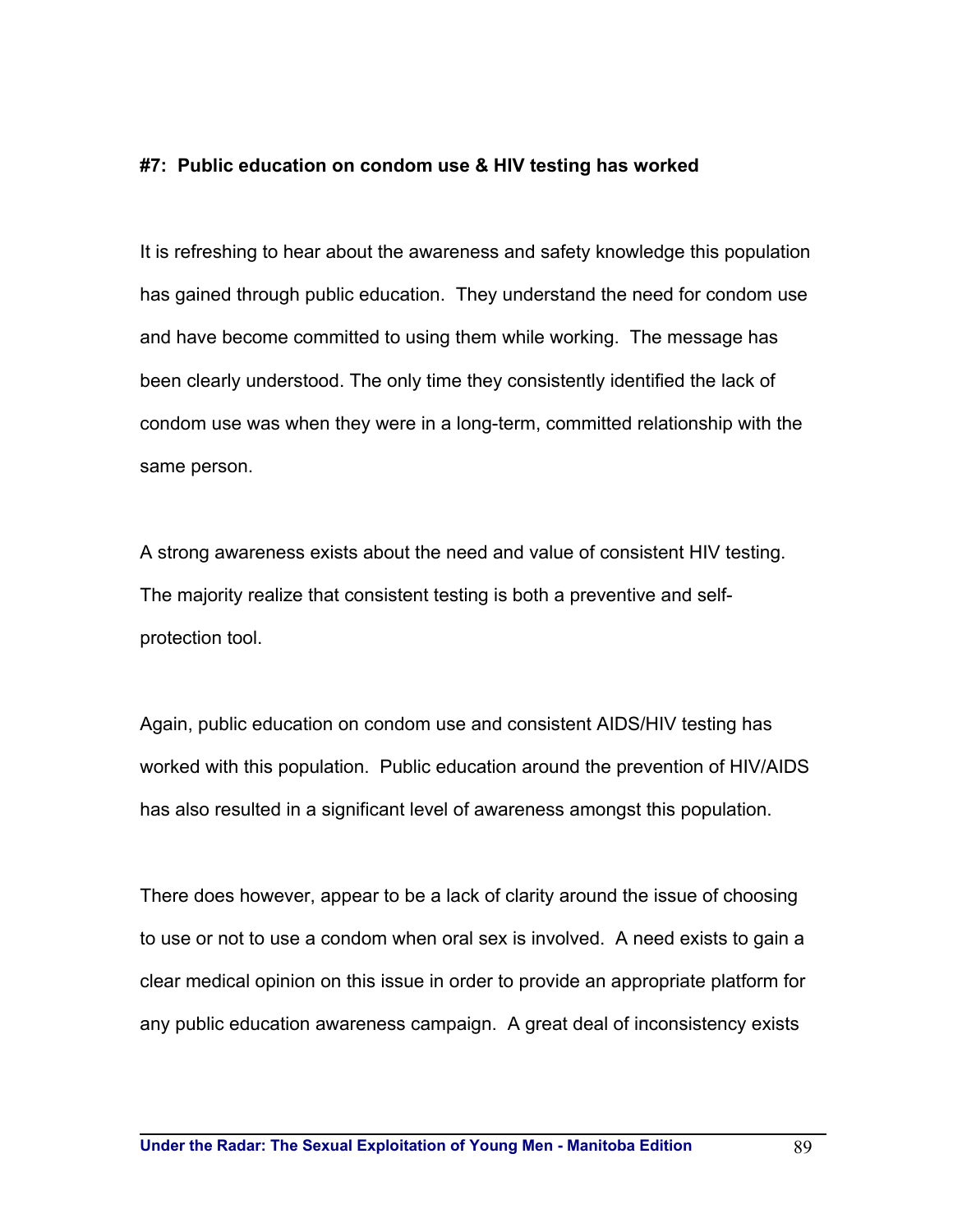on this issue between service providers, clients, and other professionals in the community.

#### **#8: Connection between street & drugs is longer and more intense**

Young men are spending a greater length of time on the street than young women. For many young women, they spend less time on the street and often take breaks to birth children. Hopefully, in most situations these breaks also disrupt drug use. The birth of a child can often work as a catalyst to disrupt, alter and cease drug use and street involvement. Again, young men do not have this opportunity. In many cases, this results in greater and more extensive drug use. It is possible that given the second stigma role of 'gay for pay' these young men feel both a greater level of shame and therefore drug use increases.

#### **#9: Family ties**

The greater the length of time a person spends in the sexual exploitation trade, the greater likelihood it stresses and alters family relations. Seventy percent of those interviewed had either a strained or non-existent relationship with their family. This strain and stress often results from a family's awareness of their son being in the sexual exploitation trade. Only 35% of those interviewed said that no one in their family was aware of their working. Many individuals kept their work a secret and they either had no contact with their family or just kept the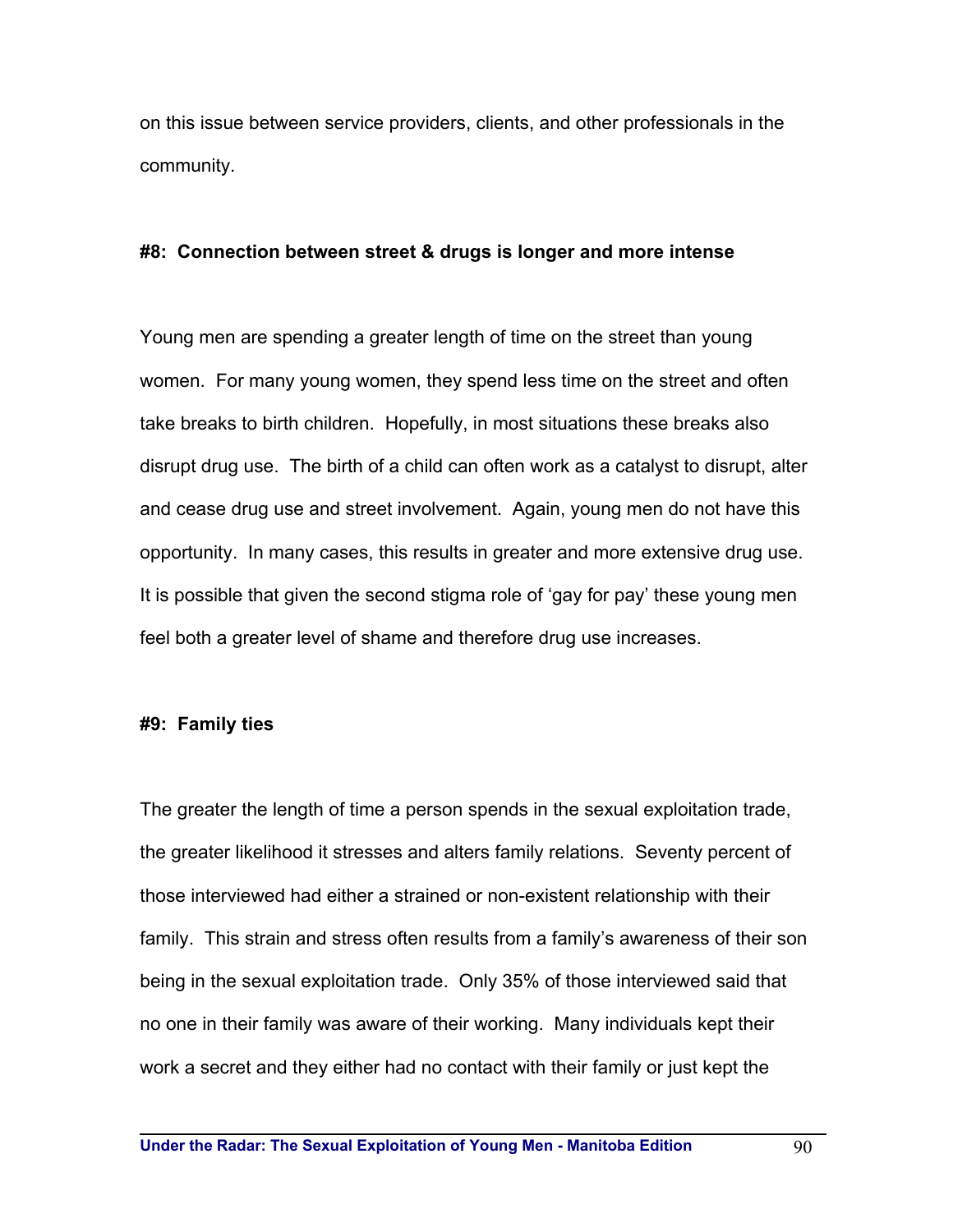secret. Twenty-two of the young men interviewed were from Winnipeg an additional 10 young men were from the province of Manitoba. The fear of family awareness is high given the family roots in the province.

## **#10: Run away programs**

Seventy-seven percent of this population had run away. What is important from this finding is that 80% of those who had run away were offered food or shelter with sexual conditions attached to the offer.

Running away plays a vital role in the potential entrance into the sexual exploitation trade. Often it is the trigger that initiates entrance into the sexual exploitation trade.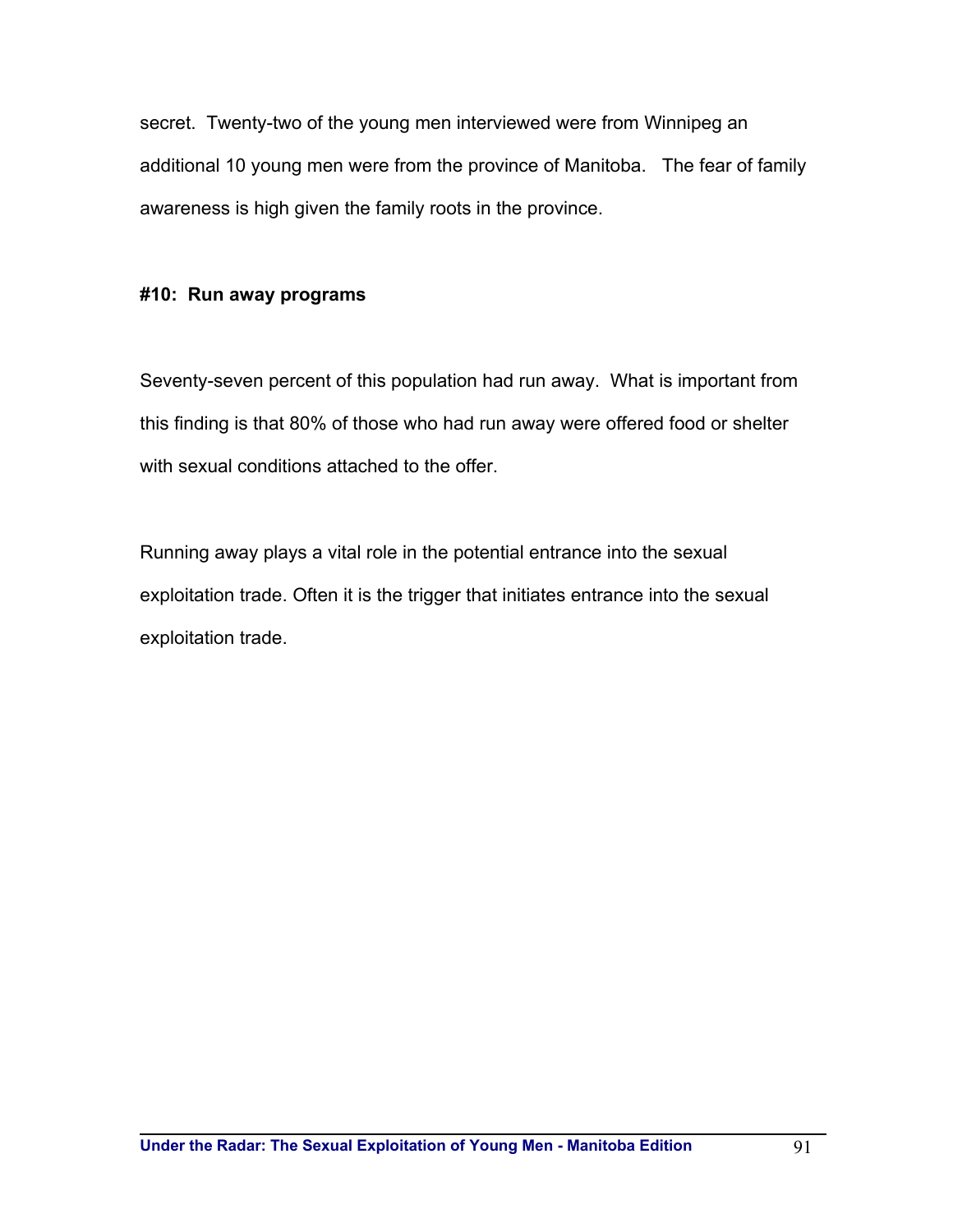# **Section 8: Concluding Discussion &**

# **Recommendations**

## **Young men in the sexual exploitation trade**

In 2002, it was recommended in *Strolling Away* that a national study on males in the sexual exploitation trade would be of value; however, it was felt that the attempt of gaining an inclusive national study would be both onerous and time consuming. As a result, a decision was made to proceed one province at a time.

The Province of Alberta took the lead. They supported the need and provided the necessary funds required for such a study. They were joined by a series of anonymous donors.

Shortly thereafter, *Under the Radar: The Sexual Exploitation of Young Men* caught the attention of the Province of British Columbia. As a result, we were able to move the study into British Columbia, working closely with Covenant House in Vancouver, The Federal Government National Crime Prevention Centre (NCPC), The Government of British Columbia and some anonymous donors.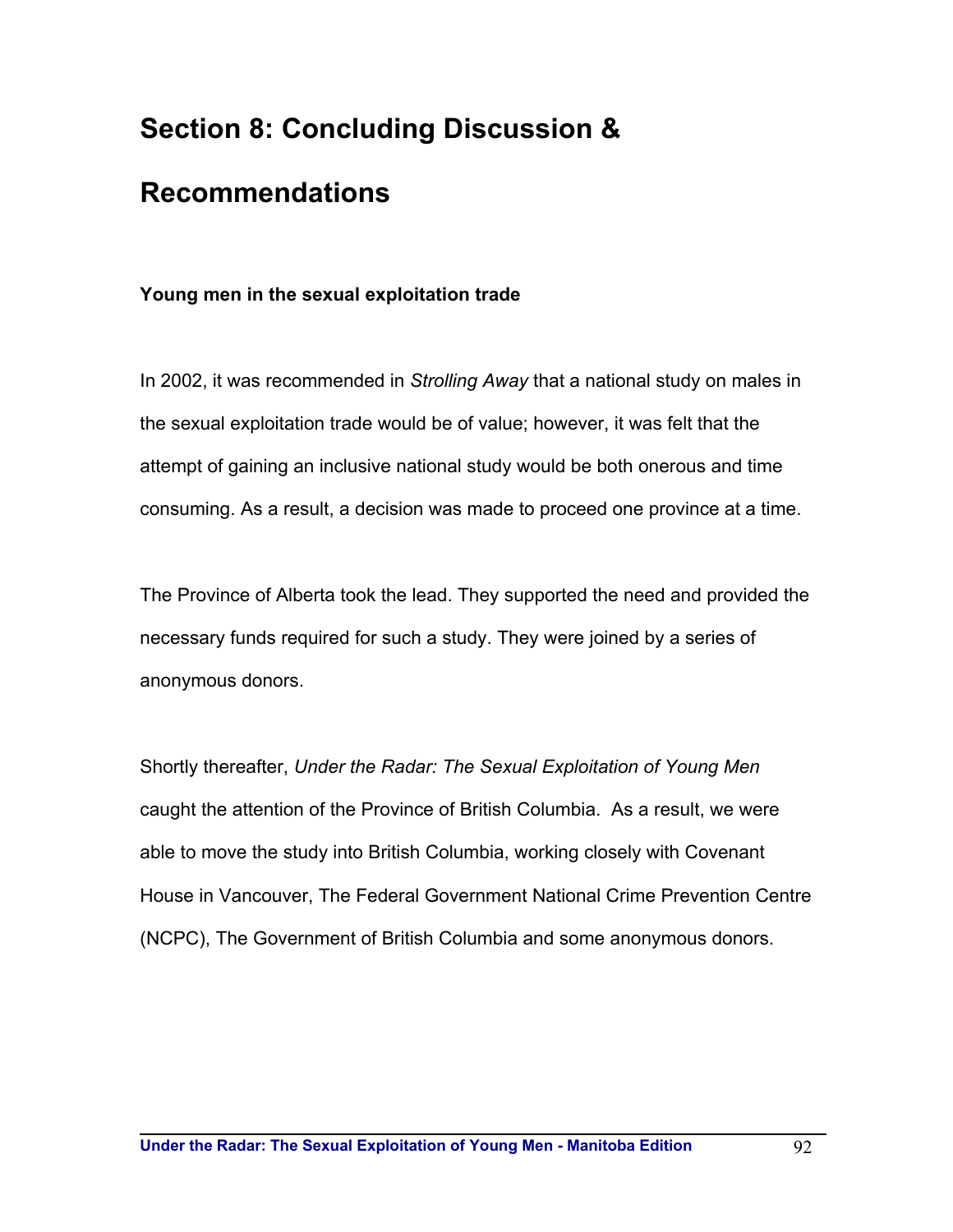Funding was then secured from the Federal Government National Crime Prevention Centre, the Provinces of Saskatchewan and Manitoba and anonymous donors to fund continuation of the study into the provinces of Saskatchewan and Manitoba. Once both of these have been released, we will have a comprehensive picture of the issue of male sexual exploitation throughout Western Canada.

*Under the Radar: The Sexual Exploitation of Young Men- Manitoba Edition*  provided the opportunity to design, enact, implement, review and complete a study on young men in the sexual exploitation trade. It also provided an opportunity to understand this issue from a male perspective, from the design of the questions, to the printing of this document. As males enter the sexual exploitation trade younger and remain longer, it is important that we gain as much information about young men involved in the sexual exploitation trade as possible.

#### **Recommendation #1:**

*Efforts should be directed towards supporting the future expansion of this study to other provinces. Upon completion of the four western provinces those being British Columbia, Alberta, Saskatchewan and Manitoba, a report should be developed outlining the differences and similarities across Western Canada. Ontario, Quebec and Nova Scotia should be considered as future sites in order to allow for national, eastern, central,*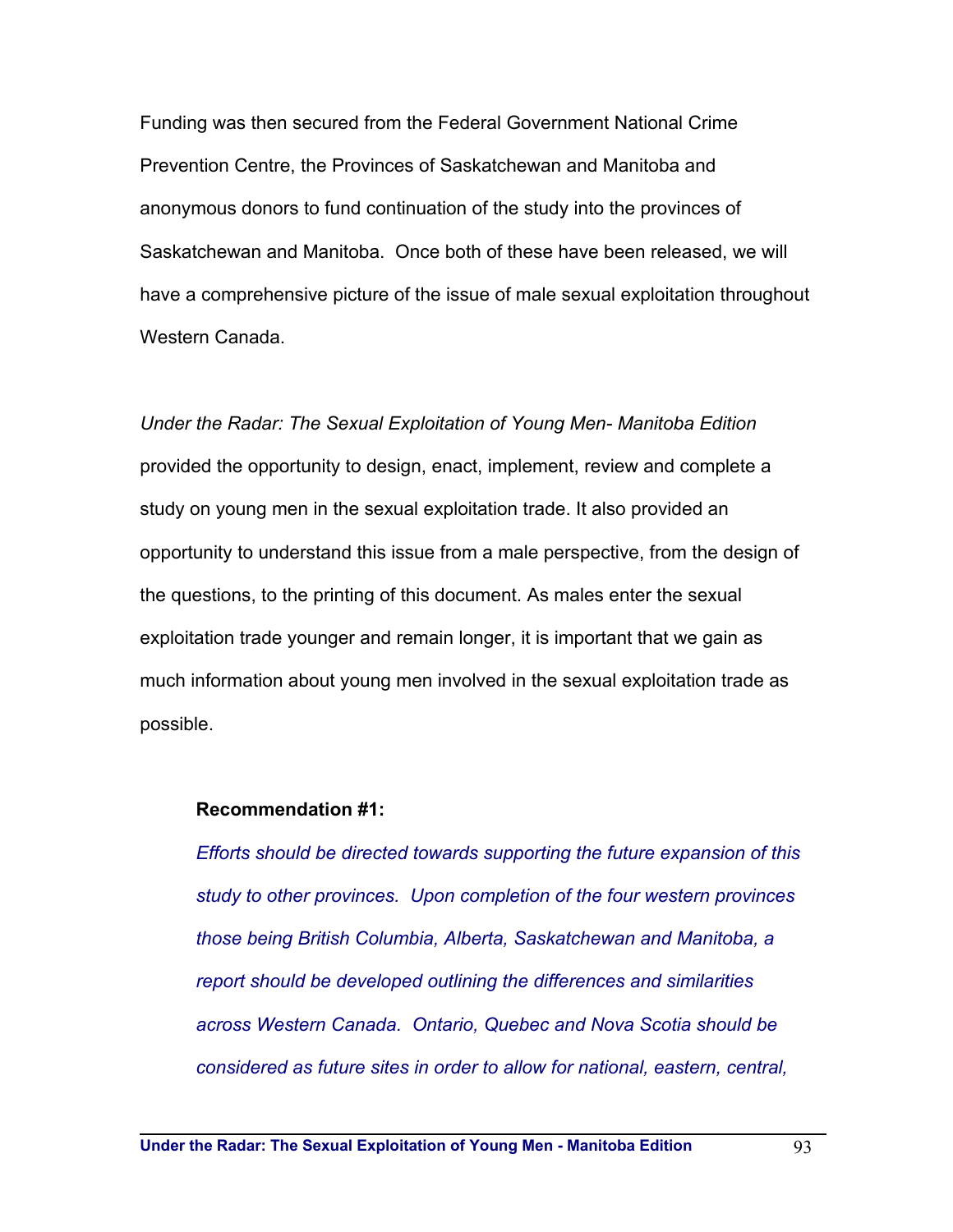*and western perspectives. This population tends to be rather transient, so the opportunity to gain a national perspective as well as regional differences will be of assistance.* 

#### **Abuse services**

Eighty percent had a history of sexual abuse before entering the sexual exploitation trade. Eighty percent with previous abuse histories means that unresolved abuse could act as an antecedent to entrance into the sexual exploitation trade. As found in *Strolling Away* (McIntyre, 2002), often when attempting to or actually exiting the sexual exploitation trade, unresolved original abuse resurfaces. The issue of a history of being violated in a physical manner prior to entrance into the sexual exploitation trade was 87%. It is fair to say that the majority of these young men in the sexual exploitation trade had background histories of both physical sexual abuses before slipping into the lifestyle.

#### **Recommendation #2:**

*That we publicly acknowledge both young men and women are being exploited in the sexual exploitation trade, and that we provide services to help them exit.*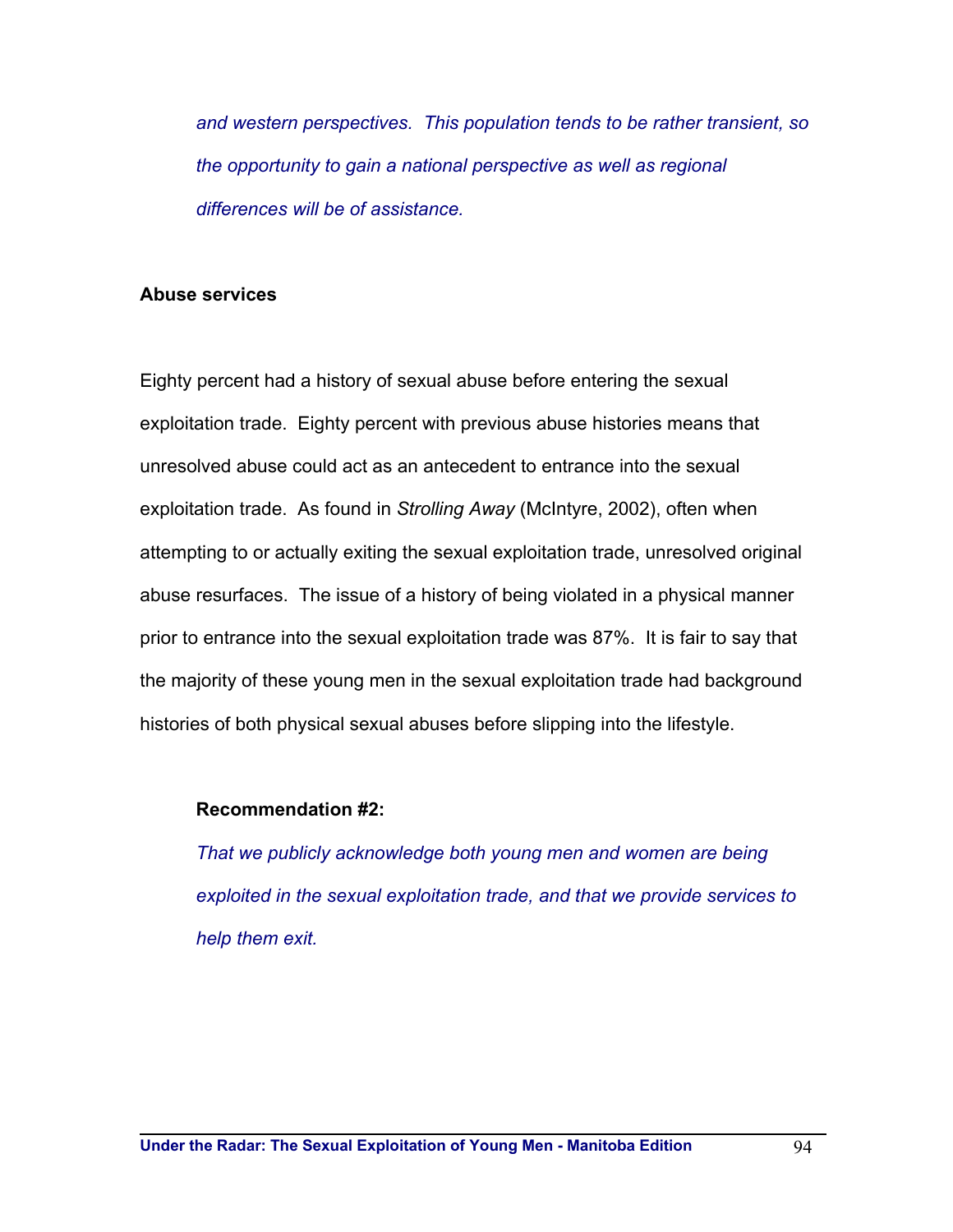In over three-quarters of cases, both young men and women have a history of sexual and/or physical abuse. They are children who have been abused and are now being sexually exploited.

There is a need to ensure that children who are sexually and physically violated have the option to access treatment.

It is critical that we have services available for those exiting the sexual exploitation trade. Remember, for these young men, they have been in the sexual exploitation trade longer and the issue of homophobia circles around them. We must offer long-term clinical services to the populations who have escaped under the radar for far too long. As was discovered in "Strolling Away" once an individual exits the sexual exploitation trade, former memories of abuse before and during the sexual exploitation trade often flood individuals. There is a need to provide ongoing clinical support to this population during their reintegration back into mainstream life. This will increase the likelihood of a successful departure from the sexual exploitation trade.

#### **Gender non-conformity training**

A need exists for program staff that provide support services to this population to gain a greater level of knowledge and comfort with this population, especially regarding how they construct their own often fluid gender roles. Workers are often confused, uncomfortable or unaware of the profiles of young men in the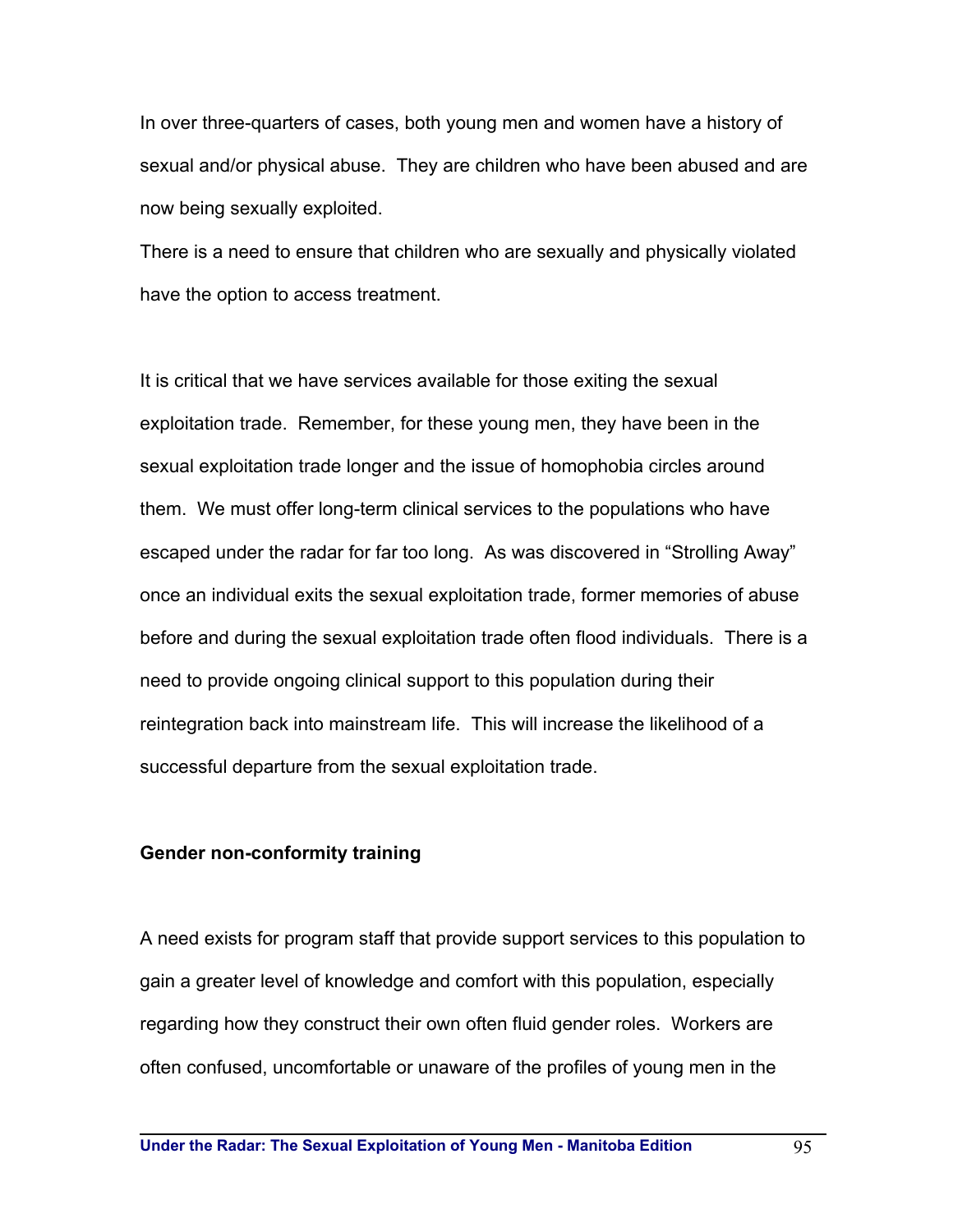sexual exploitation trade. We live in a culture that presumes heterosexuality as the norm.

These young men have stepped outside societal norms in order to survive. No one wants to see a young woman in the sexual exploitation trade, yet there is a greater understanding of this as it is heterosexual in nature.

As we have seen, young men create a 'construct' to be able to survive in the sexual exploitation trade. Staff involved in programs and services need to understand and accept the constructs these populations have used to survive. Training and information is required in the following constructs:

- Gay for pay
- Straight for pay
- Tranny for pay
- Bisexual
- Gay

## **Recommendation #3:**

*That staff working with young men in the sexual exploitation trade be provided with gender non-conformity training.* 

As discussed, there is often a level of discomfort, overtones of homophobia and

a general lack of awareness and comfort amongst program staff.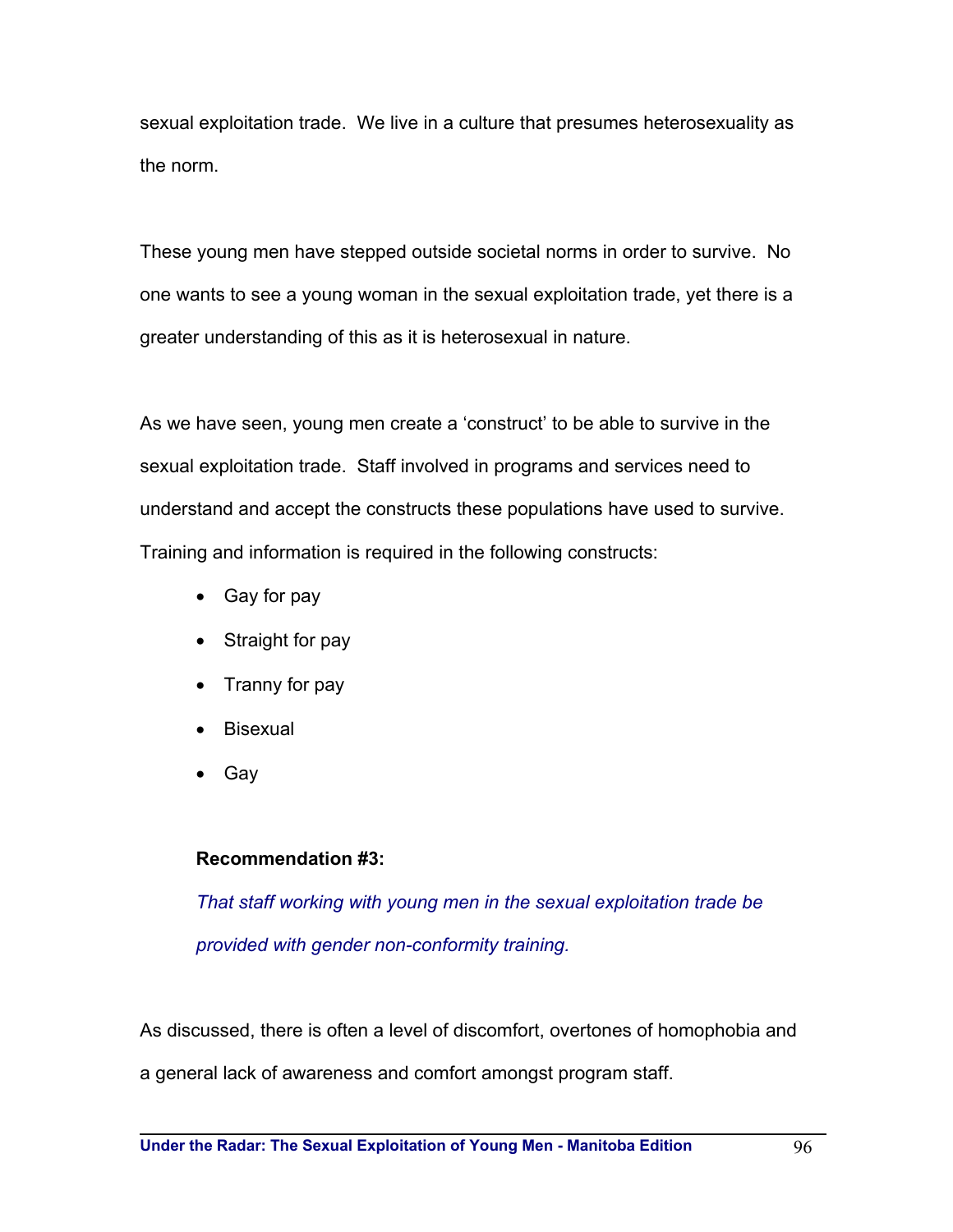## **Awareness of services needed for males**

We need to look for and provide services specifically designed for young men. It is important that we understand they work differently than young women. Young women in the sexual exploitation trade work from a heterosexual framework. Even when young women are under the influence of a pimp it is heterosexual. Young men, regardless of their own personal sexual orientation, do not work in the sexual exploitation trade from the dominant heterosexual framework.

Service providers need to take the time to let a group of young men explain the types of services that would be of assistance to them. It is important that in designing such services we recognize the need to reflect both their work and personal sexual orientation. In other words, a young man who had to work as 'gay for pay', but is heterosexual in his private life will have different service needs than a young man who works and lives as a gay young man.

Services provided by Boys R' Us predominantly attract young men who are gay or transgender. A 'gay for pay' young man would not feel he fits into this service design. We need to take this into consideration in the support and treatment of this population. A young gay man interviewed had nothing but sympathy for 'gay for pay' young men.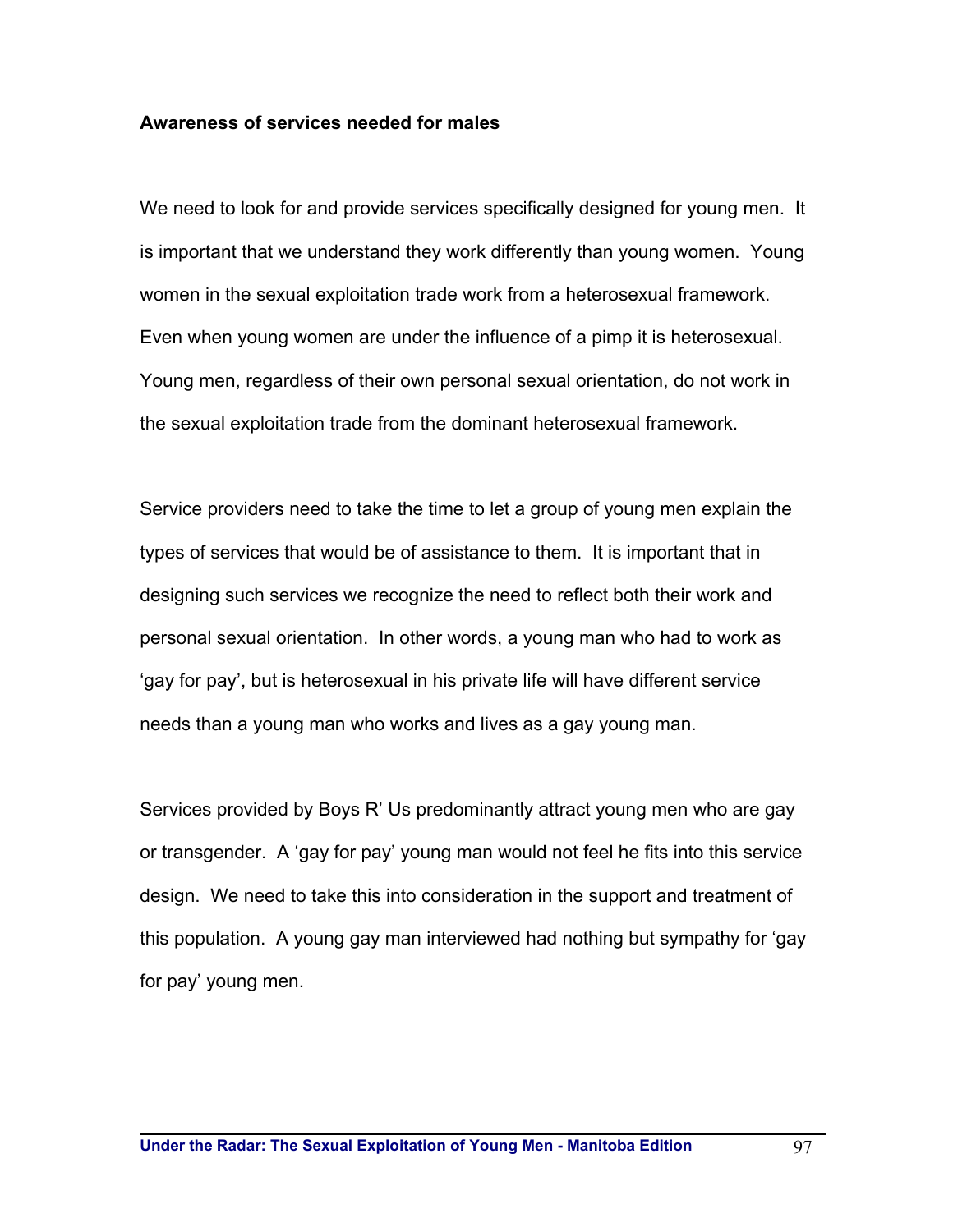It is important that we understand there are many young men who are being sexually exploited in the sexual exploitation trade. We need to get these young men on our radar screen and talk to them about their service and support needs. We need to stretch outside our standard heterosexual comfort zone.

#### **Recommendation #4**

*That service providers create the opportunity for young men in and out of the sexual exploitation trade to tell service providers about the services they require. We should not assume that one service will fit all.* 

This type of information could be discovered through focus groups and individual interviews with young men from the sexual exploitation trade. A neutral facilitator would be a critical step. The use of experiential youth could also facilitate in attaining accurate needs.

## **Drug addiction**

Young men are remaining in the sexual exploitation trade much longer than young women. They are unable to physically birth children, so this exit route, which can often lead to family and state support, is unavailable to them.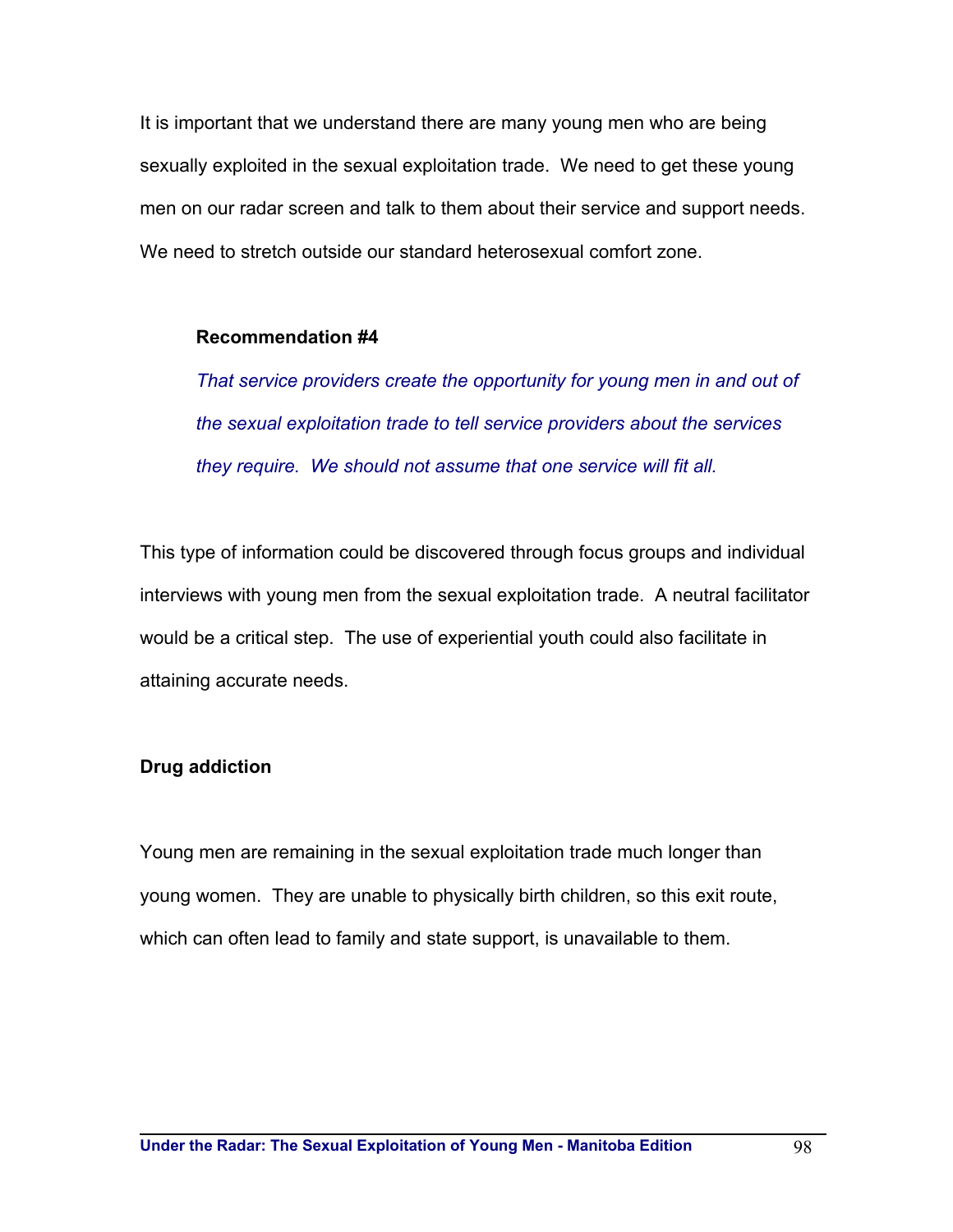Pregnancy often leads to a decrease, if not a total elimination of drug consumption. Males cannot physically carry a child so often the drug intake is not interrupted.

As we found, young men are averaging six to nine years in the sexual exploitation trade. We know that this is associated with extensive and multiple drug use. The attempt to mask pain is managed through long-term selfmedication.

## **Recommendation # 5**

*That a series of detox and rehabilitation beds be established for young men exiting the sexual exploitation trade. Years of extensive drug consumption requires an intervention that will provide them with temporary accommodation while detoxification and rehabilitation takes place.* 

## **Housing & training**

Nearly every individual interviewed had spent time living in shelters. This included shelters for adults and youth. Shelter living is challenging. Often extensive stays and involvement in the sexual exploitation trade becomes a solution to homelessness. This group has experienced shelter stays and found this type of living extremely difficult. Once an individual is identified as working in the sexual exploitation trade, this label sticks.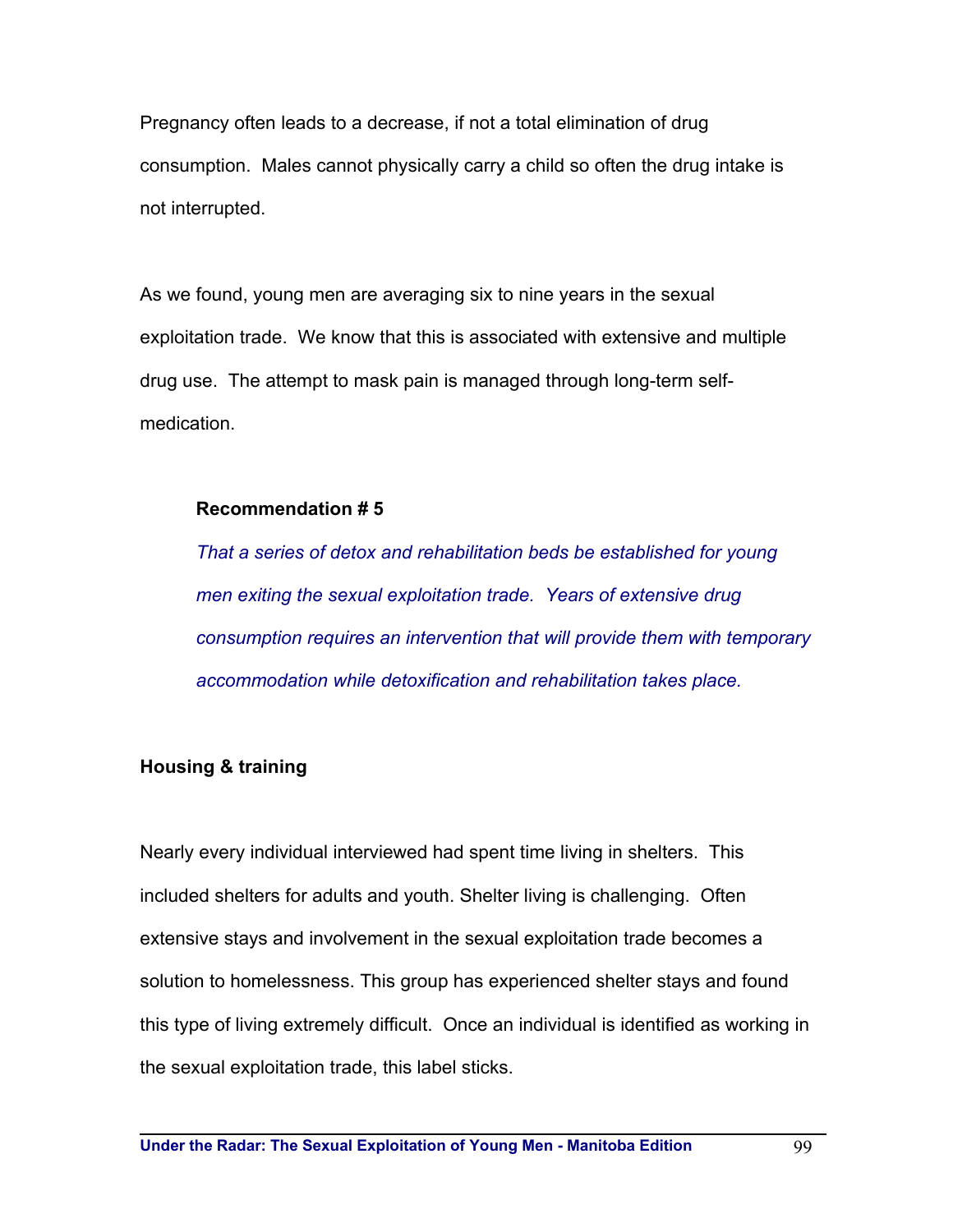In addition to detoxification and rehabilitation, we need to provide the opportunity for low-income affordable housing, as well as employment training and support.

This group has very little traditional work experience however close to 30% has completed high school. The challenge they have faced is in the transition from school to work. The challenge becomes even greater at this point, considering many of them have been in the sexual exploitation trade for an average of nine years. Assistance with basic employment skills training, and the option of trade tickets and apprentice programs is essential.

## **Recommendation # 6**

*That safe affordable accommodation is provided for this population once they have completed drug detoxification and rehabilitation. This population requires safe, supportive living arrangements. Coupled with this, they need help seeking alternative employment. Close to thirty percent of this population had completed high school and some college and university; however, they have limited employment skills and experience. Standard employment assistance programs will be required to assist them in supporting a successful exit from the sexual exploitation trade.*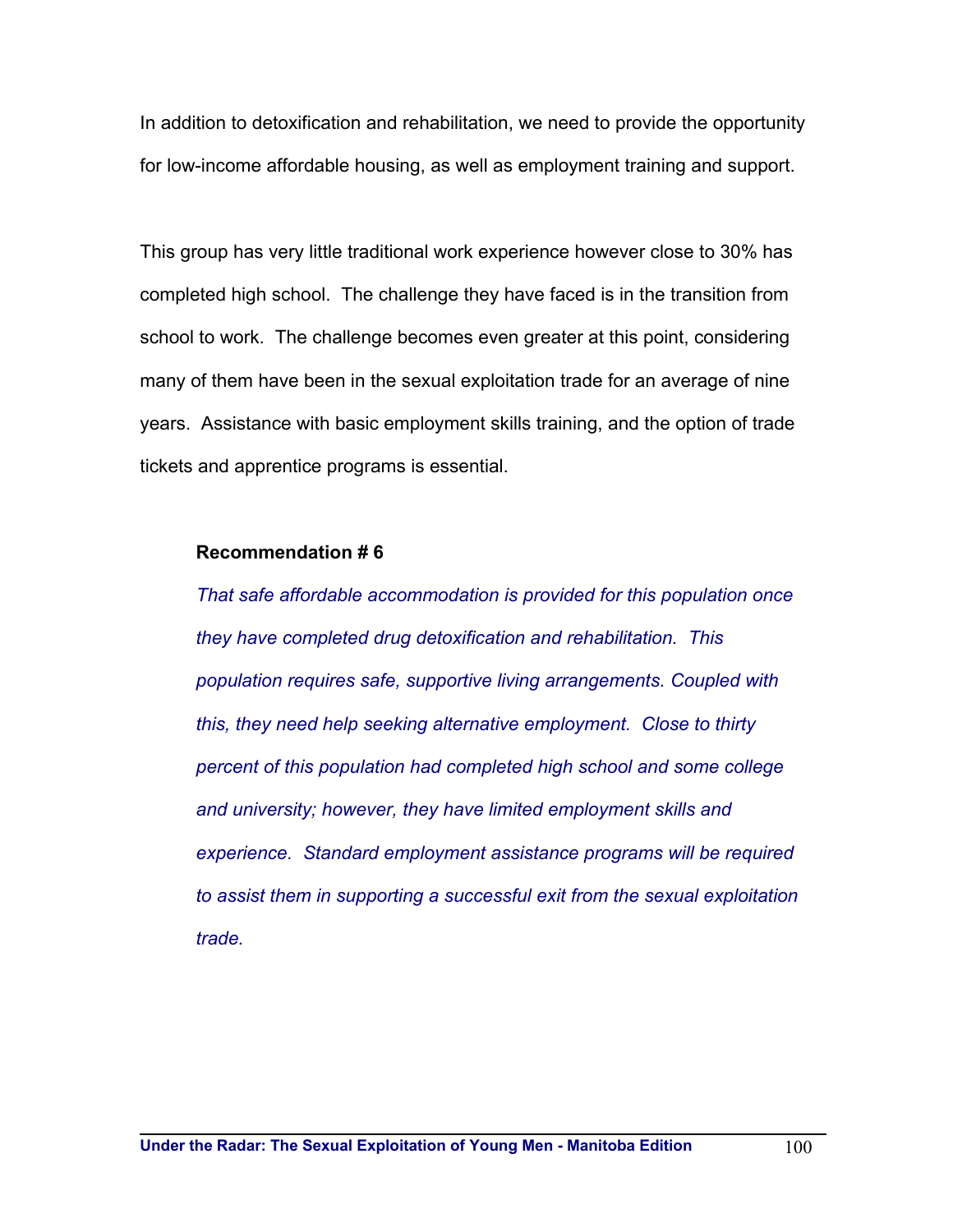## **Supply & demand**

As was discovered in *Strolling Away* (McIntyre, 2002), we place most of our attention on the supply end of the equation, meaning we put our energy into those young persons working in the sexual exploitation trade.

From this research it became apparent that our attention, minimal prevention materials and intervention are directed towards the supply of youth involved in the sexual exploitation trade. Outreach programs and secure treatment are designed to support or contain young people who have entered the sexual exploitation trade. These forms of intervention are directed at keeping the individual who is involved in the street, safe.

It is clear that if we are going to conquer this issue, a demand approach must be part of the equation. We need to educate with the goal of affecting and deterring present and future customers. A need exists to alter the demand for such services. During these interviews, both male and female sex workers spoke about the continual flow of customers wanting to purchase their services. This presented a challenge for those trying to escape the sexual exploitation trade (*Strolling Away*: McIntyre, 2002:37).

We have not kept sexually exploited young men on the radar screen. We have ignored them.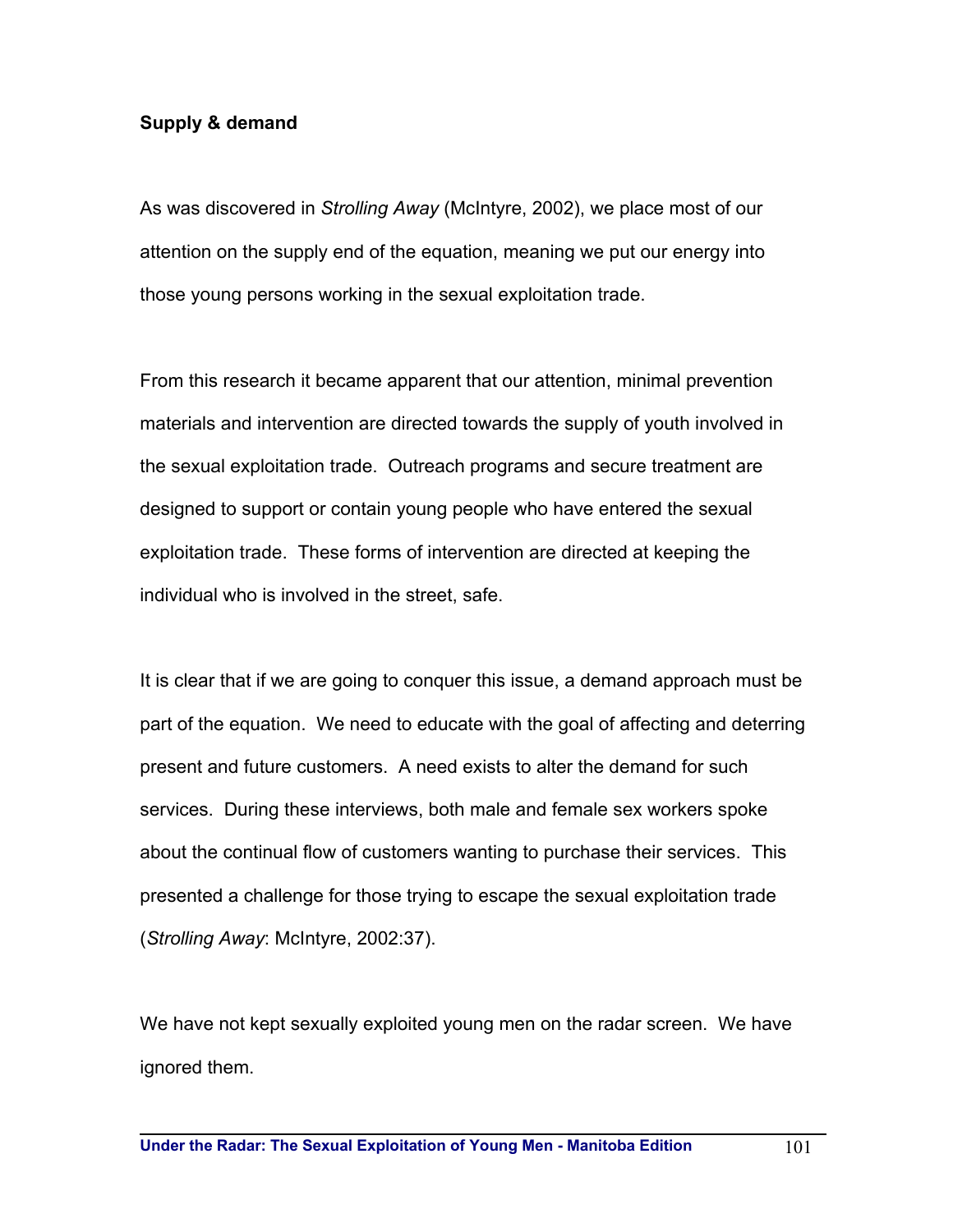By ignoring them, we have also not addressed the demand side, that being the customers. Again we have ignored both the supply and the demand side of sexually exploited young men.

The Criminal Justice System pays minimal, if any, attention to the customers of young men. If 'communicating for the purpose' charges occur, they are most often directed towards customers of women in the sexual exploitation trade. In other words, police undercover sting operations are directed towards charging the male customers of young sexually exploited women. The reverse is also true, young sexually exploited women are more likely to be detected by the police and charged with 'communicating'.

Our view of the sexual exploitation trade is classically heterosexual. We are prepared and comfortable to intervene both from a social and legal perspective with young sexually exploited women and their male customers. This is the traditional lens, or vision we have of the sex trade and the manner in which we intervene. It is a patriarchal, heterosexual view. We are uncomfortable and reluctant to intervene with young men who are being sexually exploited by adult men. The reality is, men are having sex with boys and paying for it.

#### **Recommendation #7**

*That we approach the issue of demand, that being customers, with an equal balance for both young men and women who are being sexually*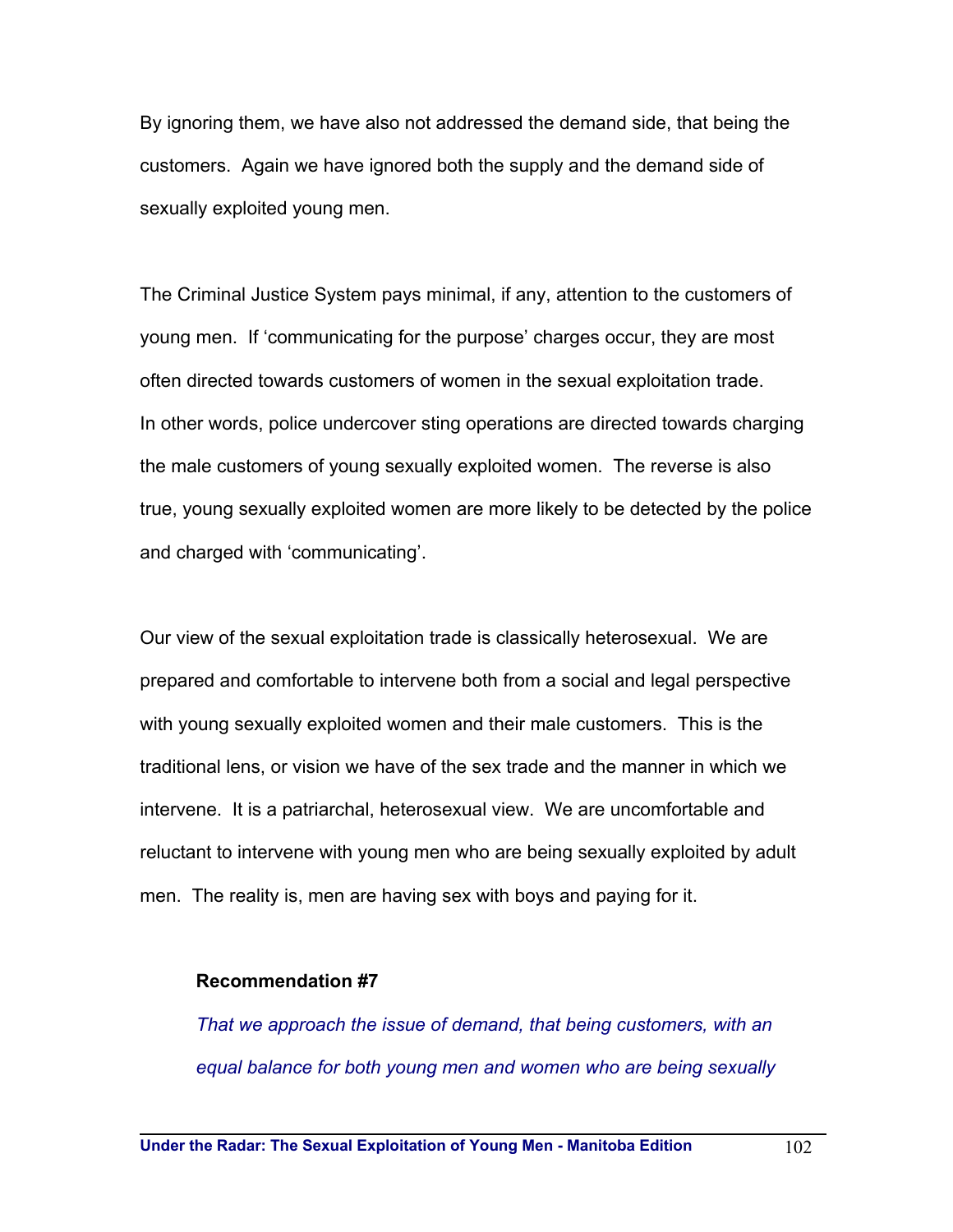*exploited. Like women, these men are young people who are in need of our assistance.* 

## **Peer education**

A need exists to educate peers that the road out of the sexual exploitation trade is challenging. Both genders who have exited the sexual exploitation trade identified challenges in this process. They attempt to return to their communities after exiting the sexual exploitation trade; however, many feel different, separate and outside their original peer group. They are often ridiculed, teased and challenged by their peers.

For young men, the ridicule of stretching outside the traditional heterosexual framework for an extended drug-addicted time can haunt them.

## **Recommendation #8**

*That prevention information is directed towards both young men and women. We need to provide information that both young men and women in the sexual exploitation trade experienced sexual abuse in their part. We should support, not ridicule them.*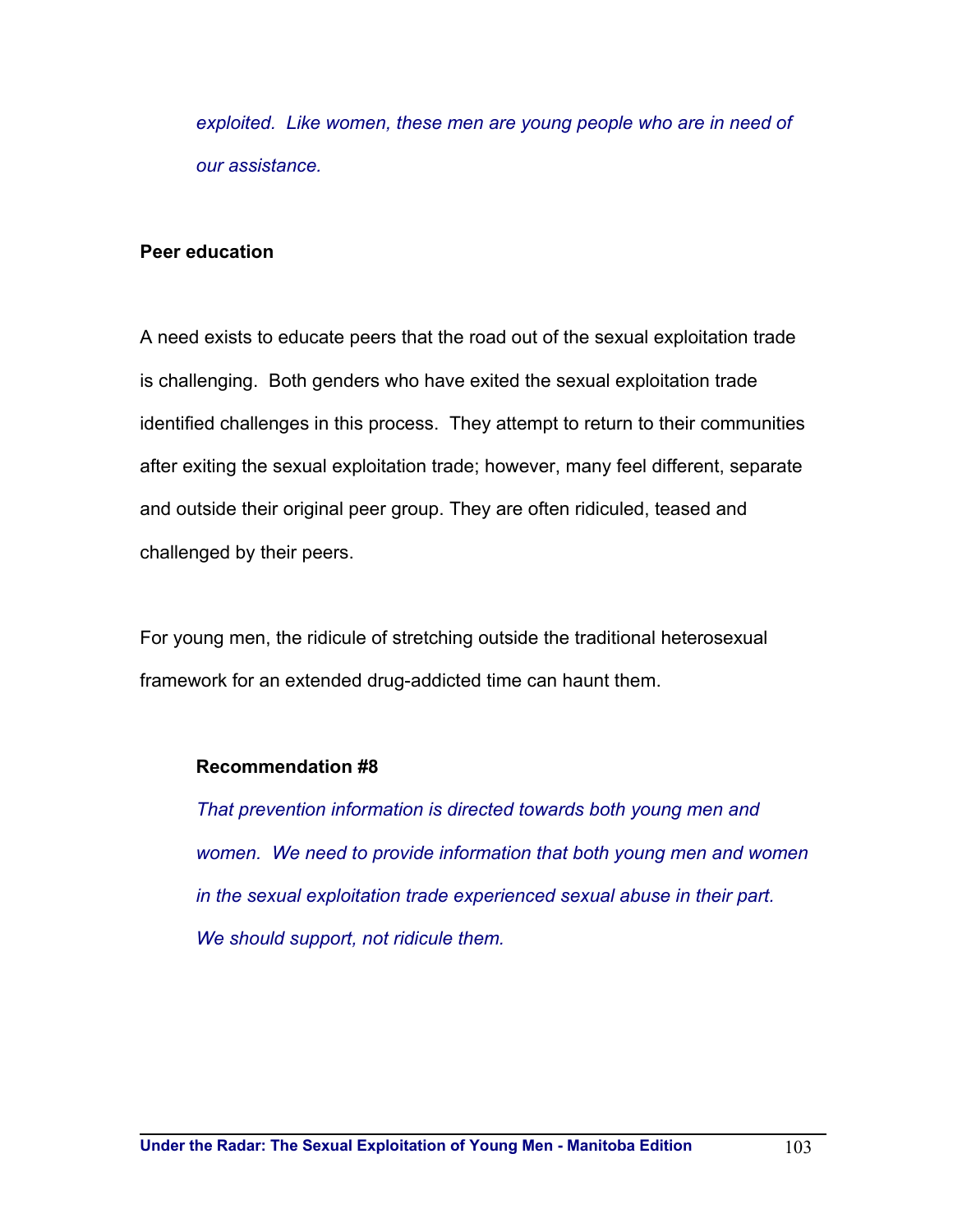## **Community responsibility**

Just over 92% of young men in the sexual exploitation trade had the experience of having a "sugar daddy". Many of the young men interviewed were clear that these relationships were sexual in nature and included an older gay man seeking a relationship with a younger adolescent. This relationship often occurred in public.

The sugar daddy uses the public arena to display the relationship he has with the young man, who often serves as a status symbol for the sugar daddy. Numerous gifts and financial rewards are attached to this often temporary role. Many of the young men interviewed spoke about being fired or replaced by a new younger adolescent as they began to age.

While there are numerous relationships where age differences occur among both genders, the sugar daddy relationship is particularly damaging because the exploitation occurs in such a young and vulnerable population of young males. (Eric Berndt, November 2004).

Awareness must be created in all communities that exploitative relationships should not be tolerated. Given the nature of the male sexual exploitation trade, this awareness is particularly important in the gay community as this is an arena where sugar daddy's 'parade' their adolescent partner.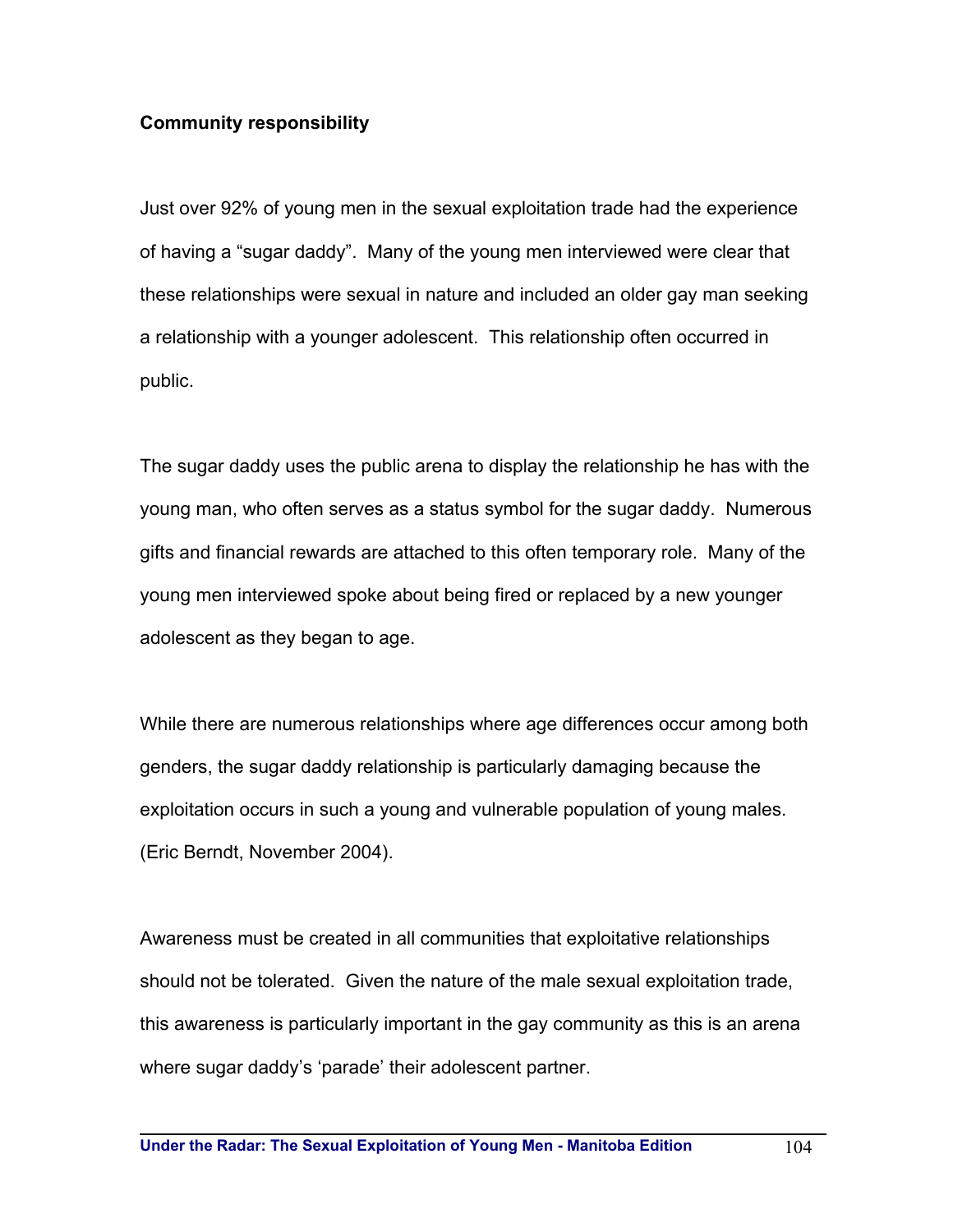#### **Recommendation #9**

*That the community-at-large recognize the damaging effects of sugar daddy relationships on this young and vulnerable population. In addition, an awareness of the economic disadvantages facing young males involved in the sexual exploitation trade must be taken into account and considered as a symptom of the differential power relationship existent in sugar daddy relationships.* 

#### **Transitioning support**

The transition from the street into the community is one that is difficult for young persons exiting the sexual exploitation trade. As we have noted, young men remain in the sexual exploitation trade longer than young women. Often young women leave the sexual exploitation trade because they have birthed, or desire to birth children. This is neither a motivator, nor an opportunity for young men to exit. During the exiting process from the sexual exploitation trade, there is an inherent danger in socializing with peers who are still in the sexual exploitation trade. There is the risk of slipping back into the lifestyle, which involves drug consumption. Little "formal" community support exists for this population. Often I and my researchers transitioned into support people answering questions for those exiting the sexual exploitation trade. Nothing formally exists for helping this population exit the sexual exploitation trade.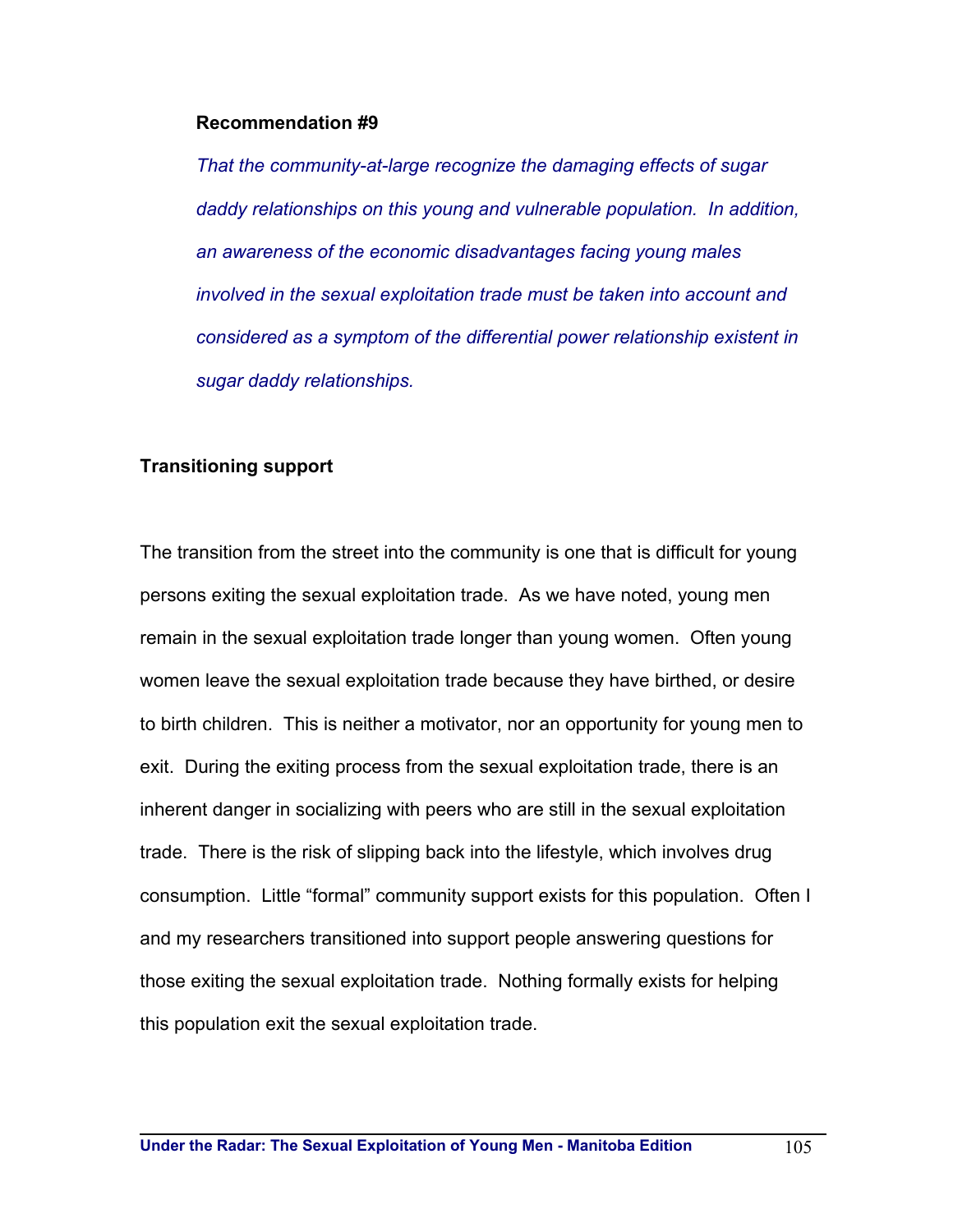#### **Recommendation # 10**

*Develop mentoring connections for the population who are exiting. A need exists for those exiting to have support from those who have exited. An experiential voice can assist an individual who is in the process of exiting the sexual exploitation trade. There are many questions, and those who have been through such a journey can better answer challenges facing those who are exiting.* 

*This type of service could be set up in a formal structure through an agency that works with this population or informally within the volunteer community network. This network could be set up in formal face to face meetings, telephone or online support.* 

## **Public education**

When we speak about the issue of youth prostitution or sexually exploited youth, we often see this as focused around young women. The prevention, intervention and support materials are primarily if not exclusively targeted to young women.

## **Recommendation # 11**

*A review of prevention, intervention and re-integration materials be completed and adjusted to speak to the sexual exploitation of youth regardless of gender. Materials must recognize the differences facing*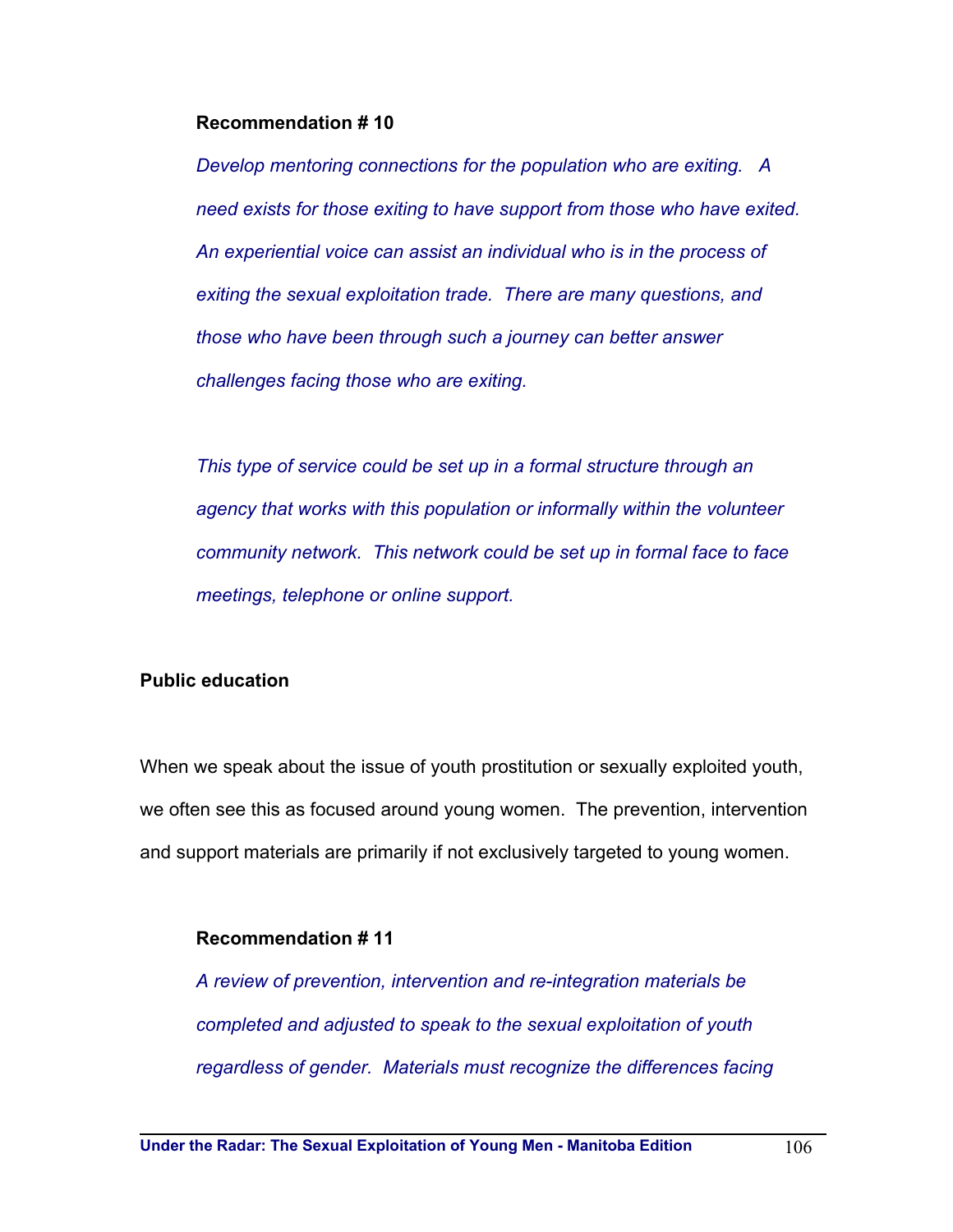*young women and men in the sexual exploitation trade. Education for both genders needs to be covered in these materials, emphasizing that the sexual exploitation trade is a risk for both genders.* 

## **Harm reduction**

The methods used in harm reduction approaches to drug abuse have been adopted for youth in the sexual exploitation trade.

As was noted clearly in *Strolling Away* (McIntyre, 2002), it was suggested by experiential individuals that outreach services and professionals should directly offer respite and exiting support. There is value in offering condoms and bad date sheets; however; the offer to discuss exiting is of great value to those working in the sexual exploitation trade. The ultimate goal must always remain moving someone out of the sexual exploitation trade.

## **Recommendation #12**

*That an evaluation occurs of harm reduction approaches such as distributing bad date sheets, mobile support services to sexually exploited youth. The opportunity exists to move into a more direct approach to intervention. The ultimate goal must always remain moving someone out of the sexual exploitation trade.*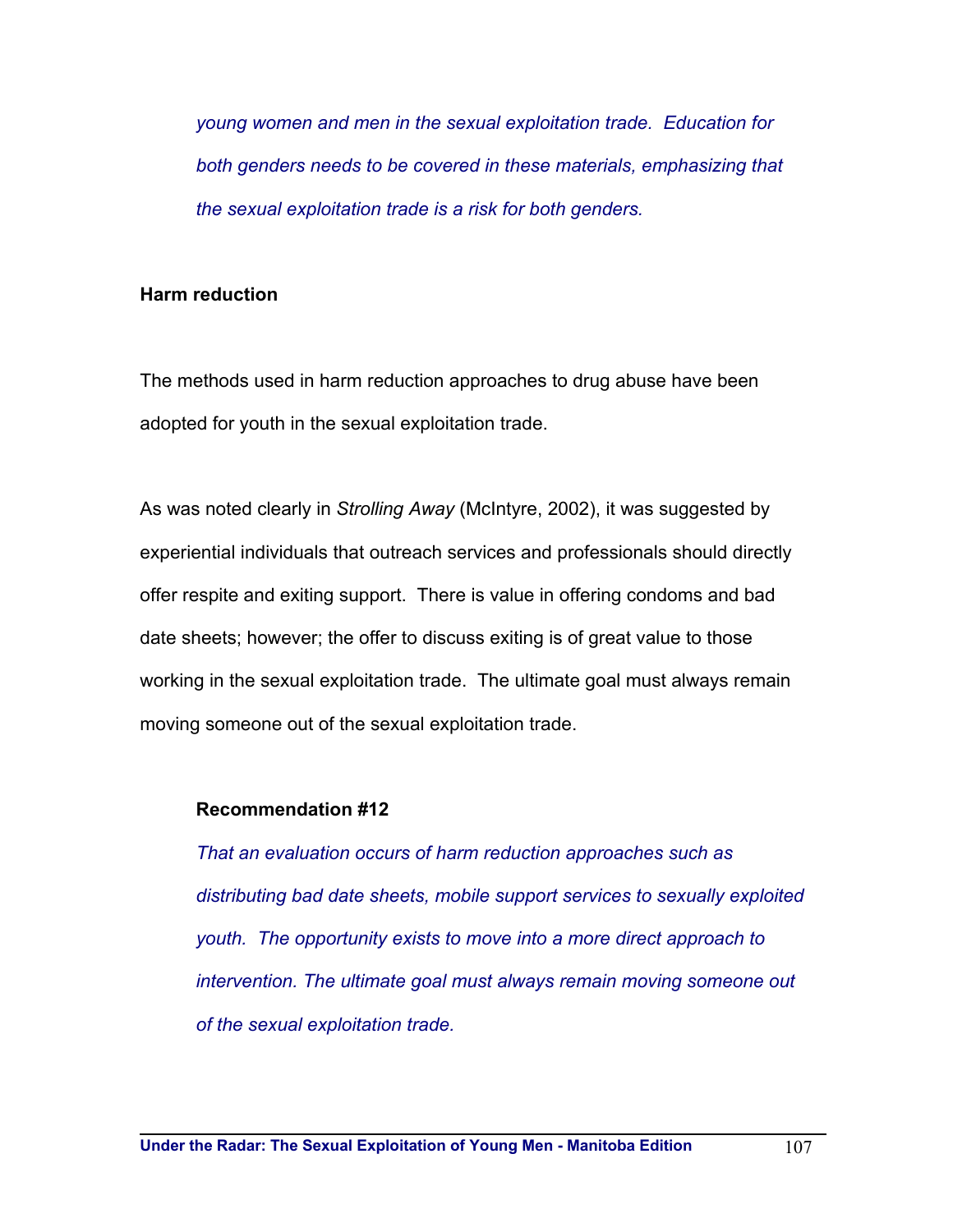## **Youth In Care**

Fifty-five percent of those interviewed for this study were under government care. As noted by Shauna Parks-Denton, a former Executive Director of the Alberta Youth in Care and Custody Network and a Board Member of the National Youth In Care Network, "often youth from care have gaps in their sexual knowledge and education." This is even more pronounced with young men from care.

## **Recommendation #13**

*That the National Youth In Care Network embrace the topic of sexual awareness. There is a need to ensure that youth from care have the same knowledge base as the general youth population. This information could be delivered through DVD, booklets or lectures.* 

## **Running away**

We have seen that 77% of this population had a history of running away prior to their entrance into the street. What is important is the majority of those that had runaway from home had backgrounds of physical and sexual abuse. While on the run, 73% of those were offered food or shelter from a stranger with conditions attached, often sexual in nature. This often became a means for an individual's entrance into the sexual exploitation trade.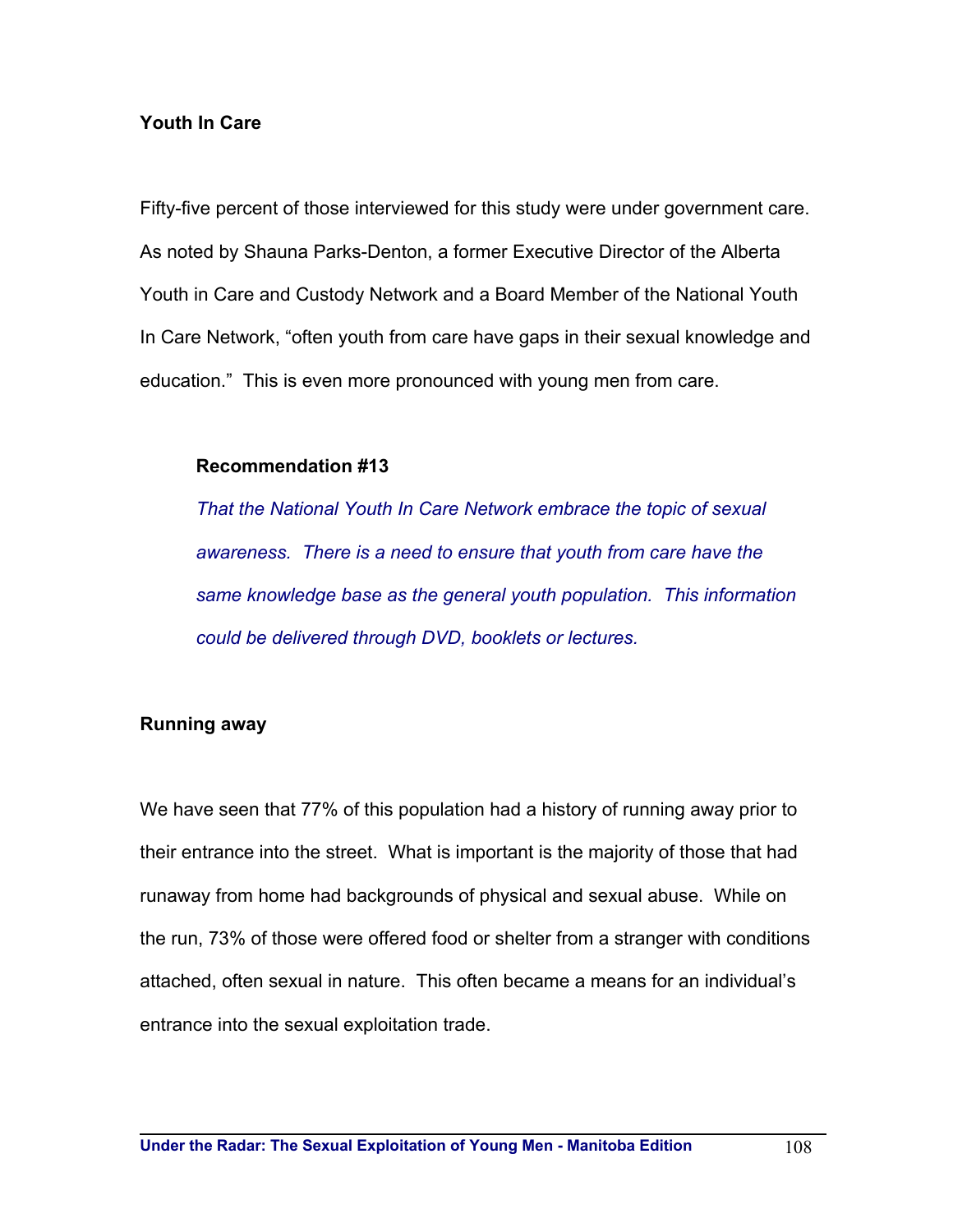#### **Recommendation #14**

*That we develop and pay closer attention to youth who are running away. We need to recognize this as the early warning system for possible entrance into the sexual exploitation trade for both genders. For youth, service providers and professionals, the opportunity to successfully support and stabilize a situation is more likely to occur prior to years of abuse and drug use on the street.*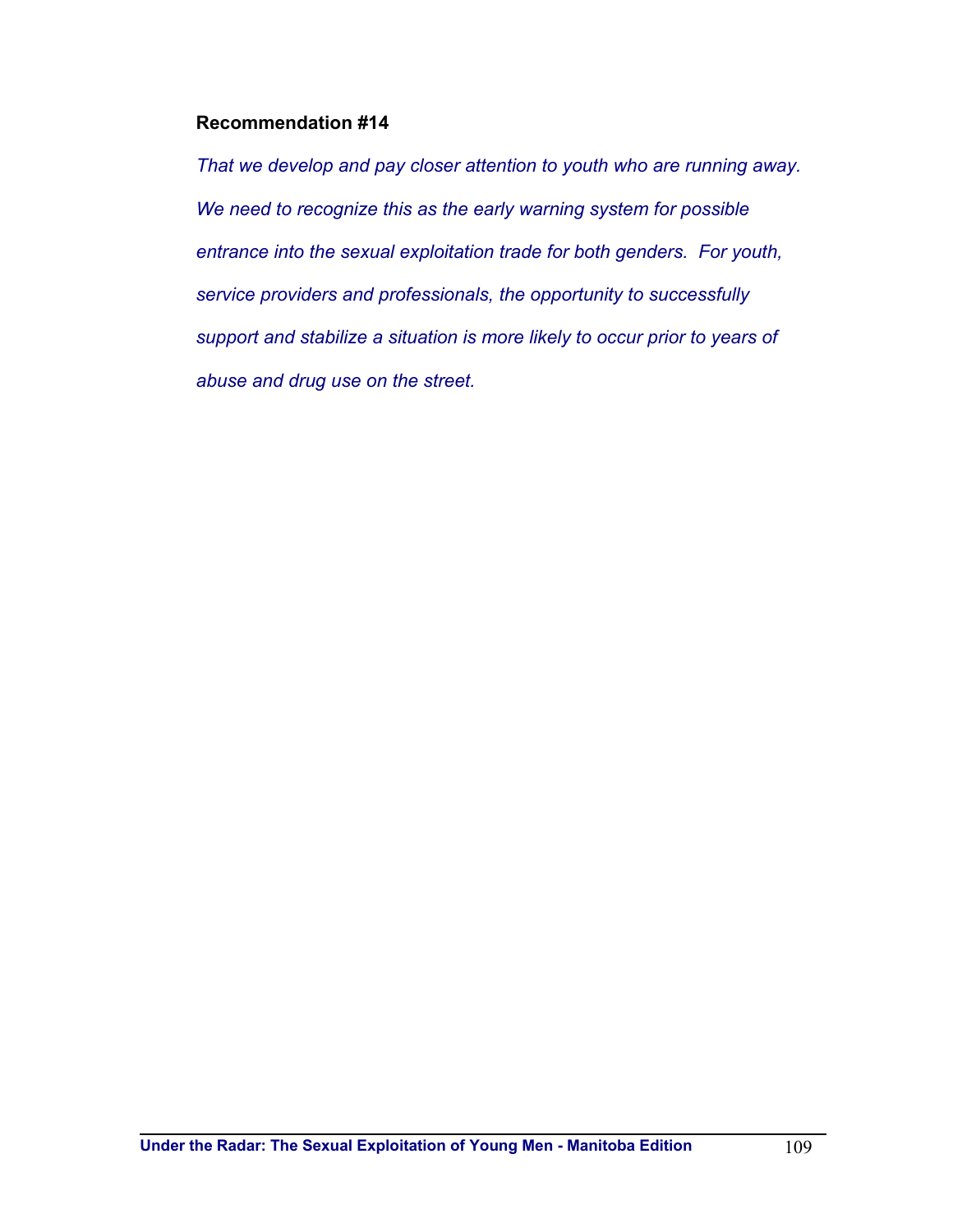# **Appendix 1: Strolling Away & Under the Radar**

|                                   | Average<br>Age First<br><b>Trick</b> | Total<br>Years On<br>The Street | Sexual<br>Abuse | Physical<br>Abuse | In<br>Government<br>Care | Aboriginal Heritage |
|-----------------------------------|--------------------------------------|---------------------------------|-----------------|-------------------|--------------------------|---------------------|
| Total 38<br>Interviews            | 14 yr                                | 260 yr                          | 84%             | 79%               | 61%                      | 26%                 |
|                                   |                                      | Avg. 7yrs                       |                 |                   |                          |                     |
| Strolling<br>Away                 |                                      |                                 |                 |                   |                          |                     |
| Strolling<br>Away                 | 15 yr                                | 200 yrs                         | 82%             | 78%               | 61%                      | 24%                 |
|                                   |                                      | Avg. 6 yrs                      |                 |                   |                          |                     |
| 33 Females<br>(87%)               |                                      |                                 |                 |                   |                          |                     |
| Strolling<br>Away                 | 12 <sub>yr</sub>                     | 60 yrs                          | 100%            | 100%              | 60%                      | 40%                 |
|                                   |                                      | Avg. 12                         |                 |                   |                          |                     |
| 5 Males                           |                                      | yrs                             |                 |                   |                          |                     |
| (13%)                             |                                      | $\star$                         |                 |                   |                          |                     |
| Under the<br>Radar AB             | 15 <sub>yr</sub>                     | 322 yrs                         | 68%             | 86%               | 51%                      | 54%                 |
|                                   | $\star\star$                         | Avg. 8.7                        |                 |                   |                          |                     |
| 37 males                          |                                      | yrs                             |                 |                   |                          |                     |
| $(100\%)$                         |                                      |                                 |                 |                   |                          |                     |
| Under the<br>Radar BC<br>40 Males | 15 yr***                             | 372 yrs                         | 78%             | 90%               | 46%                      | 43%                 |
|                                   |                                      | Avg. 9.3                        |                 |                   |                          |                     |
|                                   | 17 yr***                             | yrs                             |                 |                   |                          |                     |
| $(100\%)$                         |                                      |                                 |                 |                   |                          |                     |
| Under the<br>Radar SK             | 15 <sub>yr</sub>                     | 358 yrs                         | 75%             | 75%               | 63%                      | 85%                 |
| 40 Males                          |                                      | Avg 9.1                         |                 |                   |                          |                     |
| $(100\%)$                         |                                      | yrs                             |                 |                   |                          |                     |
| Under the<br>Radar MB             | 15 <sub>yr</sub>                     | 342.5                           | 80%             | 90%               | 55%                      | 67%                 |
| 40 Males                          |                                      | Avg 8.5                         |                 |                   |                          |                     |
| $(100\%)$                         |                                      | yrs                             |                 |                   |                          |                     |
|                                   |                                      |                                 |                 |                   |                          |                     |

#### **Background Prior Sexual Exploitation Trade (males only)**

\* Sample size includes only 5 males

\*\* 48% commenced street work under the age of 16 (18 individuals) 73% commenced street work under the age of 18 (9 individuals) 27% commenced street work as young adult that being 18 years of age and older (10 individuals)

\*\*\* The age of 15 was found for those 25 individuals that began under the age of 18. When including the 15 outliers the average age was 17.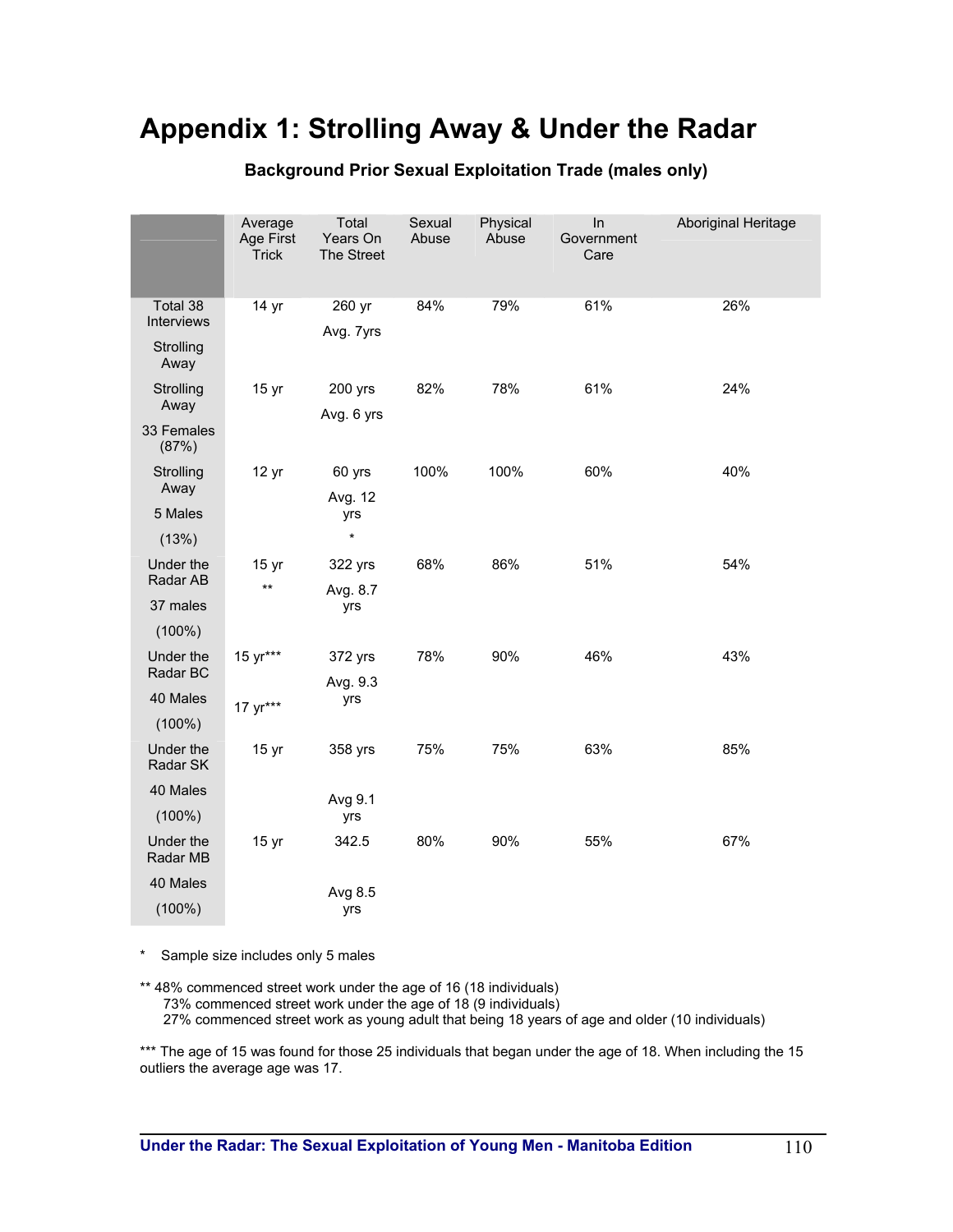# **Glossary**

# **BAD DATE**

When a customer/trick harms and/or rips off a sex trade worker. This often involves physical abuse and sometimes weapons.

#### **BISEXUAL**

This refers to an individual that is physically, emotionally and sexually attracted to individuals of either gender.

#### **BLOW JOB**

Oral sex/fellatio that a sex trade worker gives to a customer/trick. Male sex trade workers will often allow a customer/trick to give them a blow job. "French" is another term used for blow job.

#### **BOTTOM**

This term refers to the physical positioning of anal penetration. The individual referred to as bottom will be the individual who is being anally penetrated.

# **BUDDY**

Customer/trick who purchases a man for sexual purposes in exchange for money.

#### **CONFUSED**

This refers to an individual who is confused about their sexual identity. They do not see themselves as being straight, gay or bisexual.

#### **CONDOMS**

Safe sex, sheiks, rubbers, prophylactics and covers are other terms used for condoms.

#### **DATE**

Customer/trick who purchases the man for sexual purposes in exchange for money.

#### **DOPE PUSHER**

An individual who sells non-prescription or prescription drugs illegally.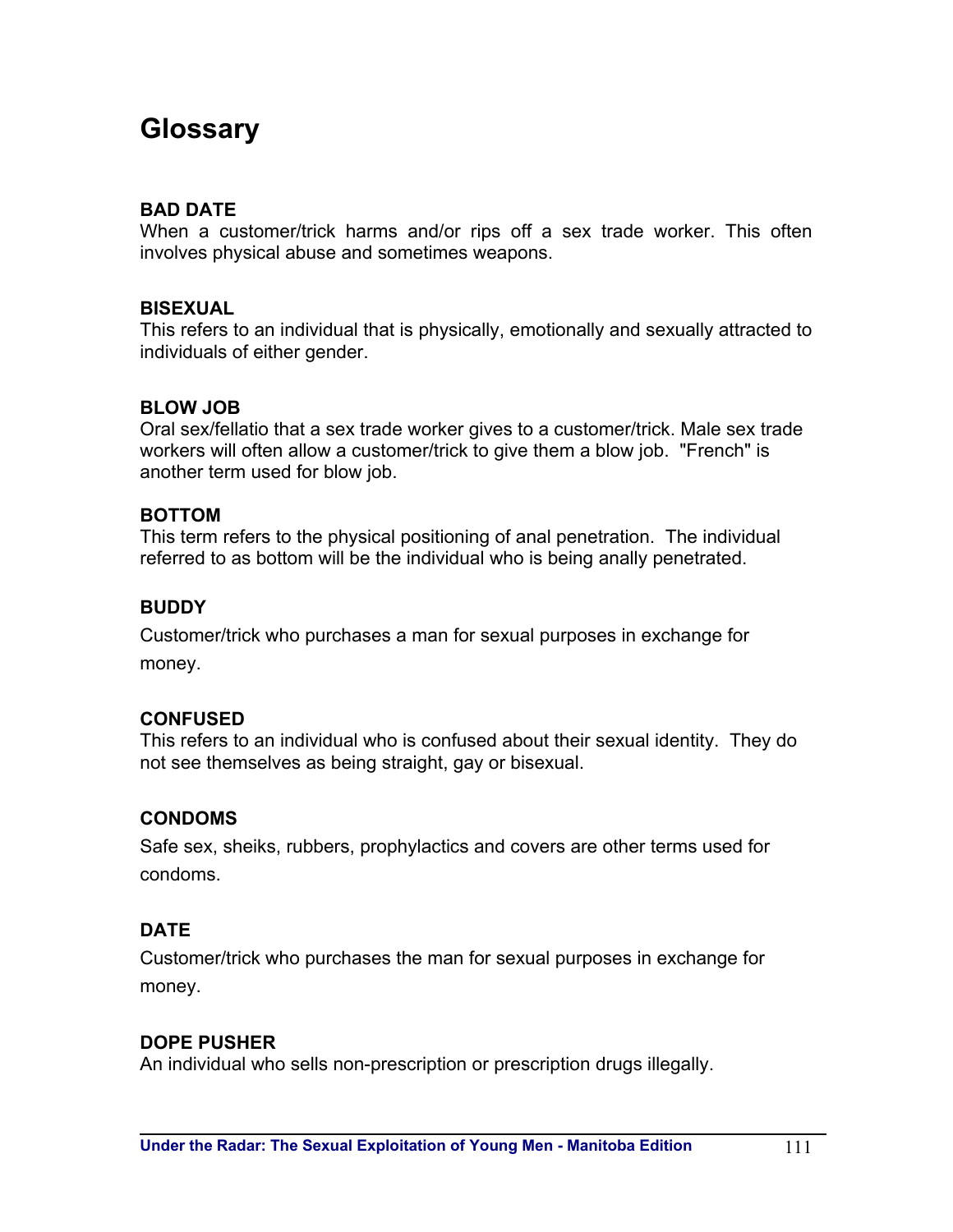# **FEMINIST RESEARCH**

"Feminist Research investigates the aspects of women's oppression while seeking at the same time to be part of the struggle against it." (McIntyre, 1995:15)

# **GAME**

Slang term used for the activity of prostitution.

#### **GAY**

This refers to a male who is emotionally, physically and sexually attracted to the male gender. They have accepted and embraced a gay sexual identity in their personal life.

#### **GAY BASHING**

Is an activity that usually involves straight males whose homophobia results in violence towards gay males or those who appear to be gay in the sexual exploitation trade.

# **GAY FOR PAY**

This refers to a young man who is heterosexual in their private sexual orientation, however will interact as gay strictly for pay in the sexual exploitation trade.

#### **GLORY HOLE**

This refers to a secluded private booth where a man can insert his penis and he is stimulated by a hidden individual.

#### **GROUNDED THEORY**

"At the beginning of the research, interviews usually consist of open-ended conversations during which respondents are allowed to talk with no imposed limitations of time. Often researchers sit back while the respondents tell their stories". (Feminist Research, Glaser & Strauss, 1967:76)

#### **HAND JOB**

Sex trade worker masturbates customer.

#### **HIGH**

The physiological and mental reaction to drugs.

#### **HUSTLER**

Term most often used for male sex worker.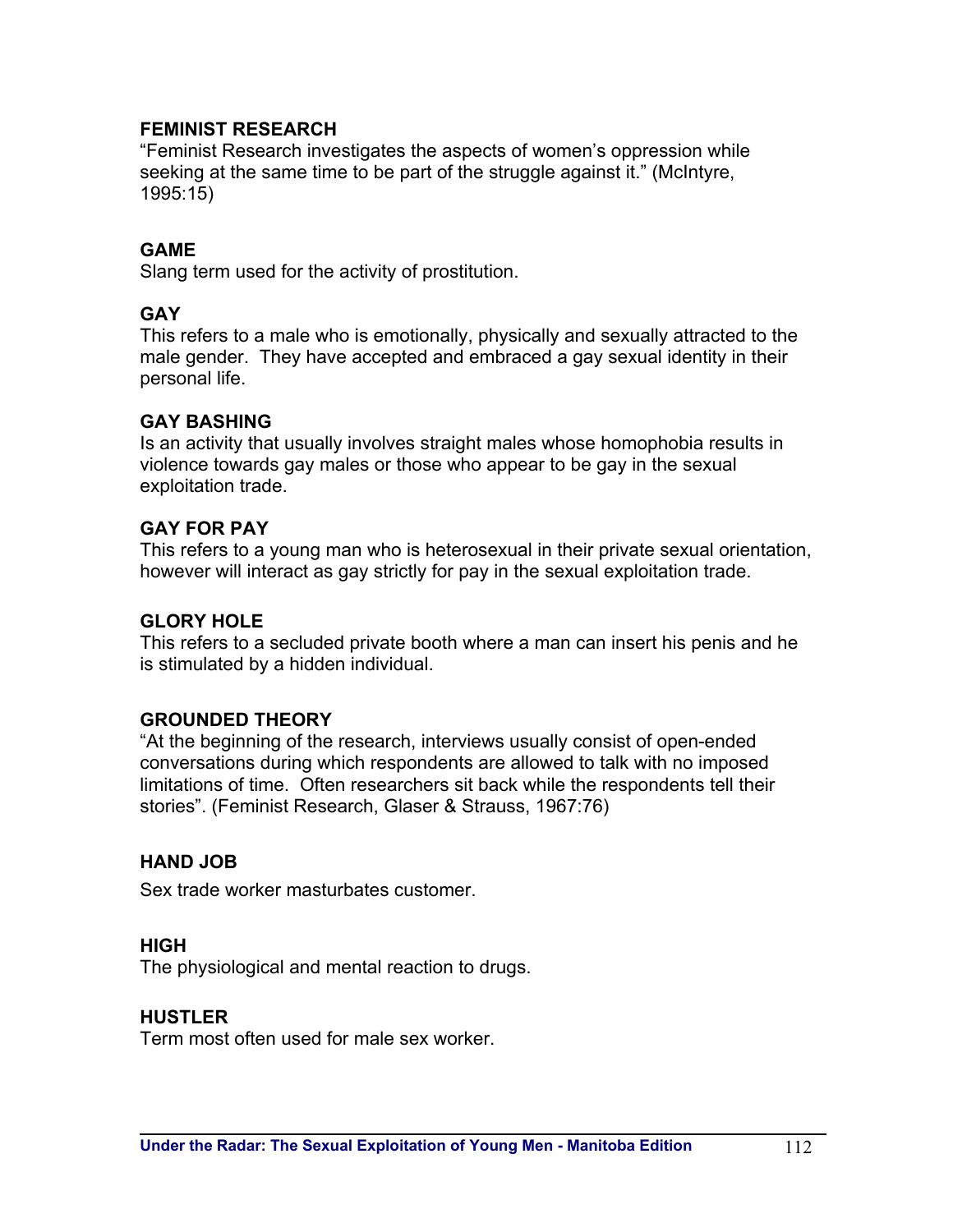# **JOHN**

The customer who purchases a man for sexual purposes in exchange for money. They are also referred to as "customer", "trick", "buddy" or "date".

# **LINES OF INQUIRY**

The method of open-ended questioning on a specific topic.

#### **MAINSTREAM FOLKS**

People who are not involved in prostitution.

# **PCHIP**

The Protection of Children Involved in Prostitution (PChIP) was enacted in 1999 in Alberta. This legislation recognizes that children involved in prostitution are victims of sexual abuse and require support. Police and/or the director of Child Welfare may apprehend and confine a young person in a Protective Safe House.

#### **PROSTITUTION**

An individual who engages in sexual activity for the exchange of money or products.

#### **PUMP**

The energy, activity and unpredictable nature of street life described by sex trade workers on the street.

#### **REGULAR**

A consistent, repetitive customer who will interact with the same sexually exploited young man.

# **RITUALS**

A pattern of behaviour that occurs in specific situations.

#### **SEXUAL EXPLOITATION TRADE**

Profession where youth engage in sexual activities with adults for money or products.

#### **SNOWBALL SAMPLING**

Results when persons interviewed tell others about the research and/or identify others to be interviewed.

#### **SHELTERS**

Large temporary accommodation that houses numerous individuals in the community.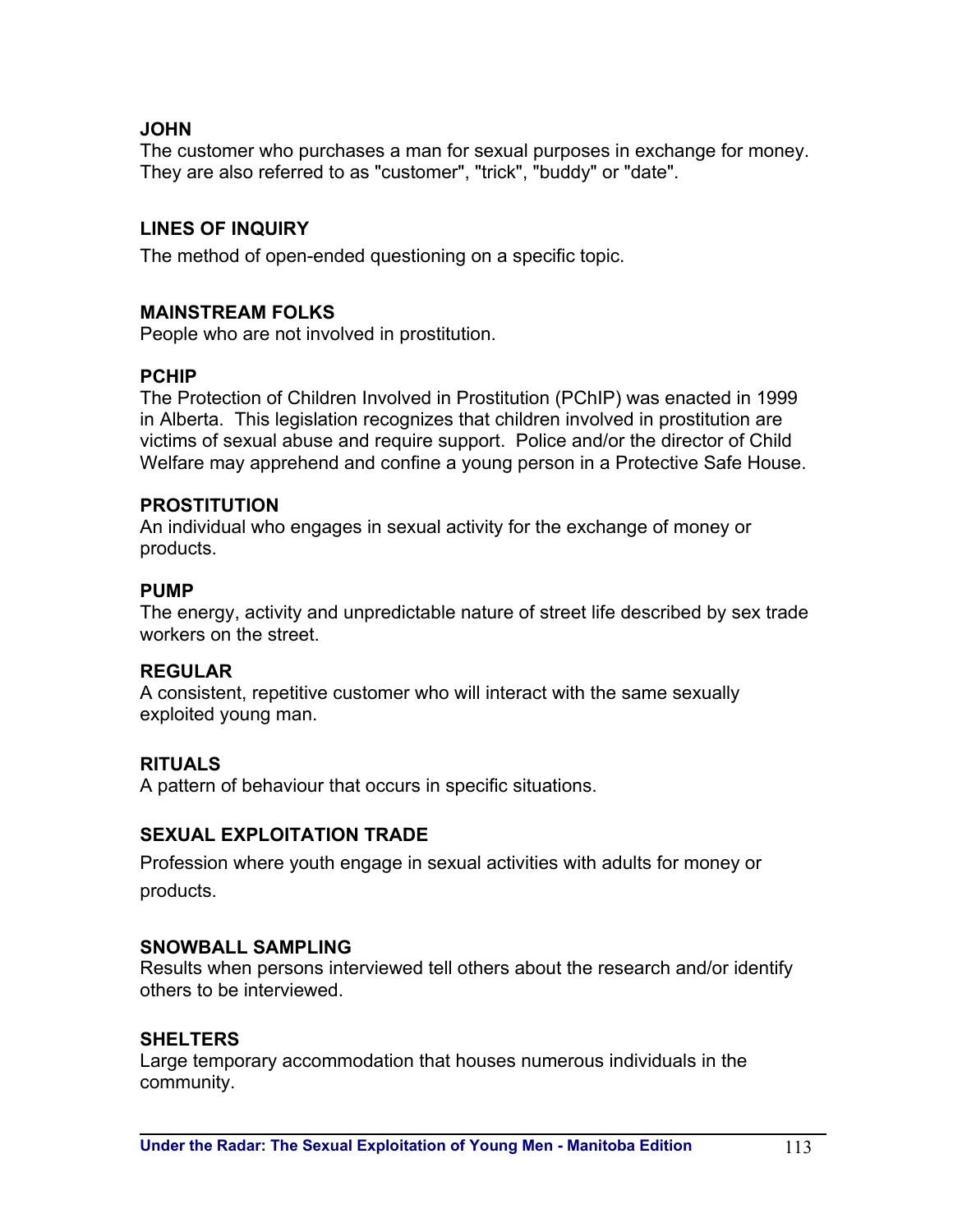# **SQUARE**

A person who is not knowledgeable about the street.

# **STRAIGHT PEOPLE**

In this case, it does not necessarily mean heterosexual. This refers to people not involved in prostitution.

# **STRAIGHT FOR PAY**

This refers to a young man who is homosexual in his private sexual identity. For survival, this young man will perform heterosexual sexual activities for pay.

# **STROLL**

Area where someone works on the street. Known as the 'stroll' because the sex worker walks up and down it. This constant movement was necessary historically because of the old Vagrancy charges. There is a distinction of "high stroll", meaning more expensive sex workers, like "high track". "Low stroll" is the same as "low track" meaning less expensive sex workers.

# **SUGAR DADDY**

Refers to an older gay man who seeks a relationship with a younger gay man. This often involves sexual activity. The young man is rewarded with presents and necessities. The younger male is also often the exclusive 'ownership' of the older gay man in public places. A gay for pay young man would not seek out a sugar daddy relationship.

#### **TOP**

This term refers to the physical positioning of anal penetration. The individual referred to as top will be the individual who is anally penetrating.

# **TRACK**

The street where you work is known as the "track" or "stroll". No one knows for sure why it is called track. Some relevant connotations are: that it is the wrong side of the tracks; track marks up and down arms; often by railway tracks; people drive up and down like they are on tracks. "Tracks" are sometimes seen as high and low.

#### **TRADE**

Slang term used for the activity of prostitution.

# **TRANNY FOR PAY**

This refers to a young man who is either gay or heterosexual in their sexual orientation who presents as a transvestite while working in the trade.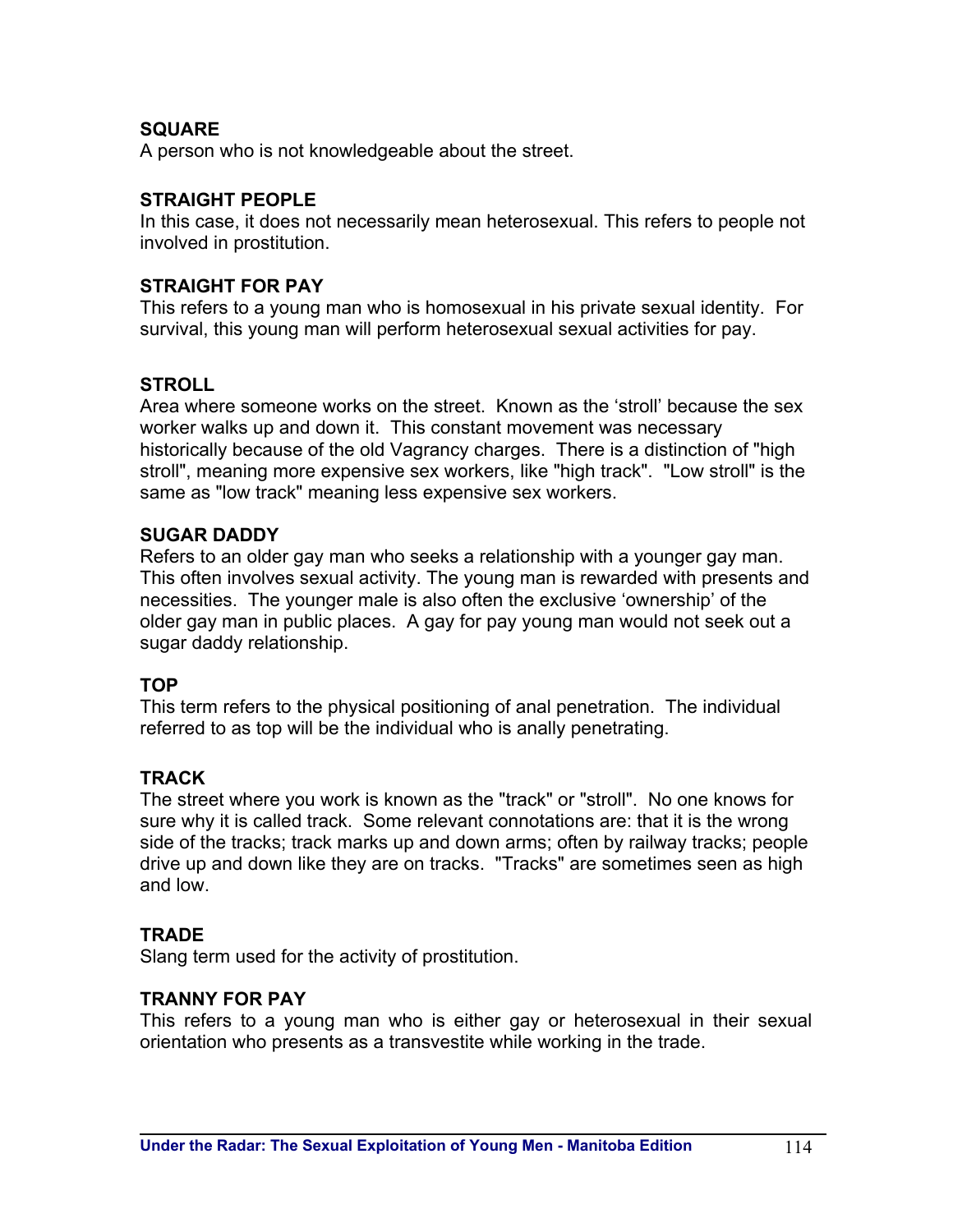#### **TRANSSEXUAL**

An individual who has a consistent overwhelming need to live their live as a member of the opposite gender.

#### **TRICK**

Customers who purchase the man for sexual purposes in exchange for money. The customer is also known as 'buddy', 'john' or 'date'.

#### **TURNED HIM**

Refers to action with a customer. It means that the money is exchanged and the sex act is complete. 'Turned a trick' is another term for 'turned him'.

# **TURNED OUT**

Refers to when a sex trade worker first began working.

#### **TURNED A TRICK**

When a sex trade worker completes a transaction with a customer. Also known as 'turned him'.

#### **TWO SPIRITED**

Aboriginal heritage people who identify themselves as gay or lesbian. The terms, gay or lesbian are of European origin, therefore, 'two spirited' is preferred because it is more culturally relevant to Aboriginal heritage lesbians and gays.

#### **WORKING**

If a worker considers themselves to be transsexual they will say they are working. The term "working" is one that women also use in the trade.

#### **YOUTH IN CARE**

An advocacy organization for youth who are in the care of government. Adults who were youth in the care of government now manage this organization.

#### **YOUTH PROSTITUTION**

A youth who enters the sexual exploitation trade.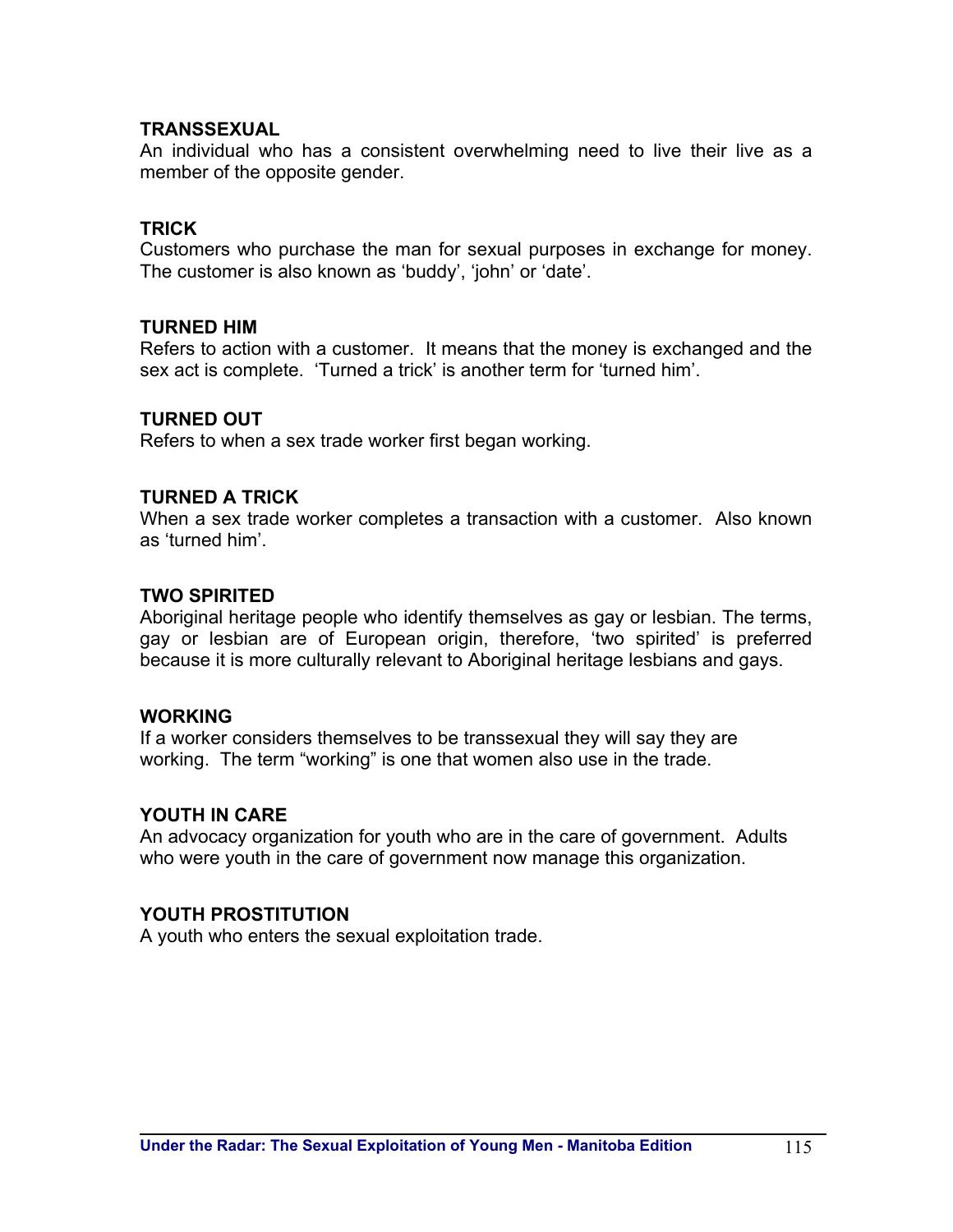# **Bibliography**

- Ackard, D. M. & Neumark-Sztainer, D. (2001). Health Care Information Sources for Adolescents: Age and Gender Differences on Use, Concerns, and Needs. Journal of Adolescent Health, Vol. 29, No. 3, pp. 170-176.
- AIDS Calgary Awareness Association. (1999, April). Male sex trade workers: A literature and program review. Calgary, AB: Jennifer L. Olsen.
- AIDS Vancouver. (n.d.). Boy's r us, in our own words: Everybody's survival plan is different. Vancouver, BC: Terry Trussler.
- Ainyette, I. G., Templer, D. I., Brown, R., & Veaco, L. (1988). Adolescent Female Prostitutes, Archives of Sexual Behaviour, Vol. 17, No. 5, pp. 431-438.
- Alexander, P. (1987). Prostitution: A Difficult Issue for Feminists. In F. Delacoste & P. Alexander (Eds.), Sex Work Writings by Women in the Sex Industry (pp. 184-214). Pittsburgh: Cleis Press.
- Allen, D.M. (1980). Young male prostitutes: A psychosocial study. Archives of Sexual Behaviour, Vol. 9, No. 5, pp. 399-426.
- Allman, D. (1999). M is for mutual A is for acts: Male sex work and AIDS in Canada. Ottawa, ON: Health Canada.
- Allman, D., Fenning, J., Gibson, P., Holmes, J., Hutchison, D., Laboucane-Yemn, Y., Manzon, L., Muirhead, K., Norman, J., & Kootney/Boundary Community Health Services Society. (2000, April). Sex in exchange for money or goods: Prostitution and HIV testing practices in a rural population of men and women in the interior of British Columbia. Paper presented to the ninth annual conference on HIV/AIDS research, Montreal, QUE.
- Allman, D. & Myers, T. (1999). Male Sex Work and HIV/AIDS in Canada. In P. Aggleton (Ed.), Men Who Sex. (pp. 61-82). London: UCL Press.
- Anderson, E. (1974). Prostitution & Social Justice Chicago 1910-15. Social Service Review, Vol. 48, pp. 203-228.
- Armstrong, E. G. (1981). The Sociology of Prostitution. Sociological Spectrum, #1, pp. 91-102.
- Atkinson, L. (1989). Social Policy Aspects of Human Sexuality. In K. McKinney & S. Sprecher (Eds.), Human Sexuality: The Societal Context (pp. 463-486). Norwood: Ablex Publishing Corporation.
- Aubry, D. (1996). Perceptions of interagency collaboration. Unpublished master's thesis, University of Calgary, Calgary, AB.
- Aubry, D. (1997, Spring). Cover story. CCASA News, Vol. 1.1, pp. 1-3.
- Bagley, C. (1991). Study of 40 former prostitutes in Calgary and Edmonton. Annals of Sex Research, Vol. 4, pp. 32-33.
- Baizerman, M., Thompson, J. & White-Stafford, K., (1979). Adolescent Prostitution. Children Today, September/October, pp. 20-24.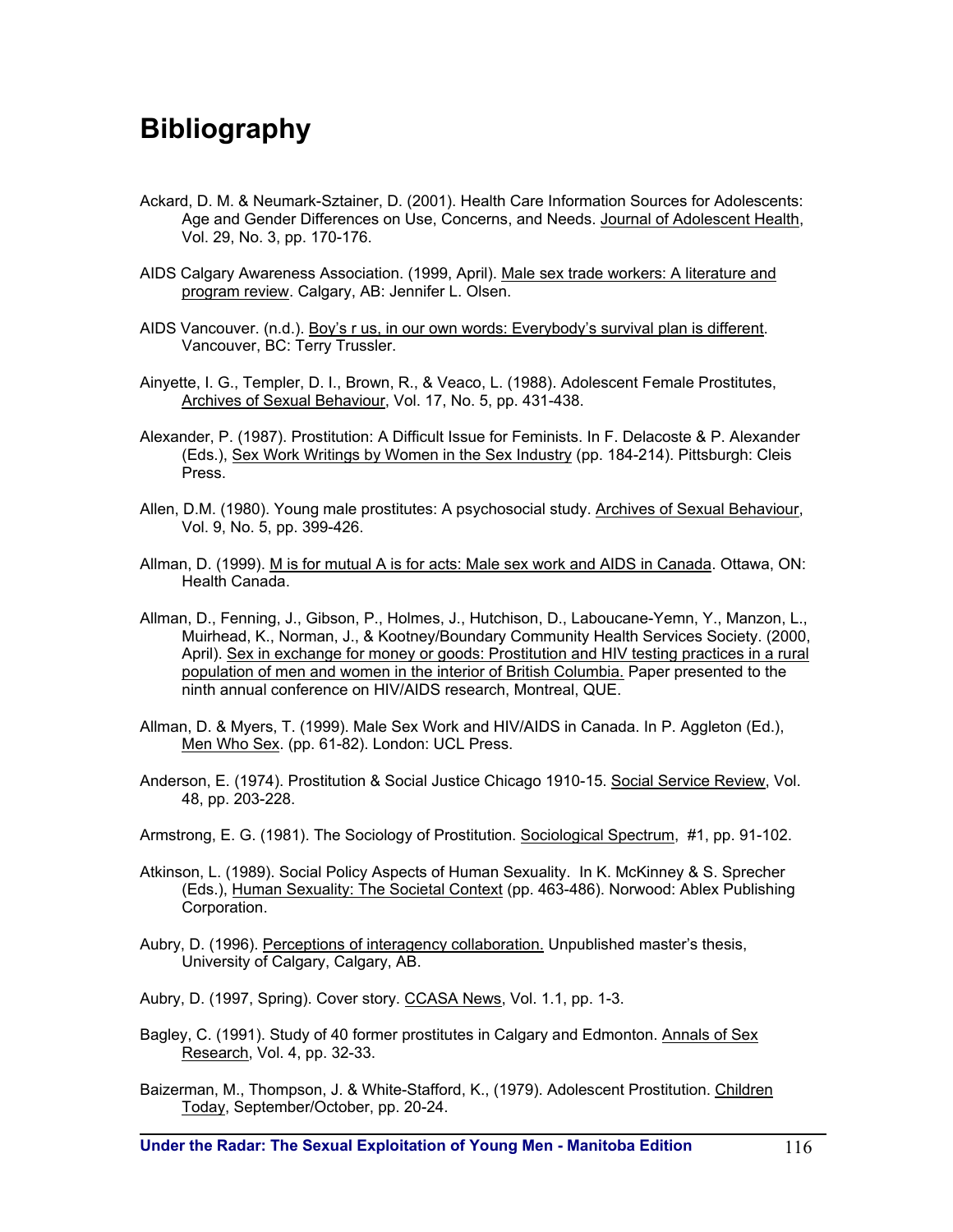- Barker, G. (2000). What About Boys? A Literature Review on the Health and Development of Adolescent Boys. Switzerland: World Health Organization.
- Baron, S. W. (2003). Street Youth Violence and Victimization. Trauma, Violence, & Abuse, Vol. 4 No. 1, pp. 22-44.
- Barrett, D. & Beckett, W., (1996). Child Prostitution: Reaching Out to Children Who Sell Sex to Survive. British Journal of Nursing, Vol. 5, pp. 1120-1125.

Barry, K. (1979). Female Sexual Slavery. New Jersey: Englewood Cliffs.

- Bazemore, G. (2001). Young People, Trouble and Crime: Restorative Justice as a Normative Theory of Informal Social Control and Social Support. Youth and Society, Vol. 33, No. 2, pp. 199-226.
- Bell, L. (Ed.) (1987). Good Girls/Bad Girls: Sex Trade Workers and Feminists Face to Face. Toronto: The Women's Press.
- Bell, S. J. (2002). Young Offenders and Juvenile Justice: A Century After the Fact. Scarborough: Nelson.
- Berg-Kelly, K. (2003). Adolescent Health, School Health Activities, Community Contexts, and Health Surveys in Sweden. Journal of Adolescent Health. Vol. 33, pp. 226-230.
- Beyers, J. M. & Loeber, R. (2003). Untangling Developmental Relations Between Depressed Mood and Delinquency in Male Adolescents. Journal of Abnormal Child Psychology. Vol. 31, No. 3, pp. 247-266.
- Borchert, J. & Heinberg, L. (1996). Gender Schema and Gender Role Discrepancy as Correlates of Body Image. The Journal of Psychology. Vol. 30, No. 5, pp. 547-559.
- Bour, D., Young, J. & Henningsen, R. (1989). A Comparison of Delinquent Prostitutes and Delinquent Non-prostitutes of Self Concept. Journal of Offender Counselling Services and Rehabilitation, Vol. 9, No. 1, pp. 89-101.

Bowlby, J. (1987). Attachment & Loss: Volume 2, Volume 3, Middlesex: Penguin Books.

- Box, S. (1983). Power, Crime and Mystification. London: Tavistock Publications Limited.
- Boyer, D. (1989). Male Prostitution and Homosexual Identity. Journal of Homosexuality, Vol. 17, Nos. 1-2, pp. 151-184.
- Boyer, D. & James, J. (1982). Easy Money: An Adolescent Involvement in Prostitution. In S. Davidson (Ed.), Justice for Young Women: Close Up on Critical Issues (pp.73-97). Tuscon: New Directories for Young Women.
- Bracey, D. (1983). The Juvenile Prostitute: Victim and Offender. Victimology, Vol. 7, No. 3-4, pp. 151-160.
- Brannigan, A. (1994). Victimization of prostitutes in Calgary and Winnipeg (TR1996-15e). Ottawa, ON: Department of Justice Canada.
- Brock, D. (n.d.). Prostitutes are scapegoats in the AIDS panic. Resources for Feminist Research, Vol. 18, No. 2, pp. 13-17.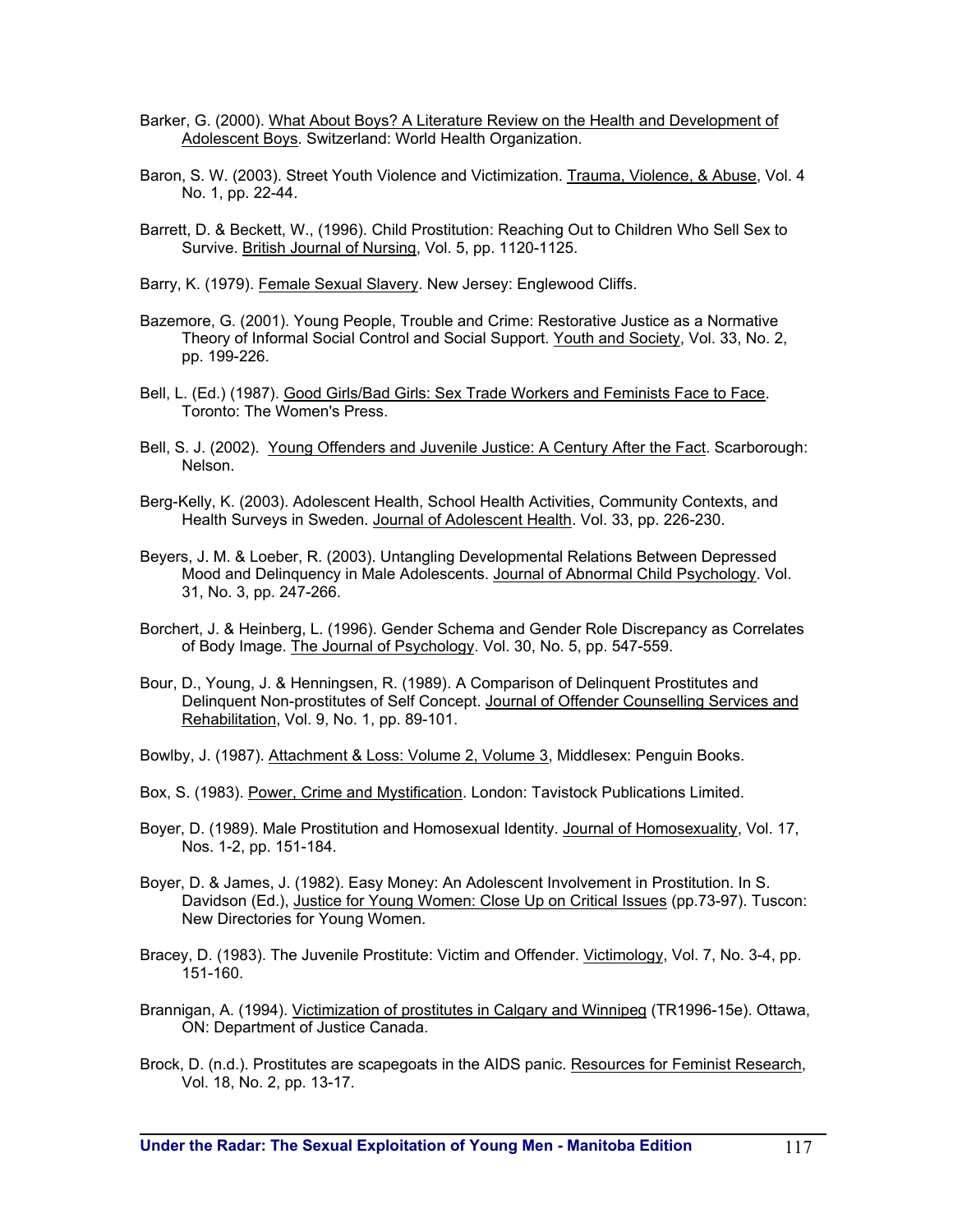Brock, D. (1985-86). From Hooker to Harlot: Myths of Prostitution. Broadside, Vol. 7, No.6, pp. 8-9.

- Brock, R. D. & Kinsman, G. (1986). Patriarchal Relations Ignored: A Critique of the Badgley Report on Sexual Offences Against Children and Youths. In J. Lowman, M.A. Jackson, T.S. Palys & S. Gavigan (Eds.), Regulating Sex: An Anthology of Commentaries on the Badgley and Fraser Reports (pp. 107-125) Burnaby, BC: School of Criminology, Simon Fraser University.
- Brown, J. & Victor, M. (1996). Research Directions in Male Sex Work. Journal of Homosexuality, Vol. 31, No. 4, pp. 29-56.
- Brown, M. (1979). Teenage Prostitution. Adolescence, Vol. XIV, No. 56, pp. 663-679.
- Bryant, C. & Palmer, E. (1975). Massage Parlours and 'Handwhores': Some Sociological Observations. The Journal of Sex Research, Vol. 11, No. 3, pp. 227-241.
- Burgess-Wolbert, A. & Birnbaum H. J. (1984). Youth Prostitution. American Journal of Nursing, Vol. 82, pp. 833-835.
- Burnett, J. W., Anderson, W. P., & Heppner, P. P. (1995). Gender Roles and Self-Esteem: A Consideration of Environmental Factors. Journal of Counseling & Development, Vol. 73, No. 3, pp. 323-326.
- Burton, D. L. (2003). Male Adolescents: Sexual Victimization and Subsequent Sexual Abuse. Child and Adolescent Social Work Journal, Vol. 20, No. 4, pp. 277-296.
- Calgary Rocky View Child and Family Services. (1998, November 9). Meeting minutes from Protection of Children Involved in Prostitution Act Partner's Planning Committee, Calgary, AB.
- Canadian Child Welfare Association (CCWA). (1987). Proceedings of the National Consultation on Adolescent Prostitution, Mont Tremblant, QU: CCWA.
- Caplan, G. (1984). The Facts of Life About Teenage Prostitution. Crime and Delinquency, Vol. 30, No. 1, pp. 69-74.
- Carmichael, K. (1982). A City and its Prostitutes. New Society, January, pp. 53-55.
- Cates, J.A. (1989). Adolescent male prostitution by choice. Child and Adolescent Social Work, Vol. 6, No. 2, pp. 151-156.
- Cates, J. A. & Markely, J. (1992). Demographic, Clinical and Personality Variables Associated with Male Prostitution by Choice. Adolescence, Vol. 27, No. 107, pp. 695-707.
- Caukins, E. S. & Coombs, R. N. (1976). The Psychodynamics of Male Prostitution. American Journal of Psychotherapy, Vol. 30, pp. 441-451.
- Chappell, H. (1986). The Rent Boy Scene. New Society, October 1986, pp. 8-9.
- Coleman, E. (1989). The development of male prostitution activity among gay and bisexual adolescents. In G. Herdt (Ed.) Gay and lesbian youth (pp. 131-149). Haworth Press.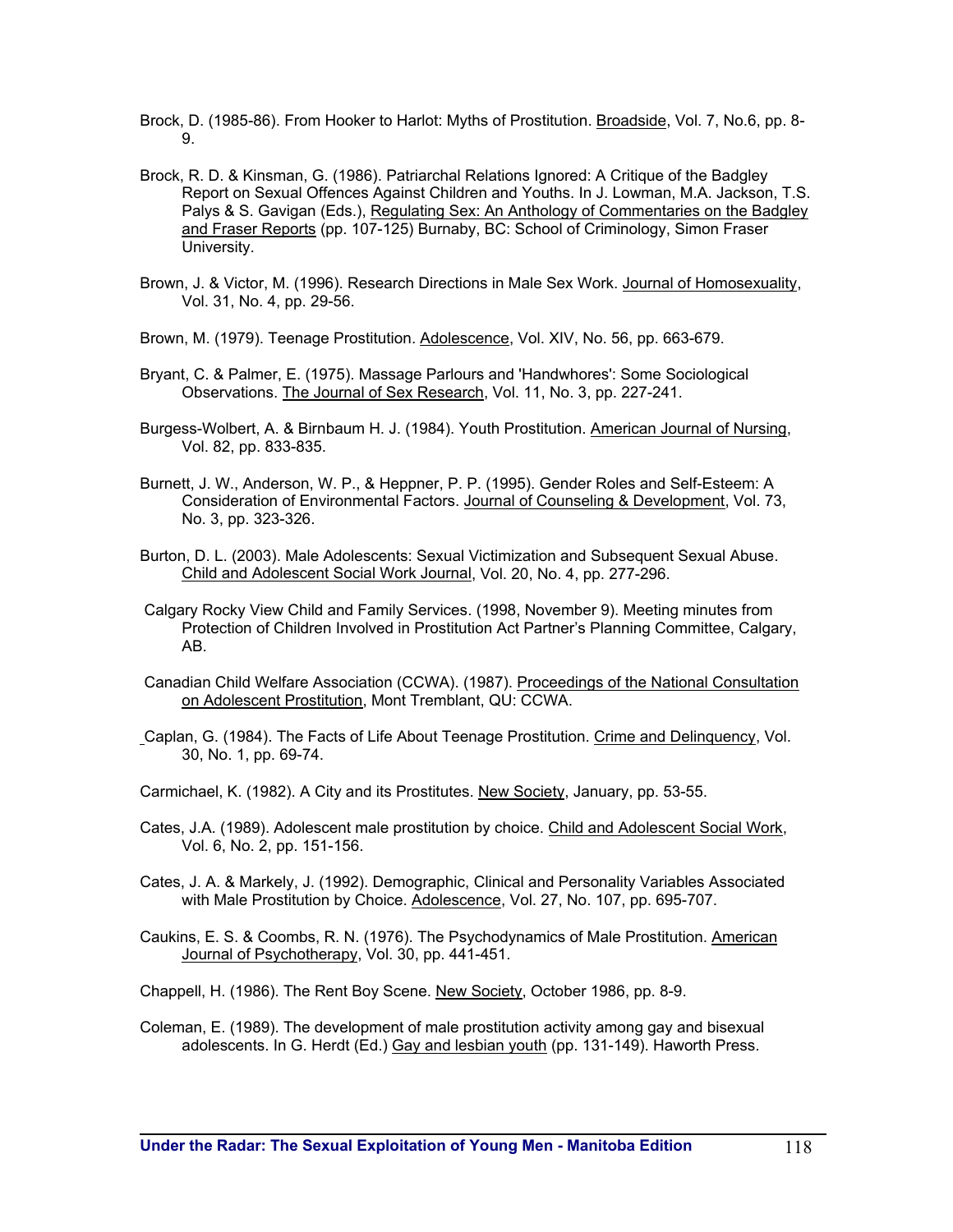- Committee on Labour and Human Resources. (1990). Examining the impact of homelessness and dislocation on young people in America, (S. Hrg. 101-822). Washington, DC: U.S. Government Printing Office.
- Committee on Sexual Offences Against Children and Youth (CSOACY). (1984). Sexual Offences Against Children. Ottawa: Department of Supply and Services.
- Community and Social Development Department Report to the Special Planning Committee on Community and Protective Services Committee. (1997, September). Prostitution in Victoria Park. Calgary, AB.
- Connell, R.W. (1996). Teaching the Boys: New Research on Masculinity, and Gender Strategies for Schools. Teachers College Record, Vol. 98, No. 2, pp. 206-235.
- Corrado, R. & Markwart, A. (1994). The Need to Reform the YOA in Response to Violent Young Offenders: Confusion, Reality or Myth? Canadian Journal of Criminology, Vol. 36, pp. 343- 378.
- Coyote/National Task Force on Prostitution. (1987). In F. Delacoste and P. Alexander (Eds.), Sex Works Writings by Women in the Sex Industry, (pp. 290-295). Pittsburgh: Cleis Press.
- Criminal Law Revision Committee. (1982). 17th Report: Prostitution: Off Street Activities, London: Her Majesty's Stationery Office.
- Darrow, W. & The Centres for Disease Control Collaborative Group for the Study of HIV-1 in Selected Women. (1990). Prostitution, Intravenous Drug Use and HIV-1 in the United States. In M. Plant (Ed.), Aids, Drugs and Prostitution, (pp.18-40). London: Tavistock/Routledge.
- Davis, C., Hovsepian, A. M., Castle, T., Moynihan, M., Raven, C., & Comeau, G. (2000, September). The teacher's affair [Letter to the editor]. Elm Street, p. 18.
- Davis, K. (1937). The Sociology of Prostitution, American Sociological Review, Vol. 11, pp. 744-755.
- Dawes, M.; Clark, D.; Moss, H., Kirisci, L. & Tarter, R. (1999). Family and Peer Correlates of Behavioral Self-Regulation in Boys at Risk for Substance Abuse. American Journal of Drug Alcohol Abuse. Vol. 25, No. 3, pp. 219-237.
- Day, S. & Ward, H. (1990). The Pared Street Project: A Cohort of Prostitute Women in London. In M. Plant (Ed.), Aids, Drugs and Prostitution, (pp. 61-75). London: Tavistock/Routledge.
- Deisher, R., Robinson, G., & Boyer, D. (1982). The adolescent female and male prostitute. Pediatric Annals, Vol. 11, No. 10, pp. 819-820, pp. 822-825.
- Delacoste, F. & Priscilla, A. (Eds.) (1987). Sex Work Writings by Women in the Sex Industry, Pittsburgh: Cleis Press.
- Department of Justice Canada. (1996, April 18). Ammendments tabled on child prostitution, child sex tourism, criminal harassment and female genital mutilation [news release]. Ottawa, ON: Yvan Roy.
- Desai, M. & Apte, M. (1987). Status of Prostitutes and Deprivation of Family Care Among Their Children. Indian Journal of Social Work, Vol. 48, pp. 171-180.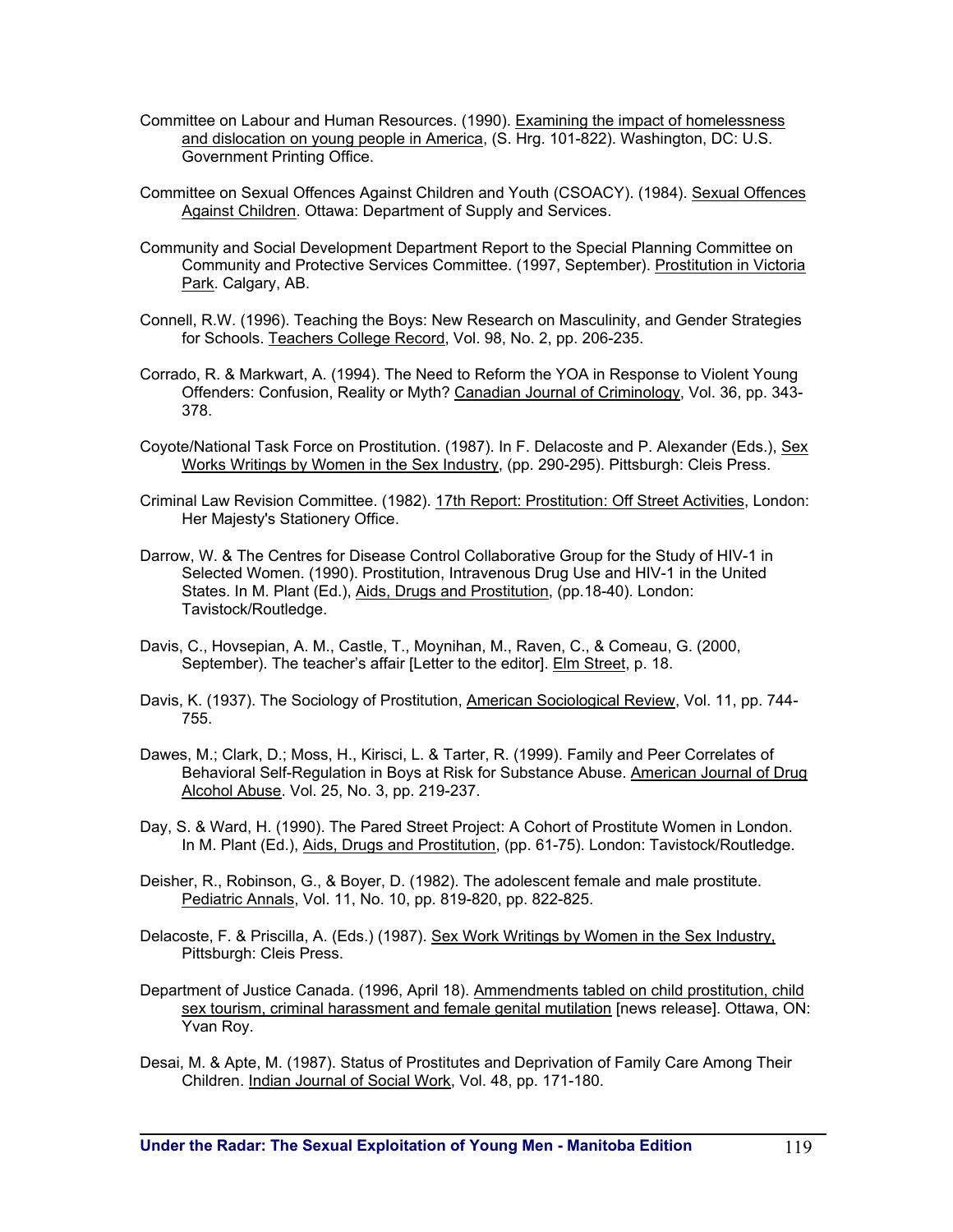- Dolan, L. (1999). Gay for pay. Unpublished under-graduate paper, University of Calgary, Calgary, Alberta.
- Dominelli, L. (1986). The Power of the Powerless: Prostitution and the Reinforcement of Submissive Femininity. Sociological Review, Vol. 31, pp. 65-102.
- Donnelly, D. A., & Kenyon, S. (1996). Honey we don't do men: Gender stereotypes and the provision of services to sexually assaulted males. Journal of Interpersonal Violence, Vol. 11, No. 3, p. 441-448.
- Dorias, M. (1996). The Coping Strategy of Boys who are Victims of Sexual Abuse. Social Worker, Vol. 64, pp. 75-88.
- Driscoll, J. P. (1971). "Transsexuals", Trans Action. Social Science and Modern Society, Vol. 8, No. 5, pp. 28-68.
- Dworkin, A. (1981). Pornography: Men Possessing Women, London: Women Press.
- Earls, C. M. & David, H. (1989). A Psychosocial Study of Male Prostitution. Archives of Sexual Behavior, Vol. 18, No. 5, pp. 401-419.
- Earls, C.M., & David, H. (1990, December). Early family and sexual experiences of male and female prostitutes. Canada's Mental Health, Vol. 38, No. 4, pp. 7-11.
- Edwards, Carla and Hendrix, Rebecca (2001). Traumagenic Dynamics in Adult Women Survivors of Childhood Sexual Abuse vs. Adolescent Male Sex Offenders with Similar Histories. Journal of Offender Rehabilitation, Vol. 33, No. 2, pp. 33-45.
- Edwards, S. (1984). Kerb Crawling and Allied Offences. The Criminal Law Revision Committees Proposals, Justice of the Peace, October 13, pp. 644-648.
- End Child Prostitution, Child Pornography and Trafficking in Children for Sexual Purposes (EPACT) http://www.epact.net, 2004.
- Ennew, J. (1986). Selling Children's Sexuality. New Society, August, pp. 9-11.
- Ericsson, L. (1980). Charges Against Prostitution: An Attempt at a Philosophical Assessment. Ethics, Vol. 90, pp. 335-366.
- Fairchilds, C. (1978). Female Sexual Attitudes and the Rise of Illegitimacy: A Case Study. Journal of Inter Disciplinary History, Vol. VIII, No. 4, pp. 627-667.
- Farrington, D. P., Jolliffe, D., Loeber, R., Stouthamer-Lowever, M. & Kalb, L. M. (2001). The Concentration of Offenders in Families, and Family Criminality in the Prediction of Boys' Delinquency. Journal of Adolescence, Vol. 24, pp. 579-596.
- Farrow, J.A. & Schroeder, E. (1984). Sexuality education groups in juvenile detention. Adolescence, Vol. XIX, No. 76, p. 817-826.
- Federal/Provincial Territorial Working Group on Prostitution. (1998, December). Report recommendations in respect of legislation, policy and practices concerning prostitutionrelated activities. Ottawa, ON: Department of Justice.
- Felson, R. B. & Haynie, D. L. (2002). Pubertal Development, Social Factors, and Delinquency Among Adolescent Boys. Criminology, Vol. 40, No. 4, pp. 967-988.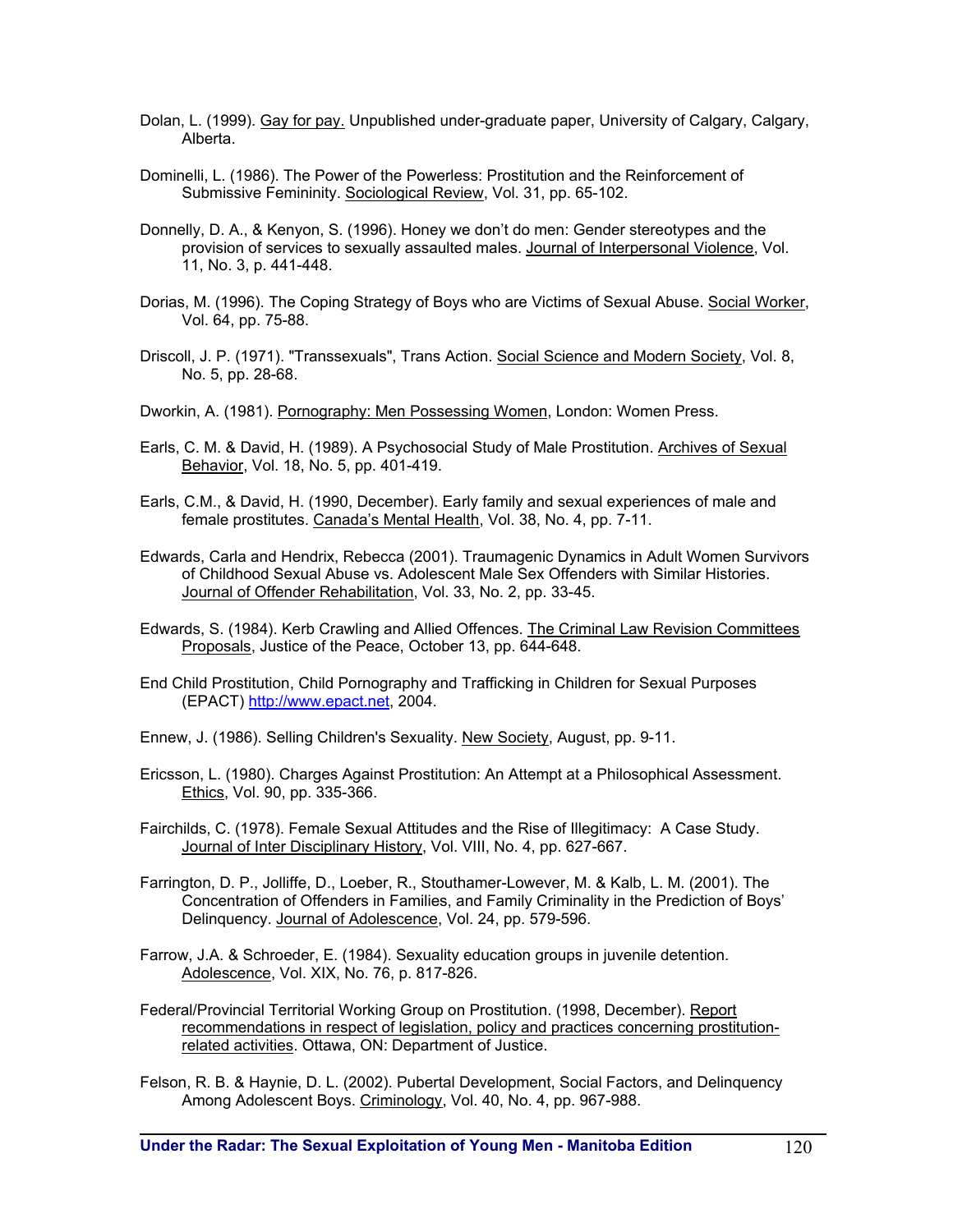Finkelhor, D. (1979). Sexually Victimized Children. New York: Free Press.

- Finnegan, F. (1979). Poverty and Prostitution: A Study of Victorian Prostitutes in York. Cambridge: Cambridge University Press.
- Fleishman, J. (1984). A Report on Prostitution in Ontario: Working Papers on Pornography and Prostitution, Report No. 10. Ottawa, ON: Department of Justice.
- Forsyth, C. & Fournet, L. (1987). A Typology of Office Harlots: Mistresses, Party Girls and Career Climbers. Deviant Behaviour, Vol. 8, pp. 319-328.
- Fortier, L. (1975). Women, Sex and Patriarchy. Family Planning Perspectives, Vol. 7, No. 6, pp. 278-281.
- Foster, C. (1991). Male Youth Prostitution: Perspectives, policy and practice. Social Work Monographs, Norwich (no. 100).
- Gelsthorpe, L. & Morris, A. (1990). (Eds.) Feminist Perspectives in Criminology. Milton Keynes: Open University Press.
- Glaser, G. B. & Strauss, L. A. (1967). The Discovery of Grounded Theory: Strategies for Qualitative Research. Chicago: Aldine Publishing Company.
- Glover, E. (1969). The Psychopathology of Prostitution. London Institute for Study and Treatment of Delinquency.
- Goldman, S. M. (1987). Prostitution, Economic Exchange and the Unconscious. In J. Rabin, G. M. Platt & M. Goldman (Eds.), Advances in Psychoanalytical Sociology (pp. 185-209). Malibu, FL: Robert E. Kreeger Publishing.
- Goldstein, P. (1983). Occupational Mobility in the World of Prostitution: Becoming a Madam. Deviant Behaviour, Vol. 4, pp. 267-279.
- Grant Makers Health. (2002). Positive Youth Development: A Pathway to Healthy Teens. (15), December, Washington, DC.
- Gray, D. (1973). Turning Out: A Study of Teenage Prostitution. Urban Life and Culture, January, pp. 401-425.
- Green, J.K., Mulroy, S., & O'Neill, M. (1997). Young People and Prostitution from a Youth Perspective. In D. Barret (Ed.), Child Prostitution in Britain (pp. 90-105). London: The Children's Society.
- Green, A., Day, S., & Ward, H. (2000). Crack Cocaine and Prostitution in London in the 1990's. Sociology of Health and Illness, Vol. 22, No.1, pp. 27-39.
- Greenman, M. (1990). Survivors of Prostitution Find Pride, Families in Society. The Journal of Contemporary Human Services, Vol. 71, pp. 110-113.
- Grossman, A.H. (1997). Growing up with a spoiled identity: Lesbian, gay and bisexual youth at risk. Journal of Gay & Lesbian Social Services, Vol. 6, No. 3, pp. 45-56.
- Hagan, J., & McCarthy, B., (1997). Mean Streets: Youth Crime and Homelessness. Cambridge: Cambridge University Press.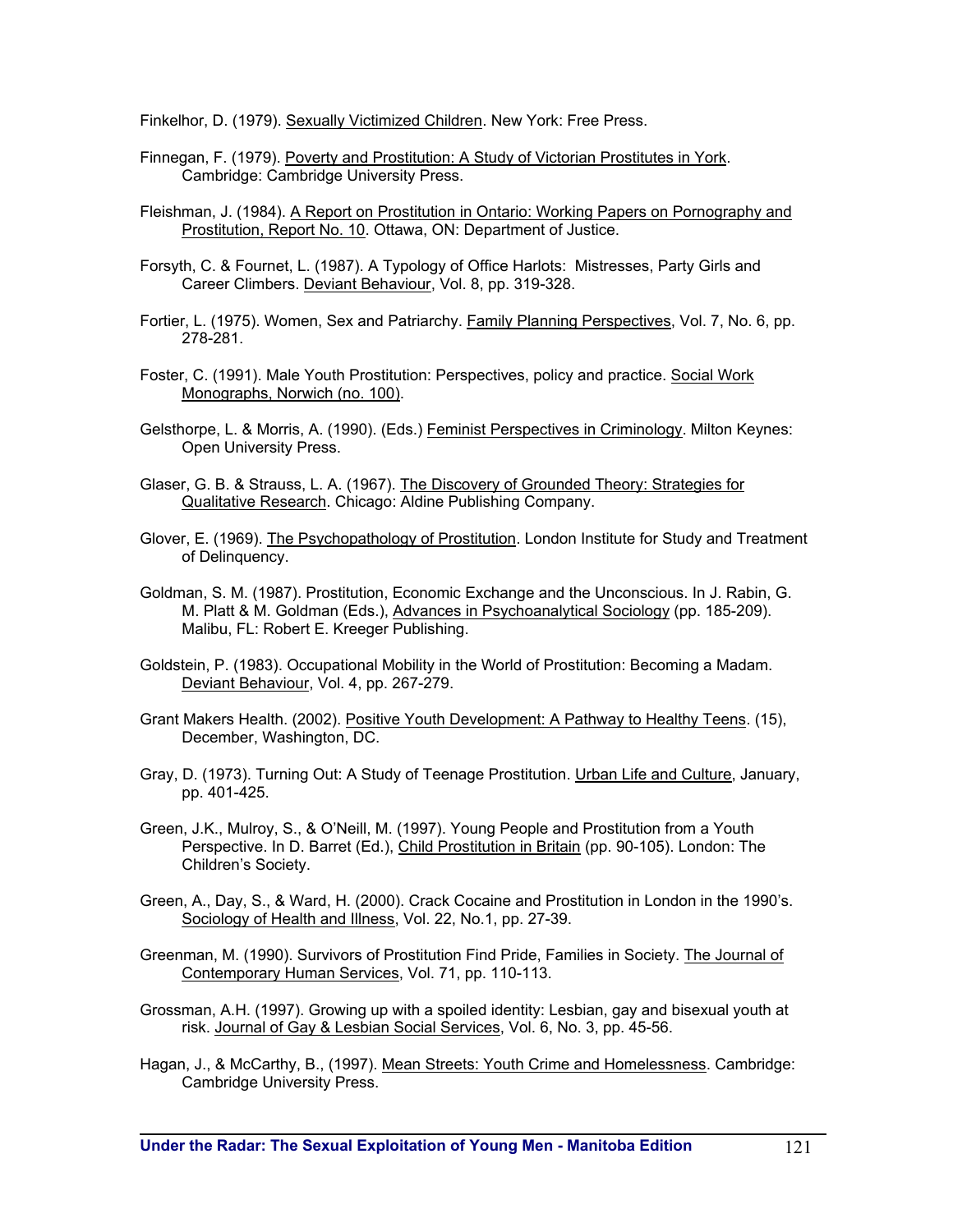- Health Canada (1996). The invisible boy: Revisioning the victimization of male children and teens. National Clearing House on Family Violence, Health Promotion and Programs Branch (Cat. No.: H72-21/143-1996E). Ottawa, ON: Frederick Mathews.
- Health Canada (2000). Escort services in a border town: Transmission dynamics of sexually transmitted infections within and between communities. Division of STD Prevention and Control, Laboratory Centre for Disease Control. Ottawa, ON: Eleanor Maticka-Tyndale, & Jacqueline Lewis (University of Windsor, Department of Sociology and Anthropology).
- Heir, S.J., Korboot, P.J., & Schweitzer, R.D. (1990). Social adjustment and symptomatology in two types of adolescents: Run aways and throwaways. Adolescence, Vol. XXV, No. 100, pp. 761-771.
- Herman, J. (1981). Father-Daughter Incest. Cambridge, MA: Harvard University Press.
- Heyl, B. S. (1977). The Madam as Teacher. Social Problems, Vol. 24, No. 5, pp. 545-555.
- Hill-Collins, P. (1990). Black Feminist Thought: Knowledge, Consciousness, and the Politics of Empowerment. New York: Routledge.
- Hoigard, C. & Finstad, L. (1992). Back Streets: Prostitution, Money & Love. Cambridge, Polity Press.
- Holland, V. (1998). Underachieving Boys: Problems and Solutions. Support for Learning, Vol. 13, No. 4, pp. 174-178.
- Holzman, H. R. & Pines, S. (1982). Buying Sex: The Phenomenology of Being a John. Deviant Behaviour, Vol. 4, pp. 89-116.
- Hudson, A. (1990). Elusive Subjects: Researching Young Women in Trouble. In L. Gelsthorpe & A. Morris (Eds.), Feminist Perspectives in Criminology, (pp.115-123). Milton Keynes: Open University Press.
- Humphreys, L. (1975). Tearoom Trade: Impersonal sex in public places. New York: Aldine de Gruyter.
- Inciardi, J. (1989). Little Girls and Sex: A Glimpse at the World of the 'Baby Pro'. Deviant Behaviour, Vol. 5, pp. 71-78.
- Jackson, L., Highcrest, A., & Coates, R.A. (1992). Varied potential risks of HIV infection among prostitutes. Soc. Sci. Med., Vol. 35, No. 3, pp. 281-286.
- Jackson, L. H. (Rapporteur) (1998). Voices from the Shadows: Canadian Children and Youth Speak Out About Their Lives as Street Sex Trade Workers. Out From the Shadows: International Summit of Sexually Exploited Youth Project. National Summary, Canada.

Jaget, C. (1980). Prostitutes: Our Life. Bristol: Falling Wall Press.

James, J. & Meyerding, J. (1977). Early Sexual Experiences as a Factor in Prostitution. Archives of Sexual Behaviour, Vol. 7, No. 1, pp. 31-42.

James, J. (1978). The Prostitute as Victim. In R. Fane & M. Gates (Eds.), The Victimisation of Women, (pp. 175-201) Beverley Hills: Sage Publications.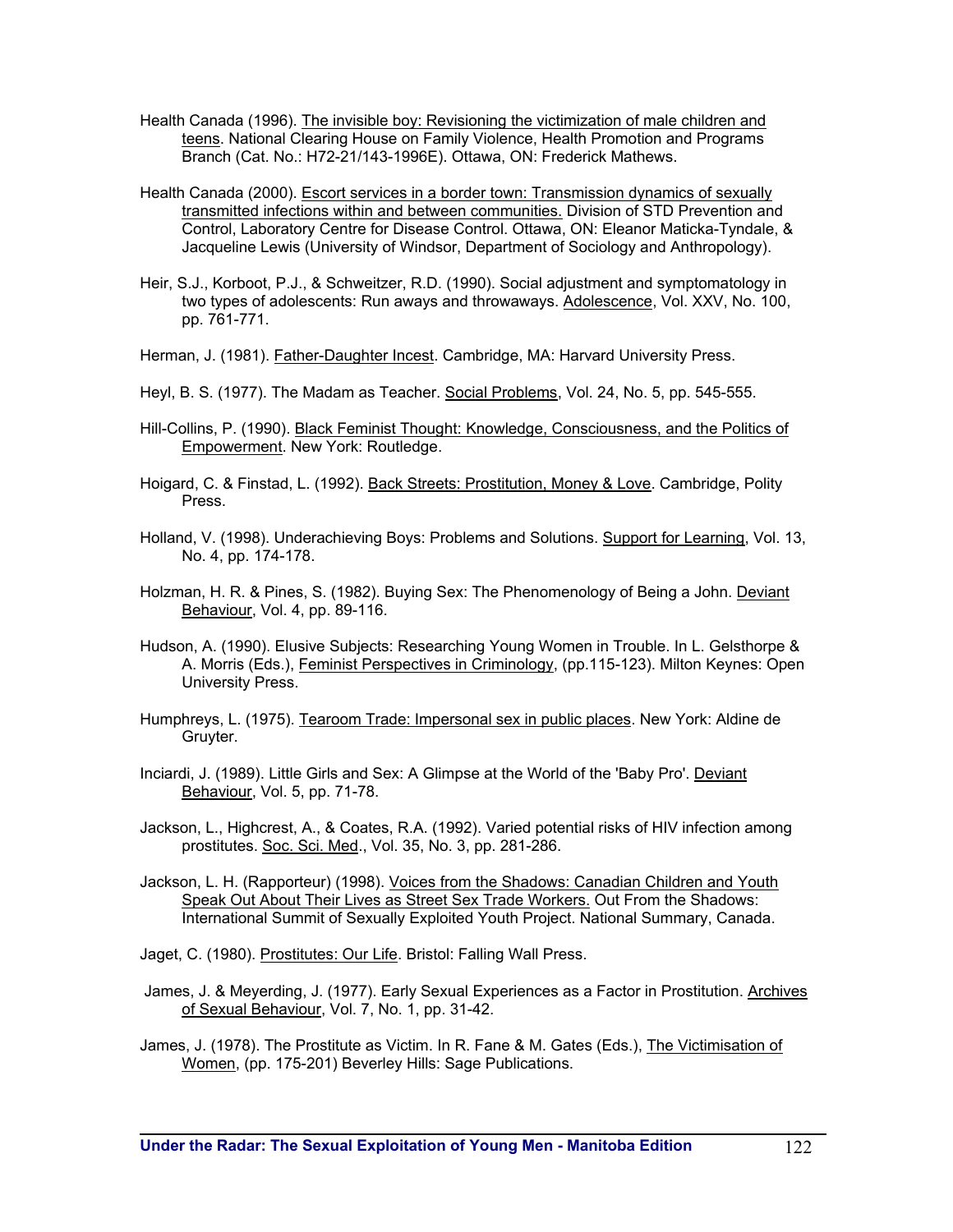- James, J & Davis, N. (1982). Contingencies in Female Sexual Role Deviance: The Case of Prostitution. Human Organisation, Vol. 41, No. 4, pp. 345-350.
- James, J., Davis, N. & Vitaliano, P. (1982). Female Sexual Deviance: A Theoretical & Empirical Analysis. Deviant Behaviour, Vol. 3, No. 2, pp. 175-195.
- Jones-Lopez, N. (1987). Workers: Introducing the English Collective of Prostitutes. In F. Delacoste & P. Alexander, (Eds.), Sex Writing By Women in the Sex Industry (pp. 272- 276). Pittsburgh: Cleis Press.
- Jordan, E. (1995). Fighting Boys and Fantasy Play: The Construction of Masculinity in the Early Years of School. Gender & Education, Vol. 7, No. 1, pp. 69-87.
- Kalichman, S. C., Benotsch, E., Rompa, D., Gore-Felton, C., Austin, J., Luke, W., et al. (2001). Unwanted Sexual Experiences and Sexual Risks in Gay and Bisexual Men: Associations Among Revictimization, Substance Use and Psychiatric Symptoms. The Journal of Sex Research. Vol. 38, No 1, pp.1-9.
- Karp, D. R. & Breslin, B. (2001). Restorative Justice in School Communities. Youth & Society, Vol. 33, No. 2, pp. 249-272.
- Kasl, C. (2000, May). Hierarchy, patriarchy, & sexuality: What's love got to do with it? Presented at From Answers to Action: A Conference on Healing Sexual Exploitation & Prostitution, Edmonton, AB.
- Kearins, E. (2000). Rent: The secret world of male prostitution in Dublin. Dublin: Marino Books.
- Kelly, L. (1990). Journeying in Reverse: Possibilities and Problems in Feminist Research on Sexual Violence. In L. Gelsthorpe & A. Morris (Eds.), Feminist Perspectives in Criminology (pp. 107-114). Milton Keynes: Open University Press.
- Kersten, J. (1990). The Institutional Control of Girls and Boys: An Attempt at a Gender-Specific Approach. In M. Cain (Ed.) Growing Up Good (pp. 107-114). Milton Keynes: Open University Press.
- Klein, A. M. (1989). Managing Deviance: Hustling, Homophobic and the Bodybuilding Structure. Deviant Behaviour, Vol. 10, No. 1, pp. 11-27.

Kornblum, W. & Williams, T. (1981). Youth's Right to Work. Social Policy, May/June, pp. 44-49.

- Kowalkeski-Jones, L. & Mott, F. L. (1998). Sex, Contraception and Childbearing among High-Risk Youth: Do Different Factors Influence Males and Females? Family Planning Perspectives, Vol. 30, No. 4, pp. 163-170.
- Kruks, G., (1991). Gay and Lesbian Homeless/Street Youth: Special Issues and Concerns Journal of Adolescent Health*,* Vol. 12, pp. 515-518
- Kufeldt, K., & Nimmo, M. (1987). Youth on the street: Abuse and neglect in the eighties. Child Abuse & Neglect, 11, 531-543.
- Laub, John H. and Vaillant, George E. (2000). "Delinquency and Mortality: A 50-Year Follow-Up Study of 1,000 Delinquent and Nondelinquent Boys". American Journal of Psychiatry. Vol. 175 No. 1: January, pp: 96-102.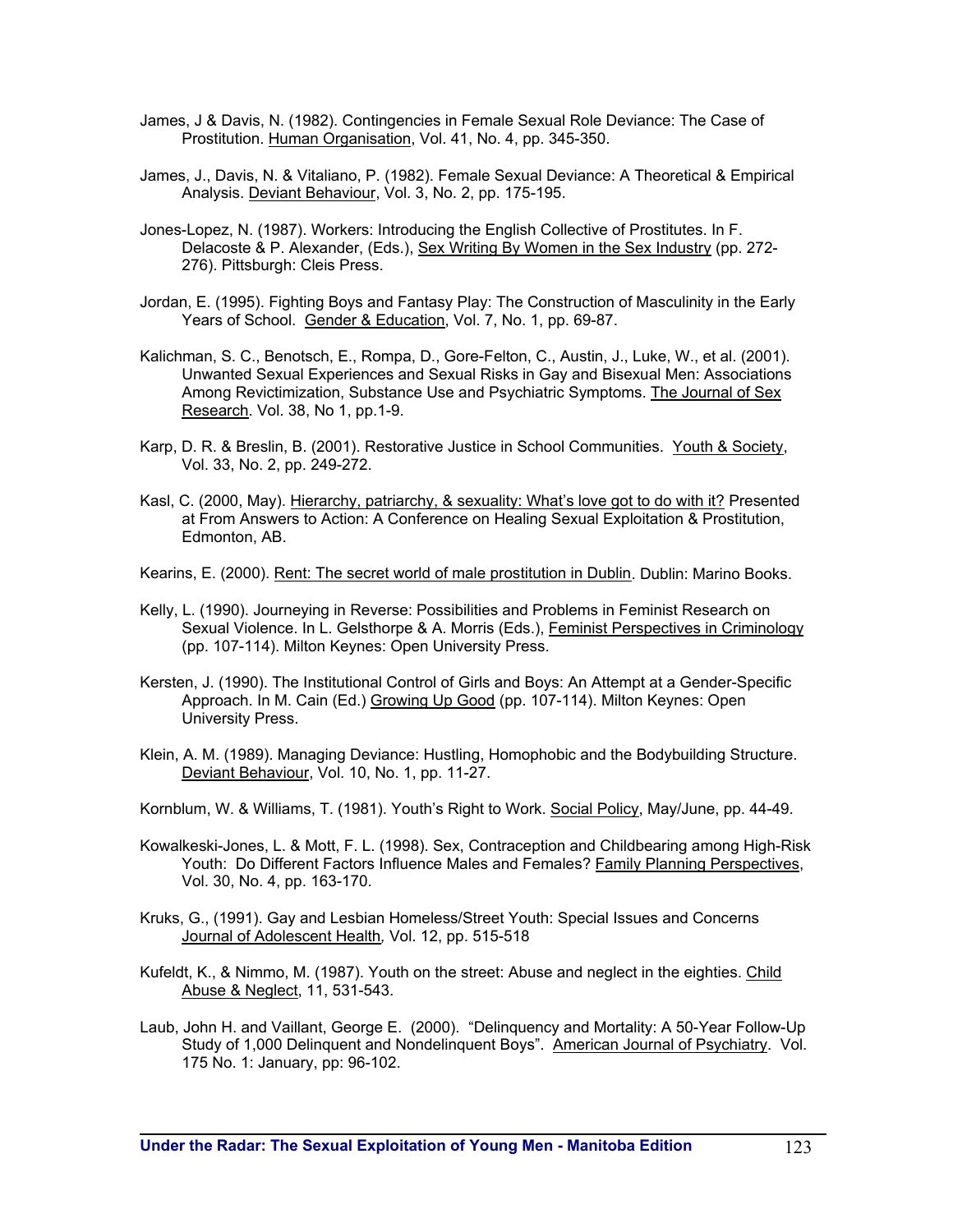- Lederer, L. (1980). Pornography: Who Is Hurt. In Laura Lederer and Adriene Rich (Eds.), Take Back the Night: Women on Pornography, (pp. 45-59). Toronto, Bantam Books.
- Lowman, J. (1984). Vancouver Field Study of Prostitution, Working Papers on Pornography and Prostitution, No. 8. Ottawa, Department of Justice.
- Lowman, J. (1986). Taking young prostitutes seriously. In J. Lowman, M.A. Jackson, T.S. Palys, & S. Gavigan (Eds.), Regulating sex: An anthology of commentaries on the Badgley and Fraser Reports (pp. 99-116). Burnaby, BC: School of Criminology, Simon Fraser University.
- Lowman, J. (1987). Taking young prostitutes seriously, Canadian Review of Sociology and Anthropology. Vol. 24, No.1, pp. 98-116.
- Lowman, John (2000). Violence and the Outlaw Status of (Street) Prostitution in Canada. Violence Against Women. Vol. 6, No. 9, September, pp: 987-1011.
- Luckenbill, D. (1985). Entering Male Prostitution, Urban Life, Vol. 14, No. 2, July pp. 131-153.
- Lundy, C. and Totten, M. (1997). Youth on the Fault Line Social Worker*,* Vol. 65, No. 3, fall, pp. 98-106.
- MacInnes, R.A. (1998). Children in the Game. Calgary, AB: Street Teams.
- MacKinnon, C. (1989). Sexuality, Pornography & Method: Pleasure Under Patriarchy, Ethics, Vol. 99, pp. 315-346.
- Manocha, Kishan F. and Mezey, Gillian (1998). British Adolescents who Sexually Abuse: A Descriptive Study. The Journal of Forensic Psychiatry. Vol. 9, No. 3, December, pp. 588- 608.
- Mansson, S. A., and Hedin, U.C., (1999). Breaking the Matthew Effect on Women Leaving Prostitution*.* International Journal of Social Welfare*,* Vol. 8, pp. 67-77.
- Marcell, Arik V. and Monasterio, Erica B. (2003). Providing Anticipatory Guidance and Counseling to the Adolescent Male. Adolescent Medicine: State of the Art Reviews. Vol.14, No.3, October, pp. 565-582.
- Marcell, Arik V.; Raine, Tina and Eyre, Stephen L. (2003). Where Does Reproductive Health Fit into the Lives of Adolescent Males?. Perspectives on Sexual and Reproductive Health. Vol. 35, No.4, pp.180-186.
- Markos, A.R., Wade, A.A.H., & Walzman, M. (1994). The adolescent male prostitute and sexually transmitted diseases, HIV and AIDS. Journal of Adolescence, Vol. 17, pp.123-130.
- Mathews, F. (1987/1989). Familiar strangers: A study of adolescent prostitution. Toronto, ON: Central Toronto Youth Services.
- Mathews, F. (1989). A Study of Adolescent Prostitution. Central Toronto Youth Services, Revised Edition.
- Matthews, L. (1990). Outreach Work with Female Prostitutes in Liverpool. In Martin Plant (Ed.), Aids, Drugs and Prostitution, (pp. 76-87). London, Tavistock/Routledge.
- Matthews, P. (1988). On Being A Prostitute. Journal of Homosexuality, Vol. 15, pp. 119-135.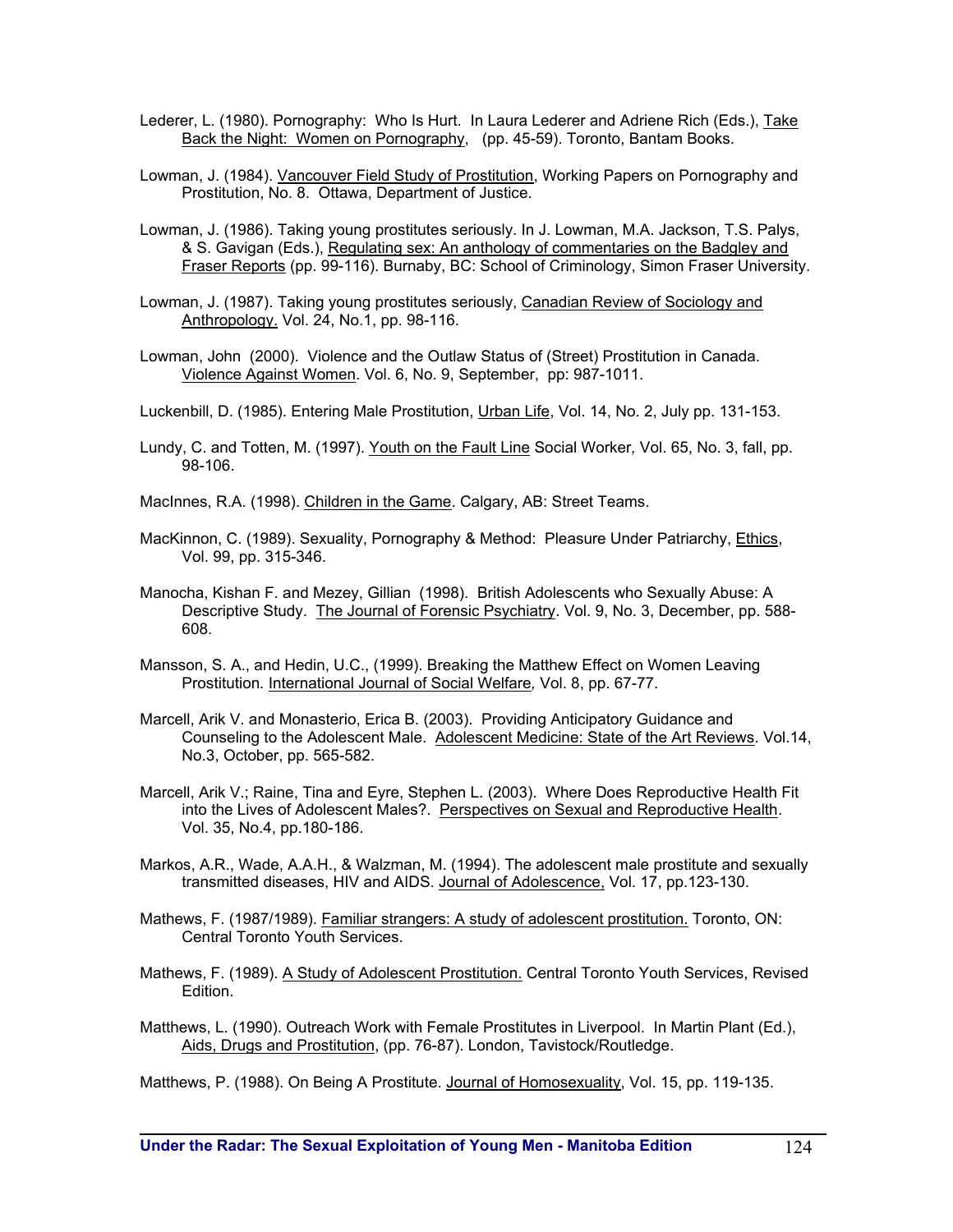- May, Ronald (2002). The Challenge of Raising Emotionally Healthy Boys. Wisconsin Medical Journal. Vol. 101, No. 4, pp. 41-45.
- McCormack, A., Janus, M., & Burgess, A.W. (1990). Run away youths and sexual victimization: Gender differences in an adolescent run away population. Child Abuse & Neglect, Vol. 10, pp. 387-395.
- McCreary Centre Society (2002). Accenting the Positive: A Developmental Framework for Reduing Risk and Promoting Positive Outcomes Among BC Youth. The McCreary Centre Society: Burnaby.
- McDonald, M., & Mathison, J. (2000, Spring). Punishment or protection: Looking both ways at Bill one, the protection of children involved in prostitution legislation in Alberta. Les enfants du Canada/Canada's Children, pp. 31-33.
- McIntosh, M (1976). Who Needs Prostitutes: The Ideology of Male Sexual Needs in Women. In C. Smart & B. Smart (Eds.), Sexuality & Social Control, (pp. 71-92). London, Routledge & Keegan Paul.
- McIntyre, S. (1983) Theoretical and Policy Issues of Child Sexual Abuse in England and Canada, M.A. Thesis, University of Sheffield.
- McIntyre, S. (1994). The Youngest Profession: The Oldest Oppression. Unpublished doctoral dissertation, University of Sheffield, Great Britain.
- McIntyre, S. (1999). The Youngest Profession-The Oldest Oppression: A Study of Sex Work. In C. Bagley and K. Mallick (eds.), Child Sexual Abuse and Adult Offenders: New Theory and Research. pp. 159-192. Calgary, AB.
- McIntyre, S. (2005). Under the Radar Alberta. Calgary, AB.
- McKeganey, N., Barnard, M. & Bloor, M. (1990) "A Comparison of HIV-related Risk Behaviour & Risk Reduction Between Female Street Working Prostitutes and Male Rent Boys in Glasgow", Sociology of Health & Illness, Vol. 12, No. 3, September, pp. 274-292.
- McKeganey, N. (1994). Why do men buy sex and what are their assessments of the HIV-related risks when they do? AIDS Care, Vol. 6, pp. 289-301.
- McKeganey, N.P. and Barnard M. (1996) Sex Work in the Streets: Prostitutes and Their Clients. Open University Press, Buckingham, England
- McLeod, E. (1979) Working with Prostitutes: Probation Officer's Aims & Strategies, British Journal of Social Work, Vol. 9, No. 14, Winter pp. 453-469.
- McLeod, E. (1981). Man Made Laws for Men: The Street Prostitutes Campaign Against Control. In Bridget Hutter and Gillian Williams (Eds.) Controlling Women, pp. 61-78. London, Croom Helm.

McLeod, E. (1982) Women Working: Prostitution, London, Croom Helm Limited.

- McMullen, J. R. (1987) Youth Prostitution: A Balance of Power, Journal of Adolescence, Vol. 10, pp. 35-43.
- Messerschmidt, James W. (1993). Masculinities and Crime: Critque and Reconceptualization of Theory. Lanham: Rowman & Littlefield Publishers, Inc.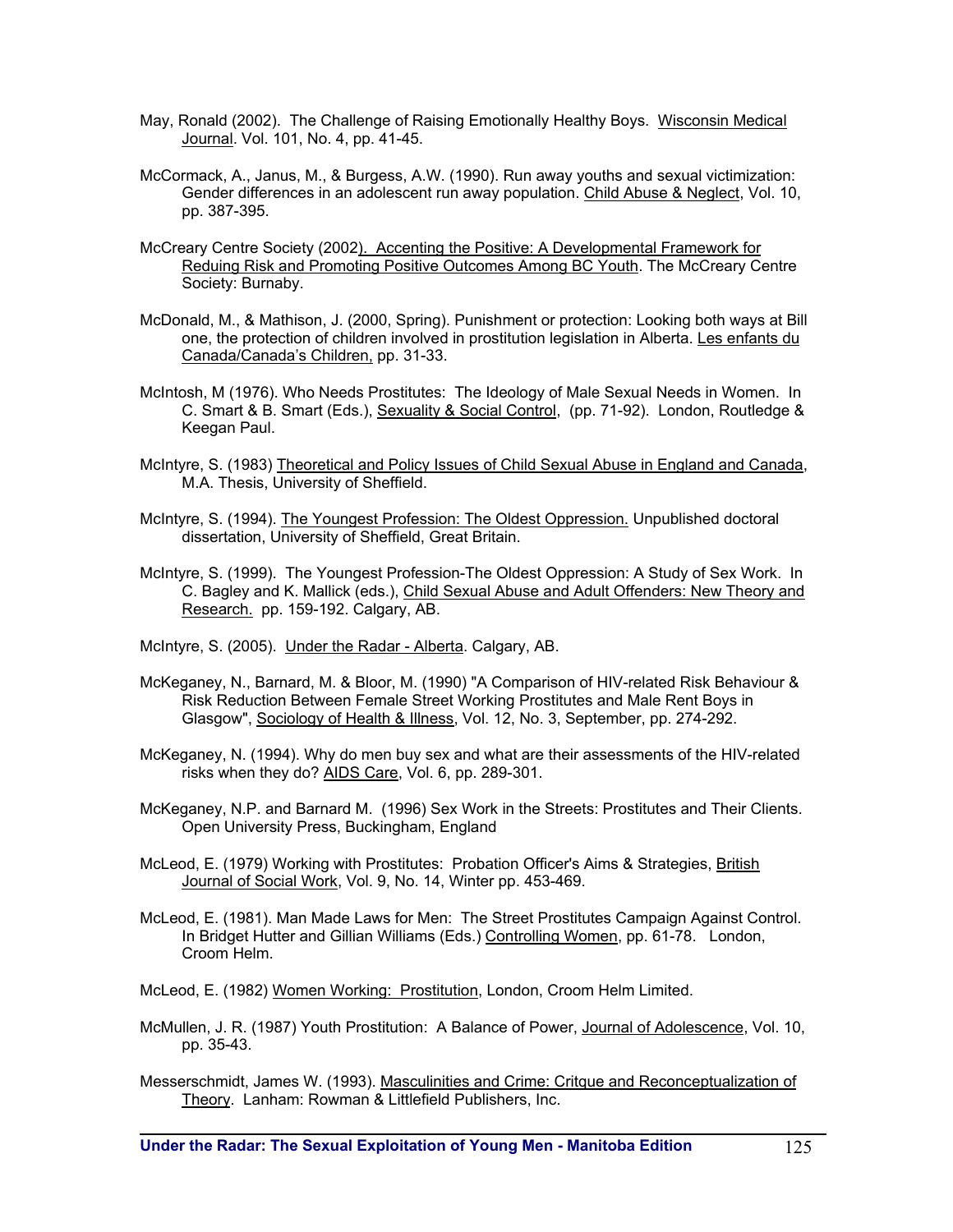- Messerchmidt, James W. (2000). Becoming 'Real Men': Adolescent Masculinity Challenges and Sexual Violence. Men and Masculinities, Vol. 2, No. 3, January, pp. 286-307.
- Metts, S. & Cupach, R. W. (1989). The Role of Communication in Human Sexuality. In Kathleen McKinney and Susan Sprecher (Eds.), The Societal and Interpersonal Context, pp. 139- 161. Norwood, New Jersey, Ablex Publishing Corporation.
- Miller, A.T., Eggertson-Tacon, C., & Quigg, B. (1990). Patterns of run away behavior within a larger systems context: The road to empowerment. Adolescence, XXV (98), 271-289.
- Miller, R.L., Klotz, D., & Eckholdt, H.M. (1998). HIV prevention with male prostitutes and patrons of hustler bars: replication of an HIV preventive intervention. American journal of Community Psychology, Vol, 26, No. 1, pp. 97-131.
- Millett, K. (1971) The Prostitution Papers: A Quartet for Female Voice, New York, Ballantine Books.
- Millman, M. (1975) She Did It All For Love: A Feminist View of the Sociology of Deviance. Sociological Inquiry, Vol. 45, No. 3, pp. 251-277.
- Mordoch, E. (1998). The living room: Evaluative report. Winnipeg, MB: University of Manitoba, Faculty of Nursing.
- Nandon S., Koverola C., and Schludermann E., (1998). Antecedents to Prostitution: Childhood Victimization. Journal of Interpersonal Violence*,* Vol. 13, No. 2, April 1998, pp. 206-221.

National Youth in Care Network (1987) Juvenile Prostitution Survey, Ottawa, NYCN

- Newberger, Eli H. (1999). The Men They Will Become: The Nature and Nurture of Male Character. Massachusetts: Perseus Books.
- Newman, F. & Caplan, J. P. (1981). Juvenile Prostitution as Gender Consistent Response to Early Deprivation. International Journal of Women's Studies, Vol. 5, No. 2, pp. 128-133.
- Out from the shadows: International summit of sexually exploited youth, (1998). Speaking out together [booklet]. Vancouver, BC: Save the Children Canada.
- Overs, C., & Longo, P. (1997). Making sex work safe. London, UK: Russell Press.
- Parker, Andrew (1996). The Construction of Masculinity within Boys' Physical Education. Gender & Education. Vol. 8, No. 2, pp. 141-159.
- Parker, M., Ward, H., & Day, S. (1998). Sexual networks and the transmission of HIV in London. United Kingdom: Cambridge University Press.
- Pateman, C. (1990). Defending Prostitution: Charges Against Ericsson. In Cass, R. Sunstein (Ed.), Feminism & Political Theory, (pp. 201-206). Chicago, The University of Chicago Press.
- Pittman, D. (1971). The Male House of Prostitution. Transaction Social Science and Modern Society, Vol. 8, No. 5/6, pp. 21-27.

Plant, M. (1990). Aids, Drugs and Prostitution. London: Tavistock/Routledge.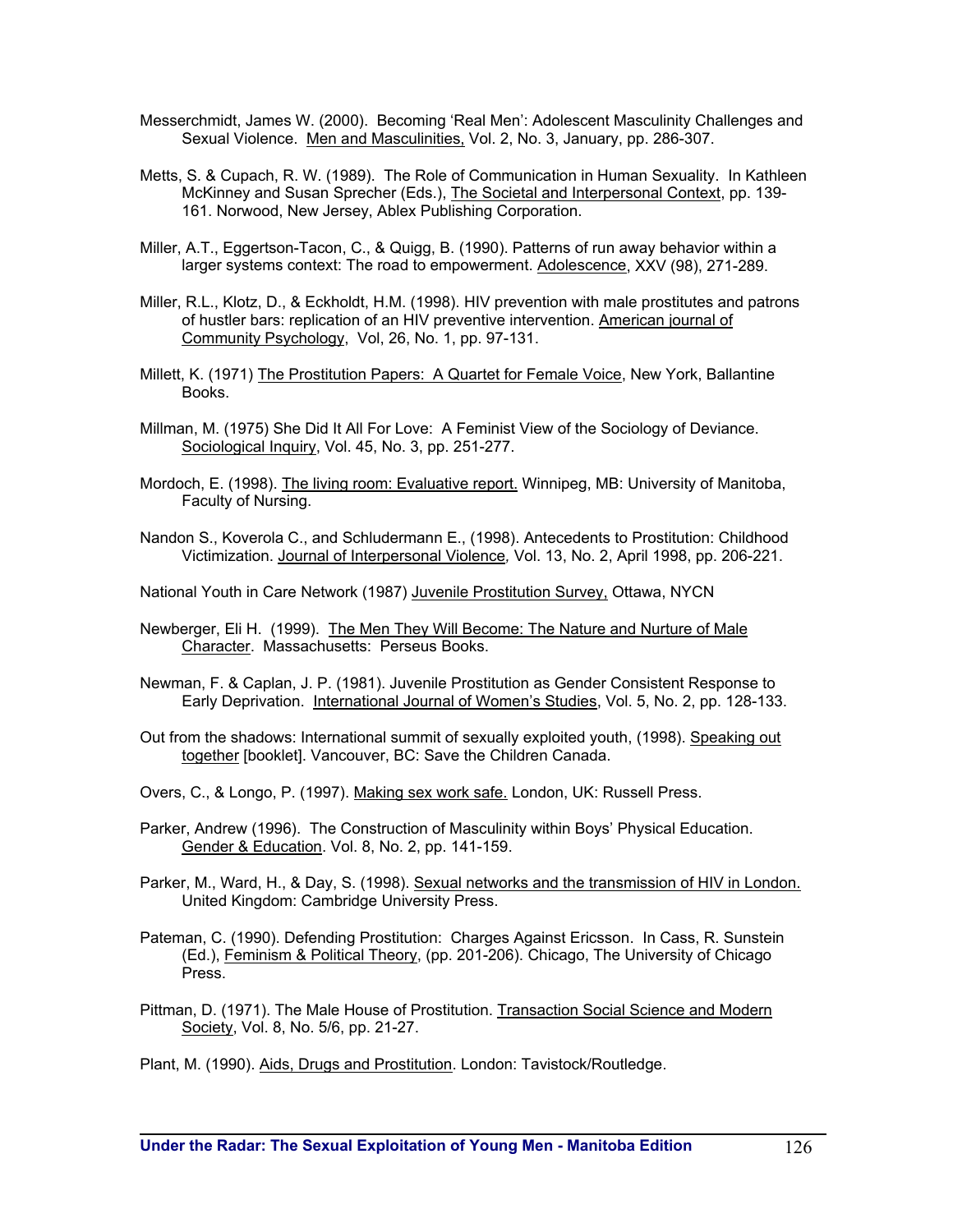- Pleak, R.R. & Meyer-Bahlburg, H.F.L. (1990). Sexual behaviour and AIDS knowledge of young male prostitutes in Manhattan. The Journal of Sex Research, Vol. 27, No. 4, pp. 557-587.
- Pollack, W. (1998). Real boys: Rescuing our boys from the myths of boyhood. New York: Henry Holt and Company.
- Potterat, J. J., Woodhouse, B.A., Donald, E., Muth, J. B. & Muth, S.Q. (1990). Estimating the Prevalence and Career Longevity of Prostitute Women. The Journal of Sex Research, Vol. 27, No. 2, pp. 233-243.
- Price, V., Scanlon, B & Janus, M. D. (1984). Social Characteristics of Adolescent Male Prostitution. Victimology, Vol. 9, No. 2, pp. 211-221.
- Price, V. A. (1989). Characteristics and Needs of Boston Street Youth: One Agency's Response. Children and Youth Services Review, Vol. 11, pp. 75-90.
- Prostitution Policy, Service and Research Committee for Calgary. (n.d.). Handbook for action against prostitution of youth in Calgary. [Brochure]. Calgary, AB.
- Province of Alberta. (1998). Protection of children involved in prostitution act (PCHIP) Edmonton, AB: Queen's Printer for Alberta.
- Pyett, P. & Warr, D. (1999). Women at Risk in Sex Work: Strategies for Survival. Journal of Sociology, Vol. 35, No. 2, pp. 183-197.
- Remafedi, G. (2004). Personal correspondence.
- Report of the Committee on Sexual Offences Against Children (Badgley Report). (1984). Ottawa, ON: Minister of Justice and Attorney General of Canada; and the Minister of National Health and Welfare.
- Report of the Special Committee on Pornography and Prostitution (Fraser Committee). (1985). Ottawa, ON: Minister of Supply and Services in Canada.
- ReVaMP Advisory Committee (2000, January 27). ReVaMP Advisory Committee Terms of Reference. Calgary, AB.
- Ritch, A. & Michaud, M. (1985). Juvenile Prostitution: A Profile. Vancouver, BC: West Coast Consultants.
- Rosenblum, E. K. (1975). Female Deviance and the Female Sex Role: A Preliminary Investigation. British Journal of Sociology, Vol. 29, No. 2, pp. 169-185.
- Ross, M. B. (1998). In Search of Black Men's Masculinities. Feminist Studies, Vol. 24, No. 3, pp. 599-626.
- Rotundo, A. (1987). Learning About Manhood: Gender Ideals and the Middle-Class Family in 19th Century America. In J.A. Mangan & W. Jones (Eds.), Manliness and Morality: Middle-Class Masculinity in Britain & America 1800-1940, (pp. 35-55). Manchester: University Press.
- Rush, F. (1980). The Best Kept Secret: Sexual Abuse of Children, New York: McGraw Hill.
- Sanford, J. (1979). Prostitutes: Portraits of People in the Sexploitation Business. London: Martin Secker and Warburg Limited.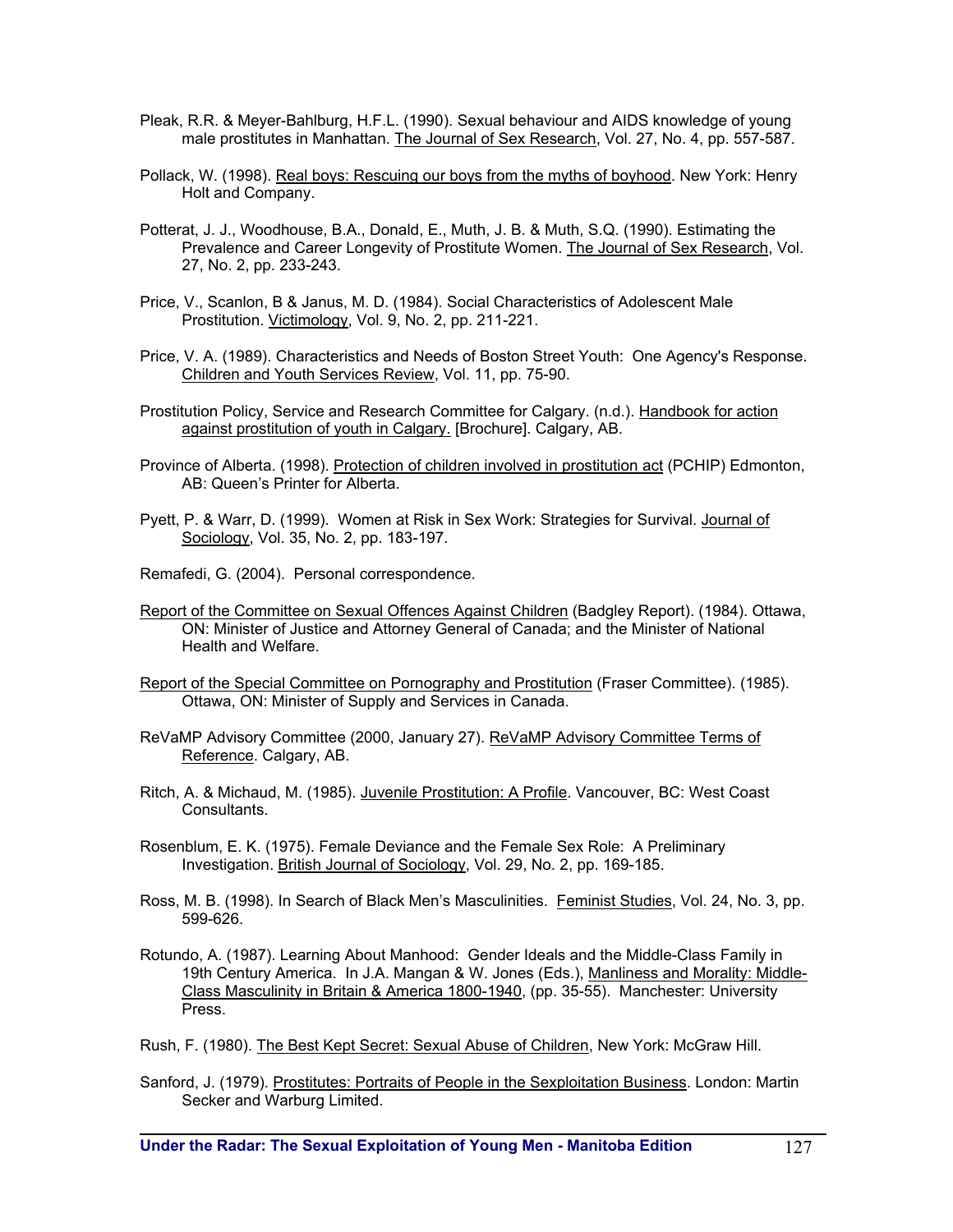- Sansfacon, D. (1985). Prostitution in Canada: A Research Review Report. Ottawa, ON: Department of Justice.
- Sarrel, P.M., & Masters, W.H. (1980). Sexual molestation of men by women. Archives of Sexual Behaviour, Vol. 11, No. 2, pp. 117-131.
- Schmidt, S. (2000, Summer). Sleeping with the teacher. Elm Street, Vol. 4, pp. 22-34.
- Seng, J. M. (1986). Sexual Behaviour Between Adults and Children: Some Issues of Definition. Journal of Offender Counselling, Services and Rehabilitation, Vol. 11, No. 1, pp. 47-61.
- Seng, J.M. (1989). Child sexual abuse and adolescent prostitution: A comparative analysis. Adolescence, Vol. XXIV, No. 95, pp. 665-675.

Sex Workers Alliance of Vancouver (SWAV), http://www.walnet.org/swav/, 2004.

- Shafer, M., Hilton, J. F., Ekstrand, M., Keogh, J., Gee, L., DiGiorgio-Haah, L., et al. (1993). Relationship Between Drug Use and Sexual Behaviors and the Occurrence of Sexually Transmitted Diseases Among High-Risk Male Youth. Sexually Transmitted Diseases, Vol. 20, No. 6, pp. 307-313.
- Shaver, F. M. (1985). Prostitution: A Critical Analysis of Three Policy Approaches. Canadian Public Policy, Vol. 11, No. 3, pp. 493-503.
- Shaver, F.M. (1993). Prostitution a female crime? In E. Adelberg & C. Currie (Eds.), Conflict with the law: Women and the Canadian justice system, (pp. 153-173). Vancouver: Press Gang.
- Shrage, L. (1990). Should Feminists Oppose Prostitution. In C. R. Sunstein (Ed.), Feminism & Political Theory, (pp. 185-200). Chicago: The University of Chicago Press.
- Silbert, M. H. & Pines, A.M. (1983). Victimization of street prostitutes. Victimology: An International Journal, Vol. 7, 122-133.
- Silbert, M., Pines, A. & Lynch, T. (1982). Substance Abuse and Prostitution. Journal of Psychoactive Drugs, Vol. 13, No. 3, pp. 193-197.
- Silbert, M. & Pines, A. (1982a). Entrance into Prostitution. Youth and Society, June pp. 471-500.
- Silbert, M. & Pines, A. (1982b). Victimization of Street Prostitutes. Victimology: An International Journal, Vol. 7, Nos. 1-4, pp. 122-133.
- Silbert, M. & Pines, A. (1983). Early Sexual Exploitation as an Influence in Prostitution. Social Work, July/August, pp. 285-289.
- Silbert, M. & Pines, A. (1984). Pornography and Sexual Abuse of Women. Sex Roles, Vol. 10, Nos. 11/12, pp. 857-868.
- Simon, P.M., Morse, E.V., Osofsky, H.J. & Balson, P.M. (1994). HIV and young male street prostitutes: a brief report. Journal of Adolescence, Vol. 17, pp. 193-197.
- Sinclair, R. L. & Boe, R. (1998). Male Young Offenders in Canada: Revised Edition. Research Branch: Corrections Canada.
- Skelton, C. (1996). Learning to be Tough: The Fostering of Maleness in One Primary School. Gender & Education, Vol. 8, No. 2, pp. 185-199.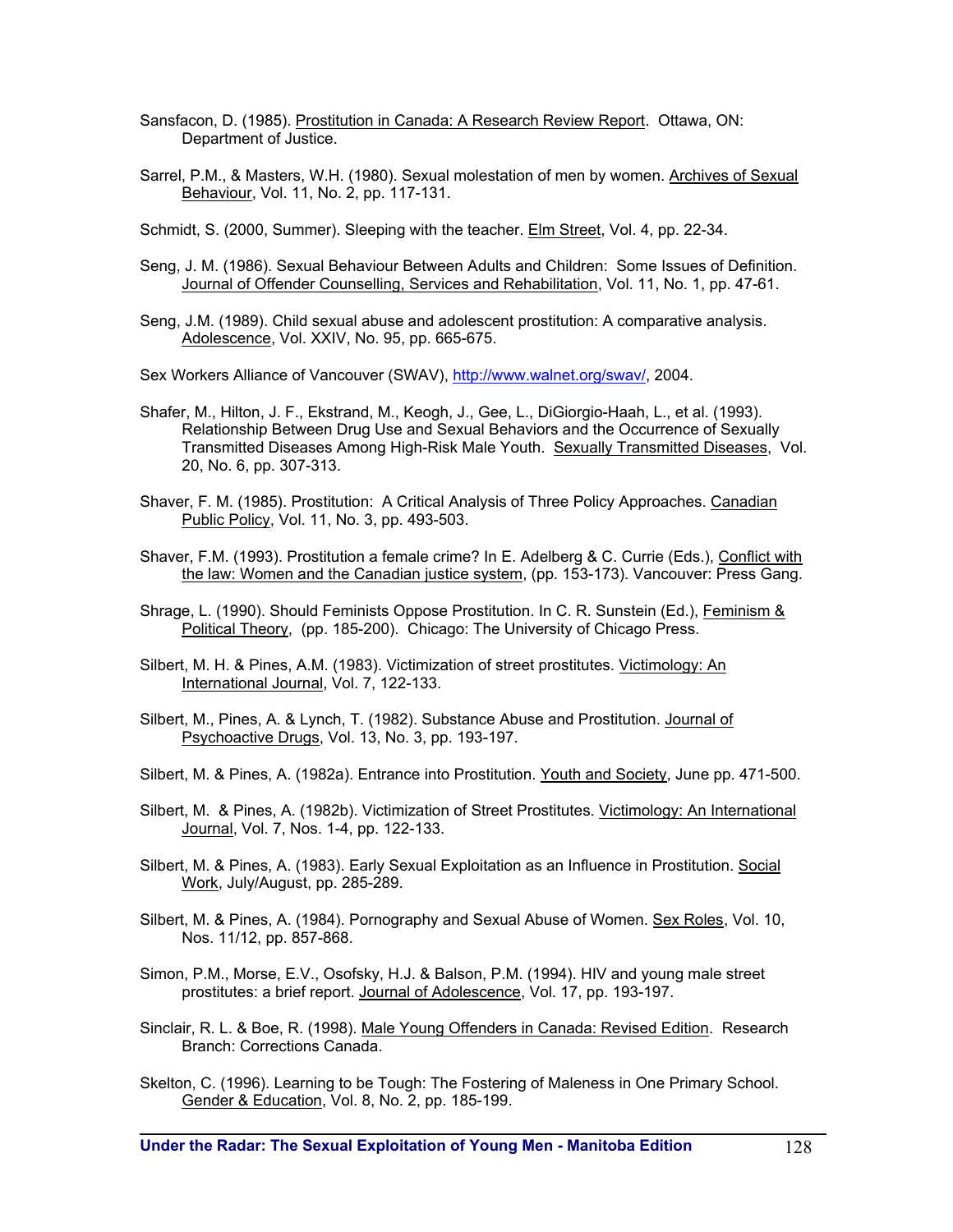Smart, C. (1989). Feminism and the Power of Law, London: Routledge.

- Smith, B. A. & Pollach, H. (1976). Deviance as a Method of Coping. Crime & Delinquency, Vol. 22, January, pp. 3-16.
- Snell, C.L. (1995). Young men in the street: Help-seeking behaviour of voung male prostitutes. Westport, CT: Praeger.
- Special Committee on Pornography and Prostitution (S.C.P.P.) (1985). Pornography and Prostitution in Canada, Ottawa, ON: Department of Supply and Services.
- Status of Women Canada. (1996). Round table on child sex tourism: Summary report. Ottawa, ON: Status of Women Canada.
- Sullivan, T. (1986). The Politics of Juvenile Prostitution in Regulating Sex. In J. Lowman, M.A. Jackson, T.S. Palys & S. Gavigan (Eds.), An Anthology of Commentaries on the Findings and Recommendations of the Badgley and Fraser Reports, (pp. 177-192). Burnaby, BC: School of Criminology, Simon Fraser University.
- Sullivan, T. (1985). Juvenile Prostitution: An Unspoken Vocational Option. School Guidance Worker, Vol. 4, No. 5, pp. 31-34.
- Taylor, A. (1991). Prostitution: What's Love Got To Do With It? London: Optima Press.
- Tomlinson, D. (1999). Police-reporting decisions of sexual assault survivors: An exploration of influential factors. Calgary, AB: Unpublished master's thesis, University of Calgary.
- Turner, C. & McClure, R.(2003). Age and Gender Differences in Risk-taking Behaviour as an Explanation for High Incidence of Motor Vehicle Crashes as a Driver in Young Males. Injury Control and Safety Promotion, Vol. 10, No. 3, pp. 123-130.
- Turvey, J. (1989, November). Programs for street children: A Vancouver sample. Calgary, AB: Paper presented at the Child Find Canada Conference.
- Tutty, L.M. (1996). Item analysis summary: Who do you tell. Calgary, AB: University of Calgary, Department of Social work.
- Tyler, K. A., Whitbeck, L. B., Hoyt, D. R. & Johnson, K. D. (2003). Self-Mutilation and Homeless Youth: The Role of Family Abuse, Street Experiences, and Mental Disorders. Journal of Research on Adolescence, Vol. 13, No. 4, pp. 457-474.
- Unger, J. B., Simon, T. R., Newman, T. L., Montgomery, S. B., Kipke, M. D. & Albornoz, M. (1998). Early Adolescent Street: An Overlooked Population With Unique Problem and Service Needs. Journal of Early Adolescence, Vol. 18, pp. 325-348.
- Valios, N. (2002). Damaged Beyond Repair? Community Care, Vol. 1405, pp. 32-33.
- Van Dijk, M. (1996). Perceived health concerns and health service needs of female street prostitutes in Calgary. Calgary, AB: Unpublished master's thesis, University of Calgary.
- Van Gemert, F. (1994). Chicken kills hawk: Gay murders during the eighties in Amsterdam. Journal of Homosexuality, Vol. 26, No. 4, pp. 149-174.